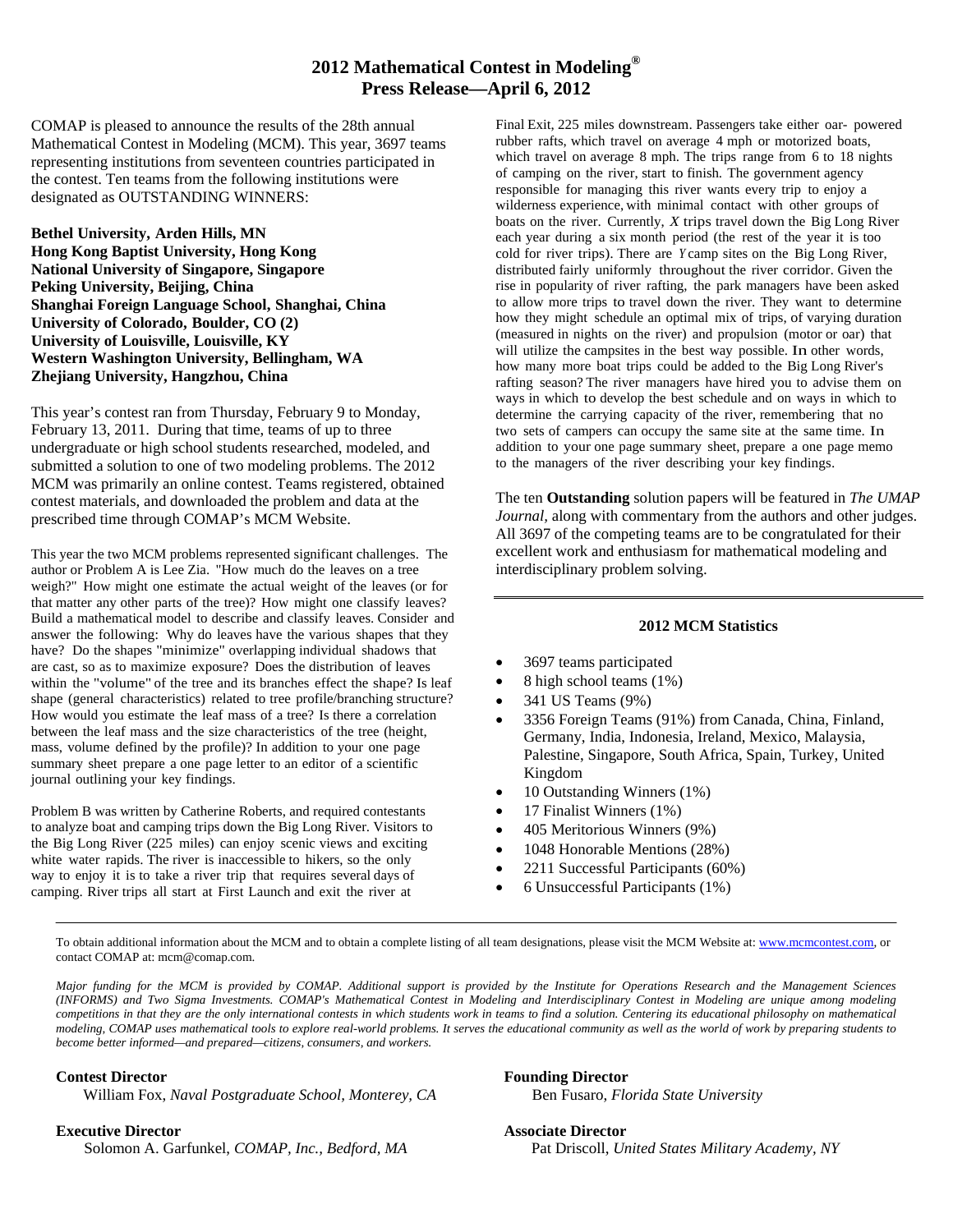n.

| Ctrl # | <b>Institution</b>                     | <b>Country</b>       | <b>Advisor</b>  | Problem      | <b>Designation</b>        |                         |
|--------|----------------------------------------|----------------------|-----------------|--------------|---------------------------|-------------------------|
|        | 14297 Hong Kong Baptist University     | <b>Hong Kong SAR</b> | <b>Alex Mok</b> | $\mathsf{A}$ | <b>Outstanding Winner</b> |                         |
|        | 14990 Shanghai Foreign Language School | China                | YiJun Wang      | A            | <b>Outstanding Winner</b> | <b>INFORMS Award</b>    |
|        | 15065 National University of Singapore | <b>Singapore</b>     | Weizhu Bao      | A            | <b>Outstanding Winner</b> | <b>Ben Fusaro Award</b> |
|        | 16831 Zhejiang University              | China                | Zhiyi TAN       | $\mathsf{A}$ | <b>Outstanding Winner</b> | <b>SIAM Award</b>       |
|        | 12271 Zhejiang University              | China                | Haohao Li       | A            | <b>Finalist</b>           |                         |
|        | 12306 Sun Yat-sen University           | China                | Haizhang Zhang  | A            | <b>Finalist</b>           |                         |
|        | 12317 Harbin Institute of Technology   | China                | Ligang Wu       | A            | <b>Finalist</b>           |                         |
|        | 12596 Harbin Institute of Technology   | China                | Hui Zhao        | A            | <b>Finalist</b>           |                         |
|        | 13081 Peking University                | China                | <b>Tong Lei</b> | A            | <b>Finalist</b>           |                         |
|        | 14603 Zhejiang Gongshang University    | China                | Zhao Heng       | A            | <b>Finalist</b>           |                         |
|        | 16855 Zhejiang University              | China                | Haohao Li       | A            | <b>Finalist</b>           |                         |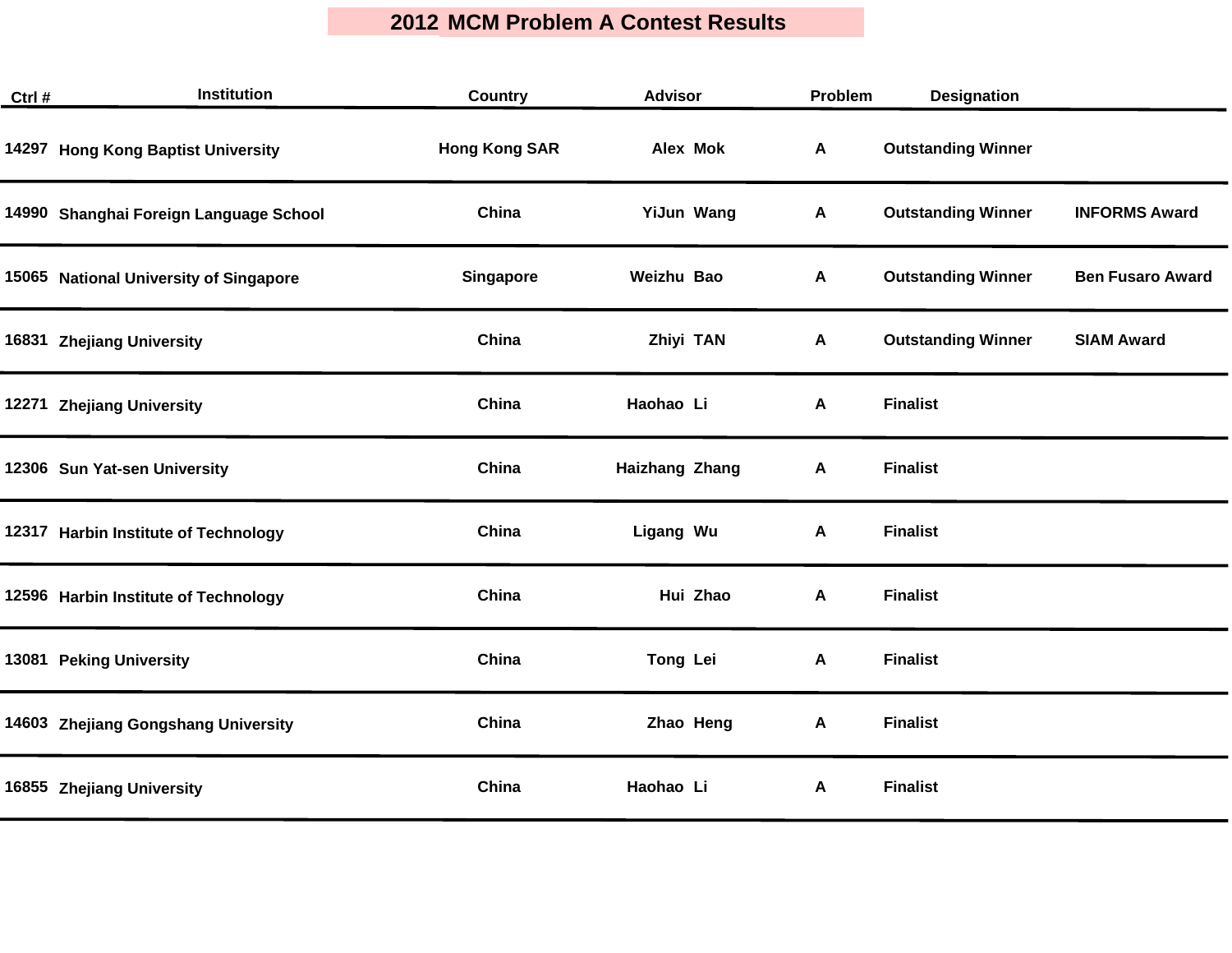| Ctrl # | Institution                                 | <b>Country</b> | <b>Advisor</b>        | Problem      | <b>Designation</b>        |                  |
|--------|---------------------------------------------|----------------|-----------------------|--------------|---------------------------|------------------|
|        | 17164 Cornell University                    | <b>USA</b>     | John Callister        | $\mathsf{A}$ | <b>Finalist</b>           | <b>MAA Award</b> |
|        | 12203 Xiamen University                     | China          | Zhong Tan             | A            | <b>Meritorious Winner</b> |                  |
|        | 12232 Northwestern Polytechnical University | China          | Xie Wenxian           | A            | <b>Meritorious Winner</b> |                  |
|        | 12285 Harbin Institute of Technology        | China          | Wei Shang             | $\mathsf{A}$ | <b>Meritorious Winner</b> |                  |
|        | 12307 Nankai University                     | China          | Wanyi Chen            | $\mathsf{A}$ | <b>Meritorious Winner</b> |                  |
|        | 12335 Harbin Institute of Technology        | China          | <b>Guanghong Jiao</b> | $\mathsf{A}$ | <b>Meritorious Winner</b> |                  |
|        | 12366 Dalian Maritime University            | China          | Yun Zhang             | A            | <b>Meritorious Winner</b> |                  |
|        | 12367 Dalian Maritime University            | China          | Yun Zhang             | $\mathsf{A}$ | <b>Meritorious Winner</b> |                  |
|        | 12396 United International College          | China          | Jianzhong Zhang       | $\mathsf{A}$ | <b>Meritorious Winner</b> |                  |
|        | 12408 Harbin Institute of Technology        | China          | <b>Chiping Zhang</b>  | $\mathsf{A}$ | <b>Meritorious Winner</b> |                  |
|        | 12458 Harbin Institute of Technology        | China          | <b>Boping Tian</b>    | A            | <b>Meritorious Winner</b> |                  |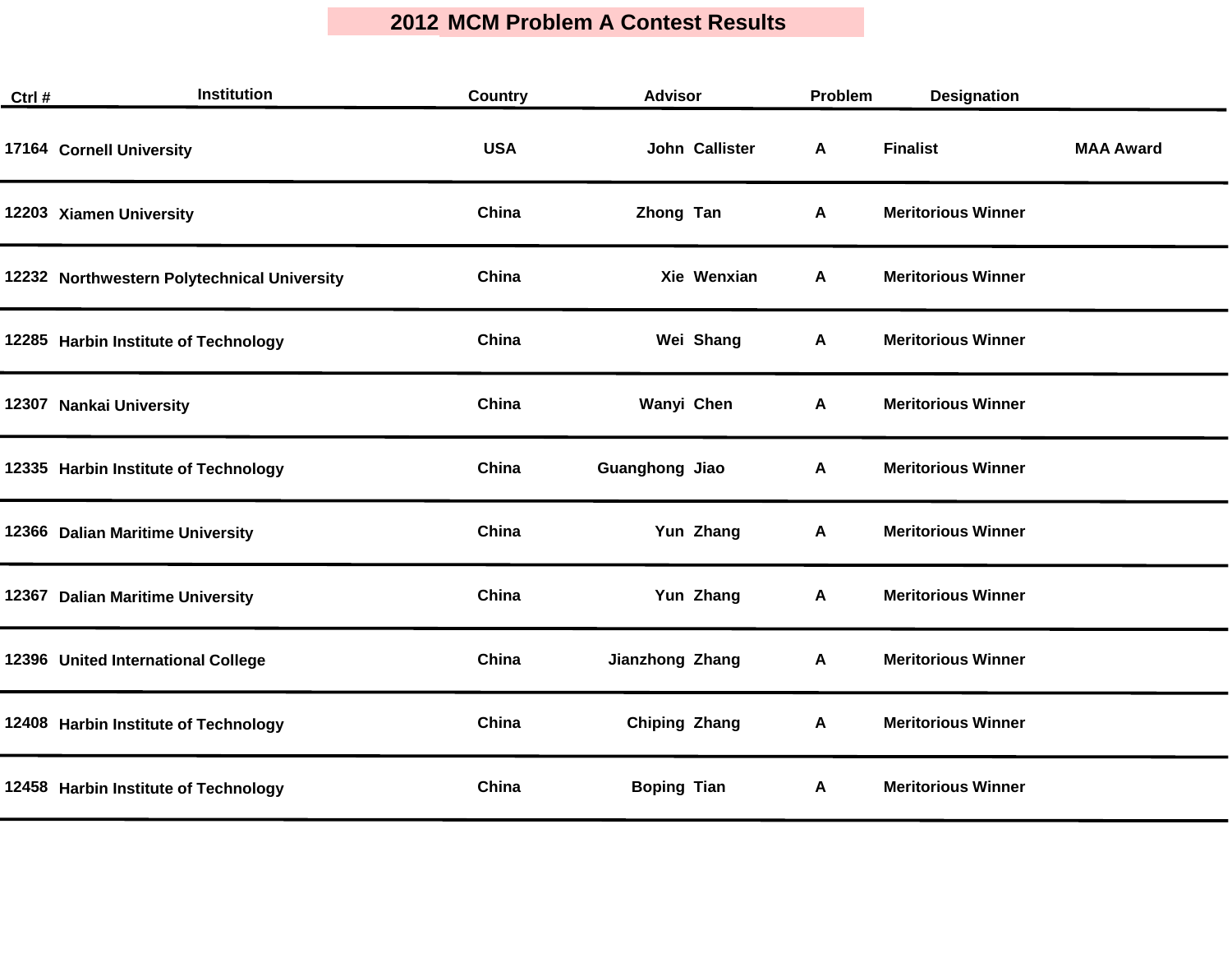| Ctrl # | Institution                          | <b>Country</b> | <b>Advisor</b>      | Problem      | <b>Designation</b>        |
|--------|--------------------------------------|----------------|---------------------|--------------|---------------------------|
|        | 12459 Harbin Institute of Technology | China          | Xiaoping Ji         | $\mathsf{A}$ | <b>Meritorious Winner</b> |
|        | 12461 Harbin Institute of Technology | China          | Weihua Jiang        | A            | <b>Meritorious Winner</b> |
|        | 12462 Harbin Institute of Technology | China          | Weihua Jiang        | A            | <b>Meritorious Winner</b> |
|        | 12478 Harbin Institute of Technology | China          | Youwen Zhang        | $\mathsf{A}$ | <b>Meritorious Winner</b> |
|        | 12479 Harbin Institute of Technology | China          | Jing Jin            | $\mathsf{A}$ | <b>Meritorious Winner</b> |
|        | 12489 Harbin Institute of Technology | China          | Xiaojun Ban         | A            | <b>Meritorious Winner</b> |
|        | 12540 Tongji University              | China          | <b>TONG MEISONG</b> | A            | <b>Meritorious Winner</b> |
|        | 12603 Harbin Institute of Technology | China          | Qi Han              | Α            | <b>Meritorious Winner</b> |
|        | 12608 Harbin Institute of Technology | China          | Feng Wang           | $\mathsf{A}$ | <b>Meritorious Winner</b> |
|        | 12619 Yunnan University              | China          | Guanghui Cai        | $\mathsf{A}$ | <b>Meritorious Winner</b> |
|        | 12623 Yunnan University              | China          | Hong Wei            | $\mathsf{A}$ | <b>Meritorious Winner</b> |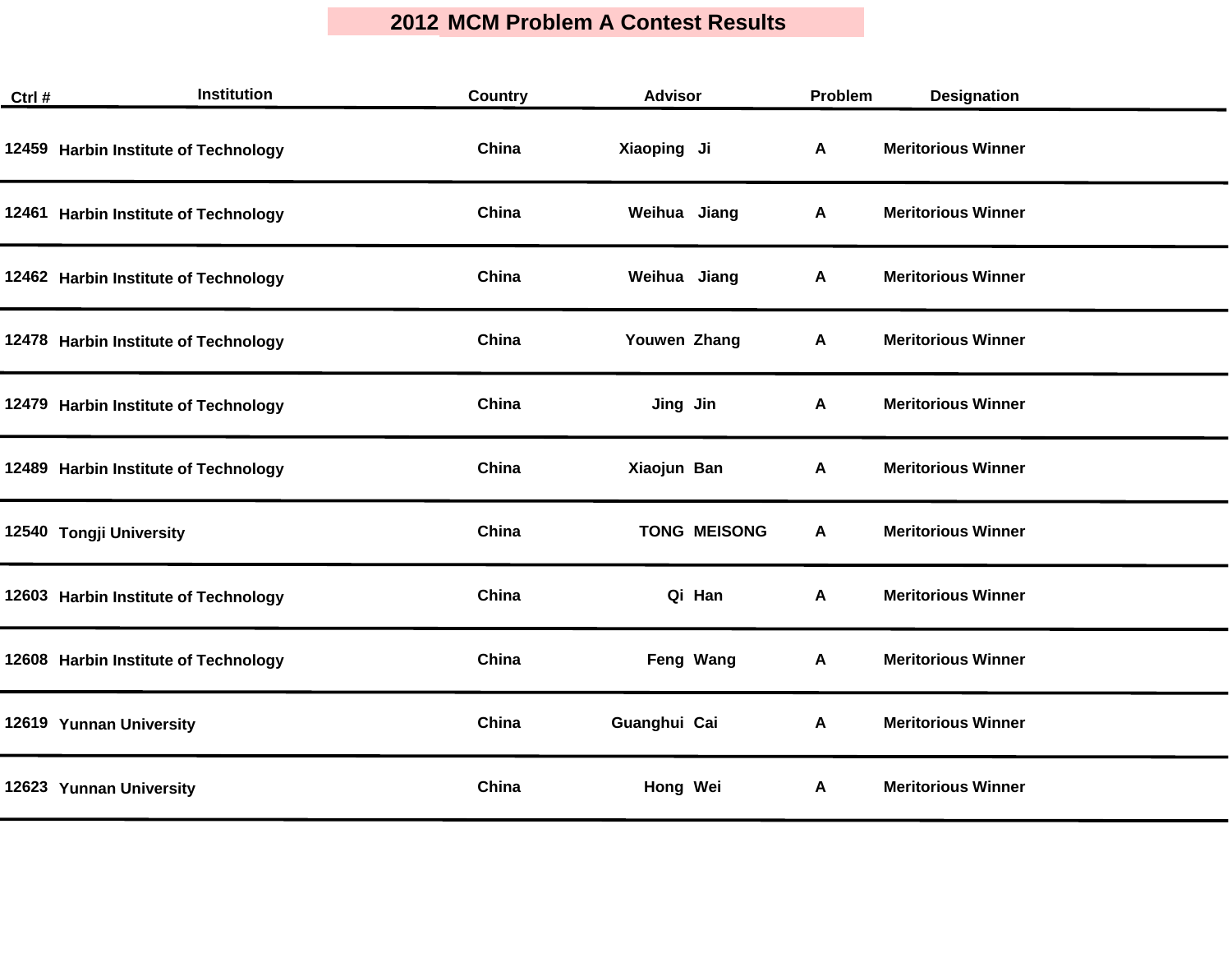| Ctrl # | Institution                                | <b>Country</b> | <b>Advisor</b>       | Problem      | <b>Designation</b>        |
|--------|--------------------------------------------|----------------|----------------------|--------------|---------------------------|
|        | 12637 Harbin Institute of Technology       | China          | Fengchen Li          | $\mathsf{A}$ | <b>Meritorious Winner</b> |
|        | 12700 Harbin Institute of Technology       | China          | Rongfeng Yang        | A            | <b>Meritorious Winner</b> |
|        | 12711 Harbin Institute of Technology       | China          | Limin Zou            | A            | <b>Meritorious Winner</b> |
|        | 12712 Harbin Institute of Technology       | China          | Rongning Xiaofang Li | A            | <b>Meritorious Winner</b> |
|        | 12713 Harbin Institute of Technology       | China          | Rongning Xiaofang Li | A            | <b>Meritorious Winner</b> |
|        | 12726 Harbin Institute of Technology       | China          | Xuezhi Tan           | A            | <b>Meritorious Winner</b> |
|        | 12755 Harbin Institute of Technology       | China          | Chong Wu             | A            | <b>Meritorious Winner</b> |
|        | 12783 Dalian Maritime University           | China          | Shuqin Yang          | A            | <b>Meritorious Winner</b> |
|        | 12869 China University of Petroleum        | China          | <b>Wang Ziting</b>   | A            | <b>Meritorious Winner</b> |
|        | 12872 South China University of Technology | China          | <b>Weijian Ding</b>  | A            | <b>Meritorious Winner</b> |
|        | 12876 South China University of Technology | China          | Xinhui Mao           | A            | <b>Meritorious Winner</b> |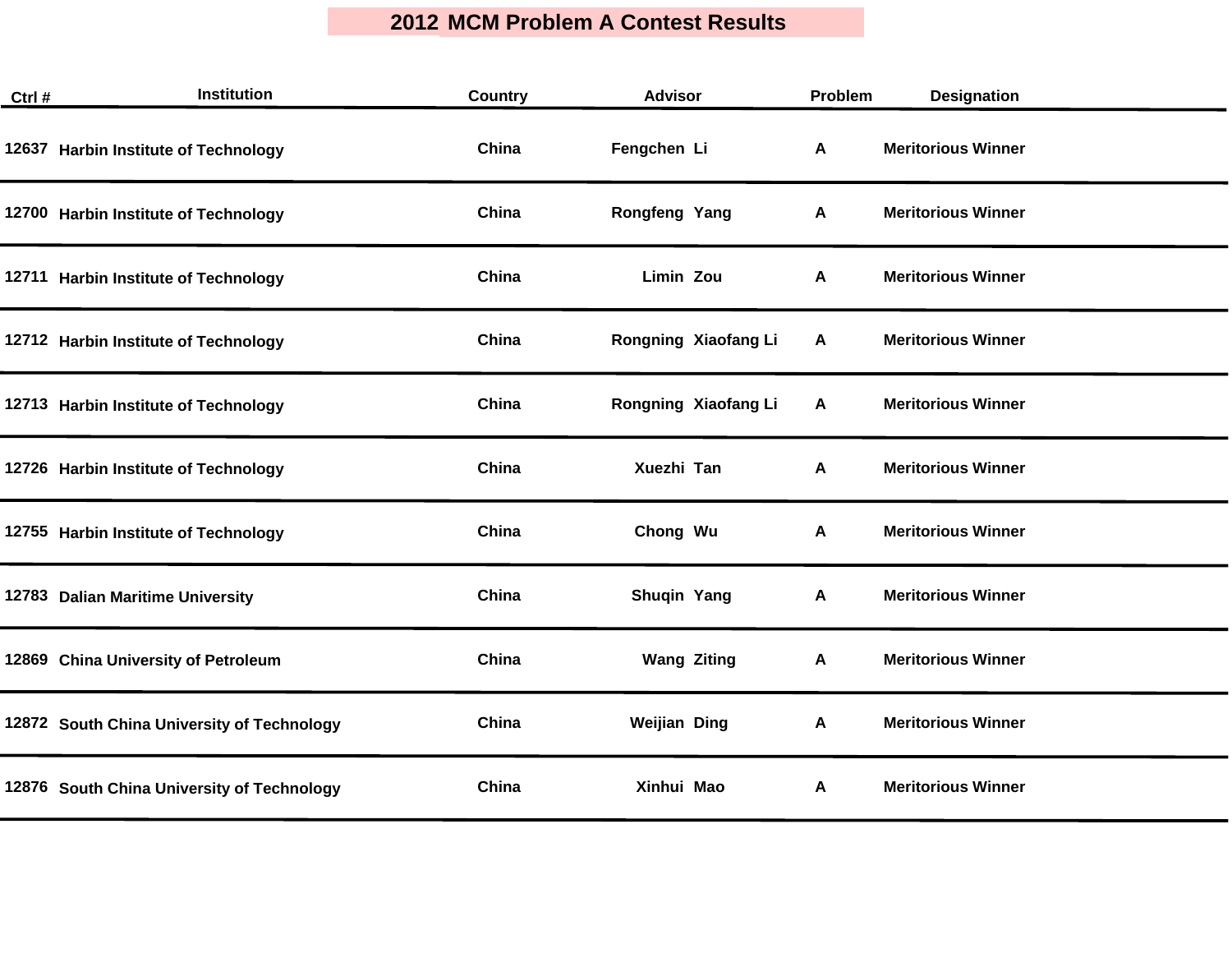| Ctrl # | Institution                                       | <b>Country</b> | <b>Advisor</b> | Problem      | <b>Designation</b>        |  |
|--------|---------------------------------------------------|----------------|----------------|--------------|---------------------------|--|
|        | 12896 SSE, Beijing University of Posts and        | China          | Xinchao Zhao   | $\mathsf{A}$ | <b>Meritorious Winner</b> |  |
|        | 12936 Harbin Institute of Technology              | China          | Hai Li         | A            | <b>Meritorious Winner</b> |  |
|        | 12944 Harbin Institute of Technology              | China          | Weike Xiao     | A            | <b>Meritorious Winner</b> |  |
|        | 12950 Harbin Institute of Technology              | China          | Xiaofeng Hui   | $\mathsf{A}$ | <b>Meritorious Winner</b> |  |
|        | 13049 South China Normal University               | China          | Shaohui Zhang  | A            | <b>Meritorious Winner</b> |  |
|        | 13069 Peking University                           | China          | Liu Long       | A            | <b>Meritorious Winner</b> |  |
|        | 13079 Peking University                           | China          | Lv Zhou        | A            | <b>Meritorious Winner</b> |  |
|        | 13097 Nanjing University of Information Science & | China          | Lianhua Zhu    | A            | <b>Meritorious Winner</b> |  |
|        | 13101 Southeast University                        | China          | Xingang Jia    | $\mathsf{A}$ | <b>Meritorious Winner</b> |  |
|        | 13108 Southeast University                        | China          | Feng Wang      | A            | <b>Meritorious Winner</b> |  |
|        | 13110 Southeast University                        | China          | Enshui Chen    | A            | <b>Meritorious Winner</b> |  |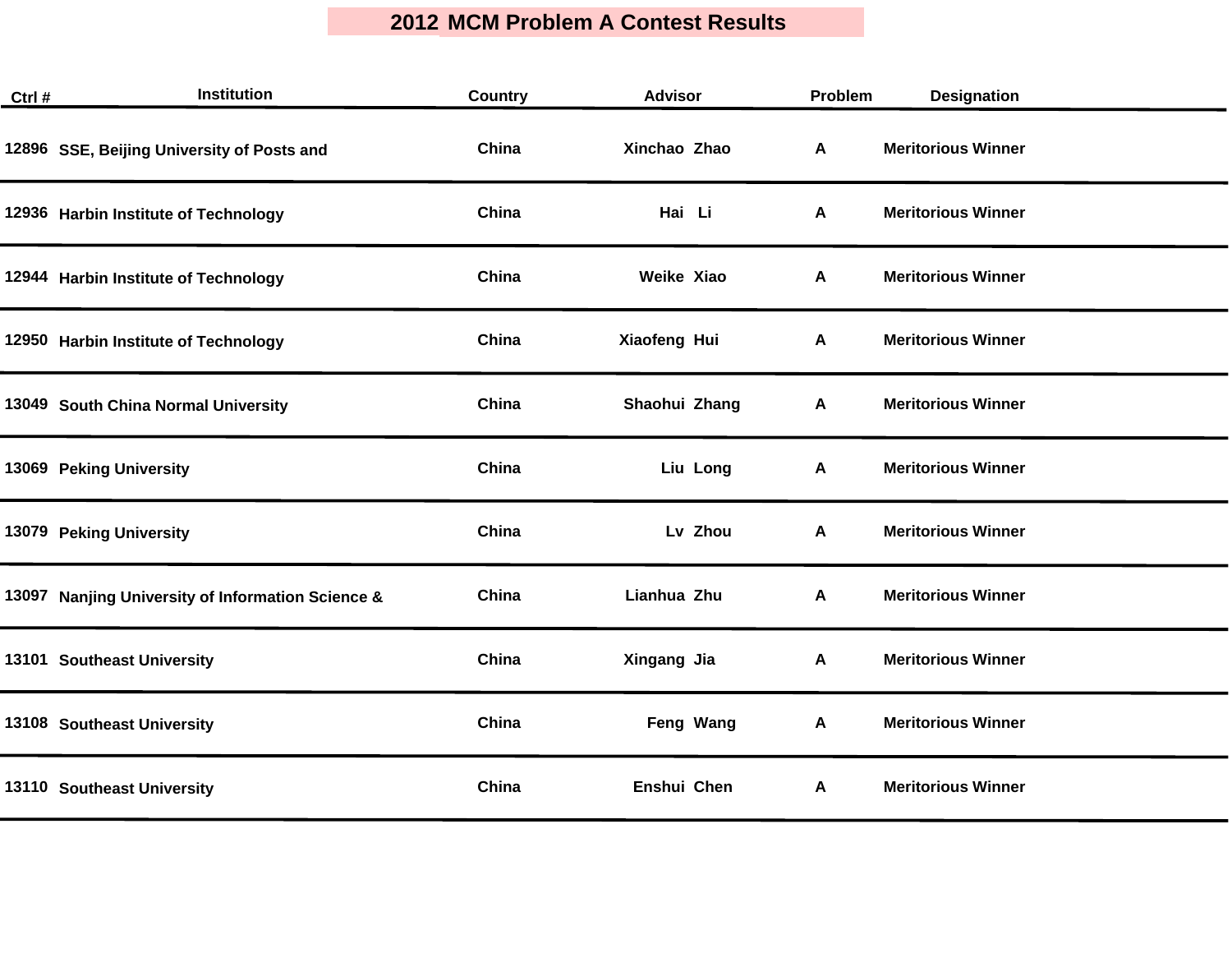| Ctrl # | <b>Institution</b>                            | <b>Country</b> | <b>Advisor</b>     |         | Problem      | <b>Designation</b>        |  |
|--------|-----------------------------------------------|----------------|--------------------|---------|--------------|---------------------------|--|
|        | 13112 Southeast University                    | China          | Xiang Yin          |         | $\mathsf{A}$ | <b>Meritorious Winner</b> |  |
|        | 13113 Southeast University                    | China          | Jianhua Zhou       |         | A            | <b>Meritorious Winner</b> |  |
|        | 13163 University of Science and Technology of | China          | Yuyan Wang         |         | A            | <b>Meritorious Winner</b> |  |
|        | 13191 Sichuan Agricultural University         | China          | <b>Shiping Du</b>  |         | A            | <b>Meritorious Winner</b> |  |
|        | 13201 ShanDong university of science and      | China          | shanchen Pang      |         | $\mathsf{A}$ | <b>Meritorious Winner</b> |  |
|        | 13221 Dalian University of Technology         | China          | Qiuhui Pan         |         | $\mathsf{A}$ | <b>Meritorious Winner</b> |  |
|        | 13268 Zhejiang Sci-Tech University            | China          | hua luo            |         | $\mathsf{A}$ | <b>Meritorious Winner</b> |  |
|        | 13269 South China Normal University           | China          | Xiuxiang Liu       |         | $\mathsf{A}$ | <b>Meritorious Winner</b> |  |
| 13287  | <b>Beijing University of Posts and</b>        | China          | <b>Wenbo Zhang</b> |         | $\mathsf{A}$ | <b>Meritorious Winner</b> |  |
|        | 13382 Donghua University                      | China          | <b>Surong You</b>  |         | $\mathsf{A}$ | <b>Meritorious Winner</b> |  |
|        | 13456 North China Electric Power University   | China          |                    | Zhi Pan | $\mathsf{A}$ | <b>Meritorious Winner</b> |  |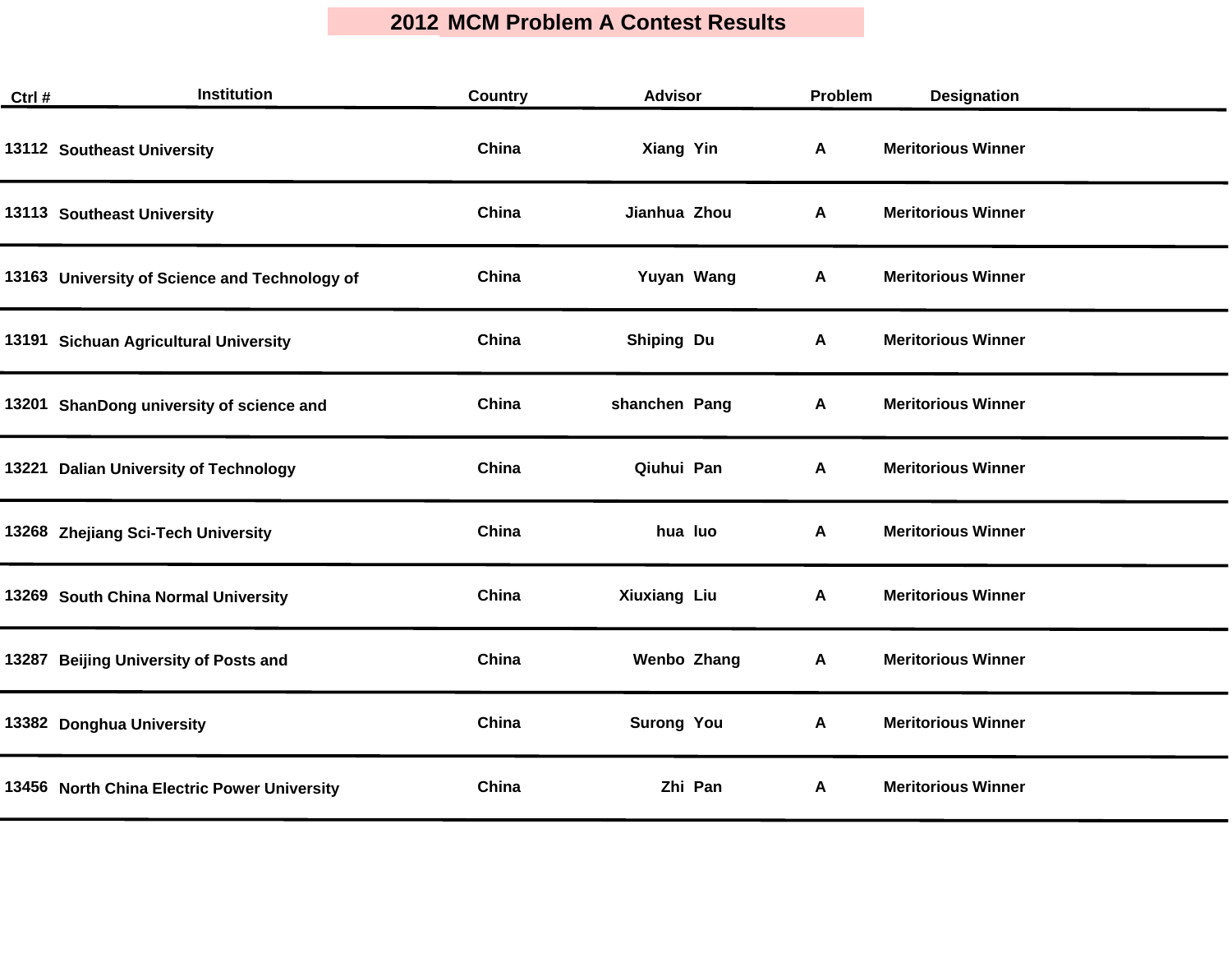| Ctrl # | <b>Institution</b>                             | <b>Country</b> | <b>Advisor</b>       | Problem      | <b>Designation</b>        |  |
|--------|------------------------------------------------|----------------|----------------------|--------------|---------------------------|--|
|        | 13489 Dalian University of Technology          | China          | Qiuhui Pan           | $\mathsf{A}$ | <b>Meritorious Winner</b> |  |
|        | 13509 Harbin Institute of Technology           | China          | Rongning Xiaofang Li | A            | <b>Meritorious Winner</b> |  |
|        | 13539 North China Electric Power University    | China          | Xiangjie Liu         | A            | <b>Meritorious Winner</b> |  |
|        | 13550 Northeastern University at Qinhuangdao   | China          | Jianbo Zhang         | $\mathsf{A}$ | <b>Meritorious Winner</b> |  |
|        | 13648 Nanjing University                       | China          | Weihua Huang         | A            | <b>Meritorious Winner</b> |  |
|        | 13651 Zhongnan University of Economics and Law | China          | <b>LEI XIAO</b>      | A            | <b>Meritorious Winner</b> |  |
|        | 13652 Sichuan University                       | China          | Jie Zhou             | A            | <b>Meritorious Winner</b> |  |
|        | 13761 University of Science and Technology of  | China          | Jie Chen             | A            | <b>Meritorious Winner</b> |  |
|        | 13803 Xi'an Jiaotong University                | China          | Chen Qiao            | A            | <b>Meritorious Winner</b> |  |
|        | 13806 Xi'an Jiaotong University                | China          | Qingyu Yang          | A            | <b>Meritorious Winner</b> |  |
|        | 13827 Sun Yat-sen University                   | China          | Zhuojian Yuan        | Α            | <b>Meritorious Winner</b> |  |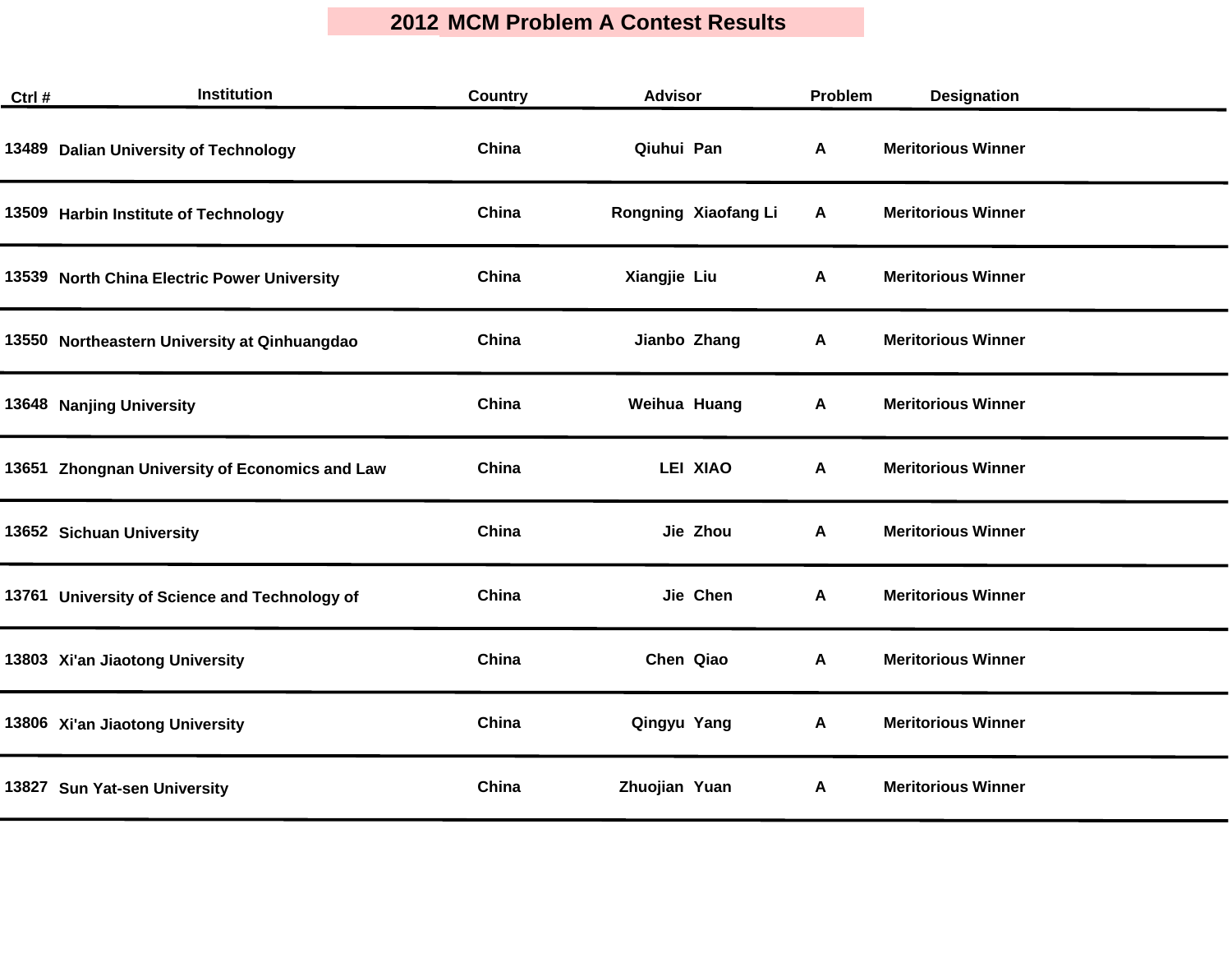| Ctrl # | Institution                               | <b>Country</b> | <b>Advisor</b>        | Problem      | <b>Designation</b>        |  |
|--------|-------------------------------------------|----------------|-----------------------|--------------|---------------------------|--|
|        | 13924 Lanzhou University                  | China          | Jing Zhao             | $\mathsf{A}$ | <b>Meritorious Winner</b> |  |
|        | 13990 Xi'an Jiaotong University           | China          | <b>Xuanping Zhang</b> | A            | <b>Meritorious Winner</b> |  |
|        | 14012 Wuhan University, P.R.China         | China          | Liuyi Zhong           | A            | <b>Meritorious Winner</b> |  |
|        | 14017 Xi'an Jiaotong-Liverpool University | China          | Jie Fie               | $\mathsf{A}$ | <b>Meritorious Winner</b> |  |
|        | 14030 Chongqing University of Posts and   | China          | Ling Li               | $\mathsf{A}$ | <b>Meritorious Winner</b> |  |
|        | 14050 Xi'an Jiaotong Liverpool University | China          | <b>Jing Wang</b>      | $\mathsf{A}$ | <b>Meritorious Winner</b> |  |
|        | 14062 Xi'an Jiaotong Liverpool University | China          | Xijuan Gong           | Α            | <b>Meritorious Winner</b> |  |
|        | 14074 Xi'an Jiaotong-Liverpool University | China          | Mingxu Yao            | $\mathsf{A}$ | <b>Meritorious Winner</b> |  |
|        | 14219 Huazhong University of Science and  | China          | Bingchan Fan          | $\mathsf{A}$ | <b>Meritorious Winner</b> |  |
| 14277  | <b>Shanghai JiaoTong University</b>       | China          | <b>Guilan Wang</b>    | $\mathsf{A}$ | <b>Meritorious Winner</b> |  |
|        | 14305 Chongqing University                | China          | Zhengmin Duan         | A            | <b>Meritorious Winner</b> |  |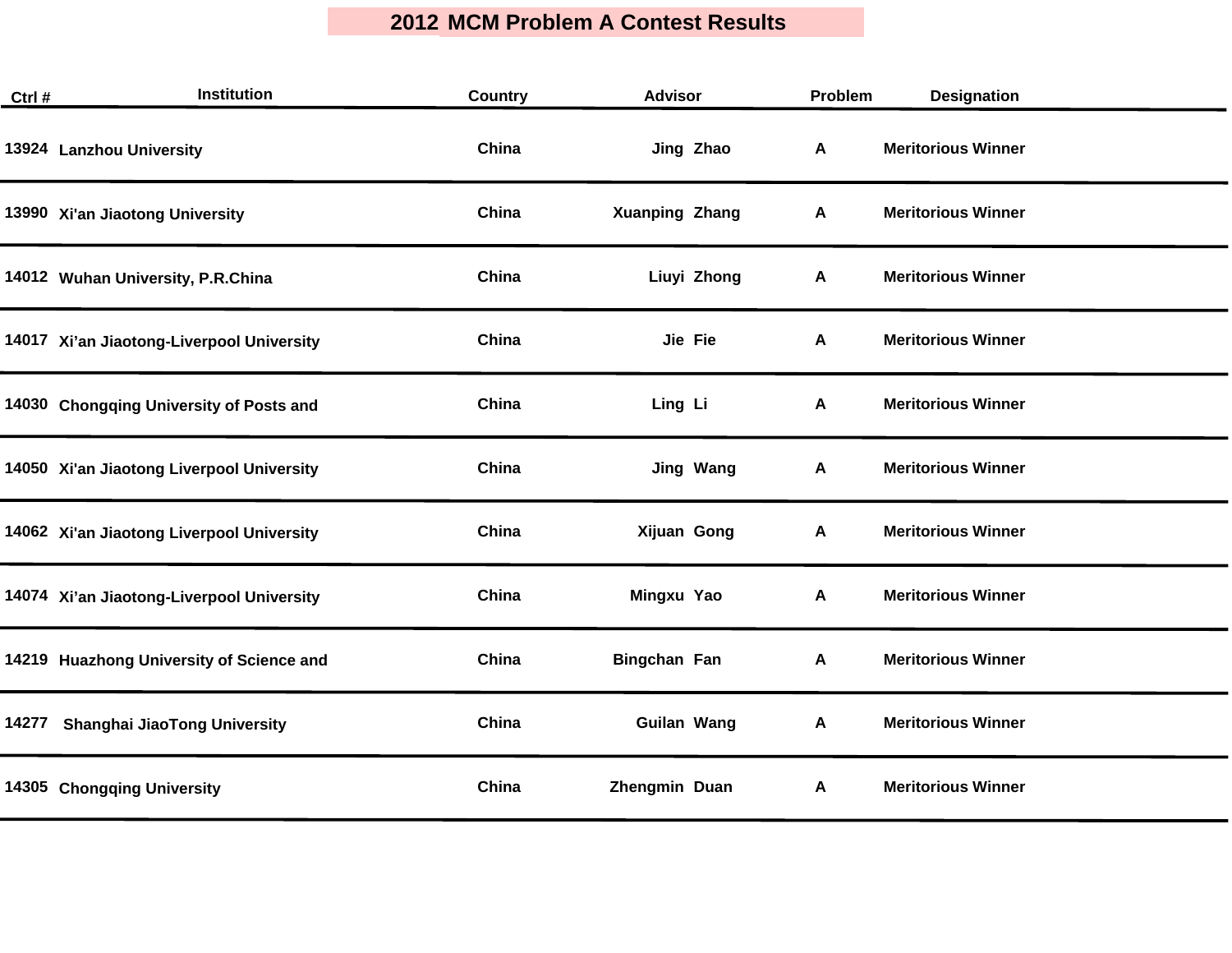| Ctrl # | Institution                                       | <b>Country</b> | <b>Advisor</b> | Problem      | <b>Designation</b>        |  |
|--------|---------------------------------------------------|----------------|----------------|--------------|---------------------------|--|
|        | 14341 School of Science of Wuhan University of    | China          | Chu Yangjie    | $\mathsf{A}$ | <b>Meritorious Winner</b> |  |
|        | 14351 School of Science of Wuhan University of    | China          | Chen Jianye    | A            | <b>Meritorious Winner</b> |  |
|        | 14353 School of Science of Wuhan University of    | China          | Huang Xiaowei  | A            | <b>Meritorious Winner</b> |  |
|        | <b>14472 Chongqing University</b>                 | China          | Chaolin Liu    | A            | <b>Meritorious Winner</b> |  |
|        | 14481 Shandong University                         | China          | Haotian Zhang  | A            | <b>Meritorious Winner</b> |  |
|        | 14582 Nanchang University                         | China          | Liu shaobin    | A            | <b>Meritorious Winner</b> |  |
|        | 14607 Zhejiang Gongshang University               | China          | Li Jue         | A            | <b>Meritorious Winner</b> |  |
|        | 14613 University of International Business and    | China          | Wei Guo        | A            | <b>Meritorious Winner</b> |  |
|        | 14620 Zhengzhou Information Engineering Institute | China          | Jianping Du    | A            | <b>Meritorious Winner</b> |  |
|        | 14628 Zhengzhou Information Engineering Institute | China          | Xiaolei Jin    | A            | <b>Meritorious Winner</b> |  |
|        | 14639 Ludong University                           | China          | Gao Yuli       | A            | <b>Meritorious Winner</b> |  |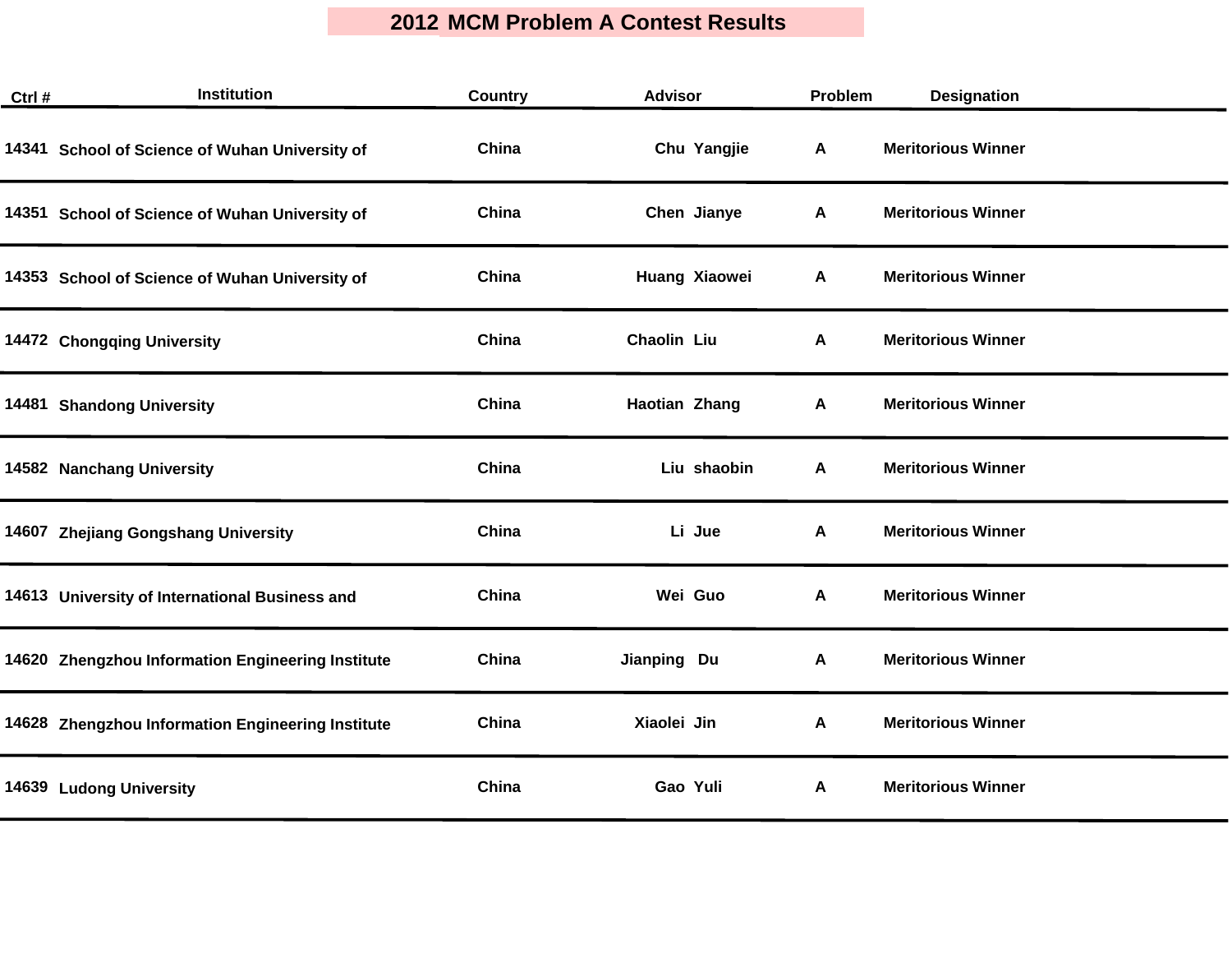| Ctrl # | Institution                                       | <b>Country</b> | <b>Advisor</b>        |                      | Problem      | <b>Designation</b>        |  |
|--------|---------------------------------------------------|----------------|-----------------------|----------------------|--------------|---------------------------|--|
|        | 14642 School of Telecomm. Eng., Beijing Univ. of  | China          | <b>Tianping Shuai</b> |                      | $\mathsf{A}$ | <b>Meritorious Winner</b> |  |
|        | 14676 Chongqing University                        | China          | Jian Xiao             |                      | A            | <b>Meritorious Winner</b> |  |
|        | 14697 Central University of Finance and Economics | China          | chengzhan wang        |                      | A            | <b>Meritorious Winner</b> |  |
|        | 14712 Shanghai Normal University                  | China          | Fu Yi                 |                      | $\mathsf{A}$ | <b>Meritorious Winner</b> |  |
|        | 14725 University of Science and Technology of     | China          | <b>Yihuang Shen</b>   |                      | $\mathsf{A}$ | <b>Meritorious Winner</b> |  |
|        | 14739 Zhejiang Gongshang University               | China          | Yinfei Li             |                      | A            | <b>Meritorious Winner</b> |  |
|        | 14749 Zhejiang Gongshang University               | China          |                       | Yang Xiaorong        | A            | <b>Meritorious Winner</b> |  |
|        | 14755 NanJing College of Chemical Technology      | China          | Shuang Qin            |                      | $\mathsf{A}$ | <b>Meritorious Winner</b> |  |
|        | 14765 South China Normal University               | China          |                       | Tan Yang             | A            | <b>Meritorious Winner</b> |  |
|        | 14792 Nanjing University                          | China          | <b>Huaxiong Li</b>    |                      | $\mathsf{A}$ | <b>Meritorious Winner</b> |  |
|        | 14794 Harbin Institute of Technology              | China          |                       | Rongning Xiaofang Li | Α            | <b>Meritorious Winner</b> |  |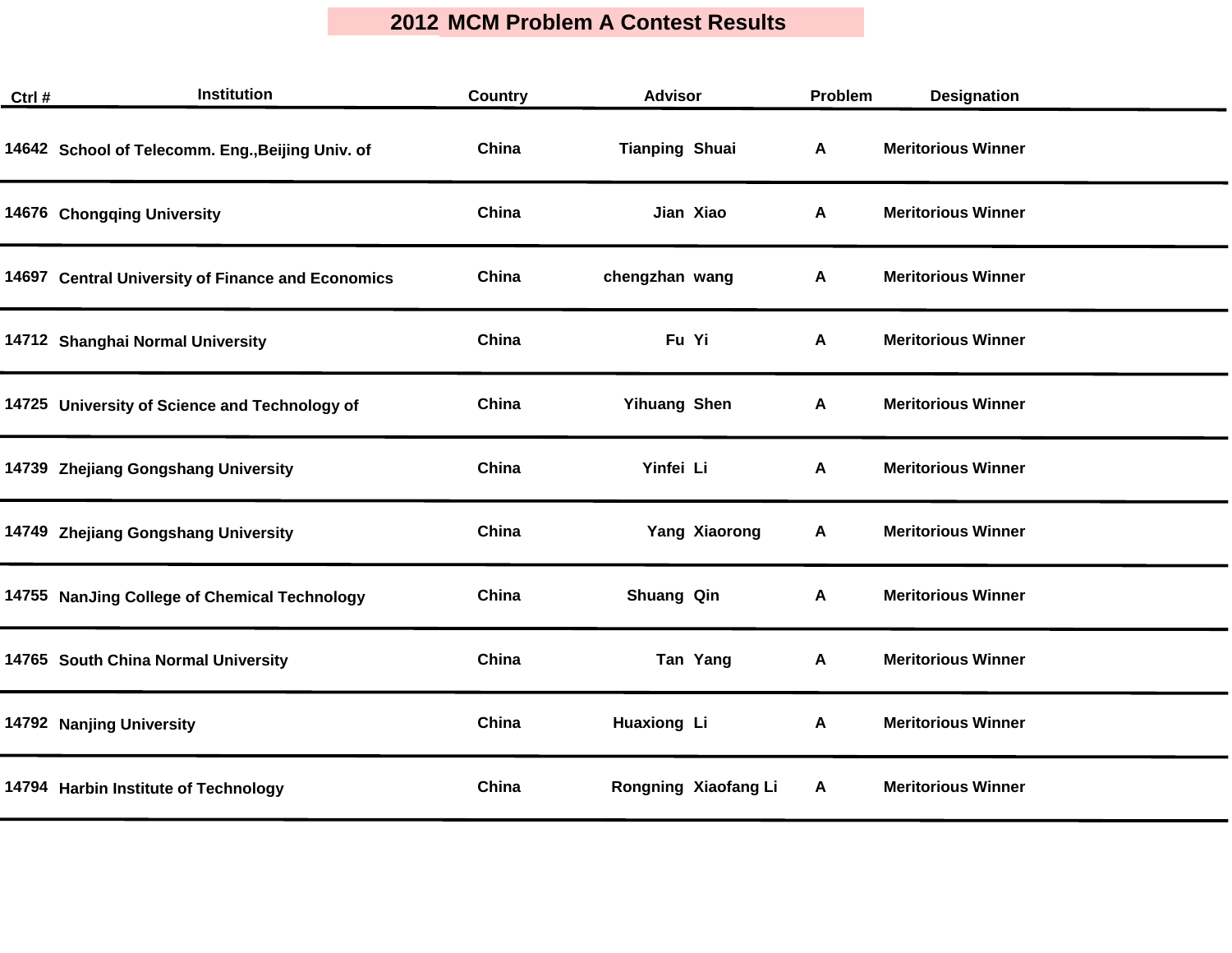| Ctrl # | Institution                                          | <b>Country</b> | <b>Advisor</b>          | Problem        | <b>Designation</b>        |
|--------|------------------------------------------------------|----------------|-------------------------|----------------|---------------------------|
|        | 14809 School of Materials Science and Engineering    | China          | Hou Wei                 | $\mathsf{A}$   | <b>Meritorious Winner</b> |
|        | 14860 Harbin Institute of Technology                 | China          | Xiaofang Li Rongning Qu | $\overline{A}$ | <b>Meritorious Winner</b> |
|        | 14906 School of Comp. Sci. & Tech., Beijing Univ. of | China          | Zuguo He                | A              | <b>Meritorious Winner</b> |
|        | 14916 Air Force Engineering University               | China          | <b>Wang Weiliang</b>    | $\mathsf{A}$   | <b>Meritorious Winner</b> |
|        | 14917 Minzu University of China                      | China          | <b>Gengxin Zheng</b>    | $\mathsf{A}$   | <b>Meritorious Winner</b> |
|        | 14982 Shanghai Foreign Language School               | China          | Yue Sun                 | A              | <b>Meritorious Winner</b> |
|        | 14987 ShangHai Foreign Language School               | China          | Feng Xu                 | A              | <b>Meritorious Winner</b> |
|        | 14989 ShangHai Foreign Language School               | China          | Liang Tao               | $\mathsf{A}$   | <b>Meritorious Winner</b> |
|        | 14998 Yunnan University                              | China          | Guanghua Hu             | A              | <b>Meritorious Winner</b> |
|        | 15001 China University of Petroleum-Beijing          | China          | Zheng Mu                | $\mathsf{A}$   | <b>Meritorious Winner</b> |
|        | 15004 Fudan University                               | China          | JianGuo Zhang           | Α              | <b>Meritorious Winner</b> |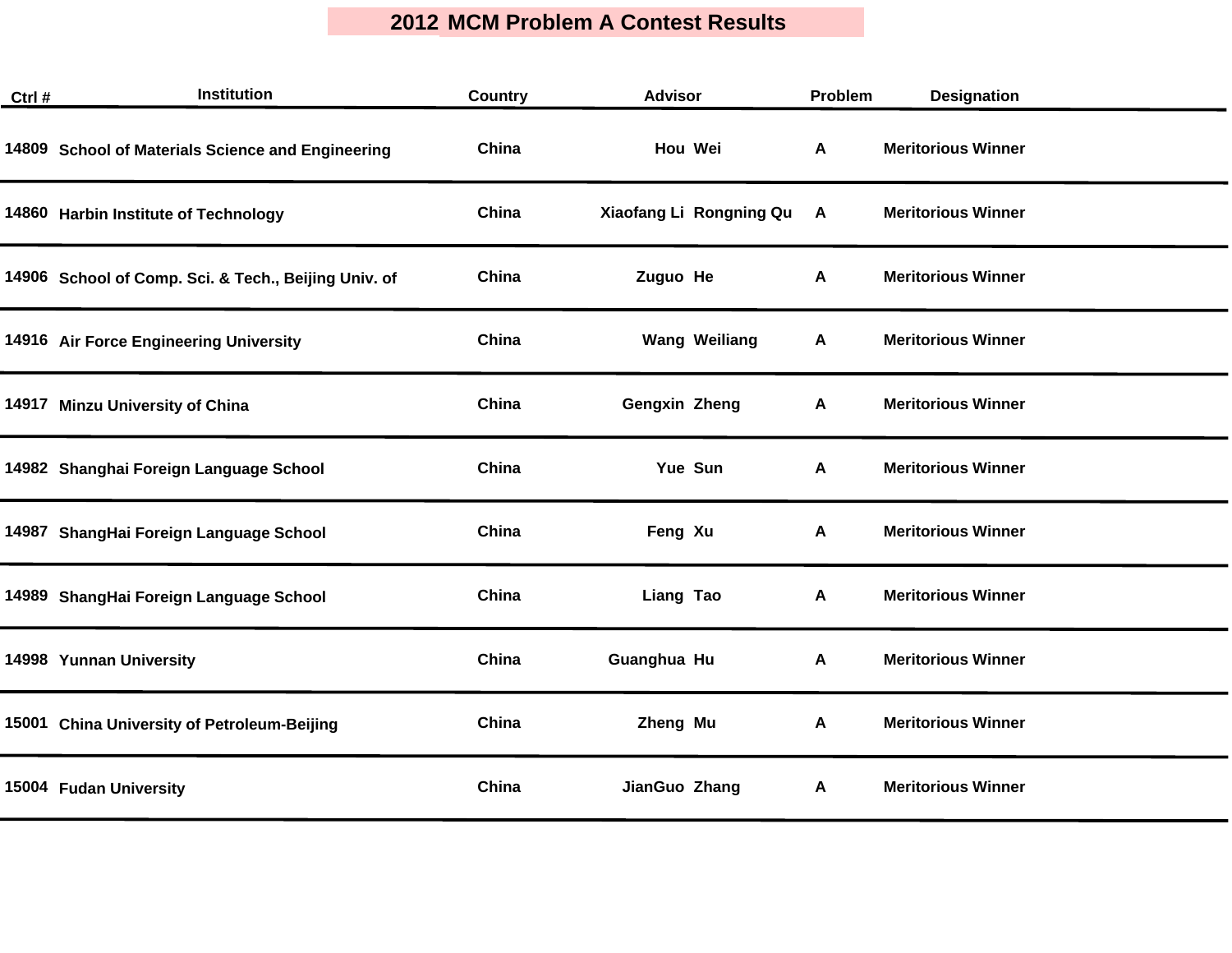n.

| Ctrl # | <b>Institution</b>                                       | <b>Country</b> | <b>Advisor</b>      |          | Problem      | <b>Designation</b>        |  |
|--------|----------------------------------------------------------|----------------|---------------------|----------|--------------|---------------------------|--|
|        | 15018 Sichuan University                                 | China          | Yunzhi Zou          |          | A            | <b>Meritorious Winner</b> |  |
|        | 15142 Dalian University of Technology                    | China          | Xiaochen Lai        |          | A            | <b>Meritorious Winner</b> |  |
|        | 15176 China University of Petroleum-Beijing              | China          | Xuehui Cui          |          | A            | <b>Meritorious Winner</b> |  |
|        | 15177 Beihang University                                 | China          | <b>Binghui Guo</b>  |          | A            | <b>Meritorious Winner</b> |  |
|        | 15196 Renmin University of China                         | China          | Guoshan Liu         |          | $\mathsf{A}$ | <b>Meritorious Winner</b> |  |
|        | 15207 Beihang University                                 | China          | <b>Linping Peng</b> |          | A            | <b>Meritorious Winner</b> |  |
|        | 15210 University of Science and Technology of            | China          |                     | Zhe Song | A            | <b>Meritorious Winner</b> |  |
|        | 15230 Institute of Artificial Intelligence and Robotics; | China          | Yunzhou Zhang       |          | A            | <b>Meritorious Winner</b> |  |
|        | 15234 Institution of Intelligent Robots and Pattern      | China          | ShuYing Zhao        |          | $\mathbf{A}$ | <b>Meritorious Winner</b> |  |
|        | 15250 College of Sciences; Northeastern University       | China          |                     | Guo Yang | $\mathsf{A}$ | <b>Meritorious Winner</b> |  |
|        | 15253 Institution of Mathematics; Northeastern           | China          | Shuni Song          |          | A            | <b>Meritorious Winner</b> |  |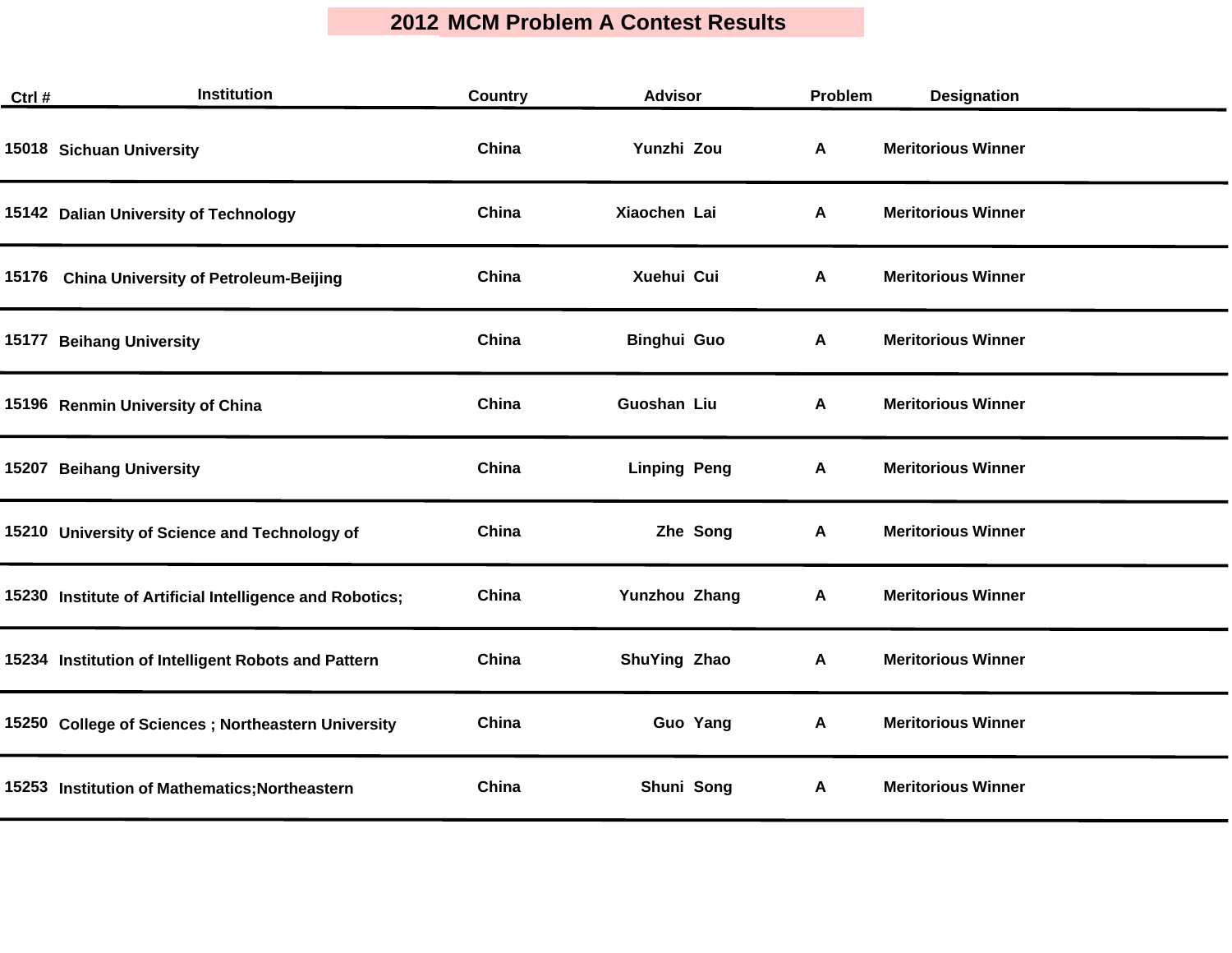| Ctrl # | <b>Institution</b>                                 | <b>Country</b> | <b>Advisor</b> |         | Problem      | <b>Designation</b>        |  |
|--------|----------------------------------------------------|----------------|----------------|---------|--------------|---------------------------|--|
|        | 15271 Sun Yet-sen University                       | China          | Jiajun Zhang   |         | $\mathsf{A}$ | <b>Meritorious Winner</b> |  |
|        | 15288 College of Sciences, Northeastern University | China          |                | Qi Wang | A            | <b>Meritorious Winner</b> |  |
|        | 15294 Pattern Recognition; Northeastern University | China          | Mingxiu Lin    |         | $\mathsf{A}$ | <b>Meritorious Winner</b> |  |
|        | 15321 Tianjin University, China                    | China          | Honggang Zeng  |         | A            | <b>Meritorious Winner</b> |  |
|        | 15326 Sun Yat-sen University                       | China          | Jiangtao Ren   |         | $\mathsf{A}$ | <b>Meritorious Winner</b> |  |
|        | 15357 China University of Petroleum-Beijing        | China          | Na Sun         |         | $\mathsf{A}$ | <b>Meritorious Winner</b> |  |
|        | 15361 Institution of Pattern Recognition;          | China          | Ying Wei       |         | A            | <b>Meritorious Winner</b> |  |
|        | 15362 College of Information Science and           | China          | Dali Chen      |         | $\mathsf{A}$ | <b>Meritorious Winner</b> |  |
|        | 15376 Institution of Software; Northeastern        | China          | Qian Zhu       |         | $\mathsf{A}$ | <b>Meritorious Winner</b> |  |
|        | 15377 College of Information Science and           | China          | Hongfeng Wang  |         | $\mathsf{A}$ | <b>Meritorious Winner</b> |  |
|        | 15400 Xiamen University                            | China          | Jianguo Qian   |         | A            | <b>Meritorious Winner</b> |  |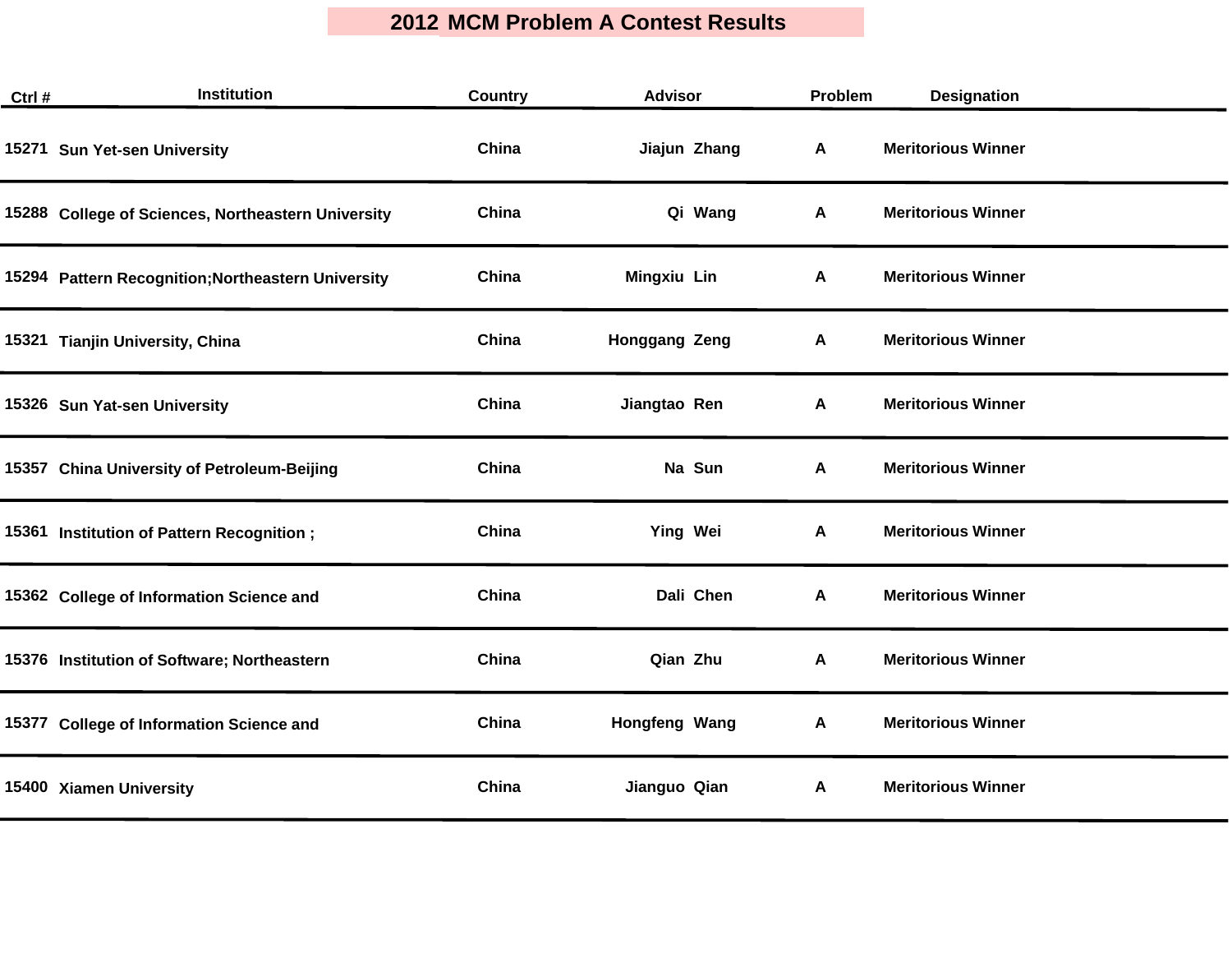| Ctrl # | <b>Institution</b>                                | <b>Country</b> | <b>Advisor</b>        |                         | Problem      | <b>Designation</b>        |  |
|--------|---------------------------------------------------|----------------|-----------------------|-------------------------|--------------|---------------------------|--|
|        | 15403 University of Science and Technology of     | China          | Mo Li                 |                         | $\mathsf{A}$ | <b>Meritorious Winner</b> |  |
|        | 15405 Harbin Institute of Technology              | China          | Rongning Xiaofang Li  |                         | A            | <b>Meritorious Winner</b> |  |
|        | 15406 South China Normal University               | China          | Tan Yang              |                         | A            | <b>Meritorious Winner</b> |  |
|        | 15408 Harbin Institute of Technology              | China          |                       | Xiaofang Li Rongning Qu | <b>A</b>     | <b>Meritorious Winner</b> |  |
|        | 15409 South China Normal University               | China          | Hunan Li              |                         | $\mathsf{A}$ | <b>Meritorious Winner</b> |  |
|        | 15411 South China Normal University               | China          | Jiao Zu               |                         | A            | <b>Meritorious Winner</b> |  |
|        | 15433 Hubei University                            | China          | Yang Yu               |                         | A            | <b>Meritorious Winner</b> |  |
|        | 15434 Harbin Institute of Technology              | China          |                       | Xiaofang Li Rongning Qu | <b>A</b>     | <b>Meritorious Winner</b> |  |
|        | 15440 Central University of Finance and Economics | China          |                       | xiu Wang                | A            | <b>Meritorious Winner</b> |  |
|        | 15444 Shandong University                         | China          | Hongjun Dai           |                         | A            | <b>Meritorious Winner</b> |  |
|        | 15447 Shandong University                         | China          | <b>Shuxiang Huang</b> |                         | A            | <b>Meritorious Winner</b> |  |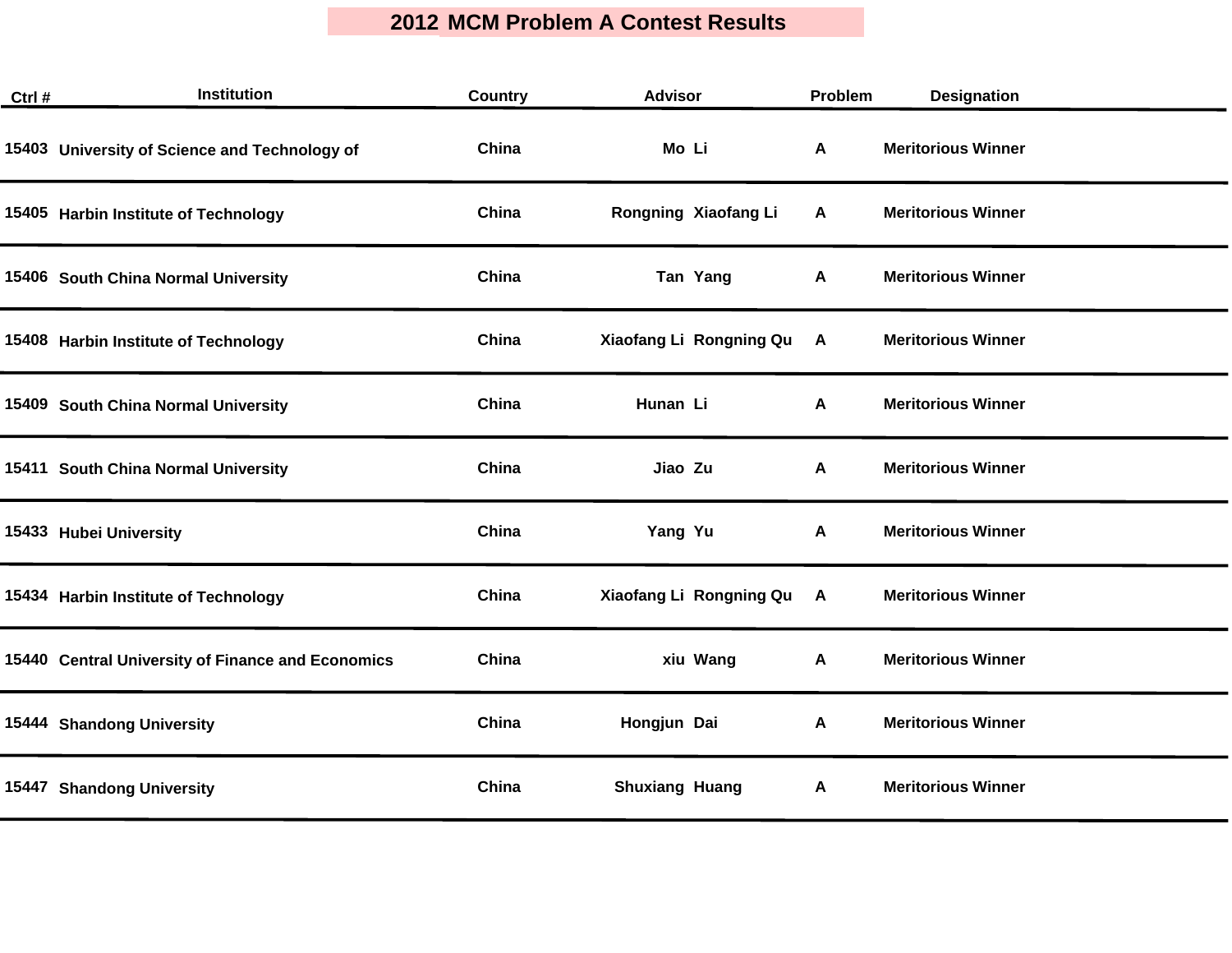| Ctrl # | <b>Institution</b>                             | <b>Country</b> | <b>Advisor</b> | Problem          | <b>Designation</b>        |  |
|--------|------------------------------------------------|----------------|----------------|------------------|---------------------------|--|
|        | 15456 University of Science and Technology of  | China          | Qiao Xu        | $\mathsf{A}$     | <b>Meritorious Winner</b> |  |
|        | 15458 Hanshan Normal University                | China          | Gang Xiao      | A                | <b>Meritorious Winner</b> |  |
|        | 15459 Hefei University of Technology           | China          | Xianfa Jiao    | A                | <b>Meritorious Winner</b> |  |
|        | 15462 University of International Business and | China          | Jian Wang      | $\mathsf{A}$     | <b>Meritorious Winner</b> |  |
|        | 15467 Nanjing University                       | China          | <b>HUA QIU</b> | $\mathsf{A}$     | <b>Meritorious Winner</b> |  |
|        | 15532 North China Electric Power University    | China          | Lingcai Kong   | A                | <b>Meritorious Winner</b> |  |
|        | 15550 Luoyang Normal University                | China          | Yingzhao Liu   | A                | <b>Meritorious Winner</b> |  |
| 15571  | <b>Nanjing University of Posts and</b>         | China          | Qiu Hua        | A                | <b>Meritorious Winner</b> |  |
|        | 15573 University of Electronic Science and     | China          |                | He GuoLiang<br>A | <b>Meritorious Winner</b> |  |
|        | 15590 Chengdu University of Technology         | China          | Youhua Wei     | A                | <b>Meritorious Winner</b> |  |
|        | 15592 Beijing University of Technology         | China          | EnLi Guo       | A                | <b>Meritorious Winner</b> |  |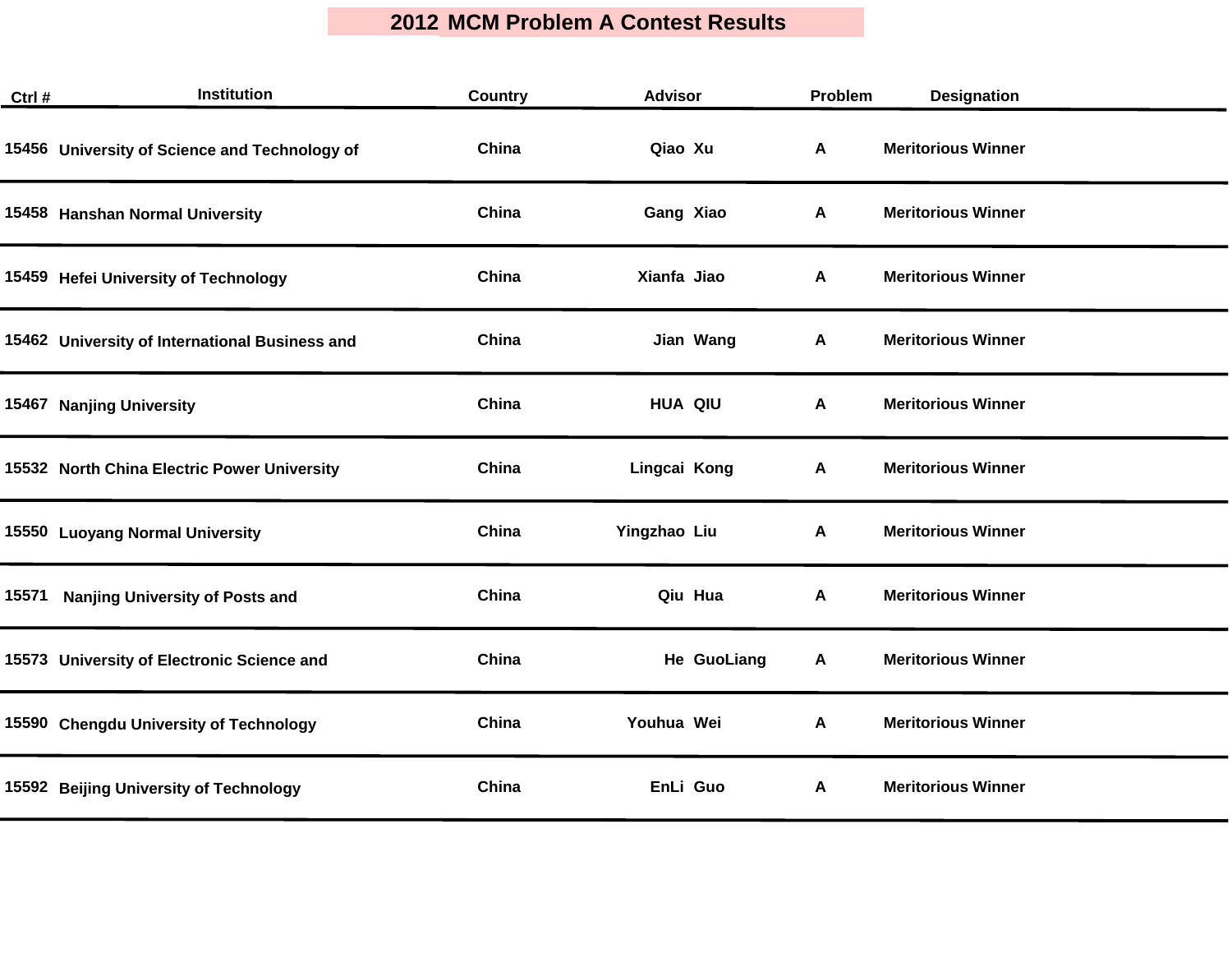| Ctrl # | <b>Institution</b>                              | <b>Country</b> | <b>Advisor</b> | Problem         | <b>Designation</b>        |  |
|--------|-------------------------------------------------|----------------|----------------|-----------------|---------------------------|--|
|        | 15610 Chengdu University of Technology          | China          | Youhua Wei     | $\mathsf{A}$    | <b>Meritorious Winner</b> |  |
|        | 15621 University of Science and Technology of   | China          | Jianchao Meng  | A               | <b>Meritorious Winner</b> |  |
|        | 15655 Capital Medical University                | China          | Yan Yan        | A               | <b>Meritorious Winner</b> |  |
|        | 15756 University of International Business and  | China          |                | Li Kunpeng<br>A | <b>Meritorious Winner</b> |  |
|        | 15800 University of South China                 | China          | Ouyang zigen   | $\mathsf{A}$    | <b>Meritorious Winner</b> |  |
|        | 15817 Wuhan University of Technology            | China          | SH Mao         | A               | <b>Meritorious Winner</b> |  |
|        | 15819 Shanghai University of Finance and        | China          | Min Tang       | A               | <b>Meritorious Winner</b> |  |
|        | 15833 Beijing Institute of Technology           | China          | Hongzhu Ling   | $\mathsf{A}$    | <b>Meritorious Winner</b> |  |
|        | 15835 Hebei United University                   | China          | Yan Shaohong   | A               | <b>Meritorious Winner</b> |  |
|        | 15875 China University of Petroleum-Beijing     | China          | Fengkui Wang   | A               | <b>Meritorious Winner</b> |  |
|        | 15879 China University of Mining and Technology | China          | Zhou Shengwu   | Α               | <b>Meritorious Winner</b> |  |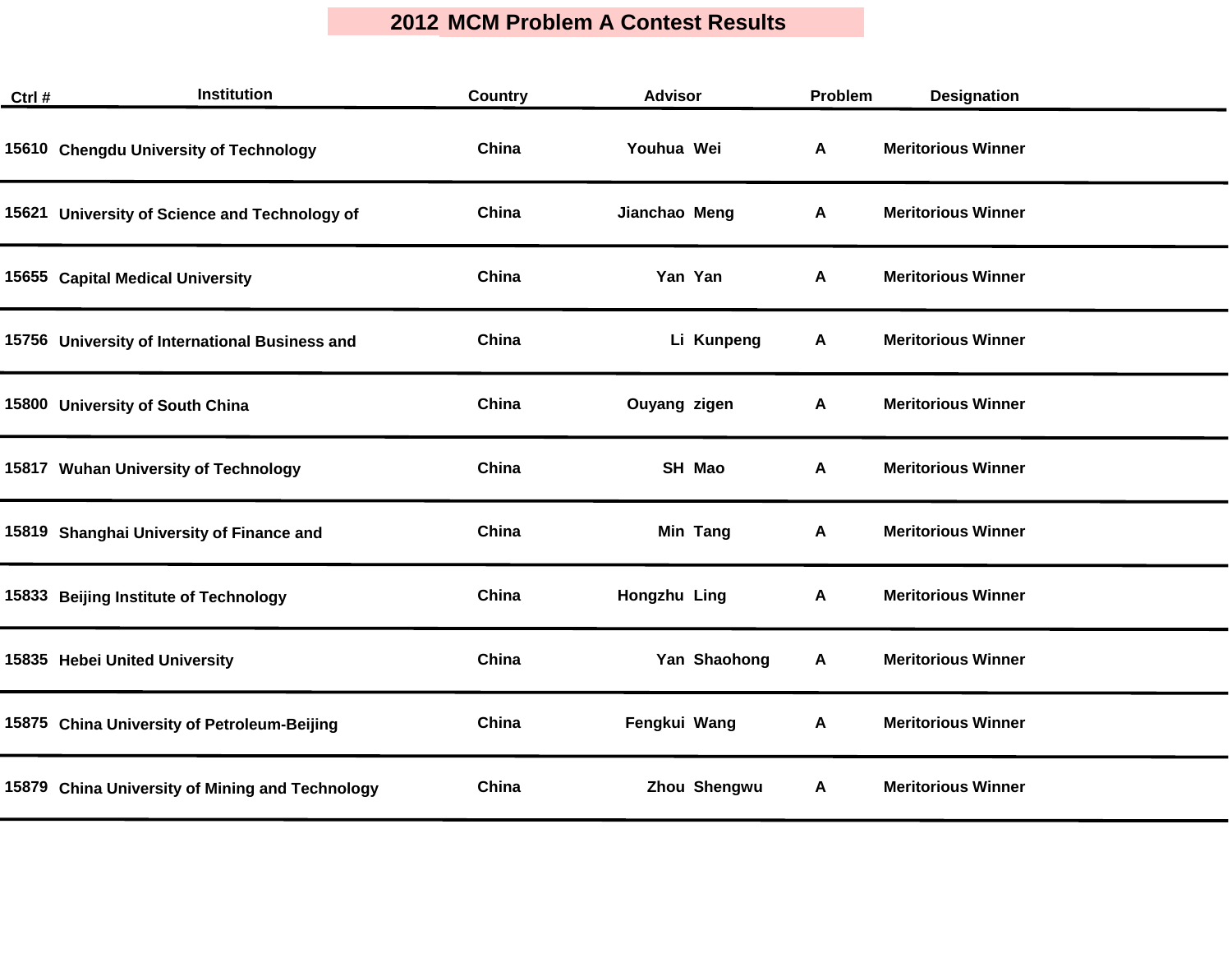| Ctrl # | <b>Institution</b>                                 | <b>Country</b> | <b>Advisor</b>     | Problem      | <b>Designation</b>        |  |
|--------|----------------------------------------------------|----------------|--------------------|--------------|---------------------------|--|
|        | 15886 Sichuan University                           | China          | yingyi tan         | $\mathsf{A}$ | <b>Meritorious Winner</b> |  |
|        | 15949 Hangzhou Dianzi University                   | China          | Zhifeng Zhang      | A            | <b>Meritorious Winner</b> |  |
|        | 15958 Nanjing University                           | China          | Hui Qu             | $\mathsf{A}$ | <b>Meritorious Winner</b> |  |
|        | 15990 Shangdong University at Weihai               | China          | <b>Bing Yang</b>   | A            | <b>Meritorious Winner</b> |  |
|        | 16008 Guilin University of Electronic Technology   | China          | MaoJun Zhang       | A            | <b>Meritorious Winner</b> |  |
|        | 16030 Sichuan Normal University.                   | China          | <b>Wangyong Lv</b> | $\mathsf{A}$ | <b>Meritorious Winner</b> |  |
|        | 16115 Nanjing University of Science and Technology | China          | Jinhua Fan         | A            | <b>Meritorious Winner</b> |  |
|        | 16263 Guangdong University of Business Studies     | China          | Guiwu Hu           | $\mathsf{A}$ | <b>Meritorious Winner</b> |  |
|        | 16265 Ningbo Institute of Technology, Zhejiang     | China          | Yong Wu            | $\mathsf{A}$ | <b>Meritorious Winner</b> |  |
|        | 16268 Ningbo Institute of Technology, Zhejiang     | China          | Lihui Tu           | $\mathsf{A}$ | <b>Meritorious Winner</b> |  |
| 16283  | <b>Academy of Armored Forces Engineering</b>       | China          | junzhi luo         | $\mathsf{A}$ | <b>Meritorious Winner</b> |  |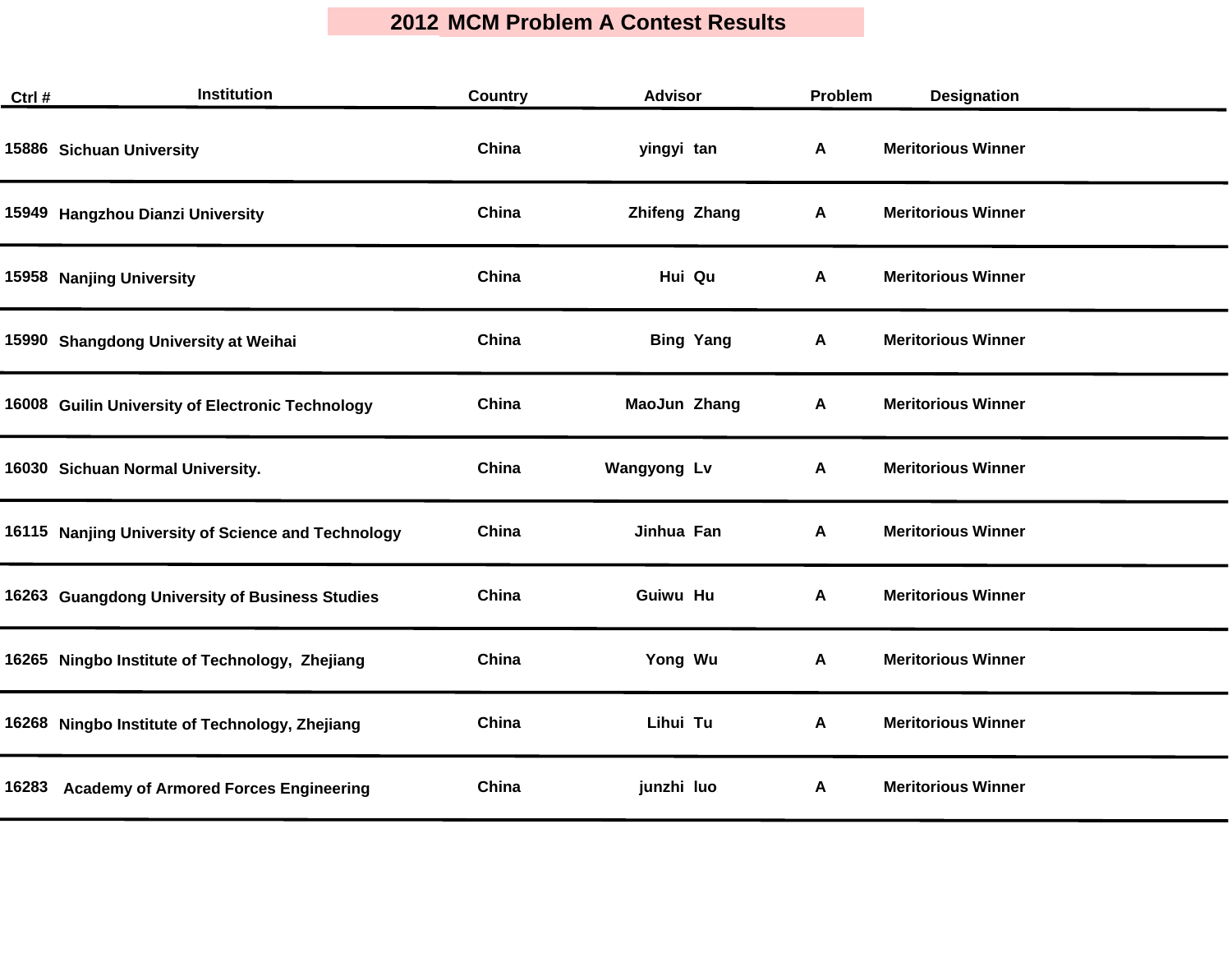| Ctrl # | <b>Institution</b>                          | <b>Country</b> | <b>Advisor</b>     | Problem      | <b>Designation</b>        |  |
|--------|---------------------------------------------|----------------|--------------------|--------------|---------------------------|--|
|        | 16307 Beijing University of Technology      | China          | <b>Liping Chen</b> | $\mathsf{A}$ | <b>Meritorious Winner</b> |  |
|        | 16310 Academy of Armored Forces Engineering | China          | ziwei qi           | A            | <b>Meritorious Winner</b> |  |
|        | 16320 Information Engineering University    | China          | Jia Lixin          | $\mathsf{A}$ | <b>Meritorious Winner</b> |  |
|        | 16323 University of Information Engineering | China          | Lu Yiqiang         | A            | <b>Meritorious Winner</b> |  |
|        | 16345 Hunan University                      | China          | Yuanbei Deng       | $\mathsf{A}$ | <b>Meritorious Winner</b> |  |
|        | 16360 Hunan University                      | China          | Chuanxiu Ma        | A            | <b>Meritorious Winner</b> |  |
|        | 16378 Tsinghua University                   | China          | Liping Zhang       | Α            | <b>Meritorious Winner</b> |  |
|        | 16394 Dalian Jiaotong University            | China          | Dayong Zhou        | A            | <b>Meritorious Winner</b> |  |
|        | 16399 Beihang University                    | China          | Shuhan Wang        | $\mathsf{A}$ | <b>Meritorious Winner</b> |  |
|        | 16437 Seattle Pacific University            | <b>USA</b>     | Wai Lau            | A            | <b>Meritorious Winner</b> |  |
|        | 16445 China University of Petroleum-Beijing | China          | Tao Xu             | $\mathsf{A}$ | <b>Meritorious Winner</b> |  |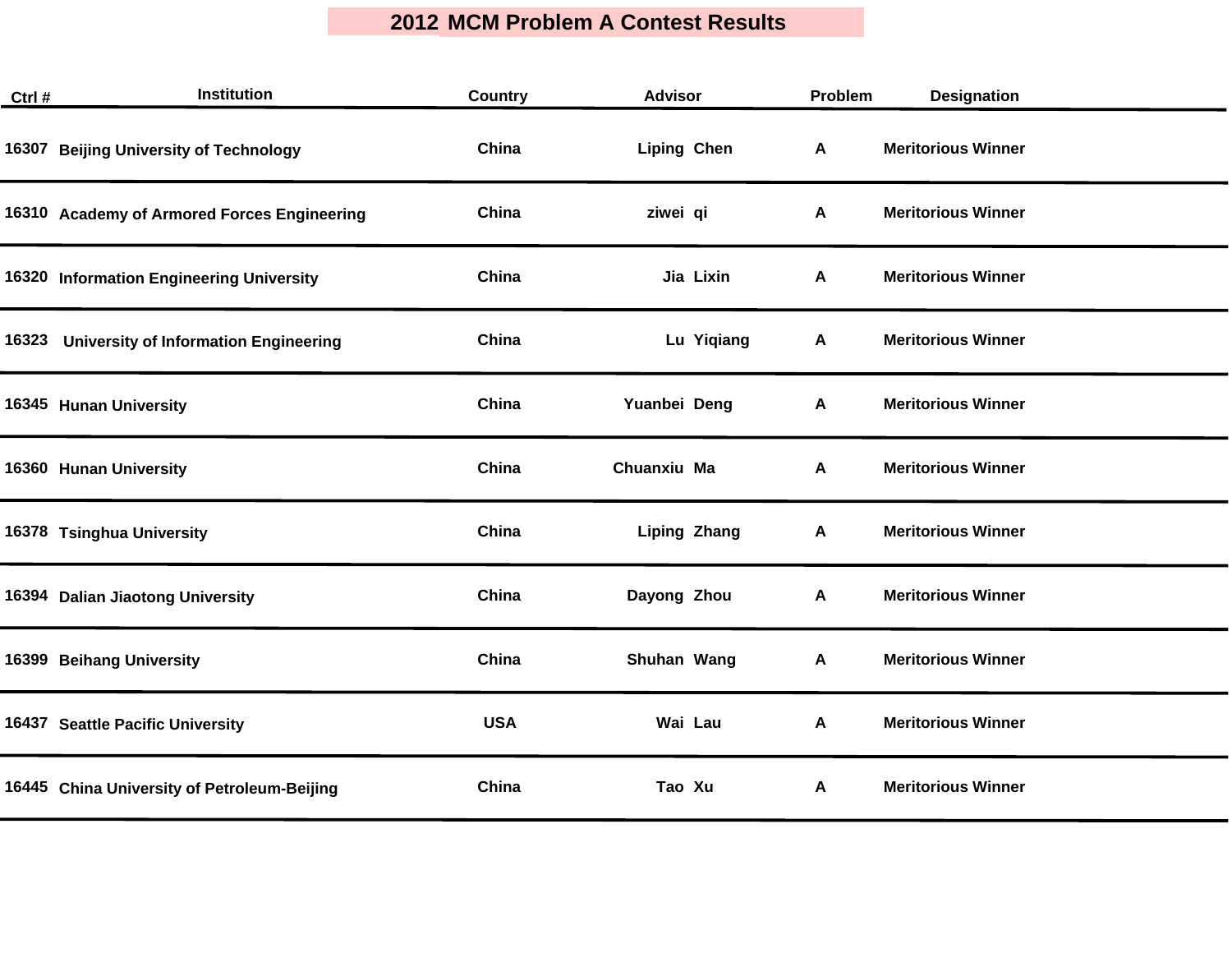| Ctrl # | <b>Institution</b>                              | <b>Country</b> | <b>Advisor</b>      |                     | Problem      | <b>Designation</b>        |  |
|--------|-------------------------------------------------|----------------|---------------------|---------------------|--------------|---------------------------|--|
|        | 16514 Huaihai Institution of Technology         | China          | <b>WEIPING CAO</b>  |                     | $\mathsf{A}$ | <b>Meritorious Winner</b> |  |
|        | 16531 Guangxi University                        | China          | Xiaoceng Wu         |                     | A            | <b>Meritorious Winner</b> |  |
|        | 16534 South China University of Technology      | China          | <b>Weijian Ding</b> |                     | A            | <b>Meritorious Winner</b> |  |
|        | 16543 National University of Defense Technology | China          | M.D. Wu             |                     | A            | <b>Meritorious Winner</b> |  |
|        | 16574 Fudan University                          | China          | Peitao Zhu          |                     | A            | <b>Meritorious Winner</b> |  |
|        | 16588 PLA University of Science and Technology  | China          | Shousheng Liu       |                     | A            | <b>Meritorious Winner</b> |  |
|        | 16608 PLA University of Science and Technology  | China          |                     | Ying Zhao           | A            | <b>Meritorious Winner</b> |  |
|        | 16637 Georgia Southern University               | <b>USA</b>     |                     | <b>Scott Kersey</b> | A            | <b>Meritorious Winner</b> |  |
|        | 16647 University of Washington                  | <b>USA</b>     | James Burke         |                     | A            | <b>Meritorious Winner</b> |  |
|        | 16656 Linfield College                          | <b>USA</b>     | Xiaoyue Luo         |                     | A            | <b>Meritorious Winner</b> |  |
|        | 16658 Tufts University                          | <b>USA</b>     |                     | <b>Misha Kilmer</b> | A            | <b>Meritorious Winner</b> |  |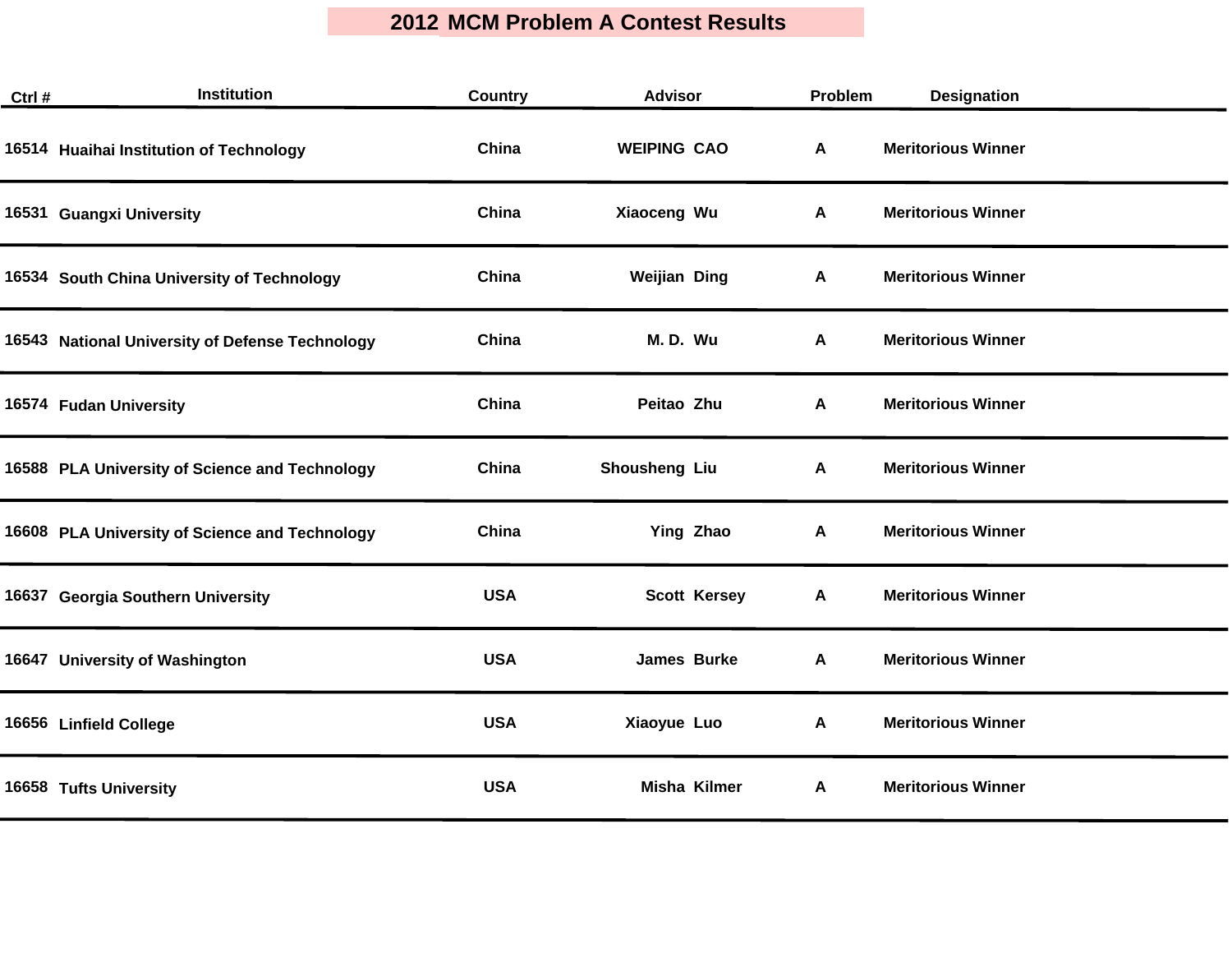| Ctrl # | Institution                                       | <b>Country</b> | <b>Advisor</b>        |              | Problem | <b>Designation</b>        |  |
|--------|---------------------------------------------------|----------------|-----------------------|--------------|---------|---------------------------|--|
|        | 16687 Hunan University                            | China          | <b>Guoqiang Peng</b>  | $\mathsf{A}$ |         | <b>Meritorious Winner</b> |  |
|        | 16716 Wuhan University                            | China          | Zhuangchu Luo         | A            |         | <b>Meritorious Winner</b> |  |
|        | 16723 College of Light Industry, Hebei United     | China          | Jincai Chang          | A            |         | <b>Meritorious Winner</b> |  |
|        | 16725 Beijing University of Chemical Technology   | China          | Wei LI                | $\mathsf{A}$ |         | <b>Meritorious Winner</b> |  |
|        | <b>16741 SHANGHAIJIAOTONG UNIVERSITY</b>          | China          | <b>LONG XINHUA</b>    | $\mathsf{A}$ |         | <b>Meritorious Winner</b> |  |
|        | 16768 Harbin University of Science and Technology | China          | Dongmei Li            | $\mathsf{A}$ |         | <b>Meritorious Winner</b> |  |
|        | 16785 Chongqing University of Technology          | China          | <b>Xiaoyang Zheng</b> | A            |         | <b>Meritorious Winner</b> |  |
|        | 16792 Chongqing University of Technology          | China          | zhiyong Ye            | $\mathsf{A}$ |         | <b>Meritorious Winner</b> |  |
|        | 16795 North China University of Water Resources   | China          | fagui Liu             | $\mathsf{A}$ |         | <b>Meritorious Winner</b> |  |
|        | 16808 Shandong University of Technology           | China          | Mingwen Zheng         | $\mathsf{A}$ |         | <b>Meritorious Winner</b> |  |
|        | 16816 North China University of Water Resources   | China          | gaohui Peng           | A            |         | <b>Meritorious Winner</b> |  |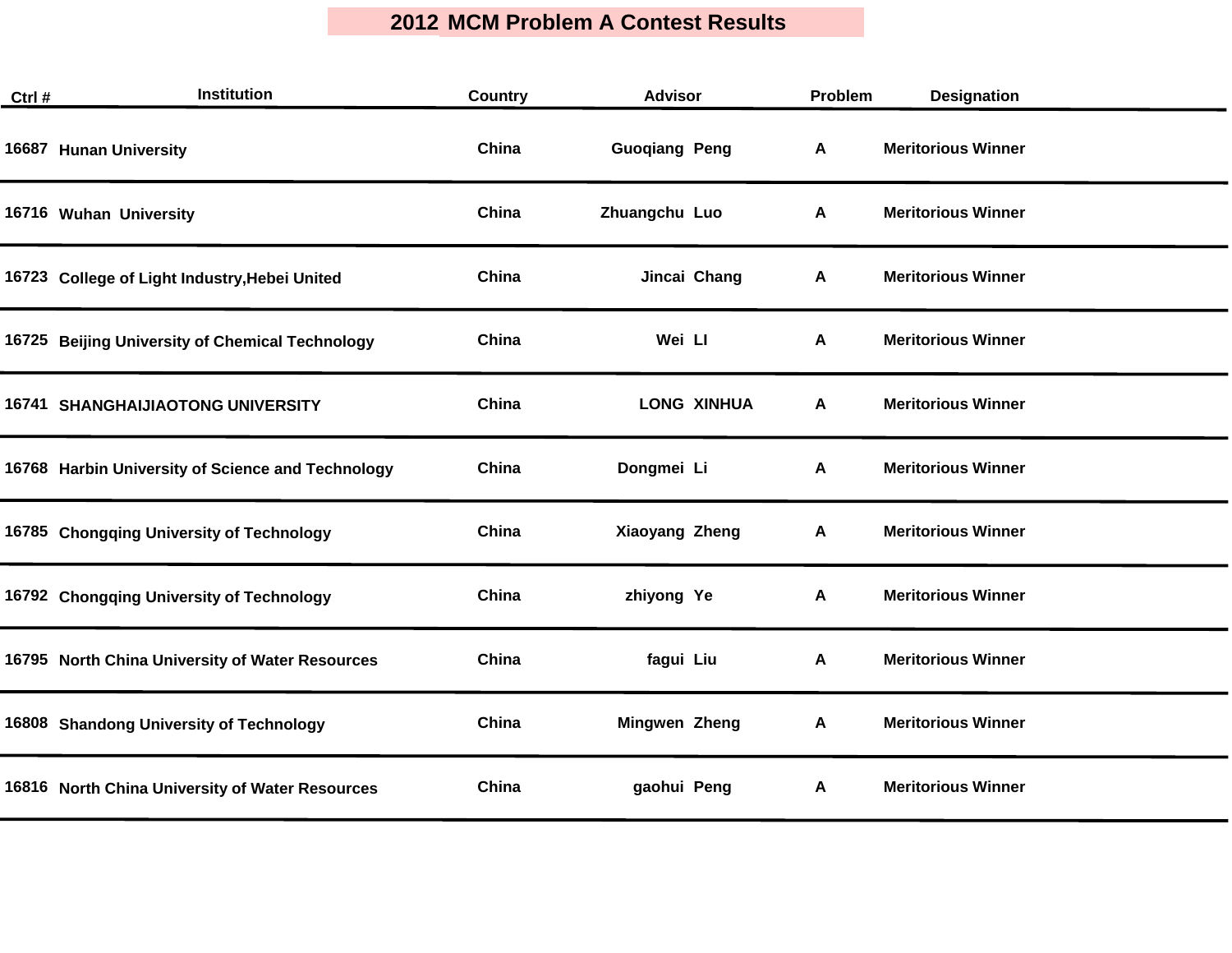| Ctrl # | Institution                                  | <b>Country</b> | <b>Advisor</b>       | Problem      | <b>Designation</b>        |  |
|--------|----------------------------------------------|----------------|----------------------|--------------|---------------------------|--|
|        | 16822 Shandong University of Technology      | China          | <b>Shujiang Ding</b> | $\mathsf{A}$ | <b>Meritorious Winner</b> |  |
|        | 16823 Zhejiang University                    | China          | Qifan YANG           | A            | <b>Meritorious Winner</b> |  |
|        | 16824 Fudan University                       | China          | Wei Zhang            | A            | <b>Meritorious Winner</b> |  |
|        | 16836 Zhejiang University                    | China          | Zhipeng Yan          | A            | <b>Meritorious Winner</b> |  |
|        | 16843 Zhejiang University                    | China          | Long Wan             | $\mathsf{A}$ | <b>Meritorious Winner</b> |  |
|        | 16851 Zhejiang University                    | China          | Qi Zhang             | A            | <b>Meritorious Winner</b> |  |
|        | 16871 Zhejiang University                    | China          | Qianqian Chen        | A            | <b>Meritorious Winner</b> |  |
|        | 16922 Beijing Normal University              | China          | JieQuan Li           | A            | <b>Meritorious Winner</b> |  |
|        | 16936 harbin engineering university          | China          | zhao jingxia         | A            | <b>Meritorious Winner</b> |  |
|        | 16941 harbin engineering university          | China          | qiu wei              | A            | <b>Meritorious Winner</b> |  |
| 16970  | <b>Beijing University of Aeronautics and</b> | China          | Yuan Ren             | A            | <b>Meritorious Winner</b> |  |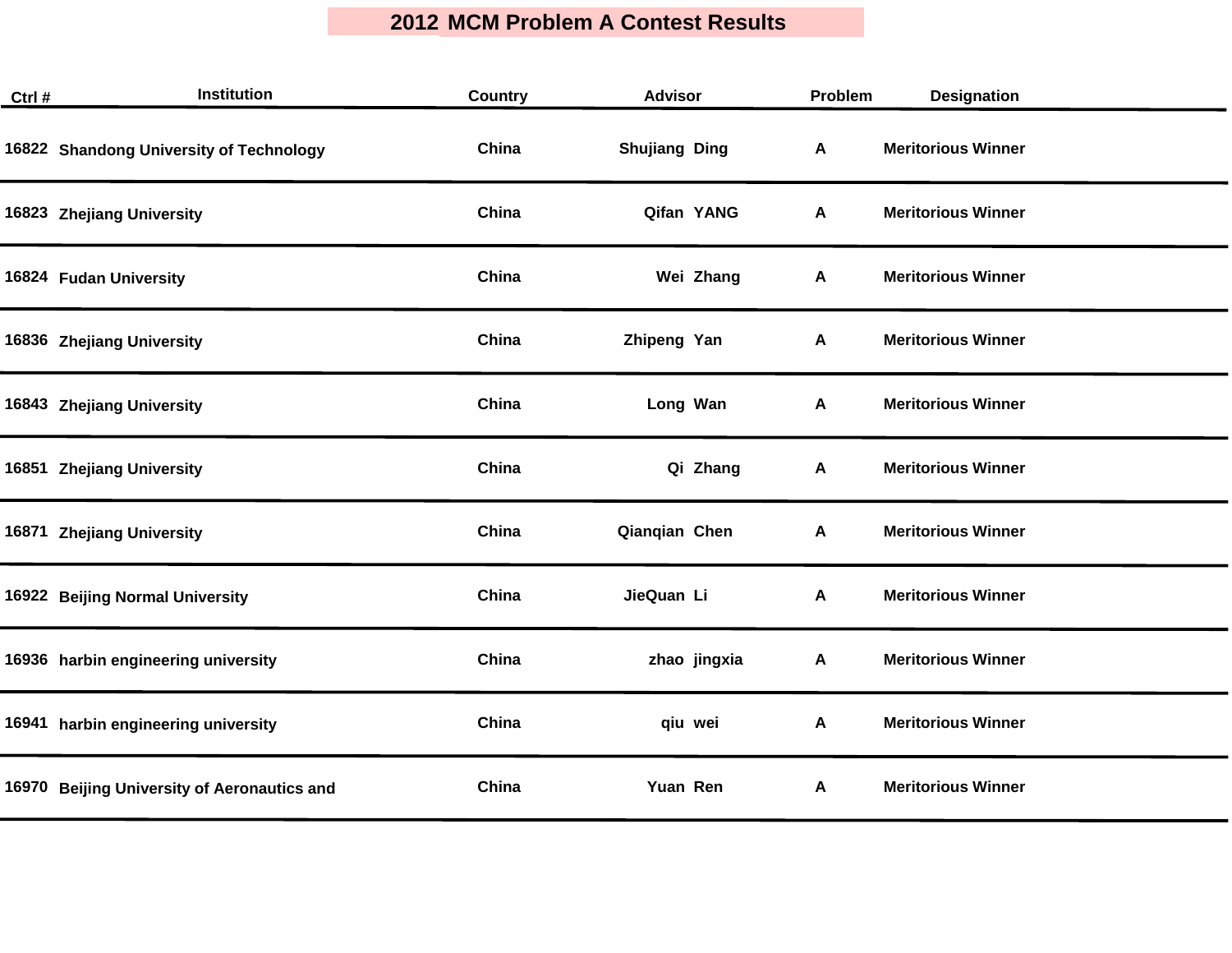| Ctrl # | <b>Institution</b>                          | <b>Country</b>        | <b>Advisor</b>        |                     | Problem      | <b>Designation</b>        |
|--------|---------------------------------------------|-----------------------|-----------------------|---------------------|--------------|---------------------------|
|        | 16991 Dalian University                     | China                 | Cui Min               |                     | $\mathsf{A}$ | <b>Meritorious Winner</b> |
|        | 17002 University of Cambridge               | <b>United Kingdom</b> | <b>Stephen Cowley</b> |                     | A            | <b>Meritorious Winner</b> |
|        | 17013 Sun Yat-Sen University                | China                 | Yongjin Li            |                     | $\mathsf{A}$ | <b>Meritorious Winner</b> |
|        | 17031 Beihang University                    | China                 | Feng Wei              |                     | $\mathsf{A}$ | <b>Meritorious Winner</b> |
|        | <b>17042 WUHAN UNIVERSITY</b>               | China                 | Zhuangchu Luo         |                     | $\mathsf{A}$ | <b>Meritorious Winner</b> |
|        | 17103 UC Irvine                             | <b>USA</b>            |                       | Sarah Eichhorn      | $\mathsf{A}$ | <b>Meritorious Winner</b> |
|        | 17353 University of Illinois                | <b>USA</b>            |                       | <b>Brian Thomas</b> | A            | <b>Meritorious Winner</b> |
|        | 12197 North China Electric Power University | China                 |                       | Xin Gao             | $\mathsf{A}$ | <b>Honorable Mention</b>  |
|        | 12205 Fudan University                      | China                 | <b>Guanghong Ding</b> |                     | $\mathsf{A}$ | <b>Honorable Mention</b>  |
|        | 12225 Northwestern Polytechnical University | China                 |                       | <b>Wang Ligong</b>  | $\mathsf{A}$ | <b>Honorable Mention</b>  |
|        | 12226 Northwestern Polytechnical University | China                 |                       | Du Lin              | $\mathsf{A}$ | <b>Honorable Mention</b>  |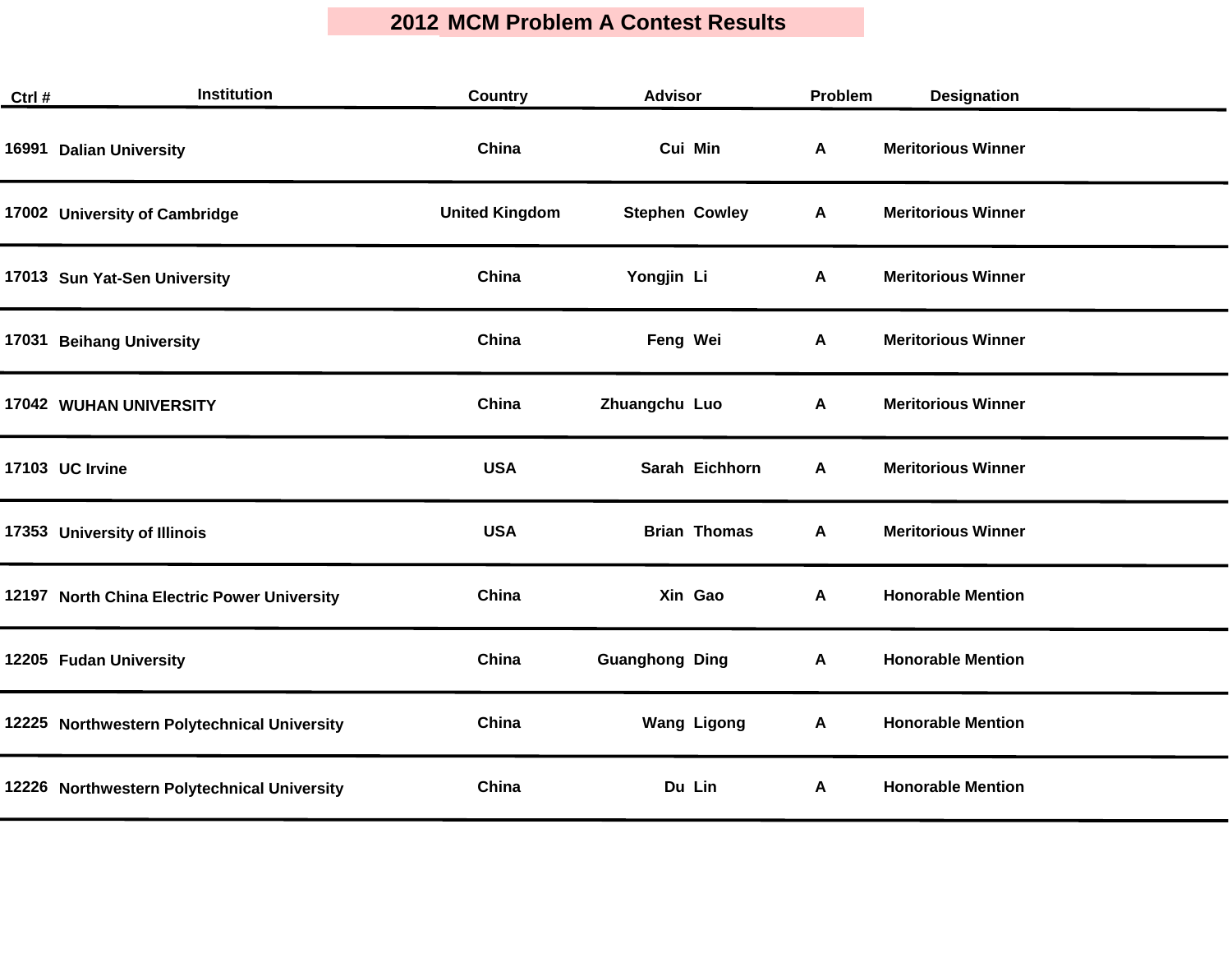| Ctrl # | <b>Institution</b>                                | <b>Country</b> | <b>Advisor</b>          | Problem      | <b>Designation</b>       |  |
|--------|---------------------------------------------------|----------------|-------------------------|--------------|--------------------------|--|
|        | 12227 Northwestern Polytechnical University       | China          | Han Junqiang            | $\mathsf{A}$ | <b>Honorable Mention</b> |  |
|        | 12228 Northwestern Polytechnical University       | China          | Yan Weidong             | A            | <b>Honorable Mention</b> |  |
|        | 12230 Northwestern Polytechnical University       | China          | Cai Li                  | A            | <b>Honorable Mention</b> |  |
|        | 12231 Northwestern Polytechnical University       | China          | She Hongwei             | $\mathsf{A}$ | <b>Honorable Mention</b> |  |
|        | 12257 Shandong University                         | China          | Shiying Lin             | $\mathsf{A}$ | <b>Honorable Mention</b> |  |
|        | 12266 Southwestern University of Finance and      | China          | <b>Chuan Ding</b>       | A            | <b>Honorable Mention</b> |  |
|        | 12273 Shanghai University of Finance and          | China          | Haibing Zhao            | A            | <b>Honorable Mention</b> |  |
|        | 12274 Harbin Institute of Technology              | China          | Xiaofang Li Rongning Qu | <b>A</b>     | <b>Honorable Mention</b> |  |
|        | 12276 Nanjing University of Finance and Economics | China          | Chunyan Sun             | $\mathsf{A}$ | <b>Honorable Mention</b> |  |
|        | 12279 Harbin Institute of Technology              | China          | Huijun Gao              | A            | <b>Honorable Mention</b> |  |
|        | 12292 Dickinson State University                  | <b>USA</b>     | <b>Nicomedes Alonso</b> | A            | <b>Honorable Mention</b> |  |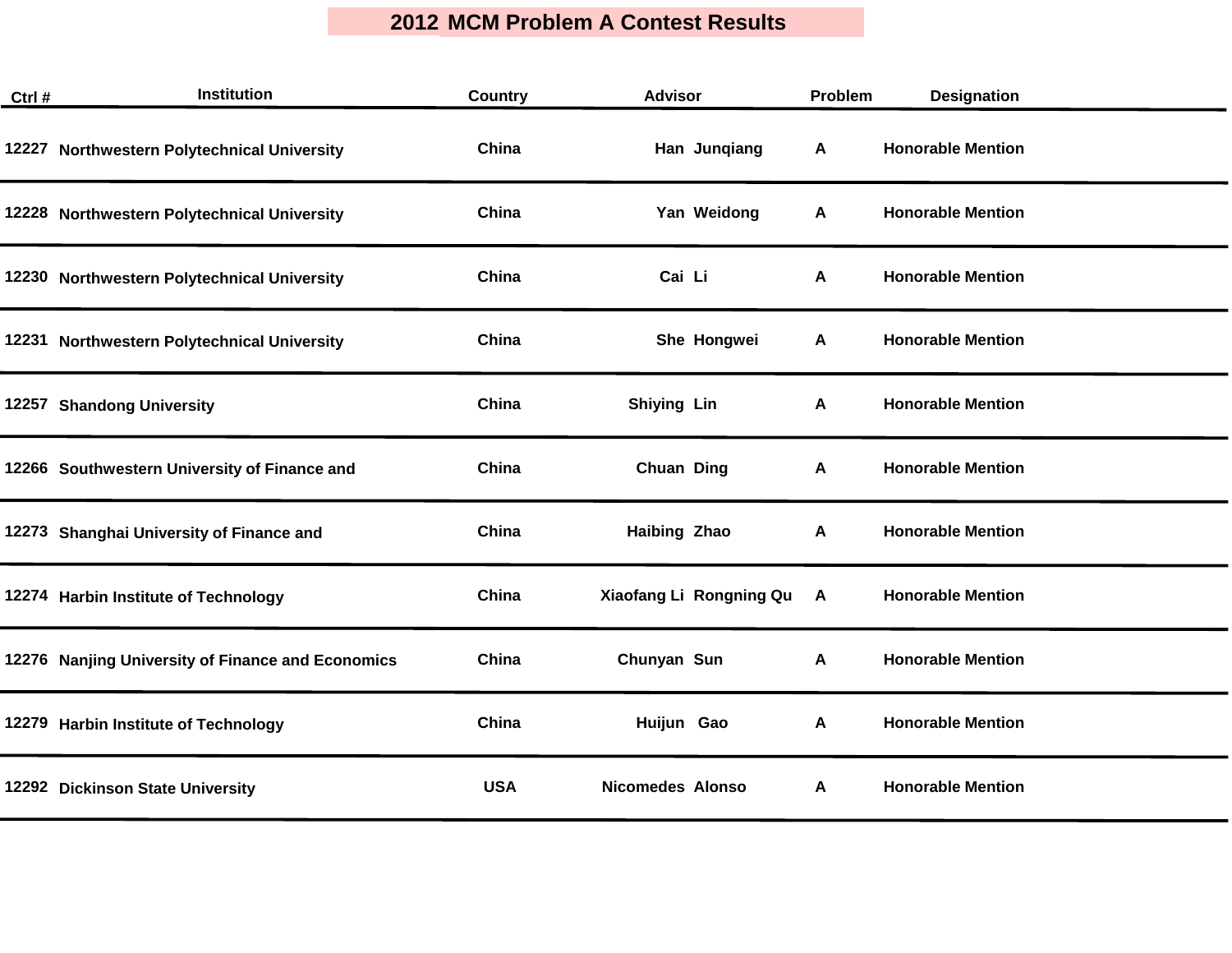| Ctrl # | Institution                              | <b>Country</b> | <b>Advisor</b>       | Problem      | <b>Designation</b>       |
|--------|------------------------------------------|----------------|----------------------|--------------|--------------------------|
|        | 12313 Harbin Institute of Technology     | China          | <b>Tiantian wang</b> | $\mathbf{A}$ | <b>Honorable Mention</b> |
|        | 12315 Harbin Institute of Technology     | China          | Jingfeng He          | A            | <b>Honorable Mention</b> |
|        | 12319 Harbin Institute of Technology     | China          | Bo Han               | A            | <b>Honorable Mention</b> |
|        | 12321 Harbin Institute of Technology     | China          | <b>Boying Wu</b>     | A            | <b>Honorable Mention</b> |
|        | 12329 Harbin Institute of Technology     | China          | Daohua Li            | A            | <b>Honorable Mention</b> |
|        | 12340 Harbin Institute of Technology     | China          | Xuefeng Wang         | A            | <b>Honorable Mention</b> |
|        | 12344 Sichuan University                 | China          | <b>Weinian Zhang</b> | A            | <b>Honorable Mention</b> |
|        | 12350 Harbin Institute of Technology     | China          | Jin Wu               | A            | <b>Honorable Mention</b> |
|        | 12364 Renmin University of China         | China          | Yong Lin             | A            | <b>Honorable Mention</b> |
|        | 12369 Shanghai University of Finance and | China          | YUQUAN YE            | A            | <b>Honorable Mention</b> |
|        | 12371 Nankai University                  | China          | Hu Gang              | Α            | <b>Honorable Mention</b> |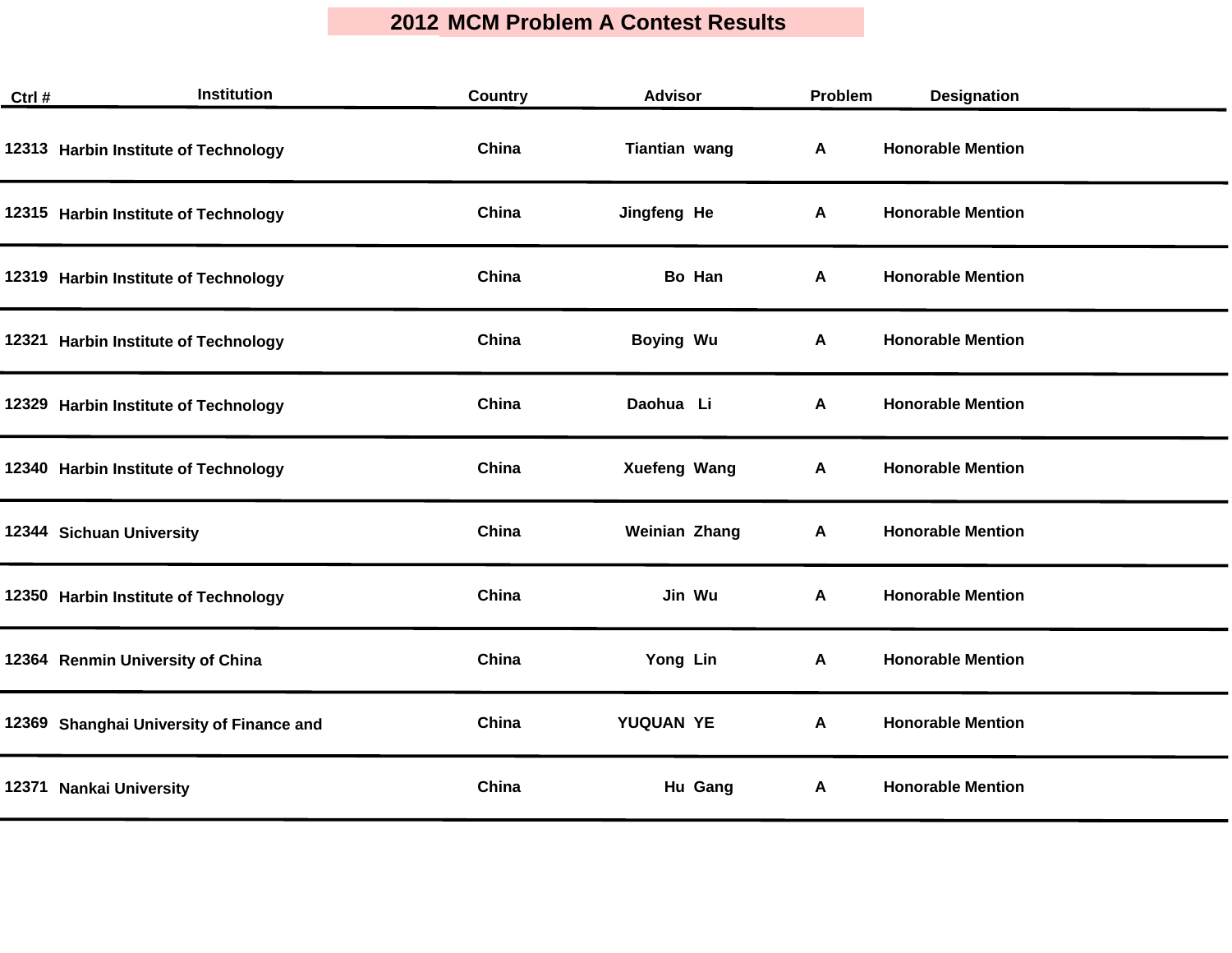| Ctrl # | Institution                                      | <b>Country</b> | <b>Advisor</b> |              | Problem      | <b>Designation</b>       |  |
|--------|--------------------------------------------------|----------------|----------------|--------------|--------------|--------------------------|--|
|        | 12372 Nanjing University                         | China          | Hua Qiu        |              | $\mathsf{A}$ | <b>Honorable Mention</b> |  |
|        | 12376 Harbin Institute of Technology             | China          |                | Qi Guo       | $\mathsf{A}$ | <b>Honorable Mention</b> |  |
|        | 12381 Harbin Institute of Technology             | China          | Yuebo Yang     |              | A            | <b>Honorable Mention</b> |  |
|        | 12393 Nanjing University of Finance & Economics, | China          |                | Yang Jingsan | A            | <b>Honorable Mention</b> |  |
|        | 12402 Beihang University                         | China          | Zengchang Qin  |              | A            | <b>Honorable Mention</b> |  |
|        | 12421 Xi'an University of Finance and Economics  | China          | Wenli Xu       |              | A            | <b>Honorable Mention</b> |  |
|        | 12422 Xi'an University of Finance and Economics  | China          | Xinyin Xiang   |              | A            | <b>Honorable Mention</b> |  |
|        | 12426 University of International Business and   | China          |                | Zhang Lizhuo | A            | <b>Honorable Mention</b> |  |
|        | 12440 Dalian Maritime University                 | China          | Guoyan Chen    |              | $\mathsf{A}$ | <b>Honorable Mention</b> |  |
|        | 12447 Harbin Institute of Technology             | China          |                | Lili Zhang   | $\mathsf{A}$ | <b>Honorable Mention</b> |  |
|        | 12450 Harbin Institute of Technology             | China          |                | Yu Ma        | $\mathsf{A}$ | <b>Honorable Mention</b> |  |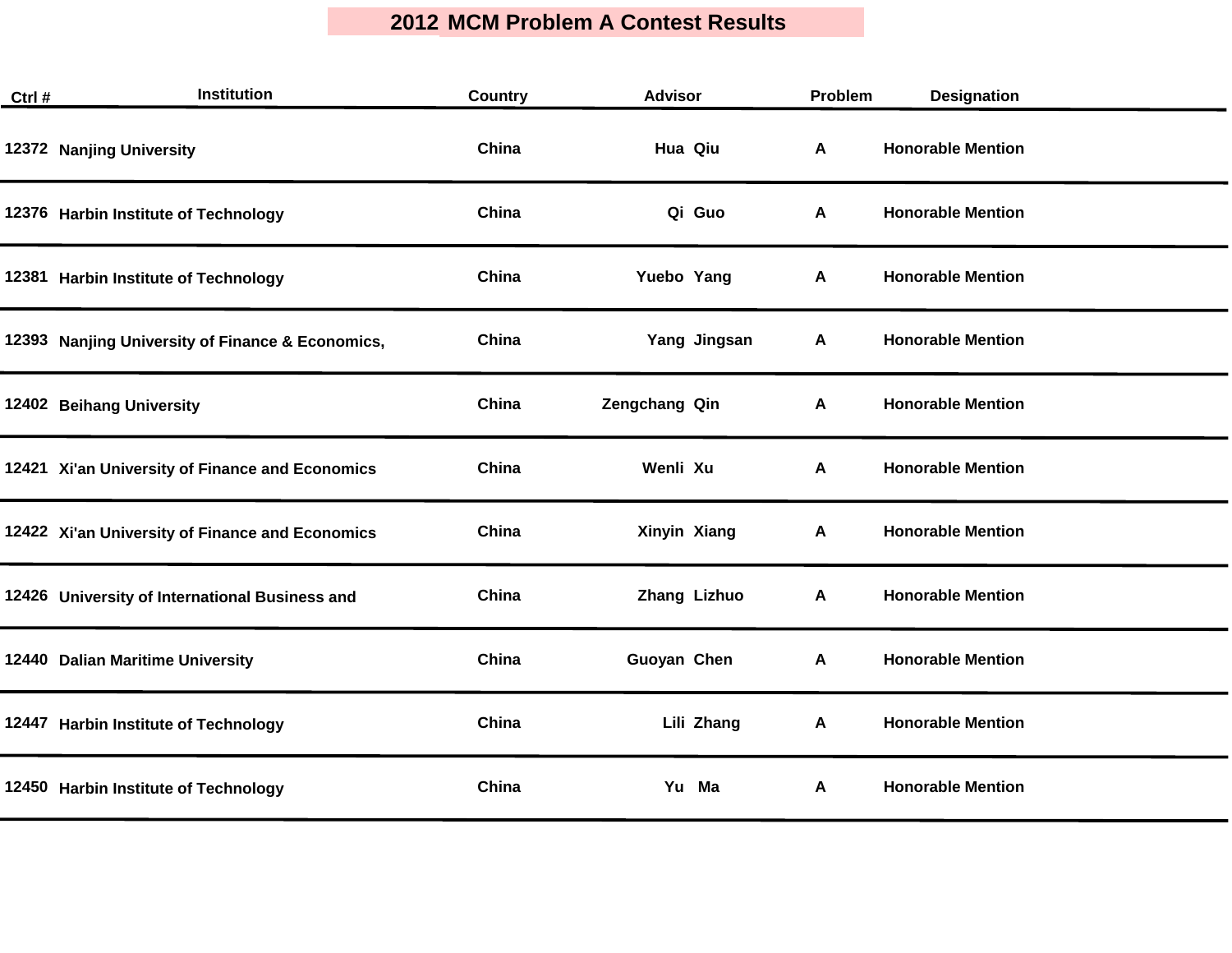| Ctrl # | Institution                                         | <b>Country</b> | <b>Advisor</b>      | Problem      | <b>Designation</b>       |  |
|--------|-----------------------------------------------------|----------------|---------------------|--------------|--------------------------|--|
|        | 12457 Harbin Institute of Technology                | China          | <b>Boping Tian</b>  | $\mathsf{A}$ | <b>Honorable Mention</b> |  |
|        | 12465 Harbin Institute of Technology                | China          | Liang Ye            | A            | <b>Honorable Mention</b> |  |
|        | 12483 college of TaiZhou, Nanjing Normal University | China          | Minggang Wang       | A            | <b>Honorable Mention</b> |  |
|        | 12488 Harbin Institute of Technology                | China          | Xiaojun Ban         | $\mathsf{A}$ | <b>Honorable Mention</b> |  |
|        | 12490 Harbin Institute of Technology                | China          | Yuku Wang           | $\mathsf{A}$ | <b>Honorable Mention</b> |  |
|        | 12501 Harbin Institute of Technology                | China          | Wentao Liu          | $\mathsf{A}$ | <b>Honorable Mention</b> |  |
|        | 12516 Nanjing University of Finance & Economics,    | China          | Meixia Chen         | A            | <b>Honorable Mention</b> |  |
|        | 12521 DALIAN UNIVERSITY OF TECHNOLOGY               | China          | <b>BOTE ZHANG</b>   | $\mathsf{A}$ | <b>Honorable Mention</b> |  |
|        | 12532 Harbin Institute of Technology                | China          | Liyan Qiao          | $\mathsf{A}$ | <b>Honorable Mention</b> |  |
|        | 12535 Harbin Institute of Technology                | China          | Jixian Yang         | A            | <b>Honorable Mention</b> |  |
|        | 12541 Harbin Institute of Technology                | China          | <b>Yuqiang Feng</b> | A            | <b>Honorable Mention</b> |  |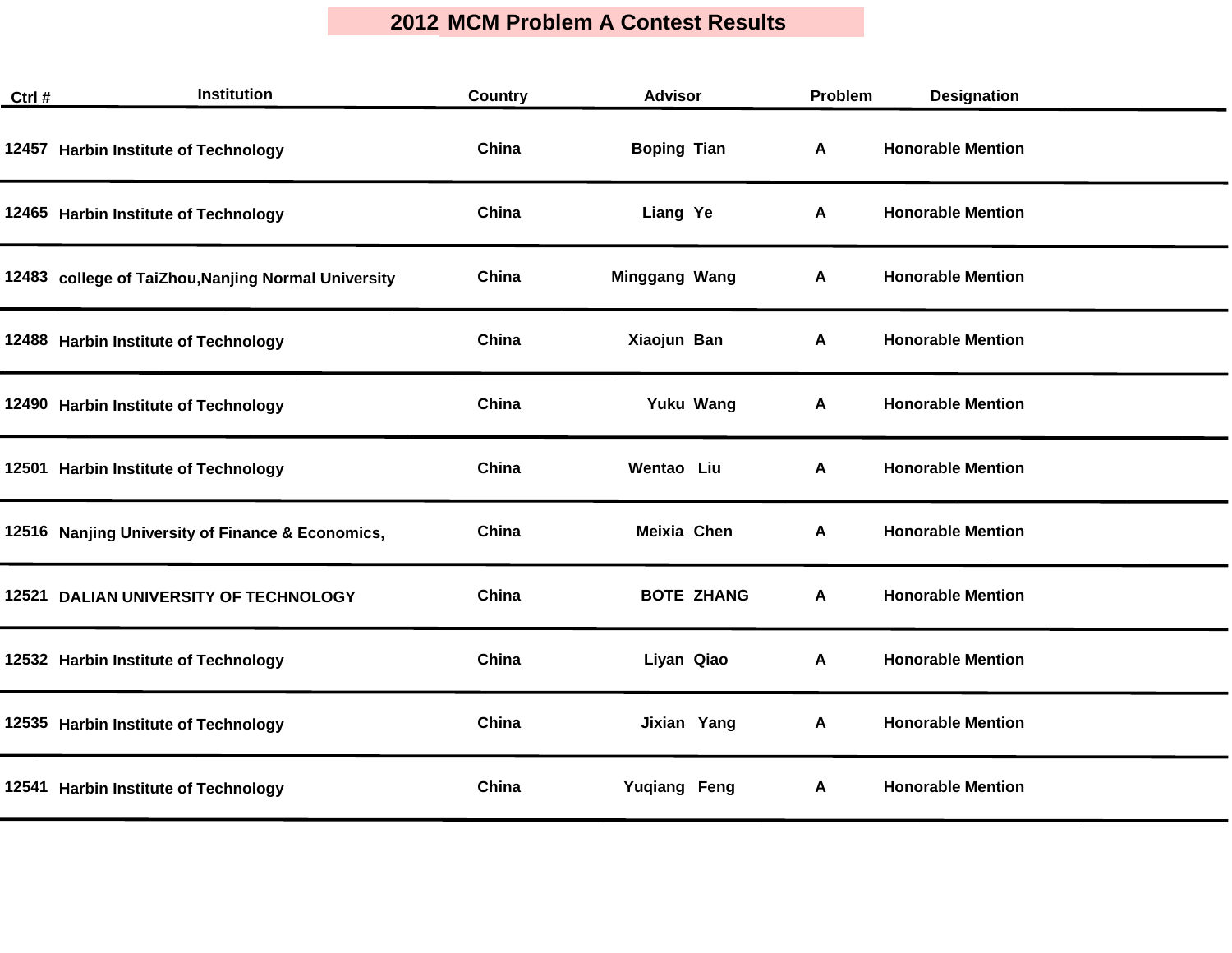| Ctrl # | Institution                           | <b>Country</b> | <b>Advisor</b>     | Problem      | <b>Designation</b>       |  |
|--------|---------------------------------------|----------------|--------------------|--------------|--------------------------|--|
|        | 12560 Harbin Institute of Technology  | China          | Longsuo Li         | $\mathsf{A}$ | <b>Honorable Mention</b> |  |
|        | 12562 Harbin Institute of Technology  | China          | Fangfa Fu          | A            | <b>Honorable Mention</b> |  |
|        | 12567 Harbin Institute of Technology  | China          | Guangchun Zhou     | A            | <b>Honorable Mention</b> |  |
|        | 12575 Beijing Institute of Technology | China          | Hai-Rui Wen        | A            | <b>Honorable Mention</b> |  |
|        | 12584 Harbin Institute of Technology  | China          | Li Cao             | $\mathsf{A}$ | <b>Honorable Mention</b> |  |
|        | 12587 Harbin Institute of Technology  | China          | <b>Guoqing Liu</b> | A            | <b>Honorable Mention</b> |  |
|        | 12588 Harbin Institute of Technology  | China          | <b>Guoqing Liu</b> | Α            | <b>Honorable Mention</b> |  |
|        | 12590 Harbin Institute of Technology  | China          | Wei Liu            | A            | <b>Honorable Mention</b> |  |
|        | 12592 Harbin Institute of Technology  | China          | Yongchun Zhou      | A            | <b>Honorable Mention</b> |  |
|        | 12593 Harbin Institute of Technology  | China          | Haiyu Wen          | A            | <b>Honorable Mention</b> |  |
|        | 12612 Harbin Institute of Technology  | China          | Li Wang            | A            | <b>Honorable Mention</b> |  |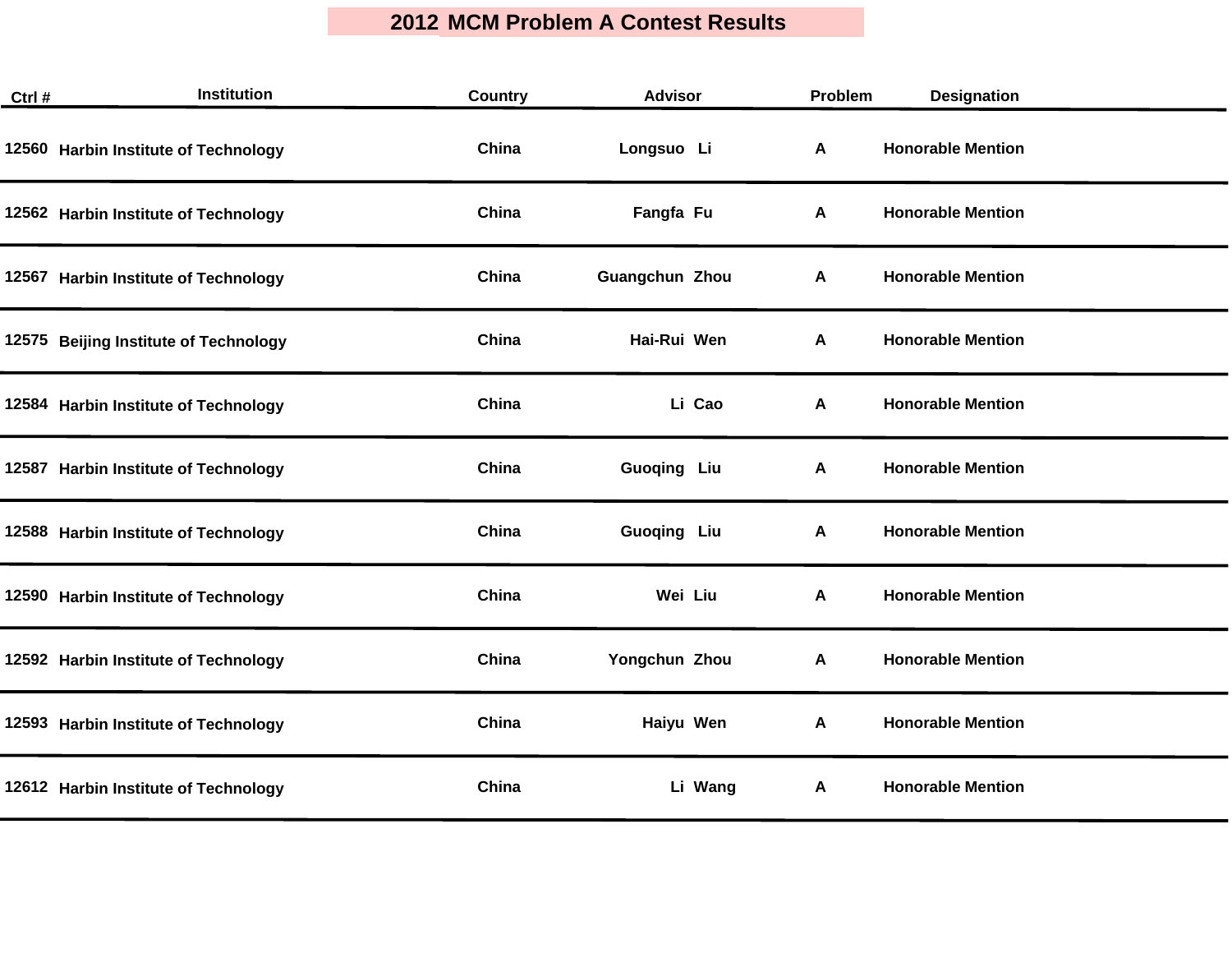| Ctrl # | Institution                                    | <b>Country</b> | <b>Advisor</b>    | Problem      | <b>Designation</b>       |  |
|--------|------------------------------------------------|----------------|-------------------|--------------|--------------------------|--|
|        | 12632 Harbin Institute of Technology           | China          | Zhizhong Tong     | $\mathsf{A}$ | <b>Honorable Mention</b> |  |
|        | 12653 Harbin Institute of Technology           | China          | Yi Sun            | A            | <b>Honorable Mention</b> |  |
|        | 12655 Harbin Institute of Technology           | China          | Huifeng Tan       | A            | <b>Honorable Mention</b> |  |
|        | 12659 Harbin Institute of Technology           | China          | Xiaojun Wang      | A            | <b>Honorable Mention</b> |  |
|        | 12661 Harbin Institute of Technology           | China          | Yaohui Zhang      | $\mathsf{A}$ | <b>Honorable Mention</b> |  |
|        | 12675 Naval Aeronautical and Astronautical     | China          | <b>Xijing Sun</b> | $\mathsf{A}$ | <b>Honorable Mention</b> |  |
|        | 12680 Naval Aeronautical and Astronautical     | China          | Xiaoyun Zeng      | A            | <b>Honorable Mention</b> |  |
|        | 12682 Shanghai University of Finance and       | China          | Zhenyu Zhang      | A            | <b>Honorable Mention</b> |  |
|        | 12683 China University of Geosciences(Beijing) | China          | Shichen Gao       | A            | <b>Honorable Mention</b> |  |
|        | 12706 Harbin Institute of Technology           | China          | <b>Liang Ding</b> | $\mathsf{A}$ | <b>Honorable Mention</b> |  |
|        | 12709 Harbin Institute of Technology           | China          | Jingjun Zhao      | A            | <b>Honorable Mention</b> |  |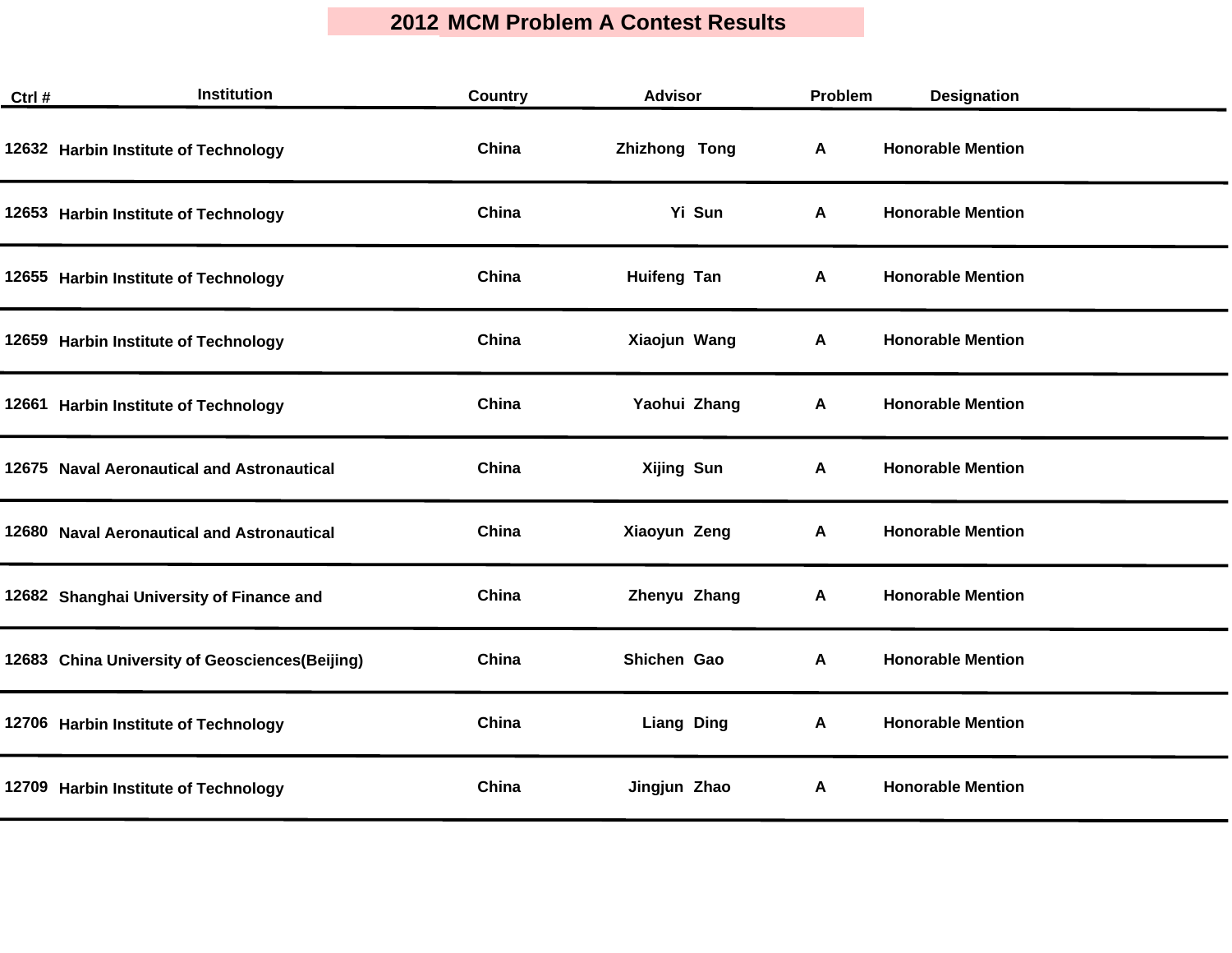| Ctrl # | Institution                                   | <b>Country</b> | <b>Advisor</b>     | Problem      | <b>Designation</b>       |  |
|--------|-----------------------------------------------|----------------|--------------------|--------------|--------------------------|--|
|        | 12734 Harbin Institute of Technology          | China          | Guangfu Ma         | $\mathsf{A}$ | <b>Honorable Mention</b> |  |
|        | 12740 University of Science and Technology of | China          | <b>TIANQI WANG</b> | A            | <b>Honorable Mention</b> |  |
|        | 12743 Harbin Institute of Technology          | China          | Yu Peng            | Α            | <b>Honorable Mention</b> |  |
|        | 12747 Harbin Institute of Technology          | China          | Zhubin He          | A            | <b>Honorable Mention</b> |  |
|        | 12749 Harbin Institute of Technology          | China          | Yukun Ding         | $\mathsf{A}$ | <b>Honorable Mention</b> |  |
|        | 12765 Harbin Institute of Technology          | China          | Weijie Wang        | A            | <b>Honorable Mention</b> |  |
|        | 12768 Harbin Institute of Technology          | China          | Zhenfeng Shi       | A            | <b>Honorable Mention</b> |  |
|        | 12784 Dalian Maritime University              | China          | Shuqin Yang        | A            | <b>Honorable Mention</b> |  |
|        | 12785 Dalian Maritime University              | China          | Y. Zhang           | A            | <b>Honorable Mention</b> |  |
|        | 12804 Harbin Institute of Technology          | China          | <b>Xitong Guo</b>  | A            | <b>Honorable Mention</b> |  |
|        | 12805 Harbin Institute of Technology          | China          | <b>Xitong Guo</b>  | Α            | <b>Honorable Mention</b> |  |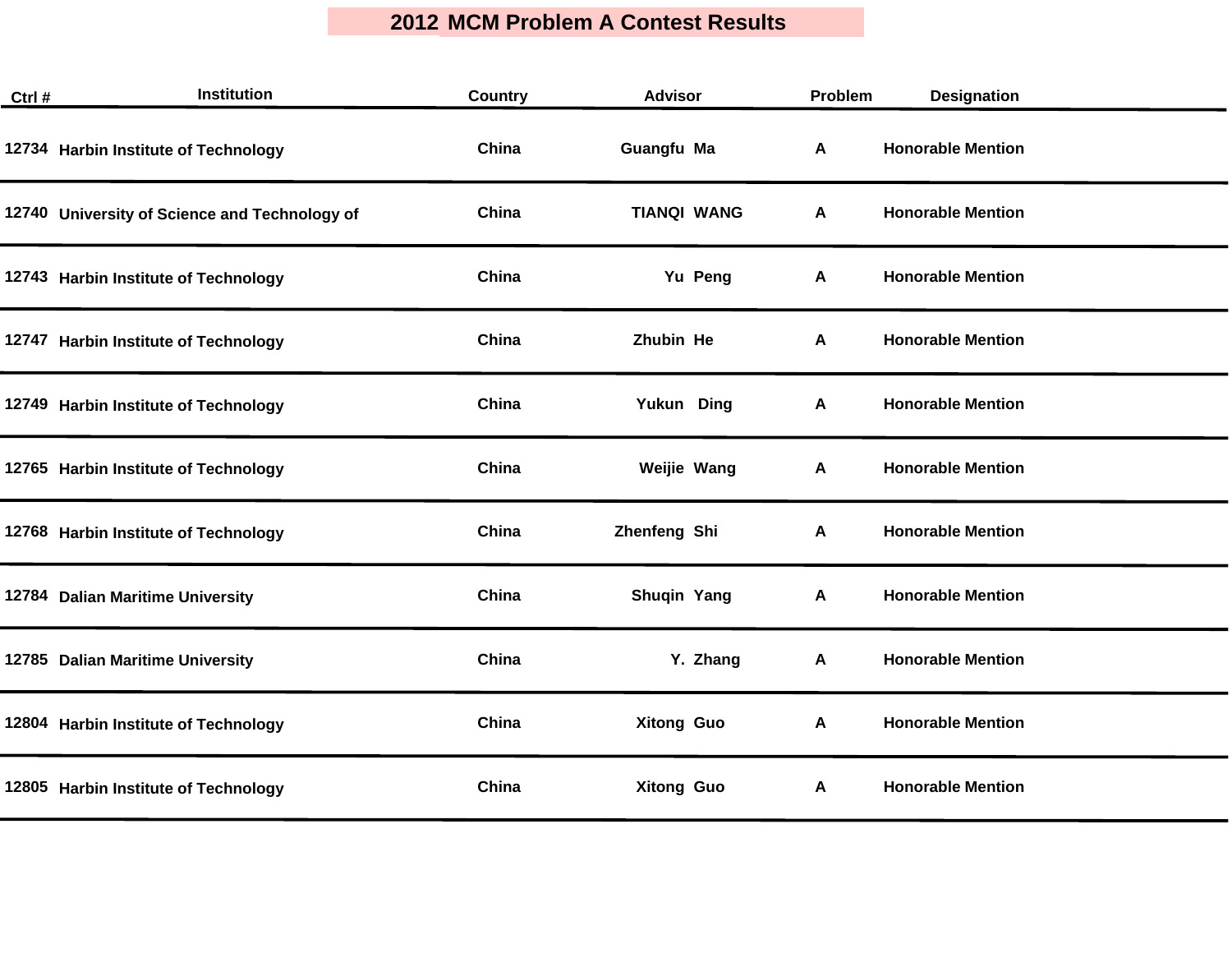| Ctrl # | <b>Institution</b>                                | <b>Country</b> | <b>Advisor</b>       |                         | Problem      | <b>Designation</b>       |  |
|--------|---------------------------------------------------|----------------|----------------------|-------------------------|--------------|--------------------------|--|
|        | 12838 China University of Petroleum               | China          |                      | Li Ronghua              | $\mathsf{A}$ | <b>Honorable Mention</b> |  |
|        | 12894 South China University of Technology        | China          | Xinhui Mao           |                         | $\mathsf{A}$ | <b>Honorable Mention</b> |  |
|        | 12900 Harbin Institute of Technology              | China          |                      | Xiaofang Li Rongning Qu | <b>A</b>     | <b>Honorable Mention</b> |  |
|        | 12907 East China Normal University                | China          | Fuyong Wan           |                         | A            | <b>Honorable Mention</b> |  |
|        | 12919 Central University of Finance and Economics | China          |                      | <b>JIN ZHENG</b>        | $\mathsf{A}$ | <b>Honorable Mention</b> |  |
|        | 12921 School of Information Science and           | China          | <b>Shunfang Wang</b> |                         | A            | <b>Honorable Mention</b> |  |
|        | 12943 Harbin Institute of Technology              | China          | Weike Xiao           |                         | A            | <b>Honorable Mention</b> |  |
|        | 12947 Harbin Institute of Technology              | China          | Dan Liu              |                         | $\mathsf{A}$ | <b>Honorable Mention</b> |  |
|        | 12955 Harbin Institute of Technology              | China          | Chao You             |                         | $\mathsf{A}$ | <b>Honorable Mention</b> |  |
|        | 12961 Harbin Institute of Technology              | China          | Hongyu Zang          |                         | A            | <b>Honorable Mention</b> |  |
|        | 12977 Harbin Institute of Technology              | China          | Jiebao Sun           |                         | A            | <b>Honorable Mention</b> |  |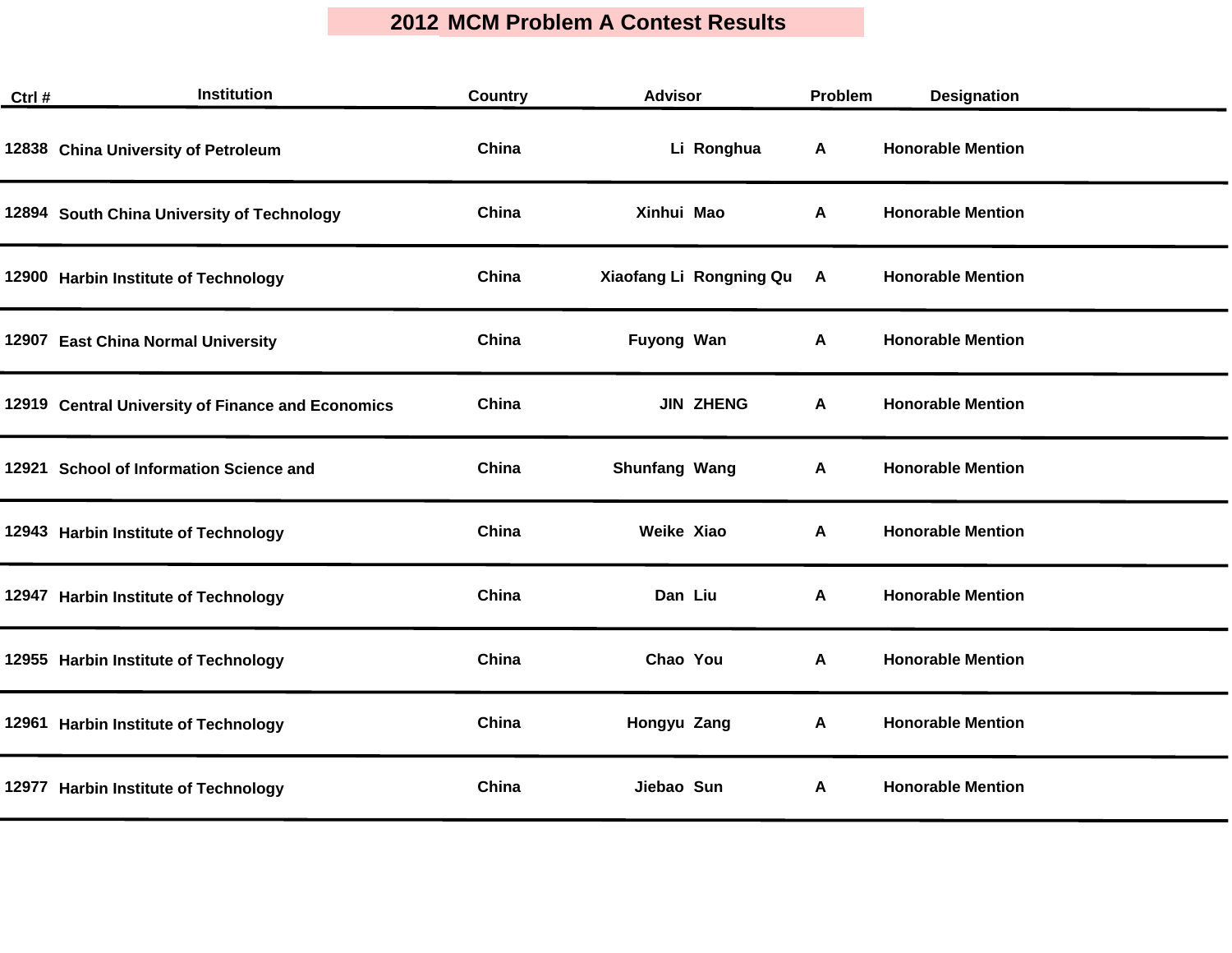| Ctrl # | Institution                                       | <b>Country</b> | <b>Advisor</b>        | Problem      | <b>Designation</b>       |  |
|--------|---------------------------------------------------|----------------|-----------------------|--------------|--------------------------|--|
|        | 12989 Central China Normal University             | China          | Zhao Fang             | $\mathsf{A}$ | <b>Honorable Mention</b> |  |
|        | 13010 Beijing Institute of Technology             | China          | <b>Huang Baosheng</b> | A            | <b>Honorable Mention</b> |  |
|        | 13013 Beijing Institute of Technology             | China          | Qiong Zhang           | A            | <b>Honorable Mention</b> |  |
|        | 13014 Beijing Institute of Technology             | China          | <b>Xiuling Ma</b>     | A            | <b>Honorable Mention</b> |  |
|        | 13016 Nanjing University of Information Science & | China          | <b>Wenlong Fei</b>    | $\mathsf{A}$ | <b>Honorable Mention</b> |  |
|        | 13024 Beijing Institute of Technology             | China          | Qiong Zhang           | A            | <b>Honorable Mention</b> |  |
|        | 13036 Harbin Institute of Technology              | China          | Defeng Xing           | A            | <b>Honorable Mention</b> |  |
|        | 13042 Harbin Institute of Technology              | China          | Minghui Jiang         | A            | <b>Honorable Mention</b> |  |
| 13071  | <b>Peking University</b>                          | China          | Li Bo                 | A            | <b>Honorable Mention</b> |  |
|        | 13072 Peking University                           | China          | Lu Xuan               | A            | <b>Honorable Mention</b> |  |
|        | 13073 Peking University                           | China          | Lu Xuan               | A            | <b>Honorable Mention</b> |  |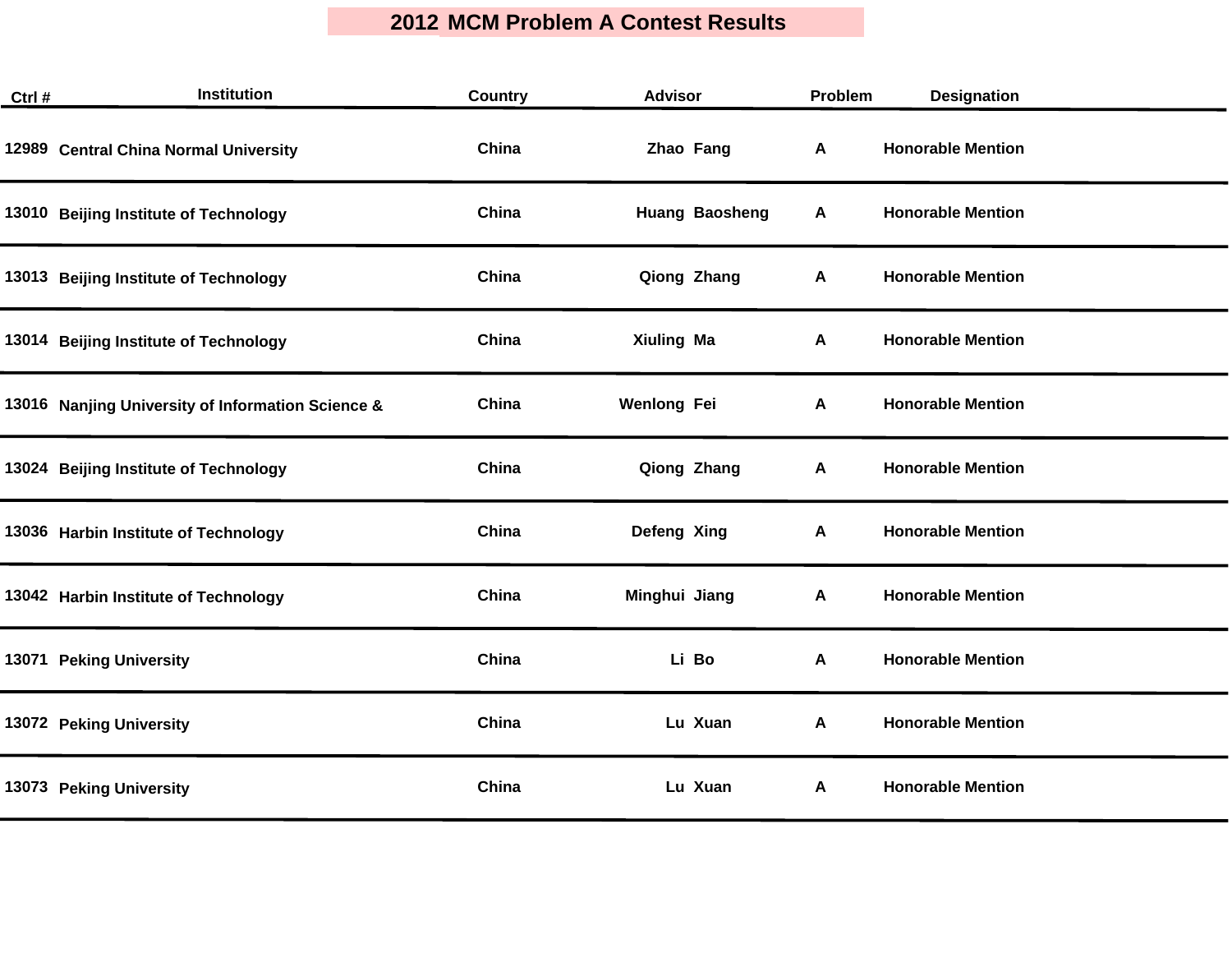| Ctrl # | <b>Institution</b>                          | <b>Country</b> | <b>Advisor</b>      | Problem      | <b>Designation</b>       |  |
|--------|---------------------------------------------|----------------|---------------------|--------------|--------------------------|--|
|        | 13078 Peking University                     | China          | Deng Hua            | $\mathsf{A}$ | <b>Honorable Mention</b> |  |
|        | 13090 Harbin Institute of Technology        | China          | <b>Mingying xin</b> | A            | <b>Honorable Mention</b> |  |
|        | 13107 Southeast University                  | China          | Feng Wang           | A            | <b>Honorable Mention</b> |  |
|        | 13111 Southeast University                  | China          | Xiang Yin           | A            | <b>Honorable Mention</b> |  |
|        | 13123 North China Electric Power University | China          | Congzhi Huang       | $\mathsf{A}$ | <b>Honorable Mention</b> |  |
|        | 13134 Shandong University                   | China          | <b>Baodong Liu</b>  | $\mathsf{A}$ | <b>Honorable Mention</b> |  |
|        | 13139 Southeast University                  | China          | <b>ZHizhong Sun</b> | A            | <b>Honorable Mention</b> |  |
|        | 13145 Sun Yat-Sen University                | China          | Yongdong Zhang      | A            | <b>Honorable Mention</b> |  |
|        | 13159 Nanjing University                    | China          | Ying Zhao           | $\mathsf{A}$ | <b>Honorable Mention</b> |  |
|        | 13180 East China University of Science and  | China          | Alexander Lee       | A            | <b>Honorable Mention</b> |  |
|        | 13188 Sichuan Agricultural University       | China          | shiping du          | $\mathsf{A}$ | <b>Honorable Mention</b> |  |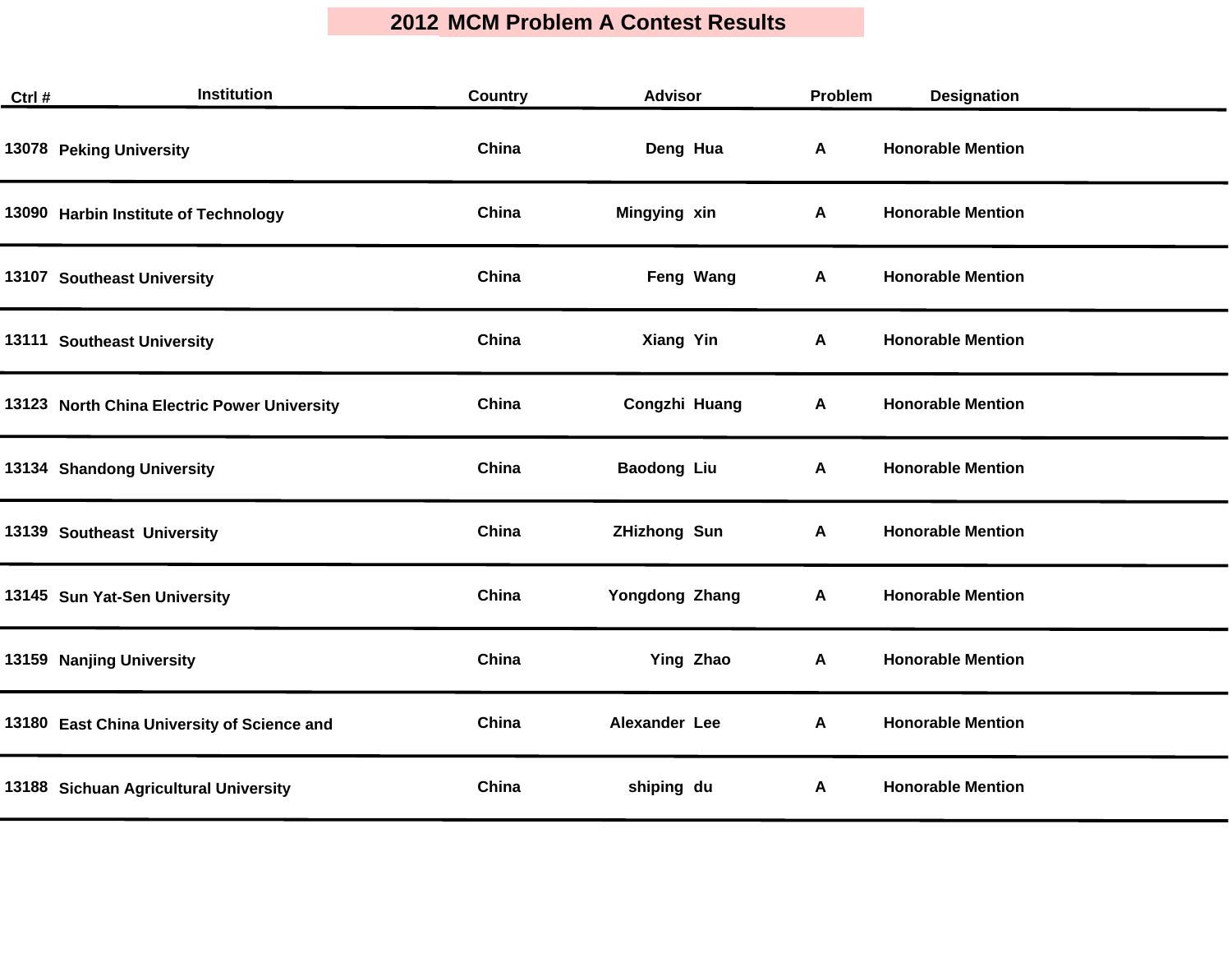| Ctrl # | <b>Institution</b>                          | <b>Country</b> | <b>Advisor</b>       | Problem      | <b>Designation</b>       |  |
|--------|---------------------------------------------|----------------|----------------------|--------------|--------------------------|--|
|        | 13189 Sichuan Agricultural University       | China          | Shiping Du           | $\mathsf{A}$ | <b>Honorable Mention</b> |  |
|        | 13238 Dalian University of Technology       | China          | Qiuhui Pan           | A            | <b>Honorable Mention</b> |  |
|        | 13249 Harbin Institute of Technology        | China          | Rongning Xiaofang Li | $\mathsf{A}$ | <b>Honorable Mention</b> |  |
|        | 13267 Dalian University of Technology       | China          | Qiuhui Pan           | $\mathsf{A}$ | <b>Honorable Mention</b> |  |
|        | 13274 Zhejiang Sci-Tech University          | China          | Yiwei Jiang          | $\mathsf{A}$ | <b>Honorable Mention</b> |  |
|        | 13305 Shanghai University                   | China          | YuanDi Wang          | A            | <b>Honorable Mention</b> |  |
|        | 13320 Soochow University                    | China          | Minxin Chen          | A            | <b>Honorable Mention</b> |  |
|        | 13323 Soochow University                    | China          | Zhenhua Gu           | $\mathsf{A}$ | <b>Honorable Mention</b> |  |
|        | 13334 Soochow University                    | China          | Ping Wang            | A            | <b>Honorable Mention</b> |  |
|        | 13337 Soochow University                    | China          | <b>Wenxin Qin</b>    | A            | <b>Honorable Mention</b> |  |
|        | 13352 BNU-HKBU United International College | China          | Lingyun Zhang        | Α            | <b>Honorable Mention</b> |  |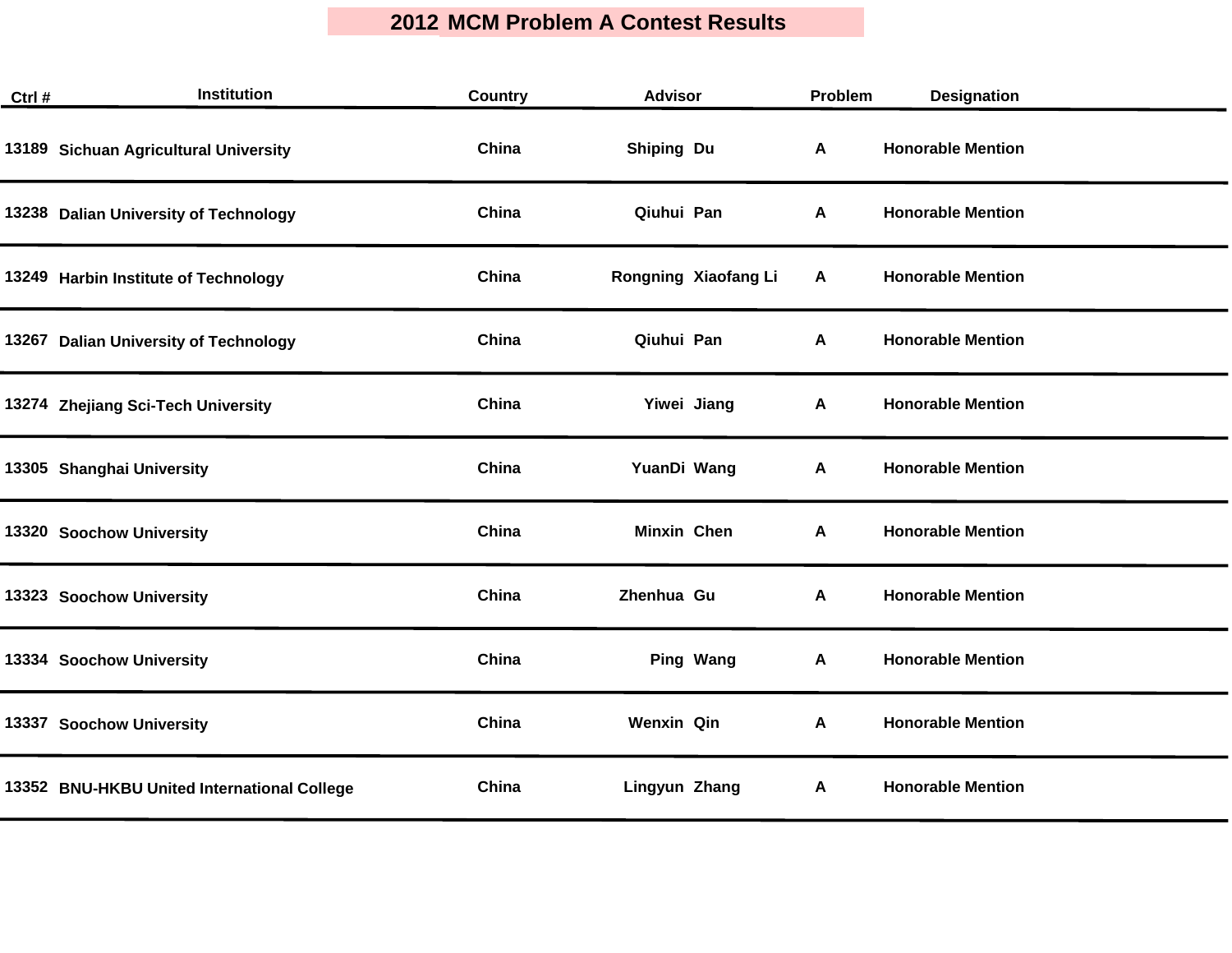| Ctrl # | <b>Institution</b>                              | <b>Country</b> | <b>Advisor</b>       |                         | Problem      | <b>Designation</b>       |  |
|--------|-------------------------------------------------|----------------|----------------------|-------------------------|--------------|--------------------------|--|
|        | 13353 Harbin Institute of Technology            | China          | Rongning Xiaofang Li |                         | $\mathsf{A}$ | <b>Honorable Mention</b> |  |
|        | 13361 North China Electric Power University     | China          | Yong Xuelin          |                         | A            | <b>Honorable Mention</b> |  |
|        | 13384 Beijing Institute of Technology           | China          | Baokui Li            |                         | A            | <b>Honorable Mention</b> |  |
|        | 13387 Southwest Jiaotong University             | China          | Yueliang Xu          |                         | $\mathsf{A}$ | <b>Honorable Mention</b> |  |
|        | 13393 JiangXi Normal University                 | China          |                      | Li Wei                  | $\mathsf{A}$ | <b>Honorable Mention</b> |  |
|        | 13440 Binjiang College of Nanjing University of | China          | <b>Wenlong Fei</b>   |                         | A            | <b>Honorable Mention</b> |  |
|        | 13443 North China Electric Power University     | China          | Shu lixi             |                         | A            | <b>Honorable Mention</b> |  |
|        | 13481 Dalian University of Technology           | China          | Qiuhui Pan           |                         | A            | <b>Honorable Mention</b> |  |
|        | 13484 Harbin Institute of Technology            | China          |                      | Rongning Xiaofang Li    | A            | <b>Honorable Mention</b> |  |
|        | 13516 Harbin Institute of Technology            | China          |                      | Xiaofang Li Rongning Qu | <b>A</b>     | <b>Honorable Mention</b> |  |
|        | 13528 Harbin Institute of Technology            | China          |                      | Xiaofang Li Rongning Qu | <b>A</b>     | <b>Honorable Mention</b> |  |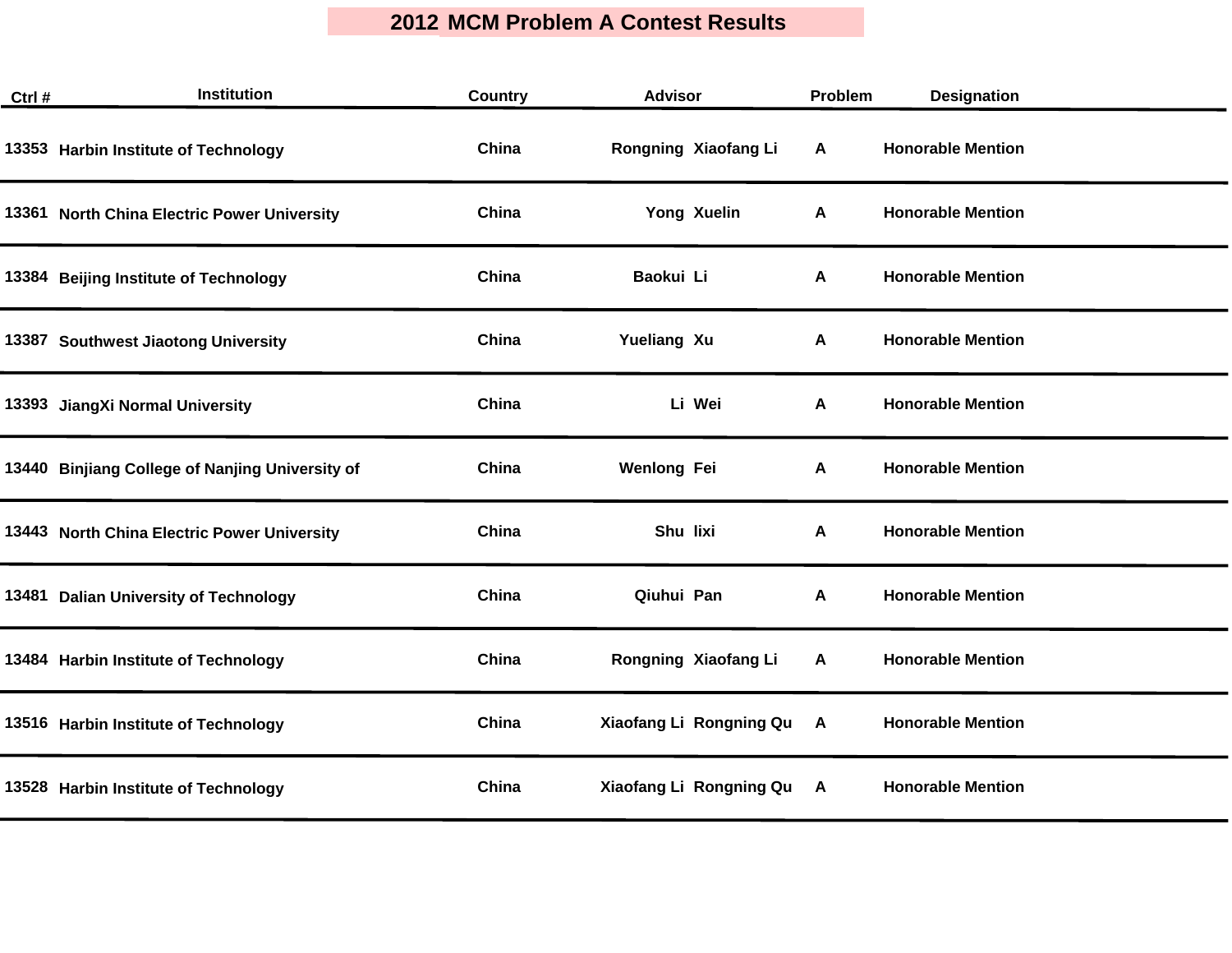| Ctrl # | Institution                                    | <b>Country</b> | <b>Advisor</b>          | Problem        | <b>Designation</b>       |  |
|--------|------------------------------------------------|----------------|-------------------------|----------------|--------------------------|--|
|        | 13535 Xiamen University, China                 | China          | Shiyin Li               | $\mathbf{A}$   | <b>Honorable Mention</b> |  |
|        | 13541 Harbin Institute of Technology           | China          | Rongning Xiaofang Li    | A              | <b>Honorable Mention</b> |  |
|        | 13545 Northeastern University at Qinhuangdao   | China          | Xiaomin Wang            | A              | <b>Honorable Mention</b> |  |
|        | 13556 Harbin Institute of Technology           | China          | Xiaofang Li Rongning Qu | <b>A</b>       | <b>Honorable Mention</b> |  |
|        | 13598 China Agricultural University            | China          | Xuhua Liu               | $\mathsf{A}$   | <b>Honorable Mention</b> |  |
|        | 13606 China Agricultural University            | China          | <b>Yang Jianping</b>    | A              | <b>Honorable Mention</b> |  |
|        | 13613 China Agricultural University            | China          | <b>Yang Jianping</b>    | A              | <b>Honorable Mention</b> |  |
|        | 13615 China Agricultural University            | China          | Li Guohui               | Α              | <b>Honorable Mention</b> |  |
|        | 13628 Harbin Institute of Technology           | China          | Xiaofang Li Rongning Qu | $\overline{A}$ | <b>Honorable Mention</b> |  |
|        | 13629 China University of Geosciences(Beijing) | China          | zhao linlin             | A              | <b>Honorable Mention</b> |  |
|        | 13647 North China Electric Power University    | China          | <b>Ruifeng Shi</b>      | A              | <b>Honorable Mention</b> |  |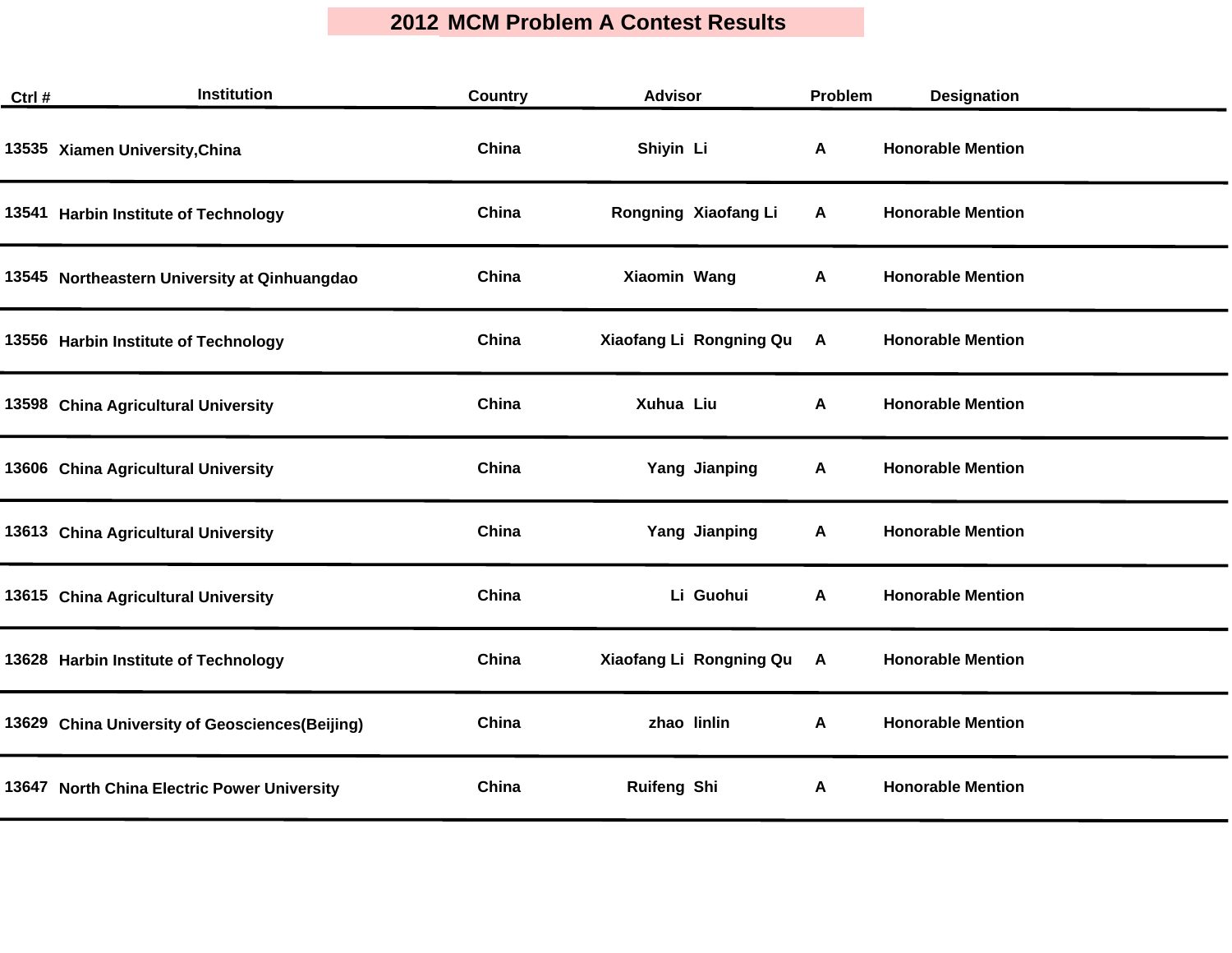| Ctrl # | Institution                                  | <b>Country</b> | <b>Advisor</b>       | Problem      | <b>Designation</b>       |  |
|--------|----------------------------------------------|----------------|----------------------|--------------|--------------------------|--|
|        | 13659 Beijing Institute of Technology        | China          | Tongzhu Ll           | $\mathsf{A}$ | <b>Honorable Mention</b> |  |
|        | 13701 East China University of Science and   | China          | Qin Yan              | A            | <b>Honorable Mention</b> |  |
|        | 13748 Southwestern University of Finance and | China          | <b>Jiangming Sun</b> | A            | <b>Honorable Mention</b> |  |
|        | 13752 Zhejiang A&F University                | China          | Shicai Gong          | $\mathsf{A}$ | <b>Honorable Mention</b> |  |
|        | 13760 Beihang University of Aeronautics and  | China          | Shangzhi Li          | $\mathsf{A}$ | <b>Honorable Mention</b> |  |
|        | 13762 Western Washington University          | <b>USA</b>     | <b>Tjalling Ypma</b> | A            | <b>Honorable Mention</b> |  |
|        | 13775 Sun Yat-sen University                 | China          | Yanhui Guan          | A            | <b>Honorable Mention</b> |  |
|        | 13786 Peking University                      | China          | Jun Hu               | Α            | <b>Honorable Mention</b> |  |
|        | 13789 Beijing Institute of Technology        | China          | Liang Cai            | $\mathsf{A}$ | <b>Honorable Mention</b> |  |
|        | 13796 Huanggang Normal University            | China          | Xiaoyong Liao        | $\mathsf{A}$ | <b>Honorable Mention</b> |  |
|        | 13802 Xi'an Jiaotong University              | China          | Chen Qiao            | A            | <b>Honorable Mention</b> |  |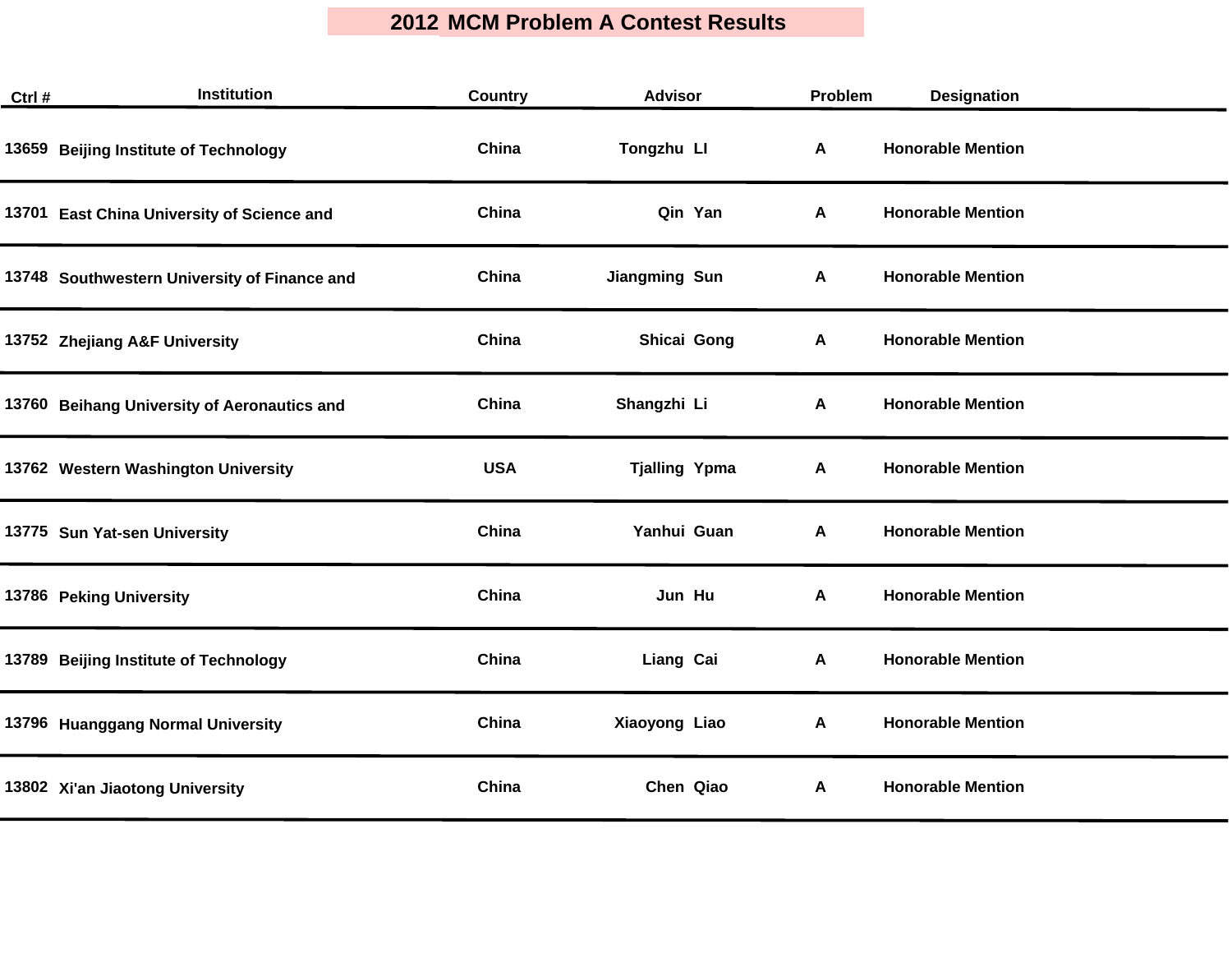| Ctrl # | Institution                        | <b>Country</b> | <b>Advisor</b> | Problem      | <b>Designation</b>       |  |
|--------|------------------------------------|----------------|----------------|--------------|--------------------------|--|
|        | 13807 Xi'an Jiaotong University    | China          | Qingyu Yang    | $\mathsf{A}$ | <b>Honorable Mention</b> |  |
|        | 13828 Minzu University of China    | China          | Xujie Jia      | $\mathsf{A}$ | <b>Honorable Mention</b> |  |
|        | 13832 Chongqing University         | China          | Qu Gong        | $\mathsf{A}$ | <b>Honorable Mention</b> |  |
|        | 13841 Chongqing University         | China          | Jlanwen Xu     | $\mathsf{A}$ | <b>Honorable Mention</b> |  |
|        | 13844 Chongqing University         | China          | Guanghui He    | $\mathsf{A}$ | <b>Honorable Mention</b> |  |
|        | 13851 Xi'an Jiaotong University    | China          | Limin Li       | $\mathsf{A}$ | <b>Honorable Mention</b> |  |
|        | 13854 Xi'an Jiaotong University    | China          | Hai Feng Liu   | A            | <b>Honorable Mention</b> |  |
|        | 13856 Xi'an Jiaotong University    | China          | Qingfang Liu   | $\mathsf{A}$ | <b>Honorable Mention</b> |  |
|        | 13857 Shanghai Jiaotong University | China          | Zulin Sun      | $\mathsf{A}$ | <b>Honorable Mention</b> |  |
|        | 13862 Xi'an Jiaotong University    | China          | De Yu Meng     | $\mathsf{A}$ | <b>Honorable Mention</b> |  |
|        | 13863 Xi'an Jiaotong University    | China          | De Yu Meng     | A            | <b>Honorable Mention</b> |  |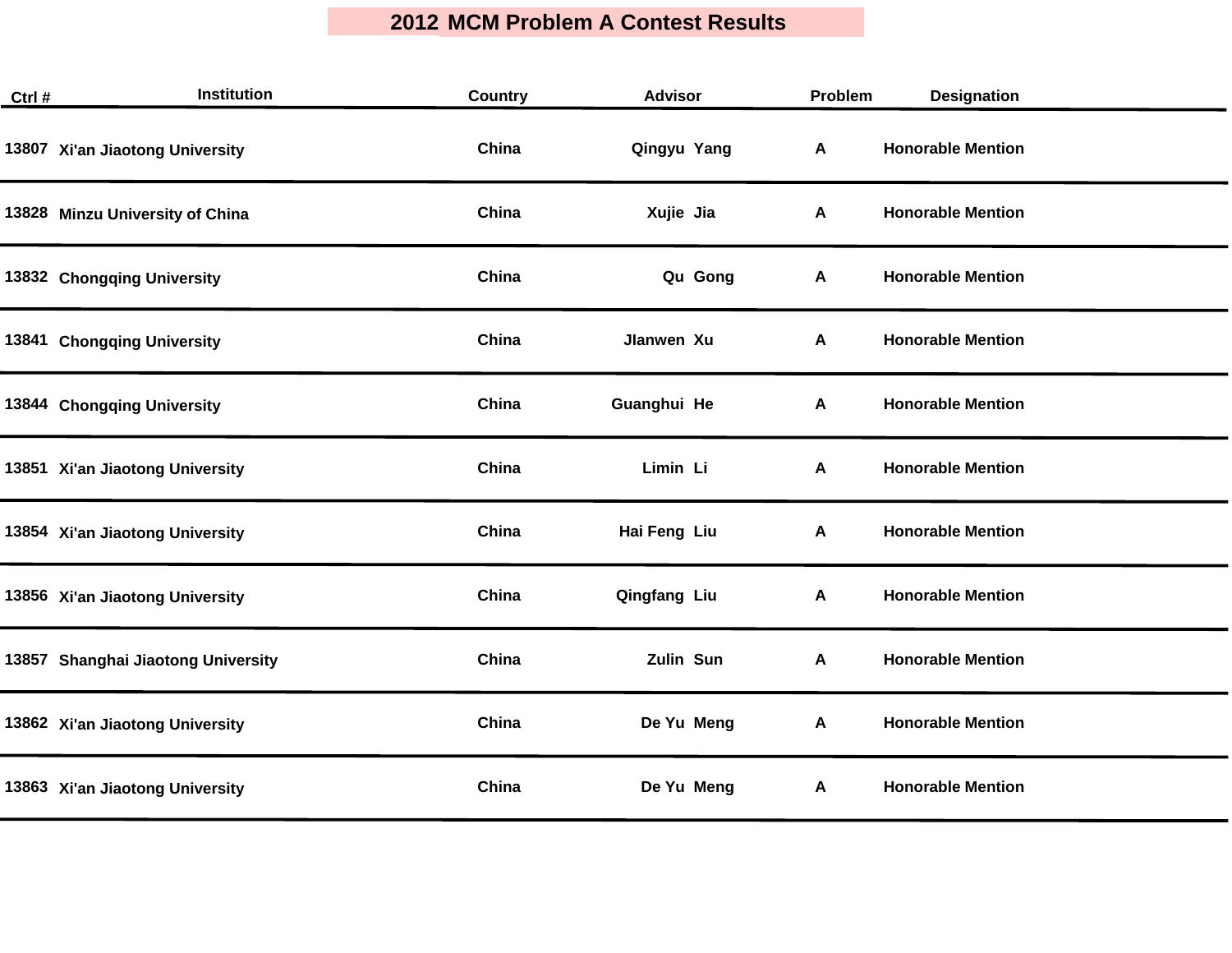| Ctrl # | Institution                                        | <b>Country</b> | <b>Advisor</b> |         | Problem      | <b>Designation</b>       |  |
|--------|----------------------------------------------------|----------------|----------------|---------|--------------|--------------------------|--|
|        | 13864 East China Normal University                 | China          | Zhi Jia        |         | $\mathsf{A}$ | <b>Honorable Mention</b> |  |
|        | 13873 Xi'an Jiaotong University                    | China          | Jian Su        |         | A            | <b>Honorable Mention</b> |  |
|        | 13874 Xi'an Jiaotong University                    | China          | Jian Sun       |         | A            | <b>Honorable Mention</b> |  |
|        | 13879 Xi'an Jiaotong University                    | China          | Ning Wang      |         | $\mathsf{A}$ | <b>Honorable Mention</b> |  |
|        | 13885 Chongqing University of Posts and            | China          | Qinghua Zhang  |         | $\mathsf{A}$ | <b>Honorable Mention</b> |  |
|        | 13895 Xi'an Jiaotong University                    | China          | Yuan Yi        |         | A            | <b>Honorable Mention</b> |  |
|        | 13910 Lanzhou University                           | China          | Wenyu Zhang    |         | A            | <b>Honorable Mention</b> |  |
|        | 13926 Lanzhou University                           | China          |                | Ge Zhao | $\mathsf{A}$ | <b>Honorable Mention</b> |  |
|        | 13934 Nankai University                            | China          | Wenjia Li      |         | $\mathsf{A}$ | <b>Honorable Mention</b> |  |
|        | 13936 Sun Yat-sen University                       | China          | Xiaolong Jiang |         | A            | <b>Honorable Mention</b> |  |
|        | 13958 the university of International and Business | China          | gohomebes ZHAO |         | $\mathsf{A}$ | <b>Honorable Mention</b> |  |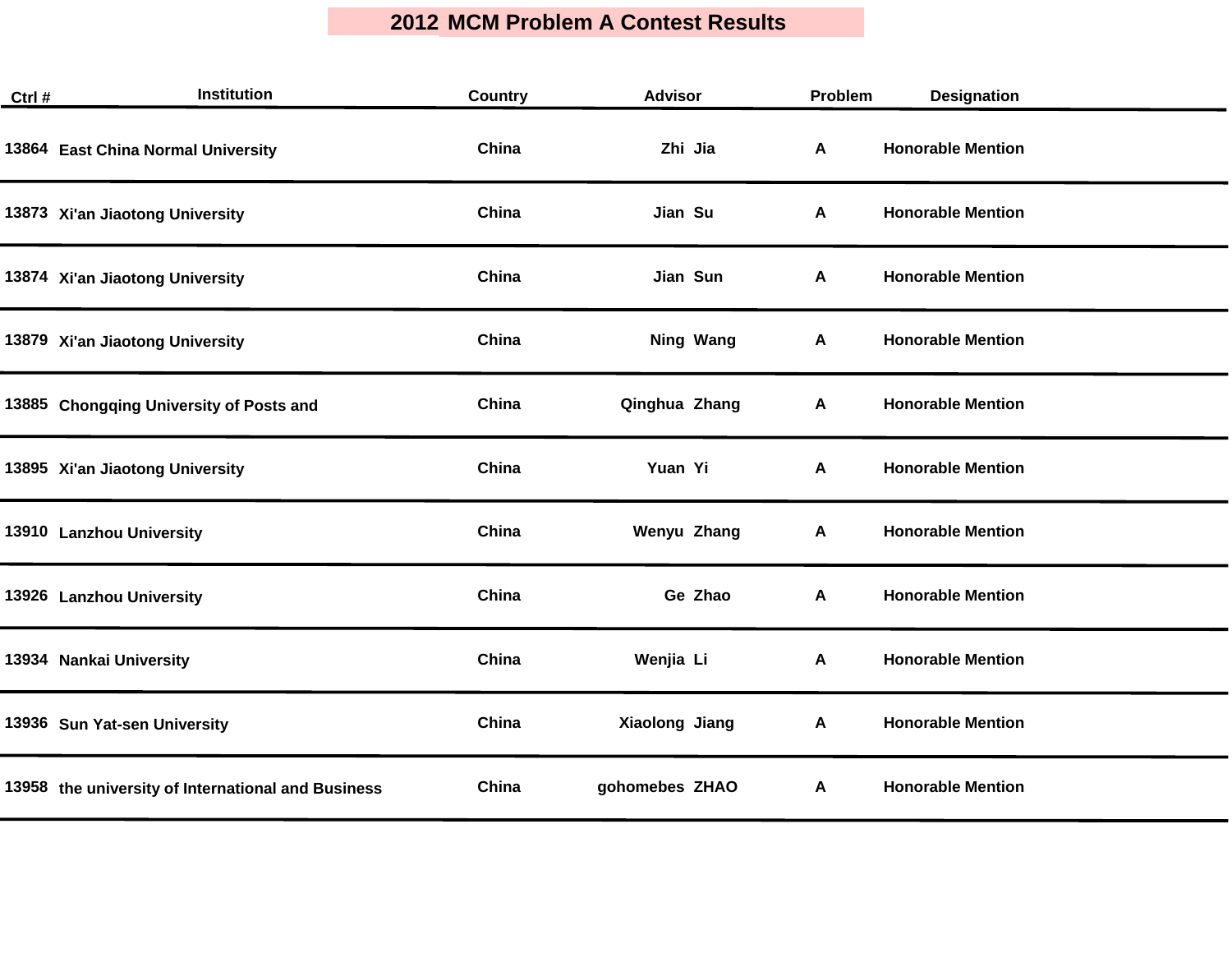| Ctrl # | Institution                               | <b>Country</b> | <b>Advisor</b>      | Problem      | <b>Designation</b>       |  |
|--------|-------------------------------------------|----------------|---------------------|--------------|--------------------------|--|
|        | 13977 Shandong University                 | China          | <b>Junfeng LUAN</b> | $\mathsf{A}$ | <b>Honorable Mention</b> |  |
|        | 13982 Xi'an Jiaotong University           | China          | Hong Ying Zhang     | Α            | <b>Honorable Mention</b> |  |
|        | 13987 Xi'an Jiaotong University           | China          | Xiao Yan Zhao       | $\mathsf{A}$ | <b>Honorable Mention</b> |  |
|        | 13992 Xi'an Jiaotong University           | China          | Zhongmen Zhao       | $\mathsf{A}$ | <b>Honorable Mention</b> |  |
|        | 13996 Xi'an Jiaotong University           | China          | Zhengce Zhang       | $\mathsf{A}$ | <b>Honorable Mention</b> |  |
|        | 13997 Xi'an Jiaotong University           | China          | Zhengce Zhang       | $\mathsf{A}$ | <b>Honorable Mention</b> |  |
|        | 14008 Xi'an Jiaotong-Liverpool University | China          | Xi Lin              | A            | <b>Honorable Mention</b> |  |
|        | 14010 Xi'an Jiaotong-Liverpool University | China          | Xi Lin              | A            | <b>Honorable Mention</b> |  |
|        | 14016 Shandong University                 | China          | Fasheng HU          | $\mathsf{A}$ | <b>Honorable Mention</b> |  |
|        | 14029 Xi'an Jiaotong-Liverpool University | China          | <b>Haixia Liang</b> | $\mathsf{A}$ | <b>Honorable Mention</b> |  |
|        | 14031 Xi'an Jiaotong University           | China          | Lei Chen            | $\mathsf{A}$ | <b>Honorable Mention</b> |  |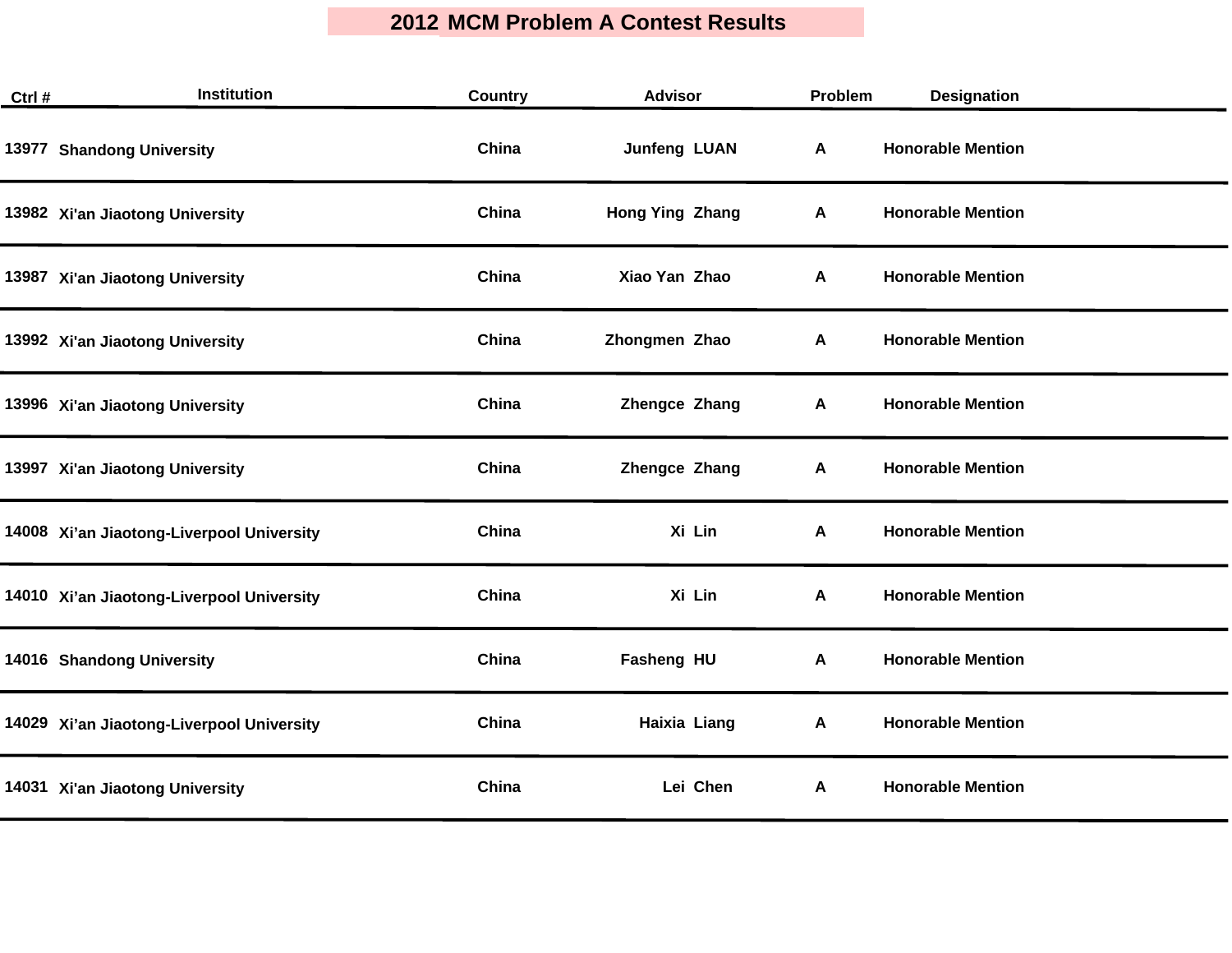| Ctrl # | Institution                               | <b>Country</b> | <b>Advisor</b>     | Problem      | <b>Designation</b>       |  |
|--------|-------------------------------------------|----------------|--------------------|--------------|--------------------------|--|
|        | 14032 Xi'an Jiaotong University           | China          | Lei Chen           | $\mathsf{A}$ | <b>Honorable Mention</b> |  |
|        | 14036 Xi'an Jiaotong-Liverpool University | China          | Xianfen Kong       | A            | <b>Honorable Mention</b> |  |
|        | 14044 Xi'an Jiaotong Liverpool University | China          | <b>Wenbing Cai</b> | A            | <b>Honorable Mention</b> |  |
|        | 14052 Xi'an Jiaotong-Liverpool University | China          | Guorui Xie         | A            | <b>Honorable Mention</b> |  |
|        | 14070 Xi'an Jiaotong-Liverpool University | China          | Hao Yu             | $\mathsf{A}$ | <b>Honorable Mention</b> |  |
|        | 14087 Xi'an Jiaotong-Liverpool University | China          | <b>Cheng Jiang</b> | $\mathsf{A}$ | <b>Honorable Mention</b> |  |
|        | 14088 Xi'an Jiaotong Liverpool University | China          | Junping Yuan       | A            | <b>Honorable Mention</b> |  |
|        | 14096 Xi'an Jiaotong-Liverpool University | China          | Qinghua Yang       | Α            | <b>Honorable Mention</b> |  |
|        | 14104 HeiLongJiang University             | China          | mingchen yao       | $\mathsf{A}$ | <b>Honorable Mention</b> |  |
|        | 14112 Xi'an Jiaotong Liverpool University | China          | Miaoxin Yao        | A            | <b>Honorable Mention</b> |  |
|        | 14129 Hubei University of Economics       | China          | <b>NING LIU</b>    | $\mathsf{A}$ | <b>Honorable Mention</b> |  |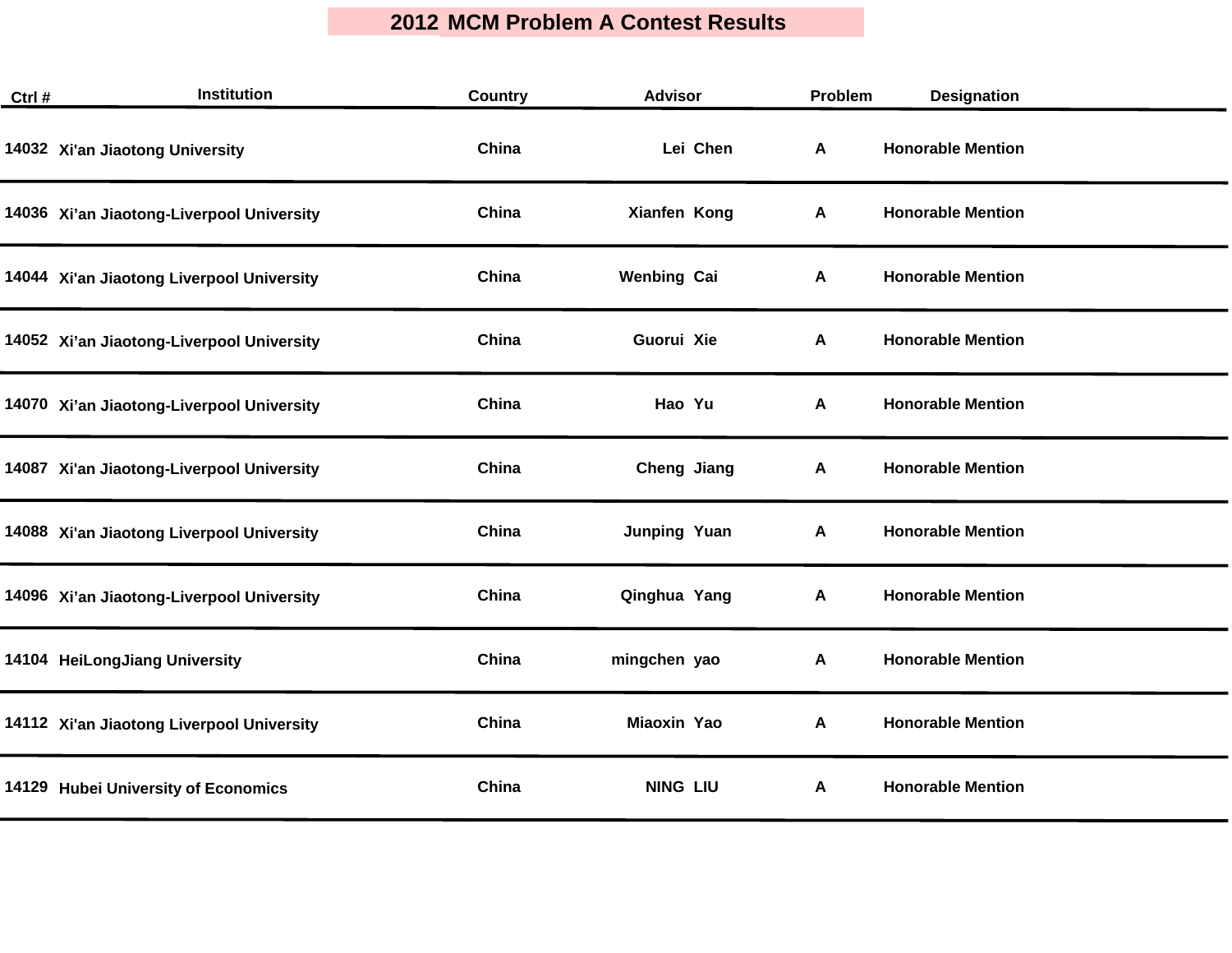| Ctrl # | <b>Institution</b>                       | <b>Country</b> | <b>Advisor</b>     |              | Problem      | <b>Designation</b>       |  |
|--------|------------------------------------------|----------------|--------------------|--------------|--------------|--------------------------|--|
|        | 14146 Nanjing University of              | China          |                    | Ye Jun       | $\mathsf{A}$ | <b>Honorable Mention</b> |  |
|        | 14148 Shandong University                | China          |                    | Yuhai Zhang  | A            | <b>Honorable Mention</b> |  |
|        | 14149 Nanjing University of              | China          |                    | Ye Jun       | $\mathsf{A}$ | <b>Honorable Mention</b> |  |
|        | 14157 Nanjing University of              | China          | <b>JUN YE</b>      |              | $\mathsf{A}$ | <b>Honorable Mention</b> |  |
|        | <b>14165 SHANDONG UNIVERSITY</b>         | China          | zhang Chen         |              | $\mathsf{A}$ | <b>Honorable Mention</b> |  |
|        | 14184 Nanjing University of Posts and    | China          | Zhonghua Qiu       |              | $\mathsf{A}$ | <b>Honorable Mention</b> |  |
|        | 14190 Huazhong University of Science and | China          |                    | Lili Wang    | A            | <b>Honorable Mention</b> |  |
|        | 14200 Wuhan University                   | China          | Zhuangchu Luo      |              | $\mathsf{A}$ | <b>Honorable Mention</b> |  |
|        | 14212 Huazhong University of Science and | China          | zymeihust Xinxiang |              | $\mathsf{A}$ | <b>Honorable Mention</b> |  |
|        | 14213 Huazhong University of Science and | China          |                    | Fan Bingchan | $\mathsf{A}$ | <b>Honorable Mention</b> |  |
|        | 14223 Huazhong University of Science and | China          | <b>Liang Gao</b>   |              | $\mathsf{A}$ | <b>Honorable Mention</b> |  |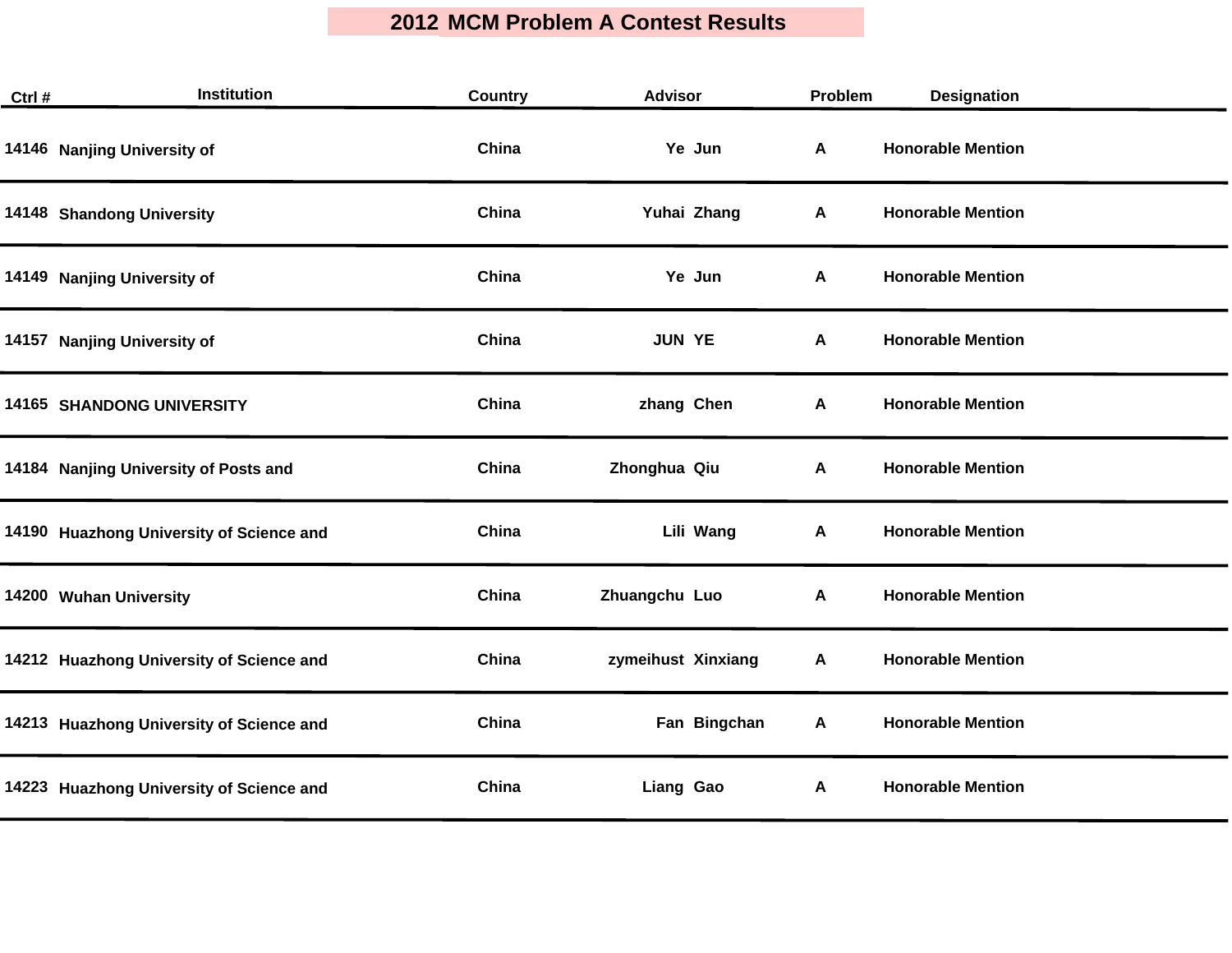| Ctrl # | <b>Institution</b>                       | <b>Country</b> | <b>Advisor</b>     | Problem      | <b>Designation</b>       |  |
|--------|------------------------------------------|----------------|--------------------|--------------|--------------------------|--|
|        | 14228 Huazhong University of Science and | China          | Nanzhong He        | $\mathsf{A}$ | <b>Honorable Mention</b> |  |
|        | 14230 Huazhong University of Science and | China          | Zhihong Lu         | A            | <b>Honorable Mention</b> |  |
|        | 14232 Huazhong University of Science and | China          | <b>Wang Lili</b>   | A            | <b>Honorable Mention</b> |  |
|        | 14233 Huazhong University of Science and | China          | Lili Wang          | $\mathsf{A}$ | <b>Honorable Mention</b> |  |
|        | 14268 Beijing Univ. of Posts & Telecomm. | China          | Qing Zhou          | $\mathsf{A}$ | <b>Honorable Mention</b> |  |
| 14278  | <b>Shanghai JiaoTong University</b>      | China          | <b>Guilan Wang</b> | A            | <b>Honorable Mention</b> |  |
|        | 14282 Southwest Jiaotong University      | China          | <b>Tao Liang</b>   | A            | <b>Honorable Mention</b> |  |
|        | 14289 Beihang University                 | China          | Zeng Qin           | A            | <b>Honorable Mention</b> |  |
|        | 14300 Zhejiang University City College   | China          | Gui Wang           | A            | <b>Honorable Mention</b> |  |
|        | 14327 Sun Yat-Sen University             | China          | Yanhui Guan        | A            | <b>Honorable Mention</b> |  |
|        | 14333 Sun Yat-Sen University             | China          | Xiaoling Yin       | A            | <b>Honorable Mention</b> |  |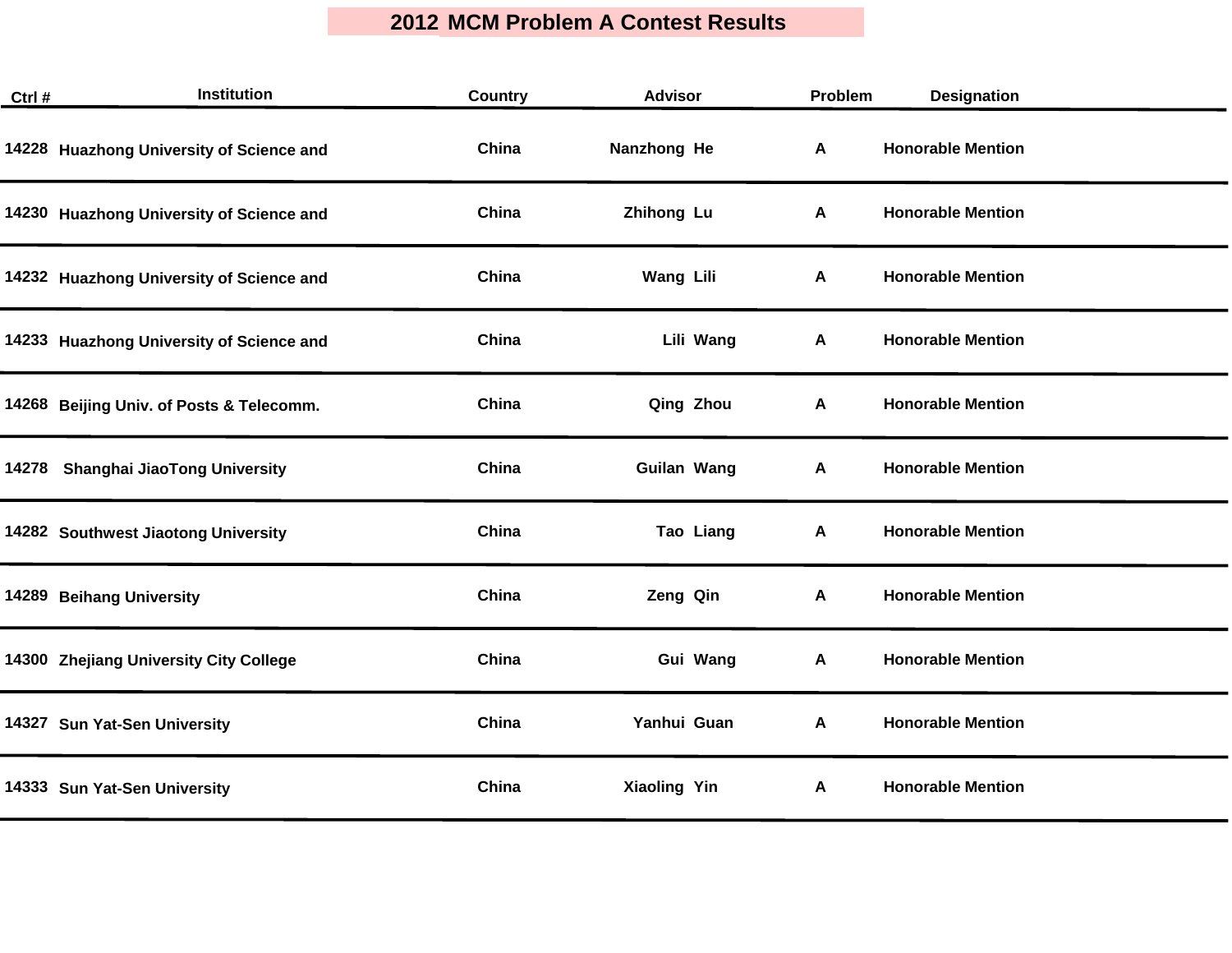| Ctrl # | <b>Institution</b>                             | <b>Country</b> | <b>Advisor</b>       | Problem      | <b>Designation</b>       |  |
|--------|------------------------------------------------|----------------|----------------------|--------------|--------------------------|--|
|        | 14346 School of Science of Wuhan University of | China          | Liu Yang             | $\mathsf{A}$ | <b>Honorable Mention</b> |  |
|        | 14354 Beijing University of Posts and          | China          | <b>Wenbo ZHANG</b>   | A            | <b>Honorable Mention</b> |  |
|        | 14355 Beijing University of Posts and          | China          | <b>Wenbo ZHANG</b>   | A            | <b>Honorable Mention</b> |  |
|        | 14359 School of Science of Wuhan University of | China          | Zong Zhixiong        | A            | <b>Honorable Mention</b> |  |
|        | 14366 School of Science of Wuhan University of | China          | Fang Xi              | $\mathsf{A}$ | <b>Honorable Mention</b> |  |
|        | 14368 School of Science of Wuhan University of | China          | <b>Zhang Liang</b>   | A            | <b>Honorable Mention</b> |  |
|        | 14384 Sun Yat-sen University                   | China          | <b>Zhiheng Huang</b> | A            | <b>Honorable Mention</b> |  |
|        | 14390 Beijing Univ. of Posts & Telecomm.       | China          | Lixia Wang           | $\mathsf{A}$ | <b>Honorable Mention</b> |  |
|        | <b>14446 Chongqing University</b>              | China          | Dong Li              | A            | <b>Honorable Mention</b> |  |
|        | <b>14452 Chongqing University</b>              | China          | Xiaobing Hu          | A            | <b>Honorable Mention</b> |  |
|        | 14455 Beijing University of Posts and          | China          | <b>Cuiping Yu</b>    | A            | <b>Honorable Mention</b> |  |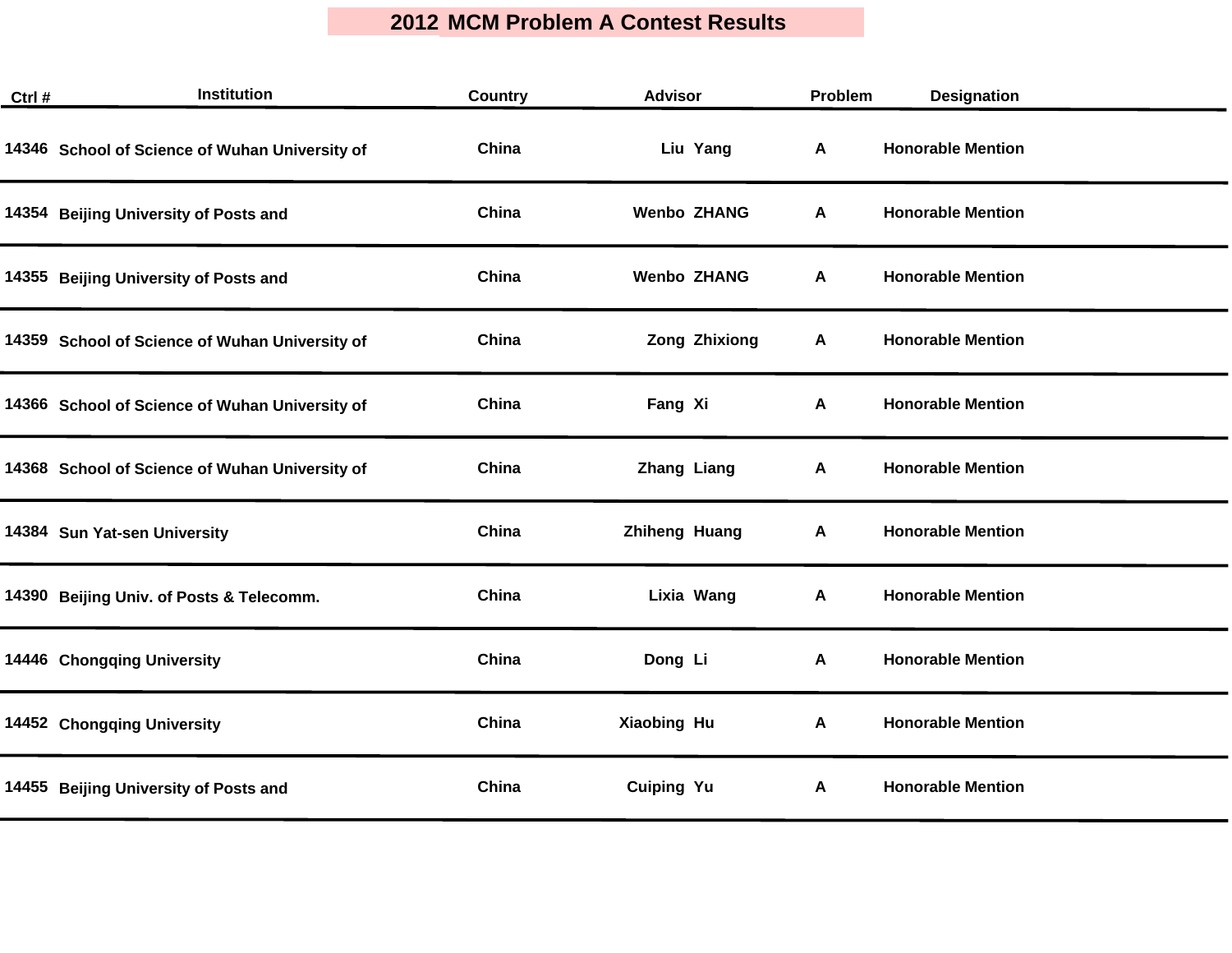| Ctrl # | <b>Institution</b>                             | <b>Country</b> | <b>Advisor</b>       | Problem      | <b>Designation</b>       |  |
|--------|------------------------------------------------|----------------|----------------------|--------------|--------------------------|--|
|        | 14456 Chongqing University                     | China          | Yonglu Shu           | $\mathsf{A}$ | <b>Honorable Mention</b> |  |
|        | 14483 Beijing University of Posts and          | China          | <b>Wenbo ZHANG</b>   | A            | <b>Honorable Mention</b> |  |
|        | 14493 Shanghai Finance University              | China          | Keyan Wang           | $\mathsf{A}$ | <b>Honorable Mention</b> |  |
|        | 14507 Shanghai Finance University              | China          | Yong Fang            | $\mathsf{A}$ | <b>Honorable Mention</b> |  |
|        | 14508 Shanghai Finance University              | China          | Chungen Shen         | $\mathsf{A}$ | <b>Honorable Mention</b> |  |
|        | 14526 Sun Yat-sen University                   | China          | Yongjin Li           | $\mathsf{A}$ | <b>Honorable Mention</b> |  |
|        | 14532 Sun Yat-sen University                   | China          | <b>Bin Wu</b>        | A            | <b>Honorable Mention</b> |  |
|        | 14534 Tsinghua University                      | China          | Lisha Niu            | $\mathsf{A}$ | <b>Honorable Mention</b> |  |
|        | 14538 School of Sci., Beijing Univ. of Posts & | China          | <b>Hongxiang Sun</b> | $\mathsf{A}$ | <b>Honorable Mention</b> |  |
|        | 14546 Beihang University                       | China          | Wei Wei              | $\mathsf{A}$ | <b>Honorable Mention</b> |  |
|        | 14548 Beijing University of Posts and          | China          | <b>Wenbo ZHANG</b>   | $\mathsf{A}$ | <b>Honorable Mention</b> |  |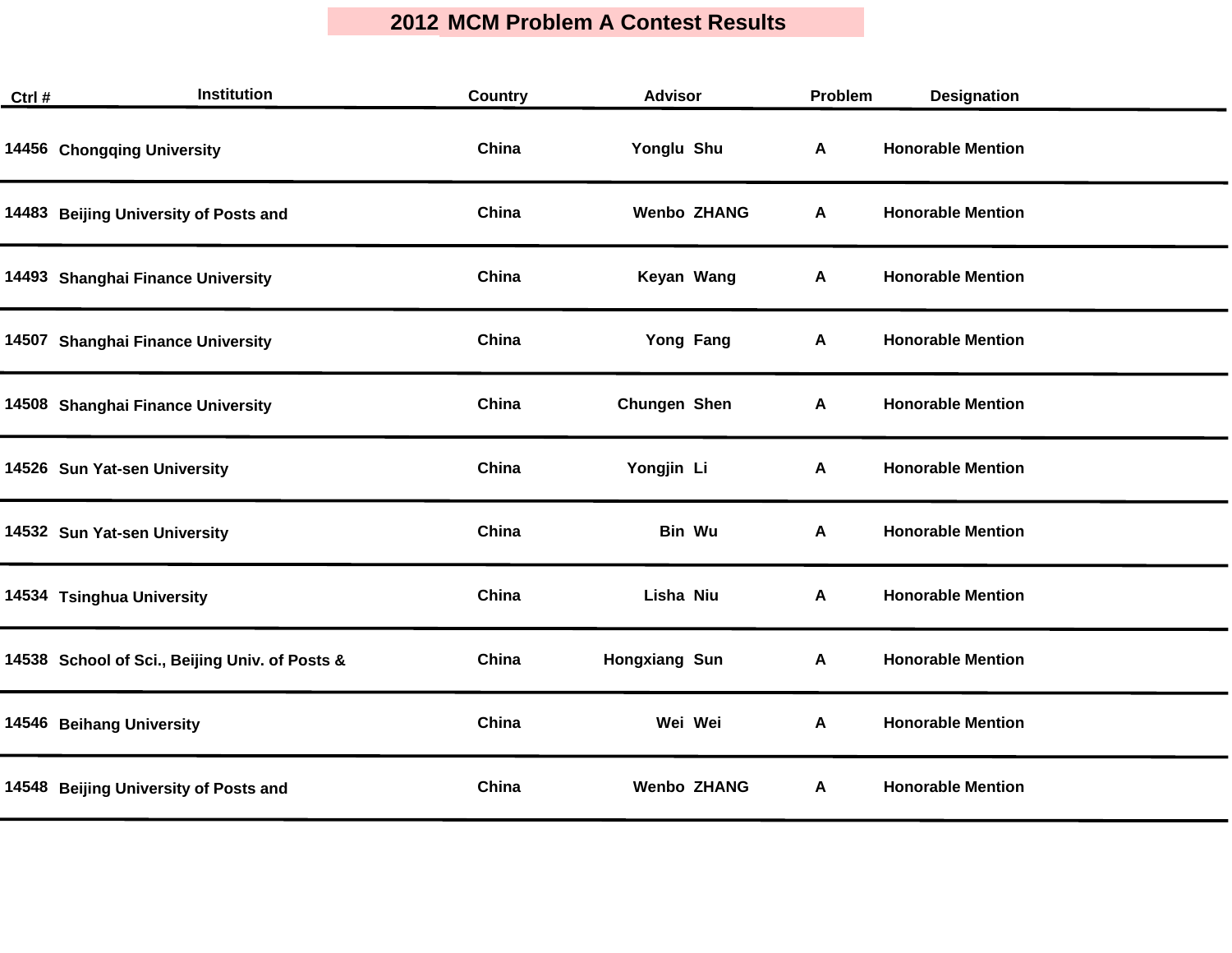| Ctrl # | Institution                                       | <b>Country</b>   | <b>Advisor</b>      | Problem      | <b>Designation</b>       |  |
|--------|---------------------------------------------------|------------------|---------------------|--------------|--------------------------|--|
|        | 14558 City University of Hong Kong                | <b>Hong Kong</b> | Benny Hon           | $\mathsf{A}$ | <b>Honorable Mention</b> |  |
|        | 14559 Beijing University of Posts and             | China            | <b>Wenbo ZHANG</b>  | A            | <b>Honorable Mention</b> |  |
|        | 14563 Beijing University of Posts and             | China            | <b>Wenbo ZHANG</b>  | A            | <b>Honorable Mention</b> |  |
|        | 14566 Beijing University of Posts and             | China            | <b>Wenbo ZHANG</b>  | A            | <b>Honorable Mention</b> |  |
|        | 14585 Tsinghua University                         | China            | <b>Liping Zhang</b> | $\mathsf{A}$ | <b>Honorable Mention</b> |  |
|        | 14587 Xiamen University                           | China            | Quan Gu             | A            | <b>Honorable Mention</b> |  |
|        | 14588 Zhejiang Gongshang University               | China            | Ding Zhengzhong     | A            | <b>Honorable Mention</b> |  |
|        | 14595 Zhejiang Gongshang University               | China            | Hua Jiukun          | $\mathsf{A}$ | <b>Honorable Mention</b> |  |
|        | 14614 Shenyang jianzhu University                 | China            | qicheng xu          | A            | <b>Honorable Mention</b> |  |
|        | 14623 Zhengzhou Information Engineering Institute | China            | Tian Tian           | A            | <b>Honorable Mention</b> |  |
|        | 14635 School of Sci., Beijing Univ. of Posts &    | China            | Xiaoxia Wang        | Α            | <b>Honorable Mention</b> |  |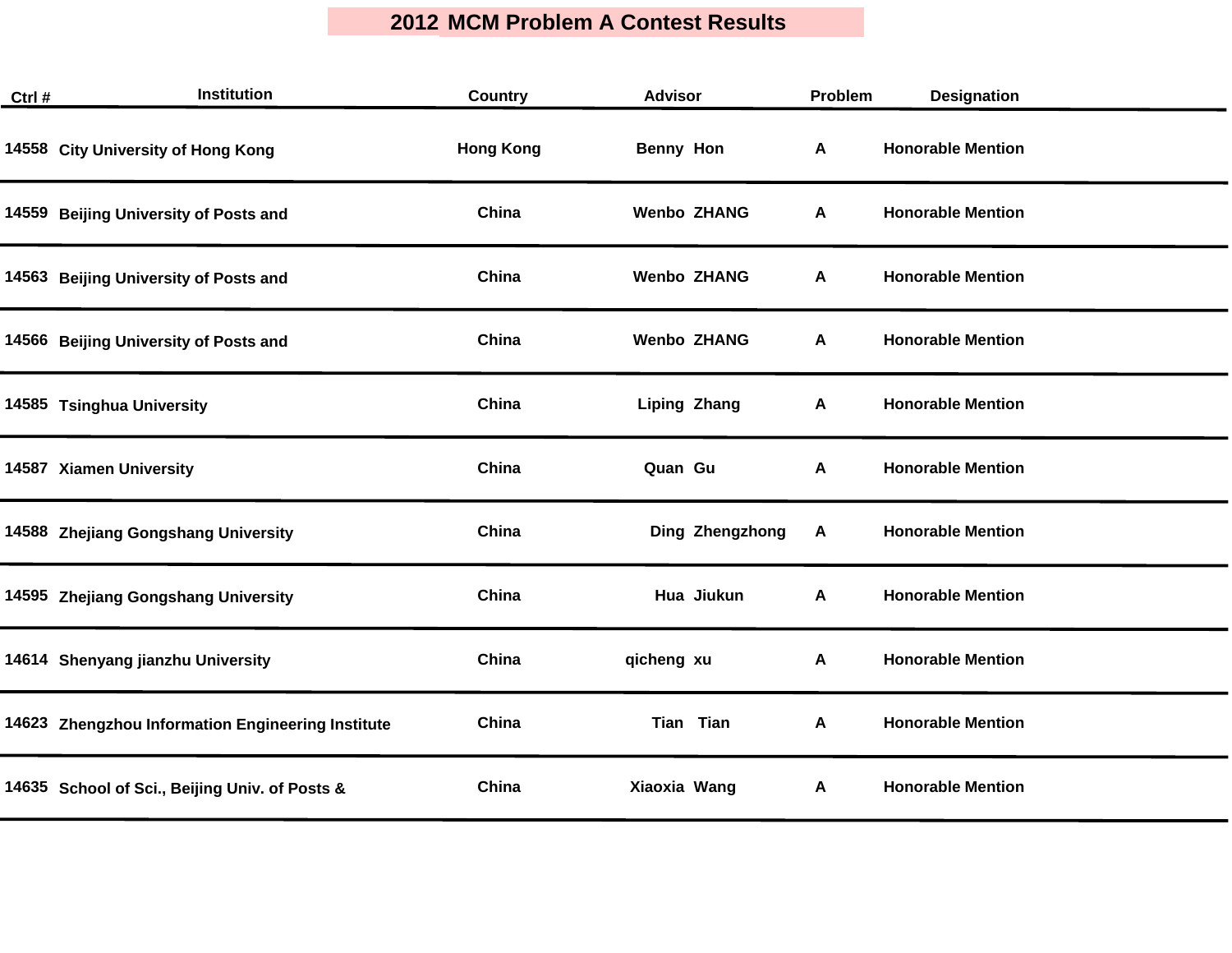| Ctrl # | Institution                              | <b>Country</b> | <b>Advisor</b>        |                 | Problem      | <b>Designation</b>       |  |
|--------|------------------------------------------|----------------|-----------------------|-----------------|--------------|--------------------------|--|
|        | 14650 Ludong University                  | China          | <b>WLIU LIU</b>       |                 | $\mathsf{A}$ | <b>Honorable Mention</b> |  |
|        | 14654 Shanghai University of Finance and | China          | Liang Lv              |                 | $\mathsf{A}$ | <b>Honorable Mention</b> |  |
|        | 14698 Harbin Institute of Technology     | China          | Rongning Xiaofang Li  |                 | A            | <b>Honorable Mention</b> |  |
|        | 14704 Shanghai Normal University         | China          | Zhang Xiaobo          |                 | A            | <b>Honorable Mention</b> |  |
|        | 14714 Shanghai Normal University         | China          |                       | Jiang Zhongyong | A            | <b>Honorable Mention</b> |  |
|        | 14726 Xiamen University                  | China          | Ni Du                 |                 | $\mathsf{A}$ | <b>Honorable Mention</b> |  |
|        | 14746 Zhejiang Gongshang University      | China          | <b>Zhengzhon Ding</b> |                 | Α            | <b>Honorable Mention</b> |  |
|        | <b>14748 SHANDONG UNIVERSITY</b>         | China          | Bao-dong Liu          |                 | A            | <b>Honorable Mention</b> |  |
|        | 14776 Kansas State University            | <b>USA</b>     | Virginia Naibo        |                 | $\mathsf{A}$ | <b>Honorable Mention</b> |  |
|        | 14782 East China Normal University       | China          | Miaokun Gong          |                 | $\mathsf{A}$ | <b>Honorable Mention</b> |  |
|        | <b>14823 RENMIN UNIVERSITY OF CHINA</b>  | China          | <b>JIANHUA GANG</b>   |                 | A            | <b>Honorable Mention</b> |  |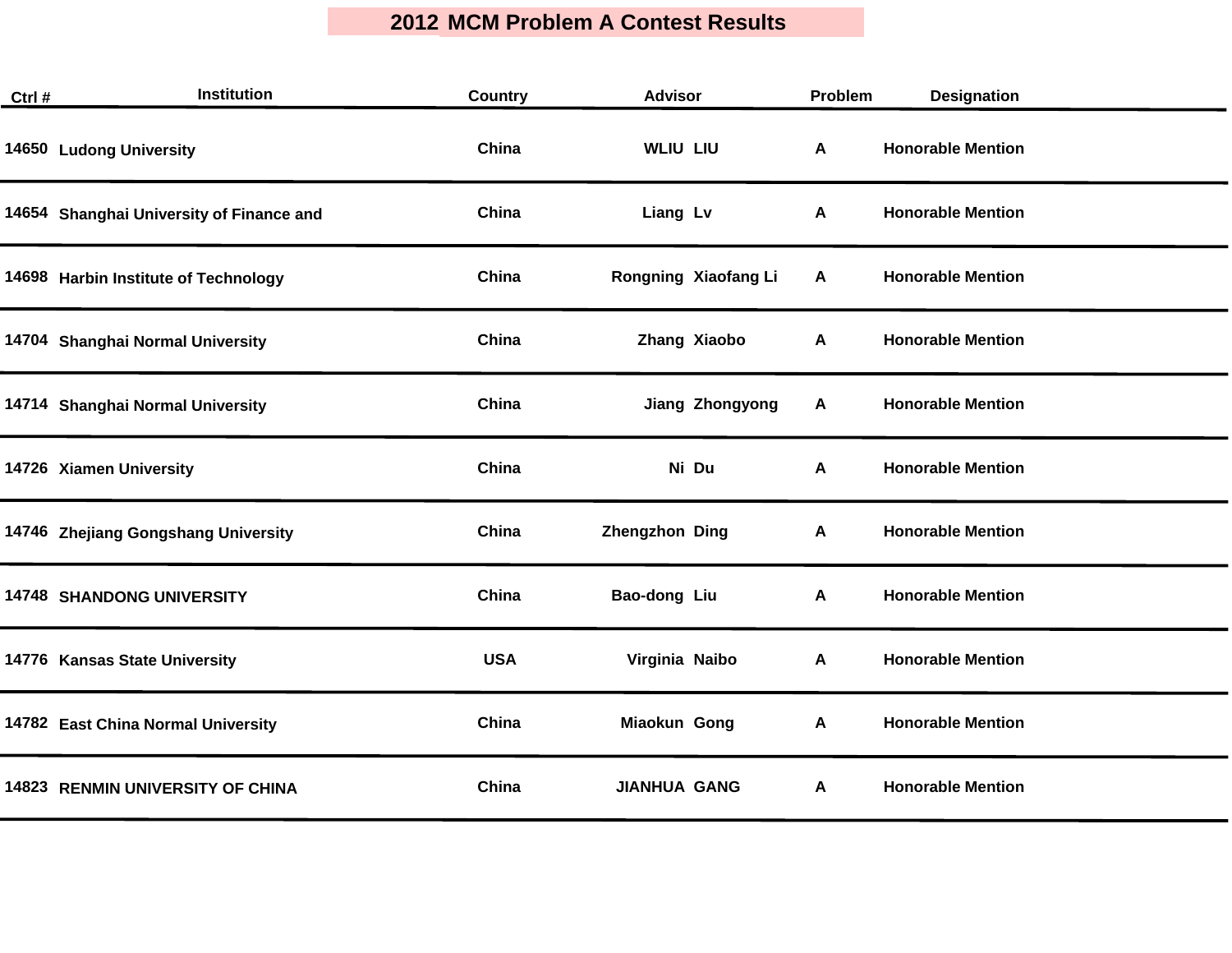| Ctrl # | <b>Institution</b>                                   | <b>Country</b> | <b>Advisor</b>       | Problem      | <b>Designation</b>       |  |
|--------|------------------------------------------------------|----------------|----------------------|--------------|--------------------------|--|
|        | 14842 Air Force Engineering University               | China          | <b>Wang Weiliang</b> | $\mathsf{A}$ | <b>Honorable Mention</b> |  |
|        | 14853 Air Force Engineering University               | China          | Liang Fangchi        | A            | <b>Honorable Mention</b> |  |
|        | 14856 Air Force Engineering University               | China          | Xu Zhiming           | A            | <b>Honorable Mention</b> |  |
|        | 14891 Anhui University of Finance and Economics      | China          | Zhu Jiaming          | A            | <b>Honorable Mention</b> |  |
|        | 14909 School of Comp. Sci. & Tech., Beijing Univ. of | China          | Xiaoxia Wang         | A            | <b>Honorable Mention</b> |  |
|        | 14921 Air Force Engineering University               | China          | Liu Weijiang         | A            | <b>Honorable Mention</b> |  |
|        | 14933 Jilin University                               | China          | Xianghong Xu         | A            | <b>Honorable Mention</b> |  |
|        | 14936 Jilin University                               | China          | Yang Cao             | A            | <b>Honorable Mention</b> |  |
|        | 14937 Jilin University                               | China          | Yang Cao             | $\mathsf{A}$ | <b>Honorable Mention</b> |  |
|        | 14952 Jilin University                               | China          | Yuecai Han           | A            | <b>Honorable Mention</b> |  |
|        | 14974 Yunnan University                              | China          | Yue Zhao             | A            | <b>Honorable Mention</b> |  |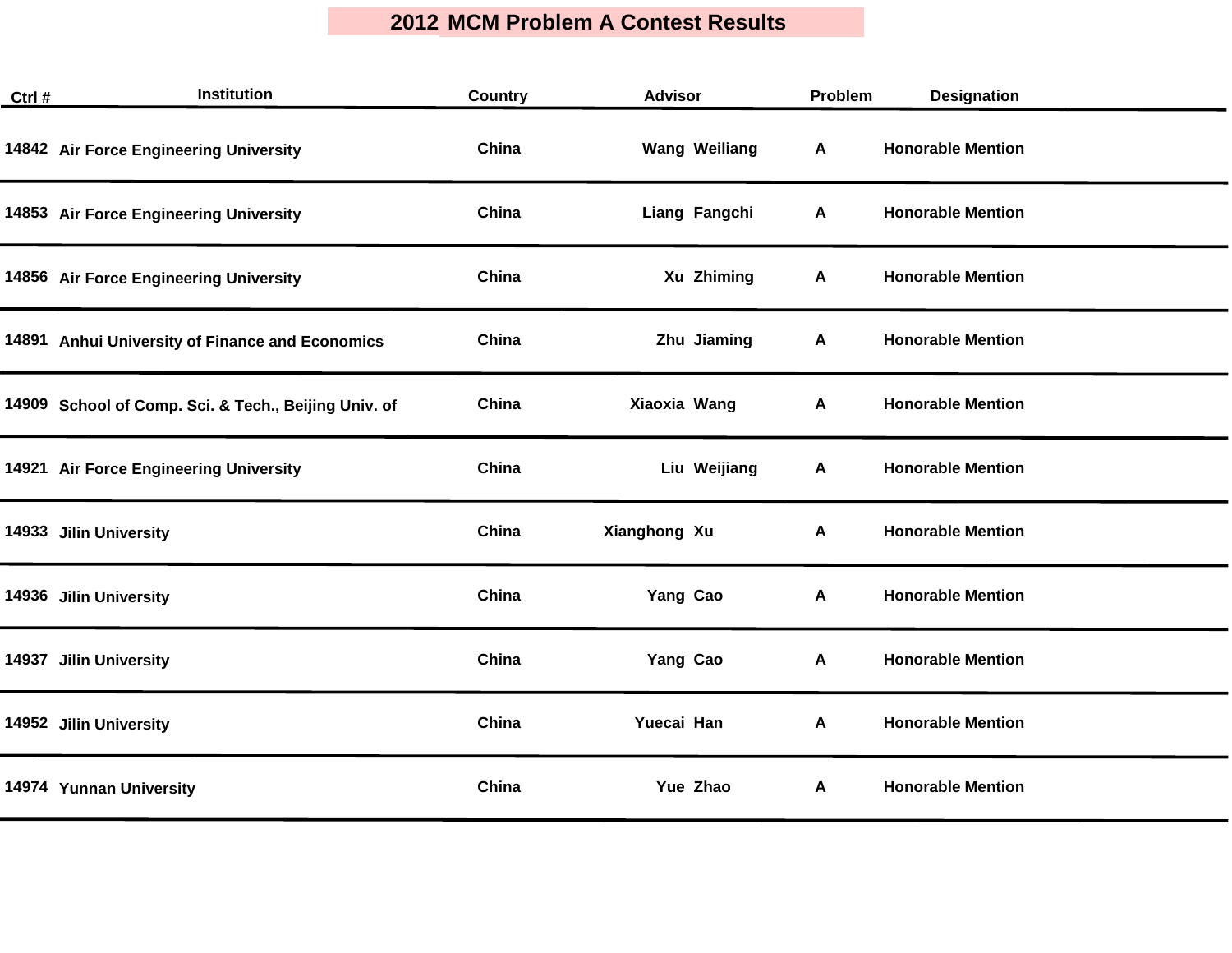| Ctrl # | Institution                                 | <b>Country</b> | <b>Advisor</b>        | Problem      | <b>Designation</b>       |  |
|--------|---------------------------------------------|----------------|-----------------------|--------------|--------------------------|--|
|        | 14978 Shanghai Foreign Language School      | China          | liqun Pan             | $\mathsf{A}$ | <b>Honorable Mention</b> |  |
|        | 14983 Shanghai Foreign Language School      | China          | Yue Sun               | A            | <b>Honorable Mention</b> |  |
|        | 14984 ShangHai Foreign Language School      | China          | JuHua Song            | A            | <b>Honorable Mention</b> |  |
|        | 14985 ShangHai Foreign Language School      | China          | JuHua Song            | A            | <b>Honorable Mention</b> |  |
|        | 15005 Shanghai University of Finance and    | China          | Chengyuan Yin         | $\mathsf{A}$ | <b>Honorable Mention</b> |  |
|        | 15016 Nankai University                     | China          | <b>Tiege Zhou</b>     | A            | <b>Honorable Mention</b> |  |
|        | 15054 China University of Petroleum-Beijing | China          | Ling Zhao             | A            | <b>Honorable Mention</b> |  |
|        | 15066 Tsinghua University                   | China          | xuemin zhang          | A            | <b>Honorable Mention</b> |  |
|        | 15095 Jilin University                      | China          | Na Lei                | A            | <b>Honorable Mention</b> |  |
|        | 15104 Nankai University                     | China          | Shengmin Zhao         | A            | <b>Honorable Mention</b> |  |
|        | <b>15106 SHANGHAI JIAO TONG UNIVERSITY</b>  | China          | <b>Chunxiang WANG</b> | A            | <b>Honorable Mention</b> |  |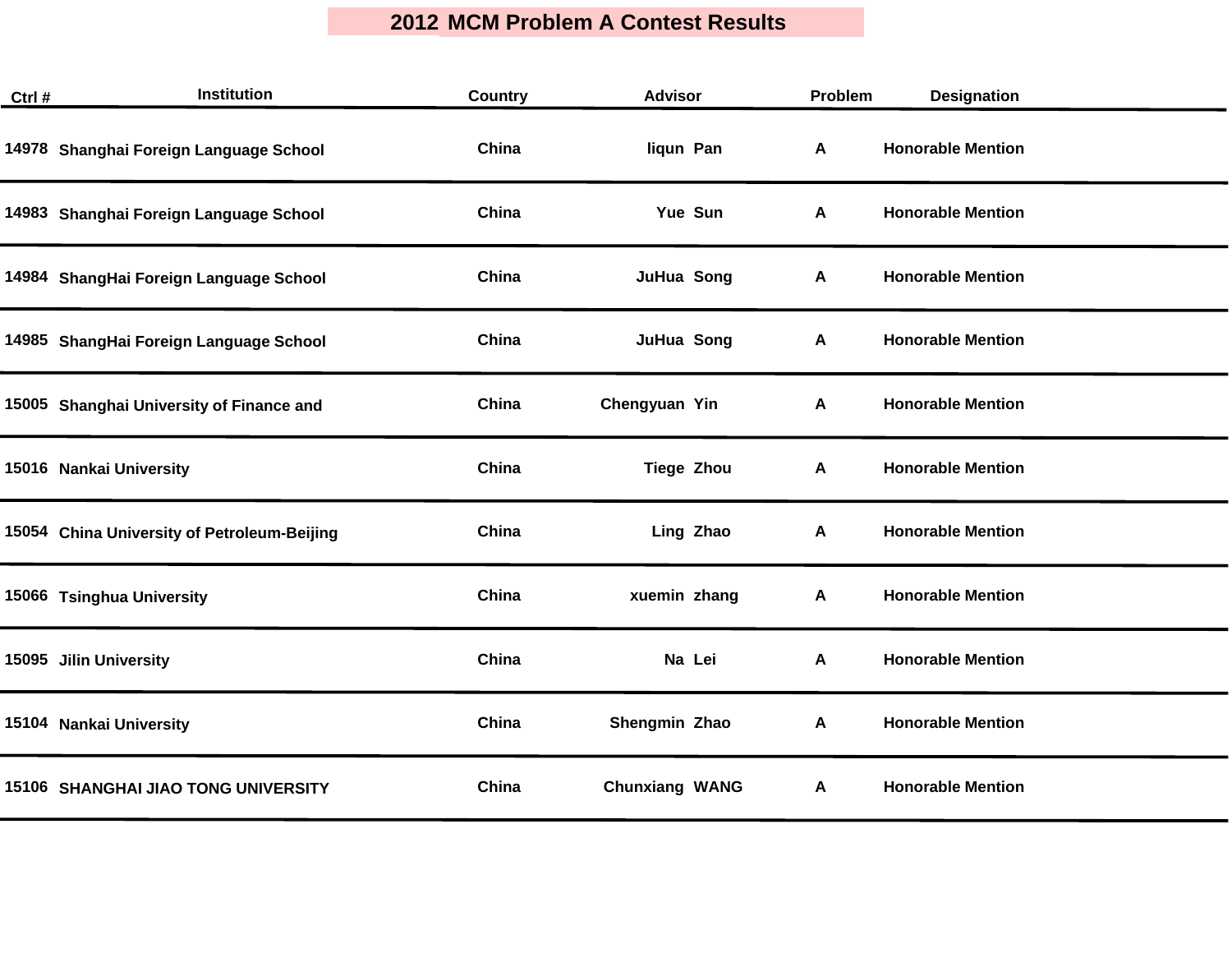| Ctrl # | Institution                           | <b>Country</b> | <b>Advisor</b>            | Problem      | <b>Designation</b>       |  |
|--------|---------------------------------------|----------------|---------------------------|--------------|--------------------------|--|
|        | 15110 Beijing Forestry University     | China          | <b>XIAOCHUN WANG</b>      | $\mathsf{A}$ | <b>Honorable Mention</b> |  |
|        | 15113 Shandong University             | China          | Yuhai Zhang               | A            | <b>Honorable Mention</b> |  |
|        | 15130 Dalian University of Technology | China          | E Wang                    | A            | <b>Honorable Mention</b> |  |
|        | 15144 Dalian University of Technology | China          | <b>Tie Qiu</b>            | $\mathsf{A}$ | <b>Honorable Mention</b> |  |
|        | 15166 Shanghai Jiaotong University    | China          | Sheng Li                  | $\mathsf{A}$ | <b>Honorable Mention</b> |  |
|        | 15167 South China Normal University   | China          | Tan Yang                  | $\mathsf{A}$ | <b>Honorable Mention</b> |  |
|        | 15169 Central China Normal University | China          | Yingbao Chen              | A            | <b>Honorable Mention</b> |  |
|        | 15182 Harbin Institute of Technology  | China          | Xiaofang Li Rongning Qu A |              | <b>Honorable Mention</b> |  |
|        | 15184 University                      | China          | <b>JIAXIN HU</b>          | $\mathbf{A}$ | <b>Honorable Mention</b> |  |
|        | 15191 Renmin University of China      | China          | Litao Han                 | $\mathsf{A}$ | <b>Honorable Mention</b> |  |
|        | 15197 Harbin Institute of Technology  | China          | Rongning Xiaofang Li      | A            | <b>Honorable Mention</b> |  |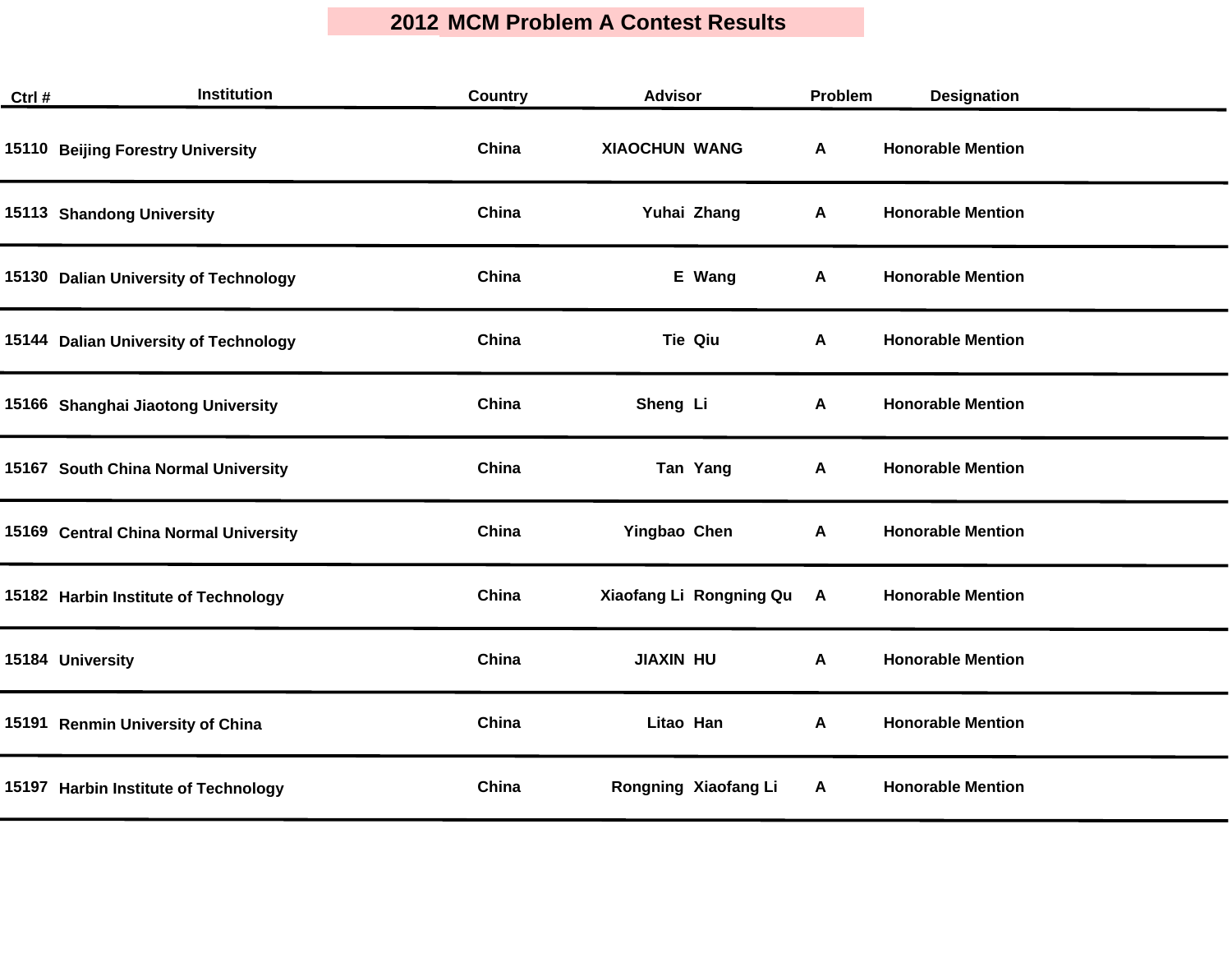| Ctrl # | <b>Institution</b>                                 | <b>Country</b> | <b>Advisor</b> | Problem      | <b>Designation</b>       |  |
|--------|----------------------------------------------------|----------------|----------------|--------------|--------------------------|--|
| 15198  | <b>China University of Petroleum-Beijing</b>       | China          | Yufeng Wang    | $\mathsf{A}$ | <b>Honorable Mention</b> |  |
|        | 15221 Southwestern University of Finance and       | China          | Jingtang Ma    | A            | <b>Honorable Mention</b> |  |
|        | 15228 School of Mechanical Engineering and         | China          | Xuehong He     | A            | <b>Honorable Mention</b> |  |
|        | 15232 College of Information Science and           | China          | PeiFeng Hao    | A            | <b>Honorable Mention</b> |  |
|        | 15252 Institution of Mathematics; Northeastern     | China          | Shuni Song     | $\mathsf{A}$ | <b>Honorable Mention</b> |  |
|        | 15260 South China Normal University                | China          | Xiuxiang Liu   | A            | <b>Honorable Mention</b> |  |
|        | 15263 Chongqing Jiaotong University                | China          | Ming Lei       | A            | <b>Honorable Mention</b> |  |
|        | 15281 College of Sciences; Northeastern University | China          | XiaoJun Lu     | $\mathsf{A}$ | <b>Honorable Mention</b> |  |
|        | 15295 Pattern Recognition; Northeastern University | China          | Mingxiu Lin    | A            | <b>Honorable Mention</b> |  |
|        | 15298 Virtual reality and simulation; Northeastern | China          | Peng Ji        | A            | <b>Honorable Mention</b> |  |
|        | 15306 Tianjin University, China                    | China          | Xinhe Miao     | A            | <b>Honorable Mention</b> |  |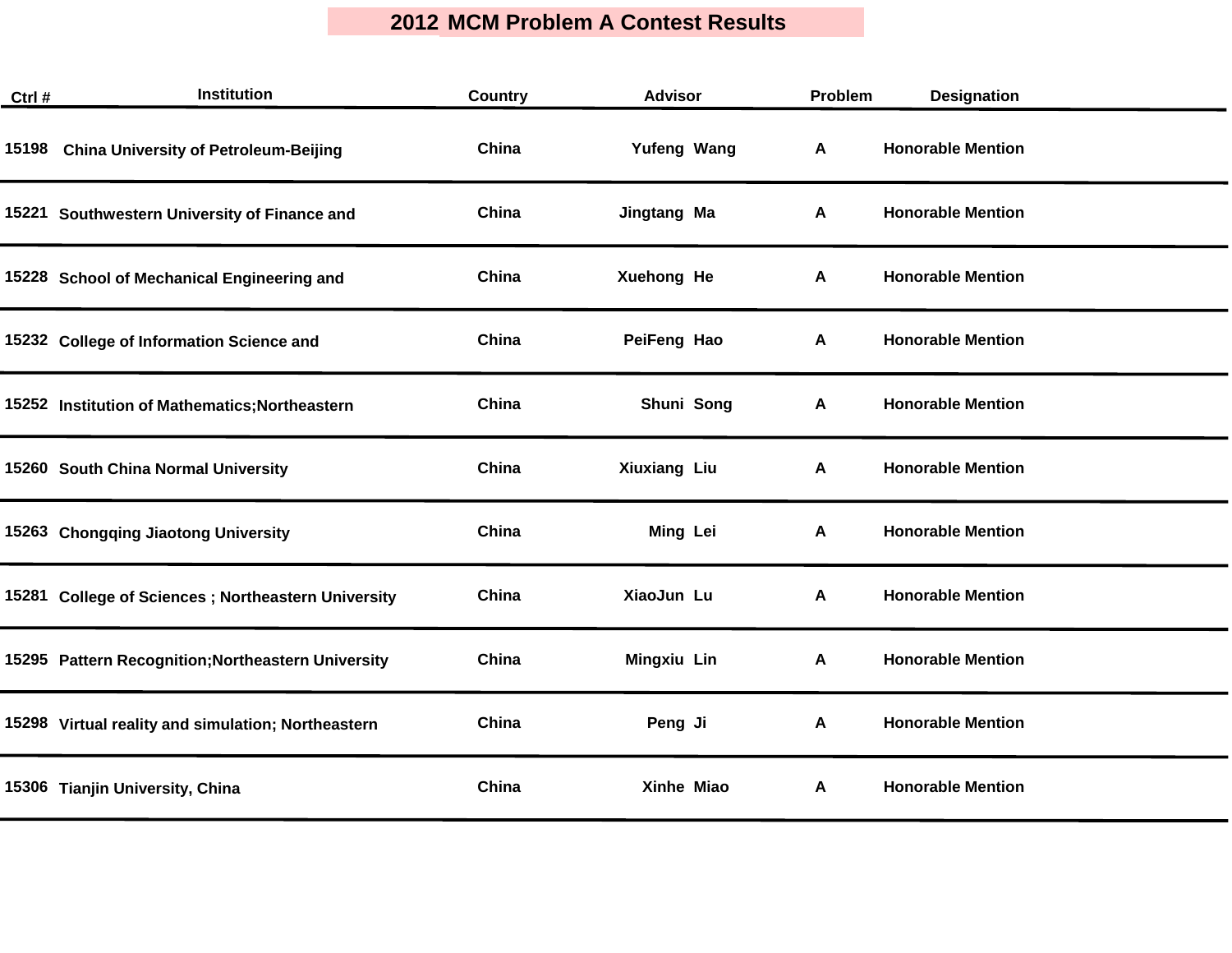| Ctrl # | <b>Institution</b>                                  | <b>Country</b> | <b>Advisor</b>        |           | Problem      | <b>Designation</b>       |  |
|--------|-----------------------------------------------------|----------------|-----------------------|-----------|--------------|--------------------------|--|
|        | 15317 Tianjin University, China                     | China          | Yong Wang             |           | $\mathsf{A}$ | <b>Honorable Mention</b> |  |
|        | 15322 Peking University                             | China          | Rui Gan               |           | A            | <b>Honorable Mention</b> |  |
|        | 15324 Huazhong University of Science and            | China          |                       | Xin Zhang | A            | <b>Honorable Mention</b> |  |
|        | 15325 Shanghai University of Finance and            | China          | <b>XuDong Zeng</b>    |           | A            | <b>Honorable Mention</b> |  |
|        | 15349 shanghai university of fiance and economics   | China          | zhouyang shen         |           | $\mathsf{A}$ | <b>Honorable Mention</b> |  |
|        | 15358 Pattern Recognition ; Northeastern University | China          | Shiguang Wen          |           | A            | <b>Honorable Mention</b> |  |
|        | 15363 College of Information Science and            | China          |                       | Dali Chen | Α            | <b>Honorable Mention</b> |  |
|        | 15370 College of Information Science and            | China          |                       | Hali Pang | $\mathsf{A}$ | <b>Honorable Mention</b> |  |
|        | 15392 sichuan university                            | China          | huilei han            |           | $\mathsf{A}$ | <b>Honorable Mention</b> |  |
|        | 15395 Shanghai University of Finance and            | China          | Yu Ye                 |           | A            | <b>Honorable Mention</b> |  |
|        | 15404 Shandong University                           | China          | <b>Jingliang Peng</b> |           | A            | <b>Honorable Mention</b> |  |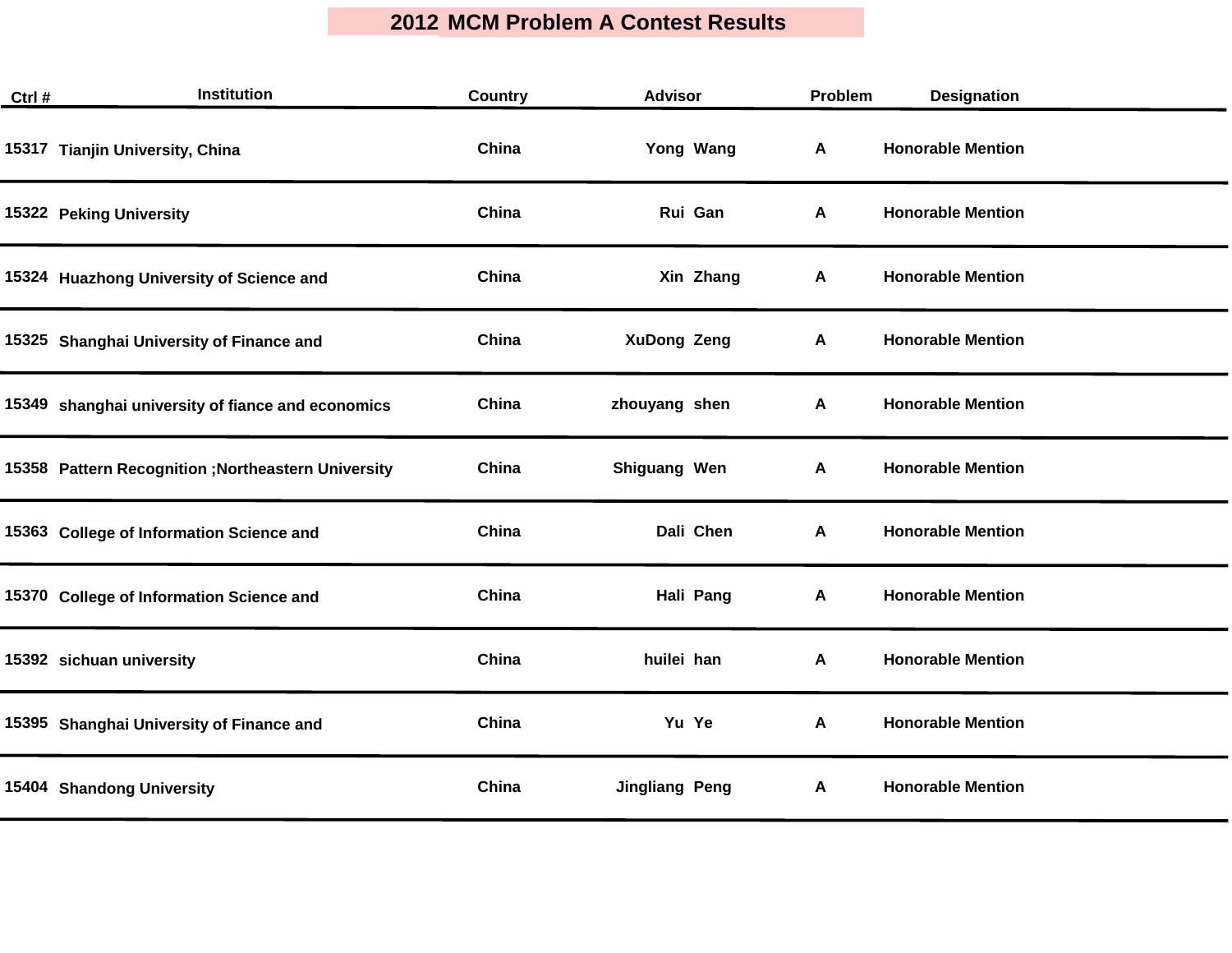| Ctrl # | Institution                                         | <b>Country</b> | <b>Advisor</b>        |          | Problem      | <b>Designation</b>       |  |
|--------|-----------------------------------------------------|----------------|-----------------------|----------|--------------|--------------------------|--|
|        | 15415 South China Normal University                 | China          | Xiuxiang Liu          |          | $\mathsf{A}$ | <b>Honorable Mention</b> |  |
|        | 15426 Xuzhou Institute of Technology                | China          | <b>Jiang Yingzi</b>   |          | Α            | <b>Honorable Mention</b> |  |
|        | 15428 Key Laboratory of Medical Image Computing;    | China          | Wenjun Tan            |          | A            | <b>Honorable Mention</b> |  |
|        | 15429 School of Mechanical Engineering and          | China          |                       | Lei Wang | A            | <b>Honorable Mention</b> |  |
|        | 15438 Shandong University                           | China          | Feng Zhang            |          | $\mathsf{A}$ | <b>Honorable Mention</b> |  |
|        | 15448 Shijiazhuang Tiedao University Sifang College | China          | <b>Guoqiang Zhang</b> |          | A            | <b>Honorable Mention</b> |  |
|        | 15455 Wuhan University                              | China          | Xingi Hu              |          | A            | <b>Honorable Mention</b> |  |
|        | 15457 Hanshan Normal University                     | China          | Gang Xiao             |          | $\mathsf{A}$ | <b>Honorable Mention</b> |  |
|        | 15461 Hefei University of Technology                | China          | Xianfa Jiao           |          | A            | <b>Honorable Mention</b> |  |
|        | 15466 South China Normal University                 | China          | Tan Yang              |          | A            | <b>Honorable Mention</b> |  |
|        | 15473 Xiamen University                             | China          | Qingxia Liu           |          | A            | <b>Honorable Mention</b> |  |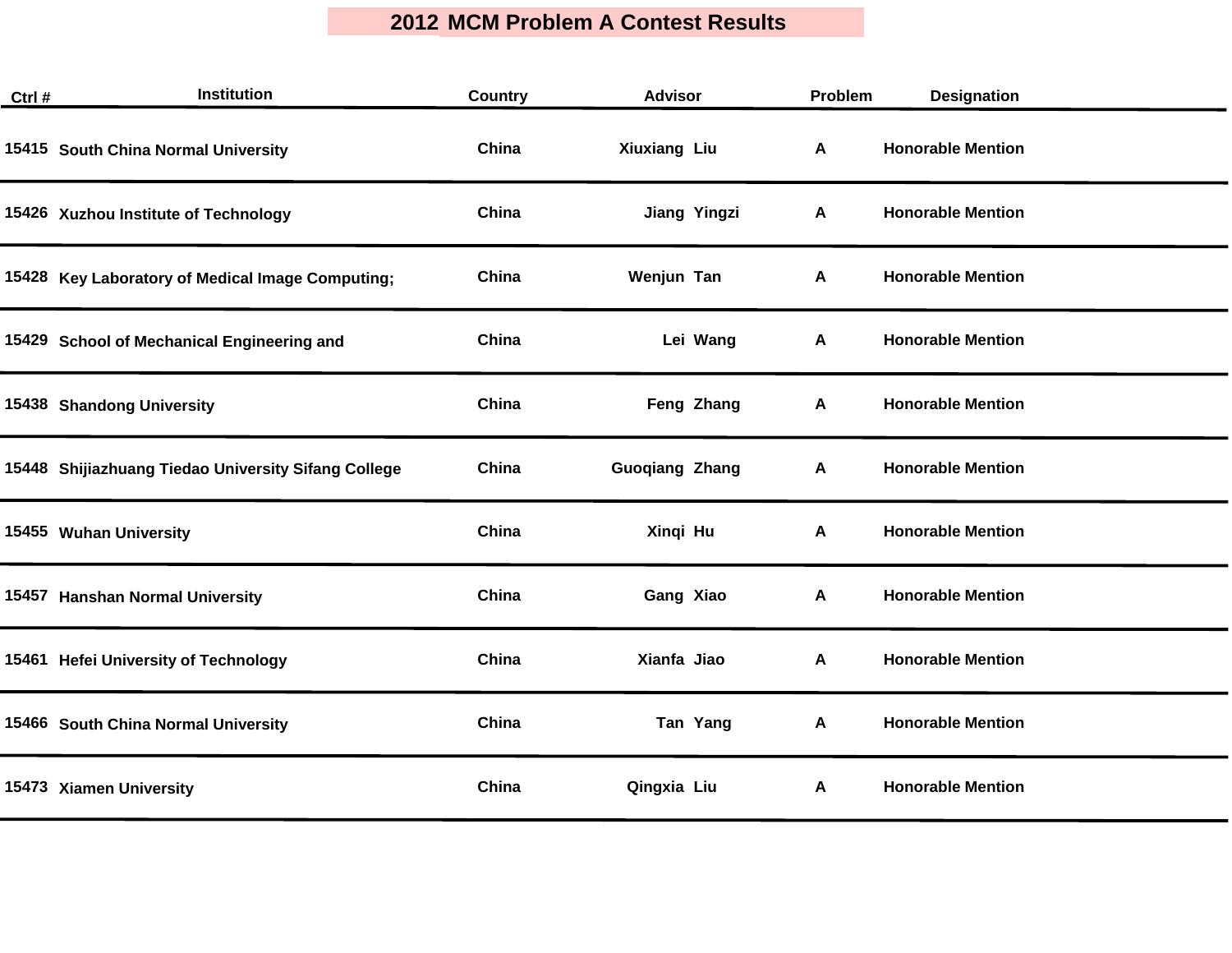| Ctrl # | <b>Institution</b>                                | <b>Country</b> | <b>Advisor</b>   | Problem      | <b>Designation</b>       |  |
|--------|---------------------------------------------------|----------------|------------------|--------------|--------------------------|--|
|        | 15474 University of Science and Technology of     | China          | Yin Zhang        | $\mathsf{A}$ | <b>Honorable Mention</b> |  |
|        | 15477 Inner Mongolia University of Finance and    | China          | Mingyuan Li      | A            | <b>Honorable Mention</b> |  |
|        | 15525 North China Electric Power University       | China          | <b>GENDAI GU</b> | A            | <b>Honorable Mention</b> |  |
|        | 15541 Zhejiang University of Technology           | China          | Junquan Song     | A            | <b>Honorable Mention</b> |  |
|        | 15543 University of Electronic Science and        | China          | Xu Quanzhi       | $\mathsf{A}$ | <b>Honorable Mention</b> |  |
|        | 15552 Nanjing University                          | China          | Jichun Guo       | A            | <b>Honorable Mention</b> |  |
|        | 15556 Northeast Forestry University               | China          | Rui Zang         | A            | <b>Honorable Mention</b> |  |
|        | 15559 Northeast Forestry University               | China          | Chunrui Zhang    | A            | <b>Honorable Mention</b> |  |
|        | 15560 Central University of Finance and Economics | China          | Mei Yang         | A            | <b>Honorable Mention</b> |  |
|        | 15562 Northeast Forestry University               | China          | Zhilin Qu        | A            | <b>Honorable Mention</b> |  |
|        | 15563 Northeast Forestry University               | China          | Zhilin Qu        | A            | <b>Honorable Mention</b> |  |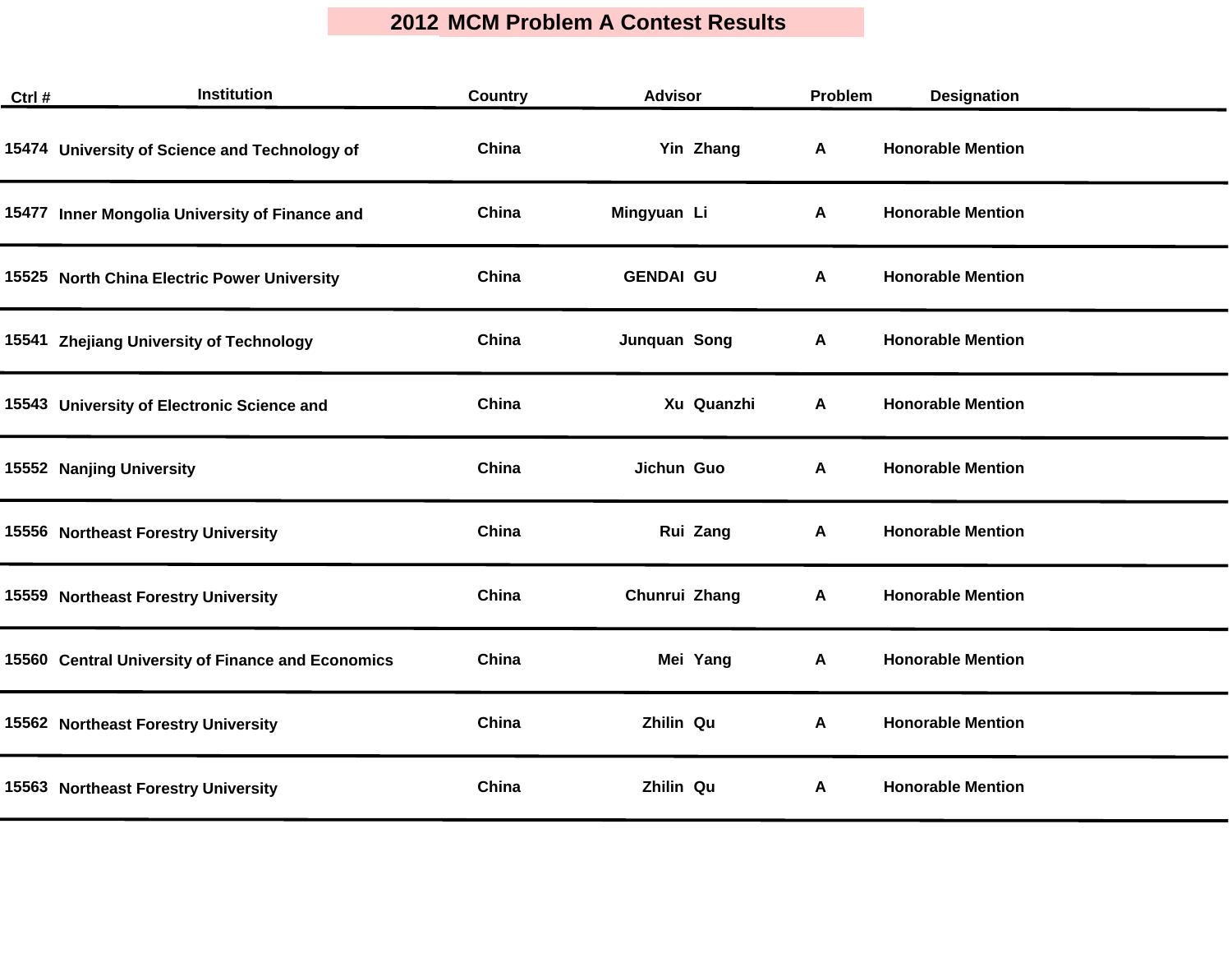| Ctrl # | <b>Institution</b>                                 | <b>Country</b>        | <b>Advisor</b>        | Problem      | <b>Designation</b>       |  |
|--------|----------------------------------------------------|-----------------------|-----------------------|--------------|--------------------------|--|
|        | 15581 University of Electronic Science and         | China                 | Du Hongfei            | $\mathsf{A}$ | <b>Honorable Mention</b> |  |
|        | 15584 University of Electronic Science and         | China                 | Qin Siyi              | A            | <b>Honorable Mention</b> |  |
|        | 15594 University of Cambridge                      | <b>United Kingdom</b> | <b>Stephen Cowley</b> | A            | <b>Honorable Mention</b> |  |
|        | 15599 Century College, Beijing University of Posts | China                 | Hongwei Jin           | A            | <b>Honorable Mention</b> |  |
|        | 15603 Century College, Beijing University of Posts | China                 | Wei Jiang             | $\mathsf{A}$ | <b>Honorable Mention</b> |  |
|        | 15618 South China Normal University                | China                 | Lianzu Jiao           | $\mathsf{A}$ | <b>Honorable Mention</b> |  |
|        | <b>15644 Southwest University</b>                  | China                 | <b>Ying Lu</b>        | A            | <b>Honorable Mention</b> |  |
|        | 15645 HUAZHONG UNIVERSITY OF SCIENCE AND           | China                 | <b>XIANGHE ZHU</b>    | $\mathsf{A}$ | <b>Honorable Mention</b> |  |
|        | 15657 Chongqing University of Science &            | China                 | Liang XU              | $\mathsf{A}$ | <b>Honorable Mention</b> |  |
|        | 15662 Southwest Petroleum University               | China                 | Jidong Tian           | $\mathsf{A}$ | <b>Honorable Mention</b> |  |
|        | 15665 Southwest Petroleum University               | China                 | Xiangjun Xie          | $\mathsf{A}$ | <b>Honorable Mention</b> |  |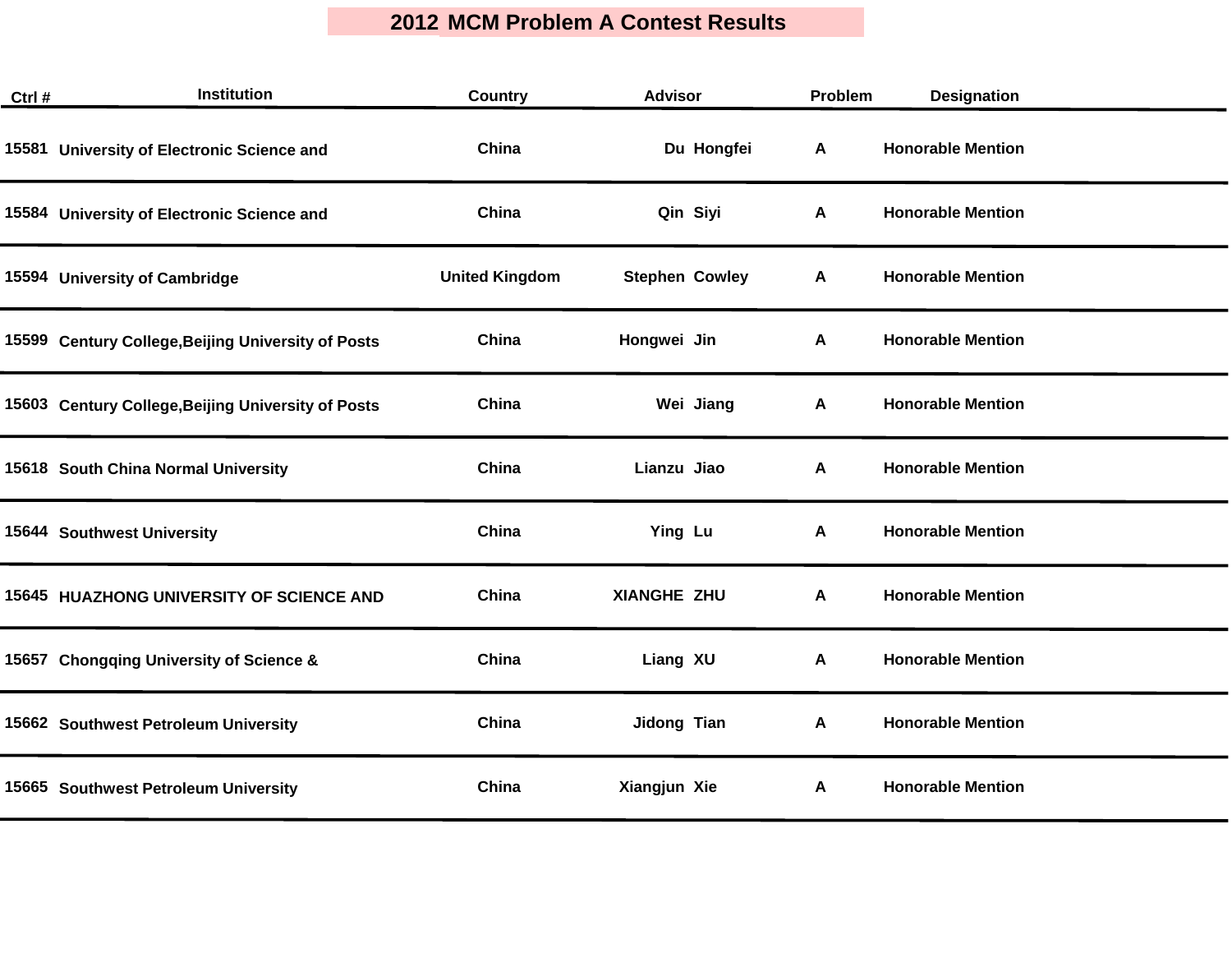| Ctrl # | <b>Institution</b>                                | <b>Country</b> | <b>Advisor</b>       | Problem      | <b>Designation</b>       |  |
|--------|---------------------------------------------------|----------------|----------------------|--------------|--------------------------|--|
|        | 15669 Chongqing University of Science &           | China          | Keren Li             | $\mathsf{A}$ | <b>Honorable Mention</b> |  |
|        | 15674 South China Normal University               | China          | Shaohui Zhang        | A            | <b>Honorable Mention</b> |  |
|        | 15688 China Jiliang University                    | China          | Xueyi Liu            | $\mathsf{A}$ | <b>Honorable Mention</b> |  |
|        | 15692 China Jiliang University                    | China          | <b>Xufeng Shang</b>  | $\mathsf{A}$ | <b>Honorable Mention</b> |  |
|        | 15695 China Jiliang University                    | China          | <b>Lingling Chen</b> | $\mathsf{A}$ | <b>Honorable Mention</b> |  |
|        | 15740 North China Electric Power University       | China          | Dongyun Gu           | $\mathsf{A}$ | <b>Honorable Mention</b> |  |
|        | 15745 Shanxi University                           | China          | Shunyong Li          | A            | <b>Honorable Mention</b> |  |
|        | 15751 North China Electric Power University       | China          | <b>Xuelin Yong</b>   | Α            | <b>Honorable Mention</b> |  |
|        | 15752 Central University of Finance and Economics | China          | Xiaoming Fan         | $\mathsf{A}$ | <b>Honorable Mention</b> |  |
|        | 15755 Southwest Jiaotong University-E'mei         | China          | Changgui Xu          | $\mathsf{A}$ | <b>Honorable Mention</b> |  |
|        | 15797 Wuhan University of Technology              | China          | Jiaqing Chen         | A            | <b>Honorable Mention</b> |  |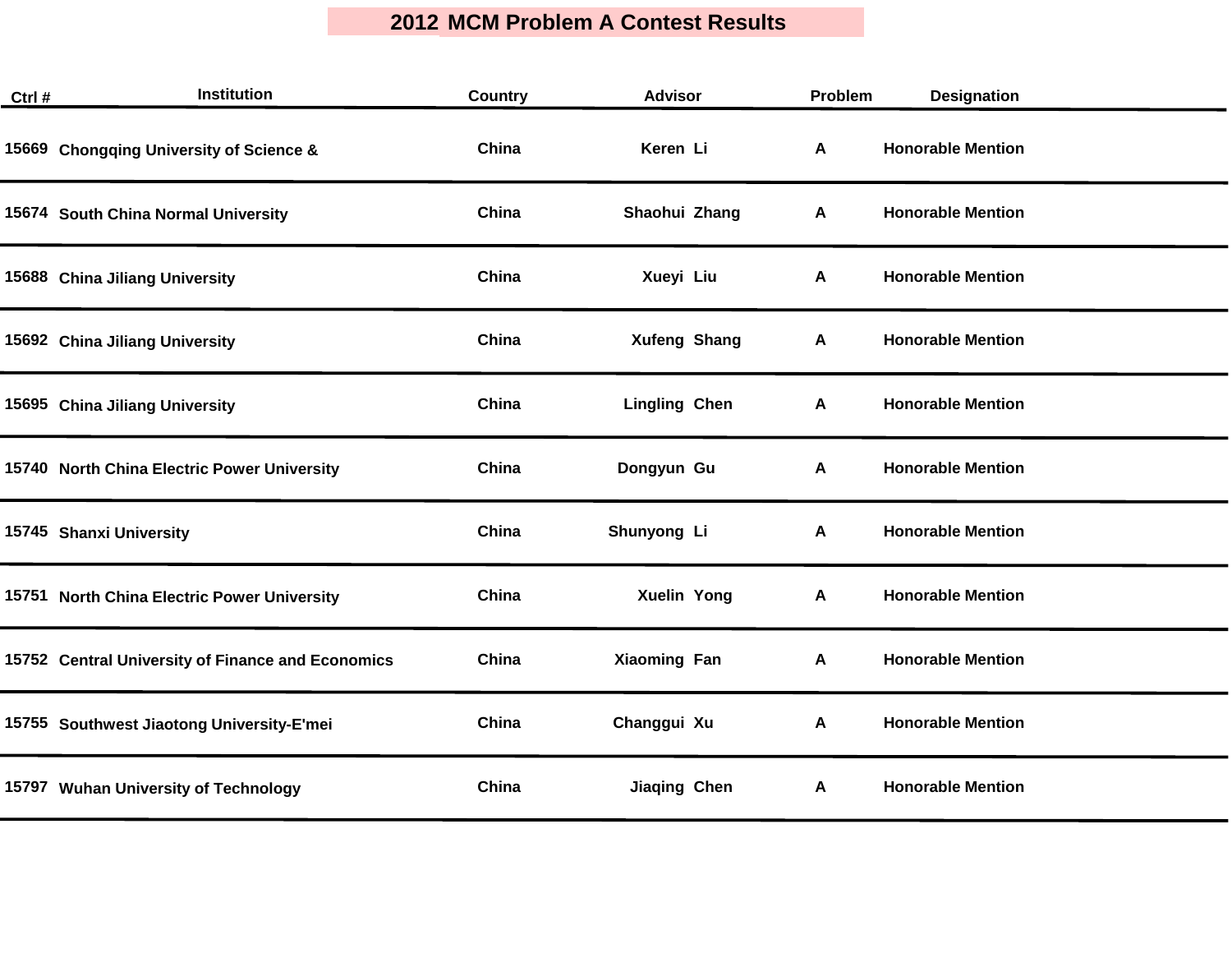| Ctrl # | <b>Institution</b>                               | <b>Country</b> | <b>Advisor</b>       | Problem                 | <b>Designation</b>       |  |
|--------|--------------------------------------------------|----------------|----------------------|-------------------------|--------------------------|--|
|        | 15799 South China Normal University              | China          | Yang Tan             | $\mathsf{A}$            | <b>Honorable Mention</b> |  |
|        | 15816 Fujian Agriculture and Forestry University | China          | Lurong Wu            | Α                       | <b>Honorable Mention</b> |  |
|        | 15822 South China Normal University              | China          | Shaohui Zhang        | A                       | <b>Honorable Mention</b> |  |
|        | 15827 University of South China                  | China          | Liao jiding          | A                       | <b>Honorable Mention</b> |  |
|        | 15828 Hangzhou Normal University                 | China          | Huizeng Zhang        | $\mathsf{A}$            | <b>Honorable Mention</b> |  |
|        | 15834 Hangzhou Normal University                 | China          | Huizeng Zhang        | $\mathsf{A}$            | <b>Honorable Mention</b> |  |
|        | 15848 Jinan University                           | China          |                      | <b>HU Daigiang</b><br>A | <b>Honorable Mention</b> |  |
|        | 15858 Nanjing University of Posts and            | China          | Youguo Wang          | A                       | <b>Honorable Mention</b> |  |
|        | 15859 Nanjing University of Posts and            | China          | Youguo Wang          | $\mathsf{A}$            | <b>Honorable Mention</b> |  |
|        | 15871 Shandong University                        | China          | <b>Chaoping Dong</b> | A                       | <b>Honorable Mention</b> |  |
|        | 15880 Renmin University of China                 | China          | Jianxin Yin          | $\mathsf{A}$            | <b>Honorable Mention</b> |  |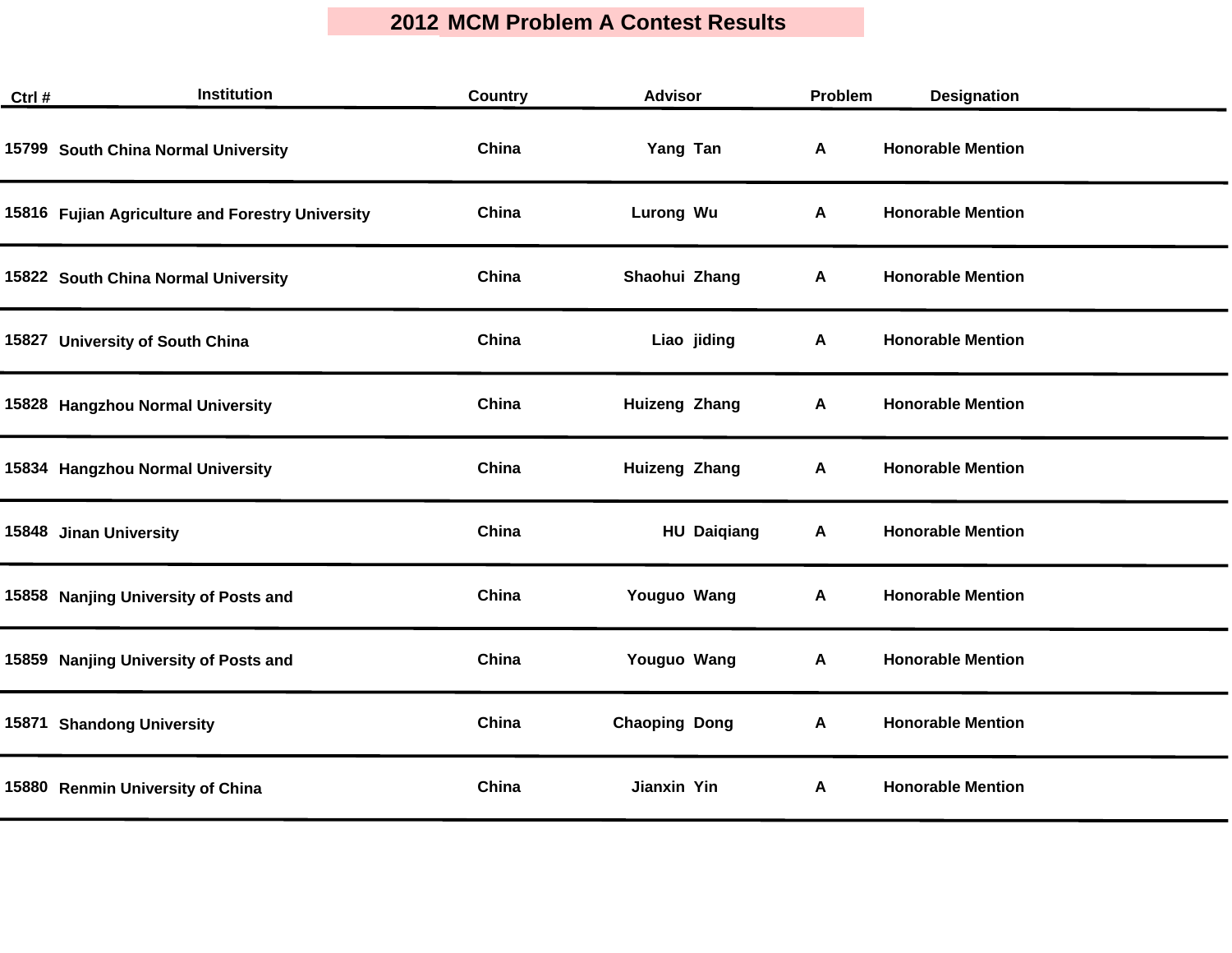| Ctrl # | <b>Institution</b>                           | <b>Country</b> | <b>Advisor</b>         | Problem      | <b>Designation</b>       |  |
|--------|----------------------------------------------|----------------|------------------------|--------------|--------------------------|--|
|        | 15881 Malone University                      | <b>USA</b>     | Kyle Calderhead        | $\mathsf{A}$ | <b>Honorable Mention</b> |  |
|        | 15900 Shenyang Aerospace University          | China          | Yang Shengwu           | A            | <b>Honorable Mention</b> |  |
|        | 15903 Shenyang Aerospace University          | China          | <b>Weifang Liu</b>     | A            | <b>Honorable Mention</b> |  |
|        | 15906 Georgia Institute of Technology        | <b>USA</b>     | Doron Lubinsky         | $\mathsf{A}$ | <b>Honorable Mention</b> |  |
|        | 15907 Shenyang Aerospace University          | China          | Tian Wanfu             | A            | <b>Honorable Mention</b> |  |
|        | 15908 Shenyang Aerospace University          | China          | Meng Chao              | $\mathsf{A}$ | <b>Honorable Mention</b> |  |
|        | 15910 Shenyang Aerospace University          | China          | Lin Li                 | A            | <b>Honorable Mention</b> |  |
|        | 15911 China University of Petroleum-Beijing  | China          | <b>Xiaomin Chen</b>    | A            | <b>Honorable Mention</b> |  |
|        | 15917 Southwestern University of Finance and | China          | Chunrong Ma            | $\mathsf{A}$ | <b>Honorable Mention</b> |  |
|        | 15922 Eastern Washington University          | <b>USA</b>     | <b>Yves Nievergelt</b> | A            | <b>Honorable Mention</b> |  |
|        | 15940 University of San Diego                | <b>USA</b>     | <b>Diane Hoffoss</b>   | A            | <b>Honorable Mention</b> |  |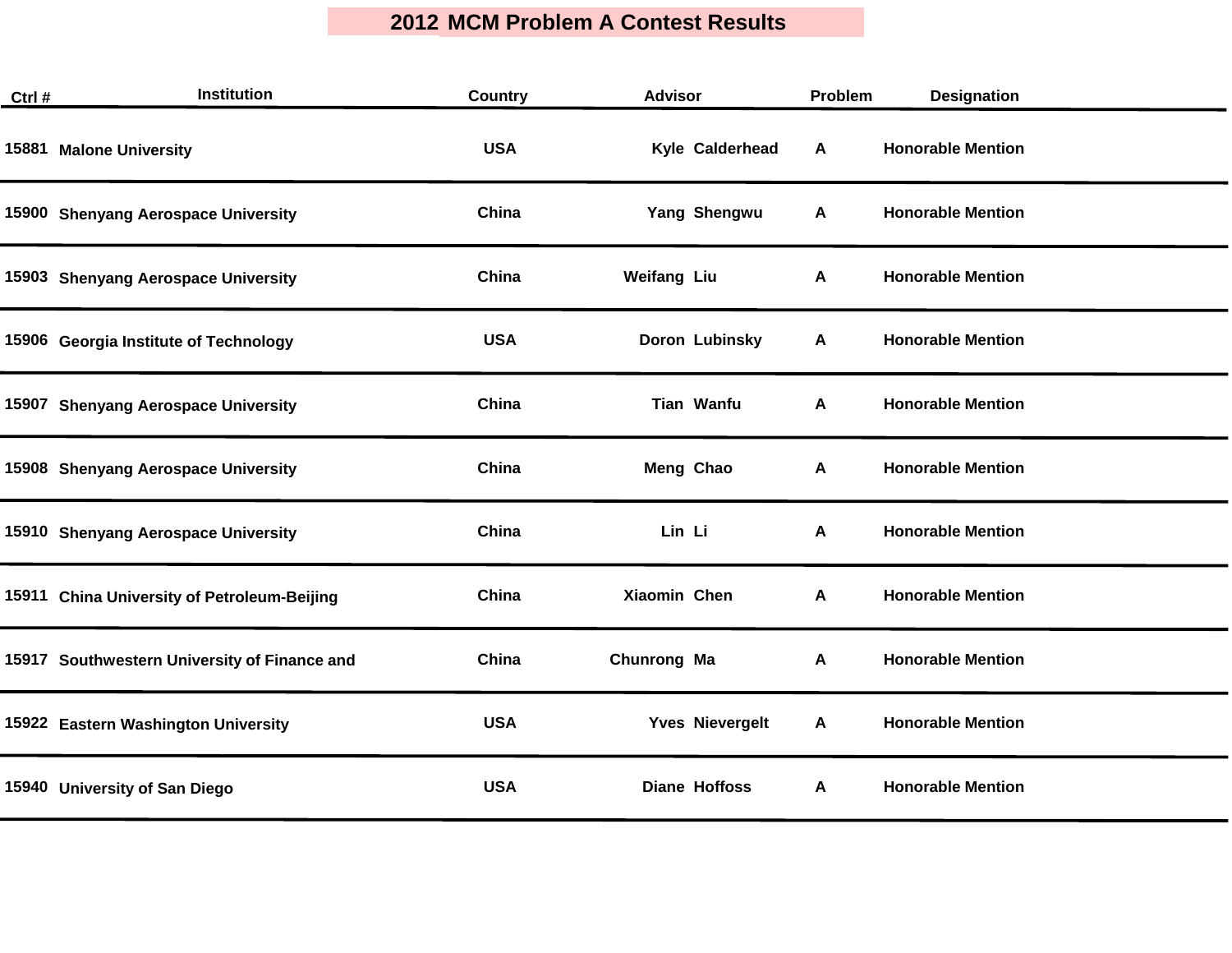| Ctrl # | Institution                                      | <b>Country</b> | <b>Advisor</b>       |                             | Problem      | <b>Designation</b>       |  |
|--------|--------------------------------------------------|----------------|----------------------|-----------------------------|--------------|--------------------------|--|
|        | 15956 Jinan University Zhuhai Campus             | China          |                      | Wang Zhi-Wei                | $\mathsf{A}$ | <b>Honorable Mention</b> |  |
|        | 15979 Dalian Nationalities University            | China          |                      | Fu Jie                      | A            | <b>Honorable Mention</b> |  |
|        | 15986 Shangdong University at Weihai             | China          |                      | <b>Bing Yang</b>            | A            | <b>Honorable Mention</b> |  |
|        | 15989 Dalian Nationalities University            | China          |                      | Bai Rixia                   | $\mathsf{A}$ | <b>Honorable Mention</b> |  |
|        | 15996 Peking University                          | China          | Anfang Zhou          |                             | $\mathsf{A}$ | <b>Honorable Mention</b> |  |
|        | 16016 Dalian Nationalities University            | China          |                      | <b>Wang Liming</b>          | A            | <b>Honorable Mention</b> |  |
|        | 16017 Guilin University of Electronic Technology | China          | <b>Guogiang Deng</b> |                             | A            | <b>Honorable Mention</b> |  |
|        | 16028 Qingdao University of Science & Technology | China          |                      | Xinli Zhang Shanliang Zhu A |              | <b>Honorable Mention</b> |  |
|        | 16045 University of International Business and   | China          |                      | Wei Guo                     | $\mathbf{A}$ | <b>Honorable Mention</b> |  |
|        | 16049 Xi'an University of Technology             | China          | <b>Xingiang Qin</b>  |                             | $\mathsf{A}$ | <b>Honorable Mention</b> |  |
|        | 16053 Shangdong University at Weihai             | China          |                      | Luo Chang                   | A            | <b>Honorable Mention</b> |  |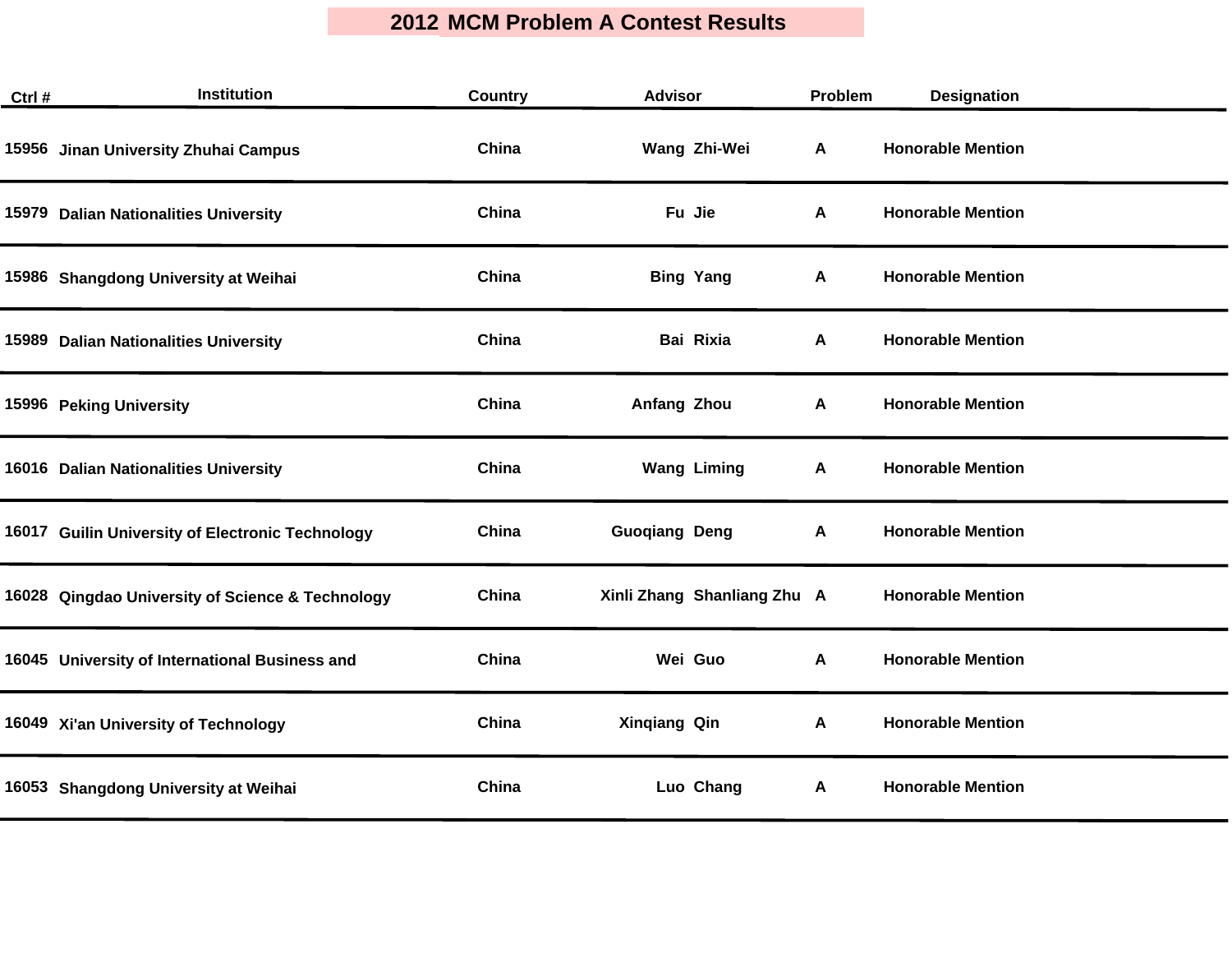| Ctrl # | Institution                                        | <b>Country</b> | <b>Advisor</b>       | Problem      | <b>Designation</b>       |  |
|--------|----------------------------------------------------|----------------|----------------------|--------------|--------------------------|--|
|        | 16063 China Three Gorges University                | China          | Taigui Qin           | $\mathsf{A}$ | <b>Honorable Mention</b> |  |
|        | 16077 Harbin Institute of Technology               | China          | Rongning Xiaofang Li | A            | <b>Honorable Mention</b> |  |
|        | 16082 Harbin Institute of Technology               | China          | <b>Zhiming Du</b>    | $\mathsf{A}$ | <b>Honorable Mention</b> |  |
|        | 16092 Shandong University at Weihai                | China          | Yongping Zhang       | $\mathsf{A}$ | <b>Honorable Mention</b> |  |
|        | 16096 Huizhou University                           | China          | Cheng Wang           | $\mathsf{A}$ | <b>Honorable Mention</b> |  |
|        | 16111 Nanjing University of Science and Technology | China          | Meng Xu              | $\mathsf{A}$ | <b>Honorable Mention</b> |  |
|        | 16123 University of International Business and     | China          | Xinjian Shao         | $\mathsf{A}$ | <b>Honorable Mention</b> |  |
|        | 16127 Shenyang University of Technology            | China          | Yan Chen             | $\mathsf{A}$ | <b>Honorable Mention</b> |  |
|        | 16131 Shenyang University of Technology            | China          | Hong Bo Du           | A            | <b>Honorable Mention</b> |  |
|        | 16198 University of Science and Technology of      | China          | qunqiang feng        | $\mathsf{A}$ | <b>Honorable Mention</b> |  |
|        | 16271 Ningbo Institute of Technology, Zhejiang     | China          | Jufeng Wang          | Α            | <b>Honorable Mention</b> |  |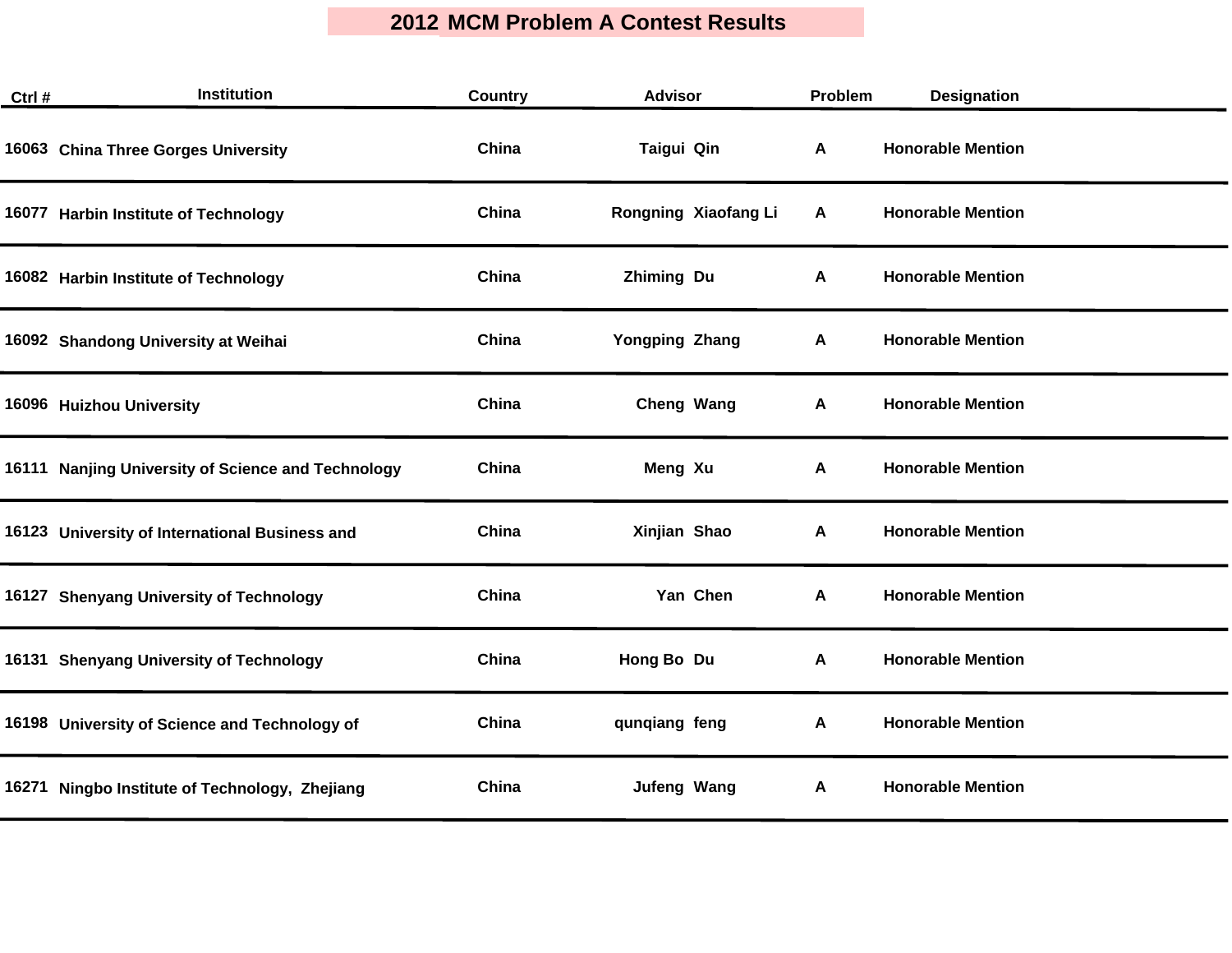| Ctrl # | Institution                                       | <b>Country</b> | <b>Advisor</b> | Problem      | <b>Designation</b>       |  |
|--------|---------------------------------------------------|----------------|----------------|--------------|--------------------------|--|
|        | 16274 Shenyang Normal University                  | China          | Xianji Meng    | $\mathbf{A}$ | <b>Honorable Mention</b> |  |
|        | 16288 Dalian Nationalities University             | China          | Yuan Xuegang   | A            | <b>Honorable Mention</b> |  |
|        | 16305 Academy of Armored Forces Engineering       | China          | de han         | A            | <b>Honorable Mention</b> |  |
|        | 16314 Academy of Armored Forces Engineering       | China          | ling zhang     | A            | <b>Honorable Mention</b> |  |
|        | 16315 Information Engineering University          | China          | Zhang Xiaoyong | A            | <b>Honorable Mention</b> |  |
|        | 16336 Shandong University                         | China          | Guoyan Zhang   | A            | <b>Honorable Mention</b> |  |
|        | 16361 Central University of Finance and Economics | China          | Bo Sun         | A            | <b>Honorable Mention</b> |  |
|        | 16367 Hainan University                           | China          | Haohua Wang    | A            | <b>Honorable Mention</b> |  |
|        | 16369 China University of Petroleum-Beijing       | China          | Hui Ming       | A            | <b>Honorable Mention</b> |  |
|        | 16374 China University of Petroleum (Huadong)     | China          | Haiwen Wang    | A            | <b>Honorable Mention</b> |  |
|        | 16377 Wuhan University                            | China          | Hu Xinqi       | A            | <b>Honorable Mention</b> |  |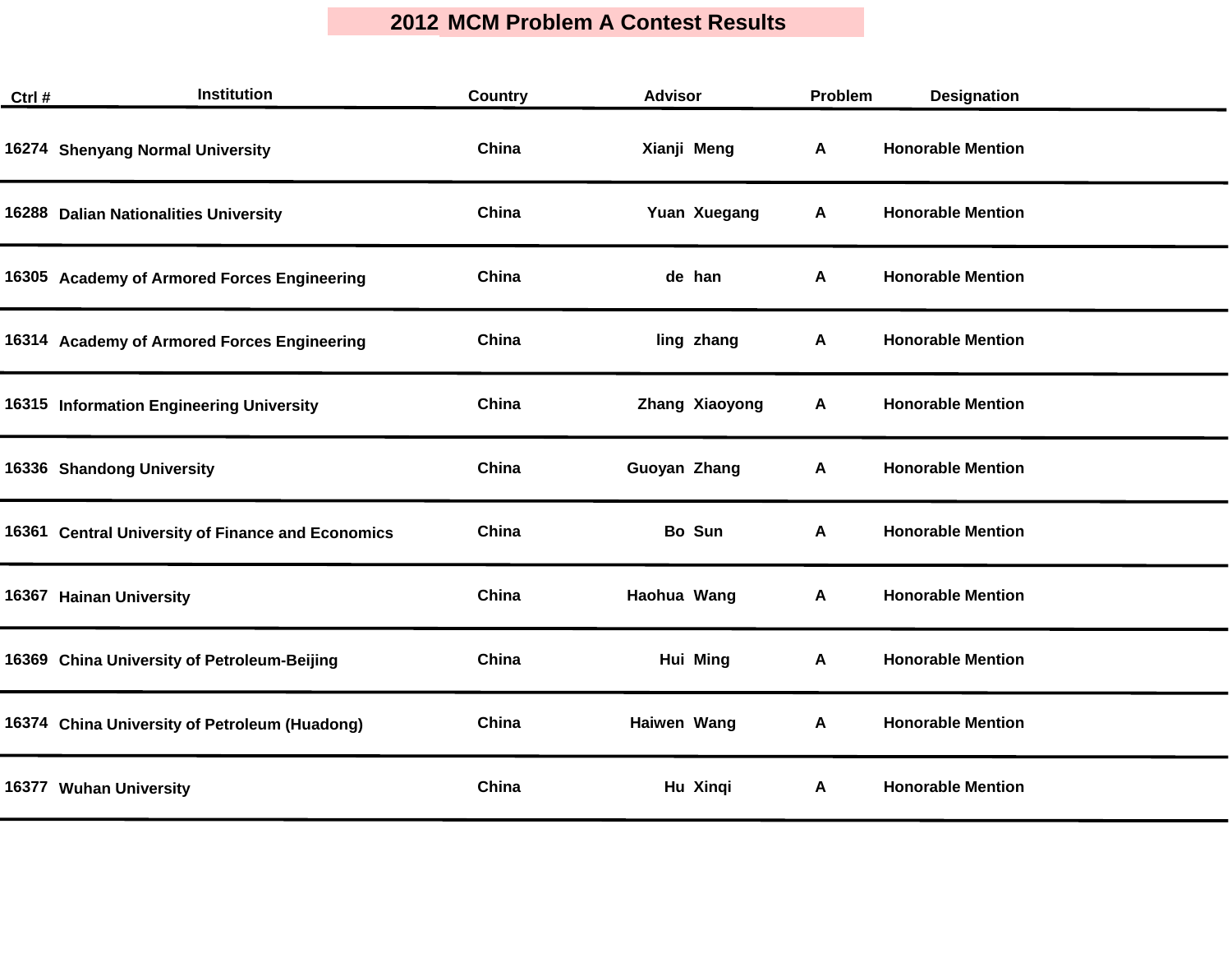| Ctrl # | <b>Institution</b>                              | <b>Country</b> | <b>Advisor</b>        |                      | Problem      | <b>Designation</b>       |  |
|--------|-------------------------------------------------|----------------|-----------------------|----------------------|--------------|--------------------------|--|
|        | 16379 Harbin Institute of Technology            | China          |                       | Rongning Xiaofang Li | $\mathsf{A}$ | <b>Honorable Mention</b> |  |
|        | 16384 Beijing Univ. of Posts & Telecomm.        | China          | <b>Tianping Shuai</b> |                      | A            | <b>Honorable Mention</b> |  |
|        | 16391 Norwich University                        | <b>USA</b>     |                       | Joe Latulippe        | A            | <b>Honorable Mention</b> |  |
|        | 16424 SUNY Fredonia                             | <b>USA</b>     |                       | Lan Cheng            | A            | <b>Honorable Mention</b> |  |
|        | 16455 Beihang                                   | China          | Haiyan Sun            |                      | $\mathsf{A}$ | <b>Honorable Mention</b> |  |
|        | 16482 Dalian University                         | China          |                       | Liu Zixin            | A            | <b>Honorable Mention</b> |  |
|        | 16500 National University of Defense Technology | China          |                       | Z.Y. Mao             | A            | <b>Honorable Mention</b> |  |
|        | 16503 National University of Defense Technology | China          |                       | Dan Wang             | A            | <b>Honorable Mention</b> |  |
|        | 16512 Wuhan University                          | China          | YuanMing Hu           |                      | $\mathsf{A}$ | <b>Honorable Mention</b> |  |
|        | 16522 Xuzhou Air Force College                  | China          |                       | Hao Jianzhong        | A            | <b>Honorable Mention</b> |  |
|        | 16535 South China University of Technology      | China          | <b>Weijian Ding</b>   |                      | A            | <b>Honorable Mention</b> |  |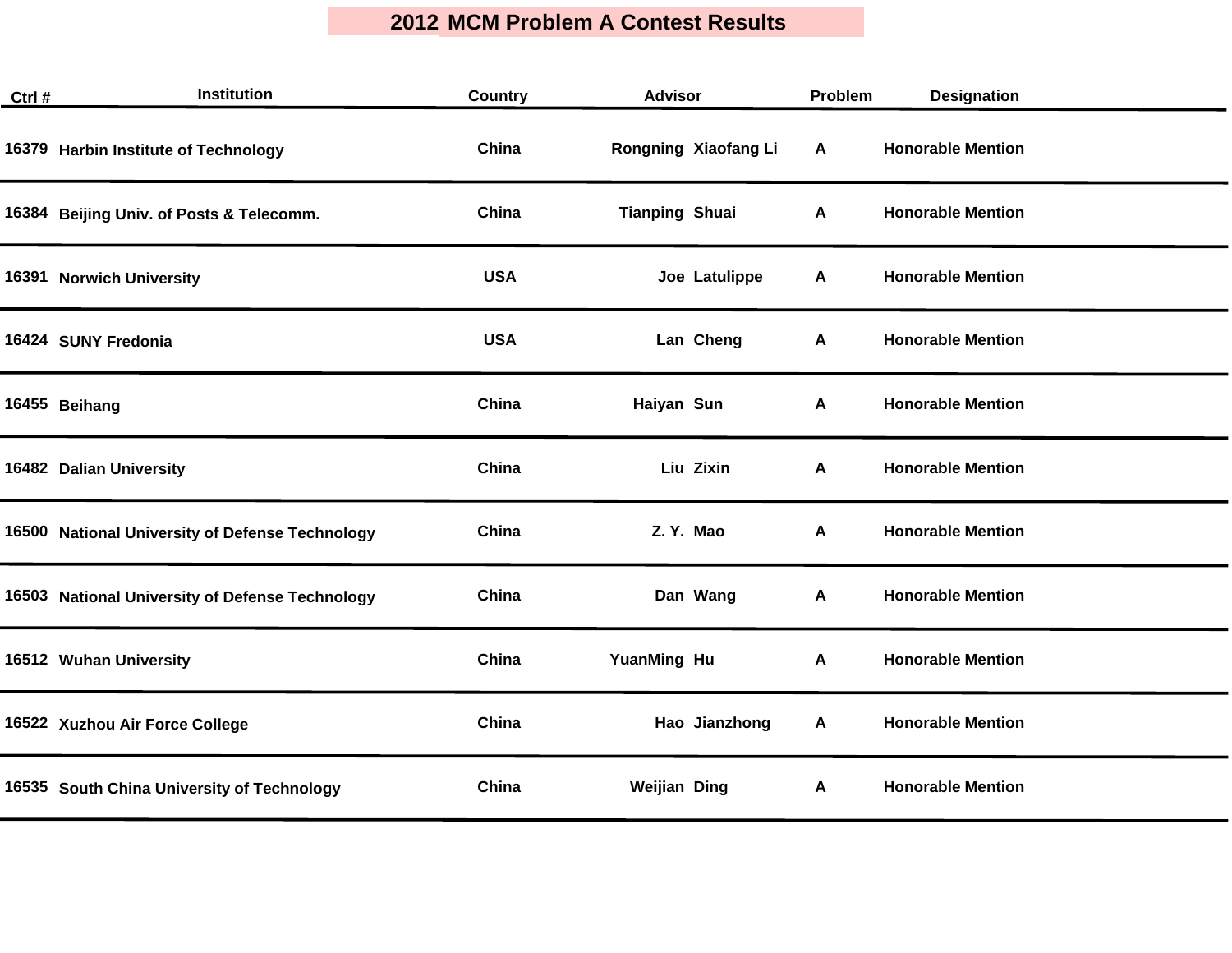| Ctrl # | <b>Institution</b>                                | Country    | <b>Advisor</b>         | Problem      | <b>Designation</b>       |  |
|--------|---------------------------------------------------|------------|------------------------|--------------|--------------------------|--|
|        | 16537 Institut Teknologi Bandung                  | Indonesia  | <b>Nuning Nuraini</b>  | $\mathsf{A}$ | <b>Honorable Mention</b> |  |
|        | 16577 Central University of Finance and Economics | China      | Wei Dai                | A            | <b>Honorable Mention</b> |  |
|        | 16594 Wuhan University                            | China      | Zhuangchu Luo          | A            | <b>Honorable Mention</b> |  |
|        | 16605 Youngstown State University                 | <b>USA</b> | Angela Spalsbury       | $\mathsf{A}$ | <b>Honorable Mention</b> |  |
|        | 16628 PLA University of Science and Technology    | China      | Huilin Su              | A            | <b>Honorable Mention</b> |  |
|        | 16660 Tufts University                            | <b>USA</b> | Scott MacLachlan       | A            | <b>Honorable Mention</b> |  |
|        | 16708 Hunan University                            | China      | Qunyi Zhou             | A            | <b>Honorable Mention</b> |  |
|        | 16715 Northeast Agricultural University           | China      | Zhanguo Zhang          | A            | <b>Honorable Mention</b> |  |
|        | 16718 College of Light Industry, Hebei United     | China      | <b>Baoxiang Liu</b>    | $\mathsf{A}$ | <b>Honorable Mention</b> |  |
|        | 16722 College of Light Industry, Hebei United     | China      | Jincai Chang           | A            | <b>Honorable Mention</b> |  |
|        | 16734 UC Irvine                                   | <b>USA</b> | <b>Arvind Baskaran</b> | A            | <b>Honorable Mention</b> |  |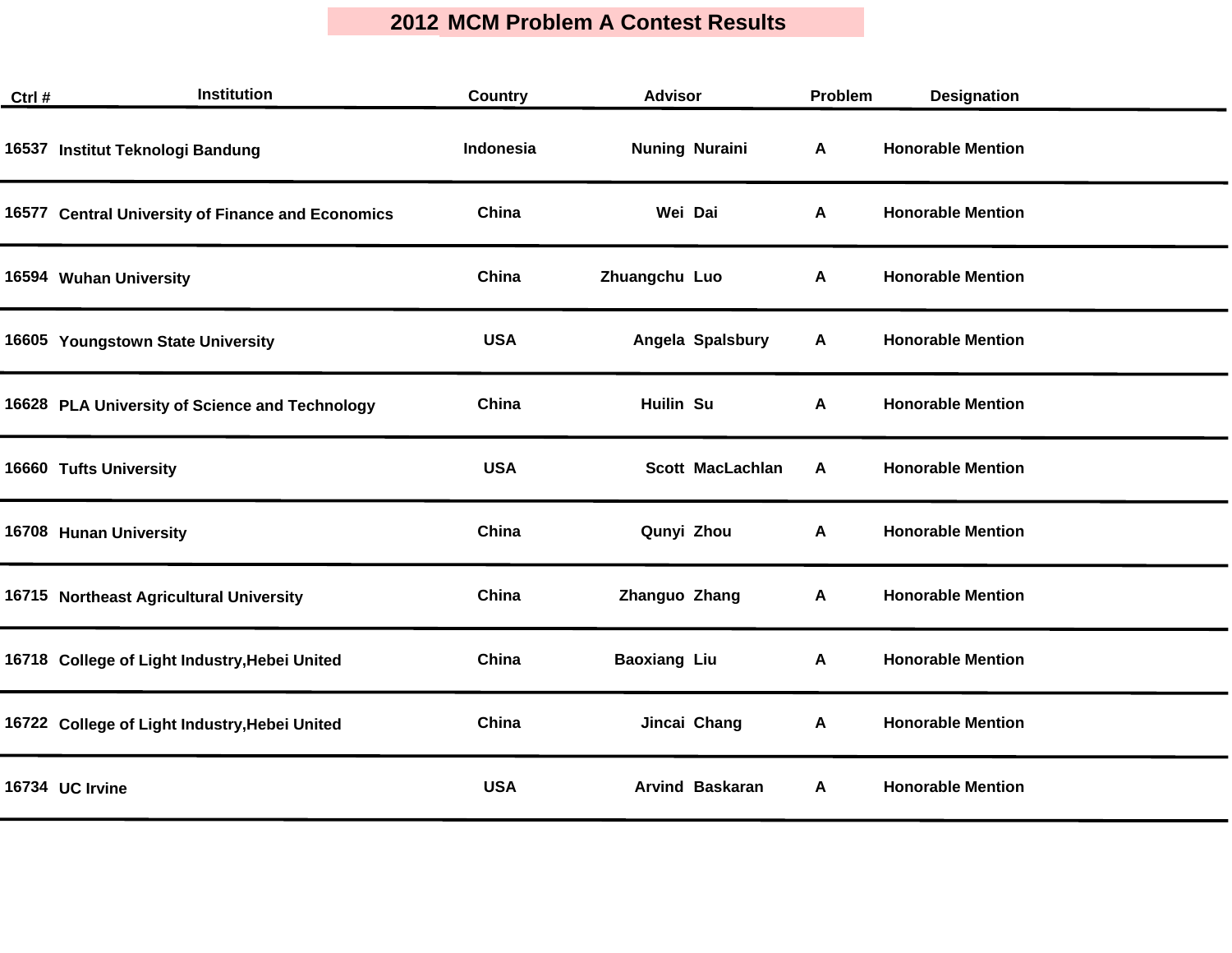| Ctrl # | Institution                                | <b>Country</b>   | <b>Advisor</b>        | Problem      | <b>Designation</b>       |  |
|--------|--------------------------------------------|------------------|-----------------------|--------------|--------------------------|--|
|        | 16779 Northeast Agricultural University    | China            | Fangge Li             | $\mathsf{A}$ | <b>Honorable Mention</b> |  |
|        | 16783 China Shandong university            | China            | Peng Liang            | A            | <b>Honorable Mention</b> |  |
|        | 16797 South China University of Technology | China            | <b>Ping Huang</b>     | A            | <b>Honorable Mention</b> |  |
|        | 16810 City University of Hong Kong         | <b>Hong Kong</b> | Jonathan Wylie        | $\mathsf{A}$ | <b>Honorable Mention</b> |  |
|        | 16817 Shandong University of Technology    | China            | Mingwen Zheng         | $\mathsf{A}$ | <b>Honorable Mention</b> |  |
|        | 16818 Shandong University of Technology    | China            | Wenhua Sun            | A            | <b>Honorable Mention</b> |  |
|        | 16847 Zhengzhou Information Science and    | China            | Yang Zhang            | A            | <b>Honorable Mention</b> |  |
|        | 16853 Zhengzhou Information Science and    | China            | XinHui Zhu            | A            | <b>Honorable Mention</b> |  |
|        | 16854 Zhengzhou Information Science and    | China            | Song Ji               | $\mathsf{A}$ | <b>Honorable Mention</b> |  |
|        | 16867 Zhengzhou Information Science and    | China            | <b>Changyong Peng</b> | A            | <b>Honorable Mention</b> |  |
|        | 16868 Beijing Normal University            | China            | <b>Bangming Deng</b>  | A            | <b>Honorable Mention</b> |  |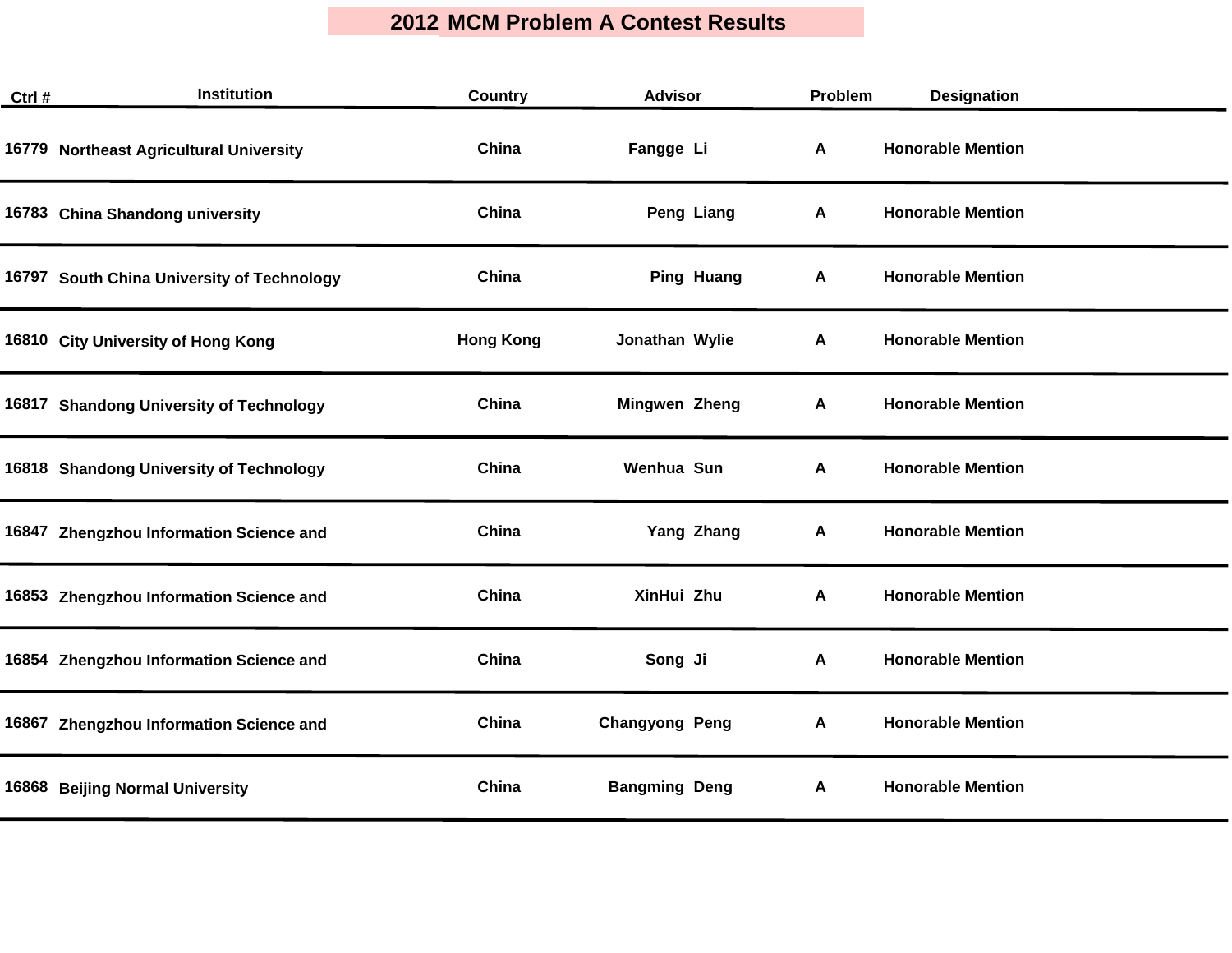| Ctrl # | <b>Institution</b>                             | <b>Country</b> | <b>Advisor</b> | Problem                       | <b>Designation</b>       |  |
|--------|------------------------------------------------|----------------|----------------|-------------------------------|--------------------------|--|
|        | 16870 Zhejiang University                      | China          | Qianqian Chen  | $\mathsf{A}$                  | <b>Honorable Mention</b> |  |
|        | 16894 harbin engineering university            | China          | sun guangyi    | A                             | <b>Honorable Mention</b> |  |
|        | 16896 Qingdao Agricultural University          | China          | Diankun Wang   | A                             | <b>Honorable Mention</b> |  |
|        | 16923 Beijing Institute Of Technology, Zhuhai  | China          | Liju Lu        | A                             | <b>Honorable Mention</b> |  |
|        | 16933 PLA University of Science and Technology | China          | Pu Wang        | $\mathsf{A}$                  | <b>Honorable Mention</b> |  |
|        | 16939 harbin engineering university            | China          | qiu wei        | $\mathsf{A}$                  | <b>Honorable Mention</b> |  |
|        | 16949 harbin engineering university            | China          | wang ligang    | A                             | <b>Honorable Mention</b> |  |
|        | 16952 harbin engineering university            | China          | wang ligang    | A                             | <b>Honorable Mention</b> |  |
|        | 16961 harbin engineering university            | China          |                | lin huanzhang<br>$\mathsf{A}$ | <b>Honorable Mention</b> |  |
|        | 16978 harbin engineering university            | China          | wang jue       | $\mathsf{A}$                  | <b>Honorable Mention</b> |  |
|        | 16986 harbin engineering university            | China          | chen linzhu    | $\mathsf{A}$                  | <b>Honorable Mention</b> |  |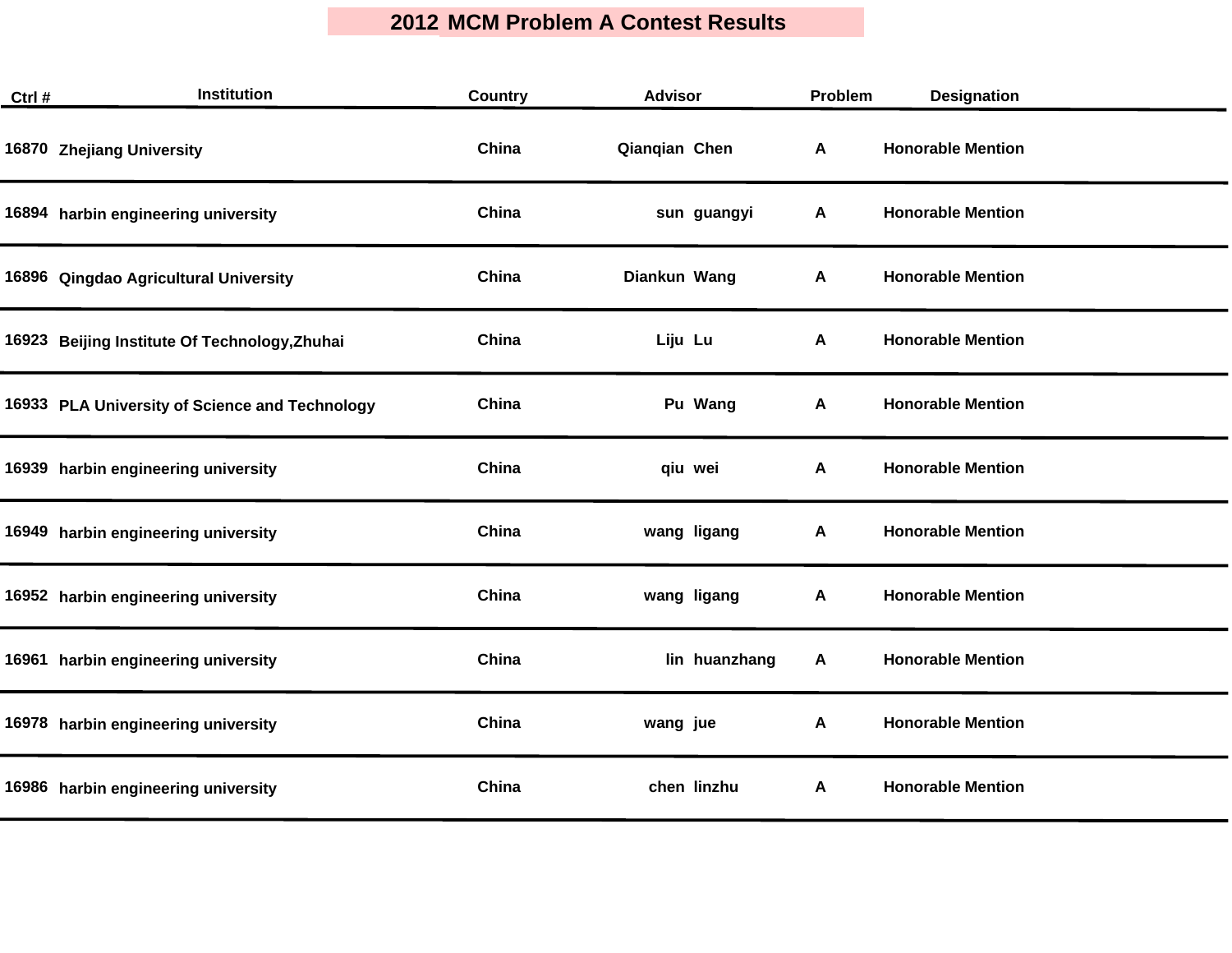| Ctrl # | <b>Institution</b>                                | Country    | <b>Advisor</b>     | Problem      | <b>Designation</b>       |  |
|--------|---------------------------------------------------|------------|--------------------|--------------|--------------------------|--|
|        | 17004 China University of Mining and Technology - | China      | Yangi Song         | $\mathsf{A}$ | <b>Honorable Mention</b> |  |
|        | 17022 Sichuan Normal University                   | China      | Yongle Zhang       | A            | <b>Honorable Mention</b> |  |
|        | 17072 Carroll College                             | <b>USA</b> | <b>Philip Rose</b> | A            | <b>Honorable Mention</b> |  |
|        | 17114 Grinnell College                            | <b>USA</b> | Royce Wolf         | A            | <b>Honorable Mention</b> |  |
|        | 17135 Rhodes College                              | <b>USA</b> | Erin Bodine        | A            | <b>Honorable Mention</b> |  |
|        | 17147 University of Wisconsin-La Crosse           | <b>USA</b> | Huiya Yan          | A            | <b>Honorable Mention</b> |  |
|        | 17157 Stanford Online High School                 | <b>USA</b> | Dana Paquin        | A            | <b>Honorable Mention</b> |  |
|        | 17163 Wuhan University of Technology              | China      | Peiyong Li         | $\mathsf{A}$ | <b>Honorable Mention</b> |  |
|        | 17184 Nanjing Normal University                   | China      | <b>Wang Qiong</b>  | A            | <b>Honorable Mention</b> |  |
|        | 17239 Nanchang University                         | China      | Huang xianjiu      | A            | <b>Honorable Mention</b> |  |
|        | 17246 Central University of Finance and Economics | China      | Zhongyuan Zhang    | A            | <b>Honorable Mention</b> |  |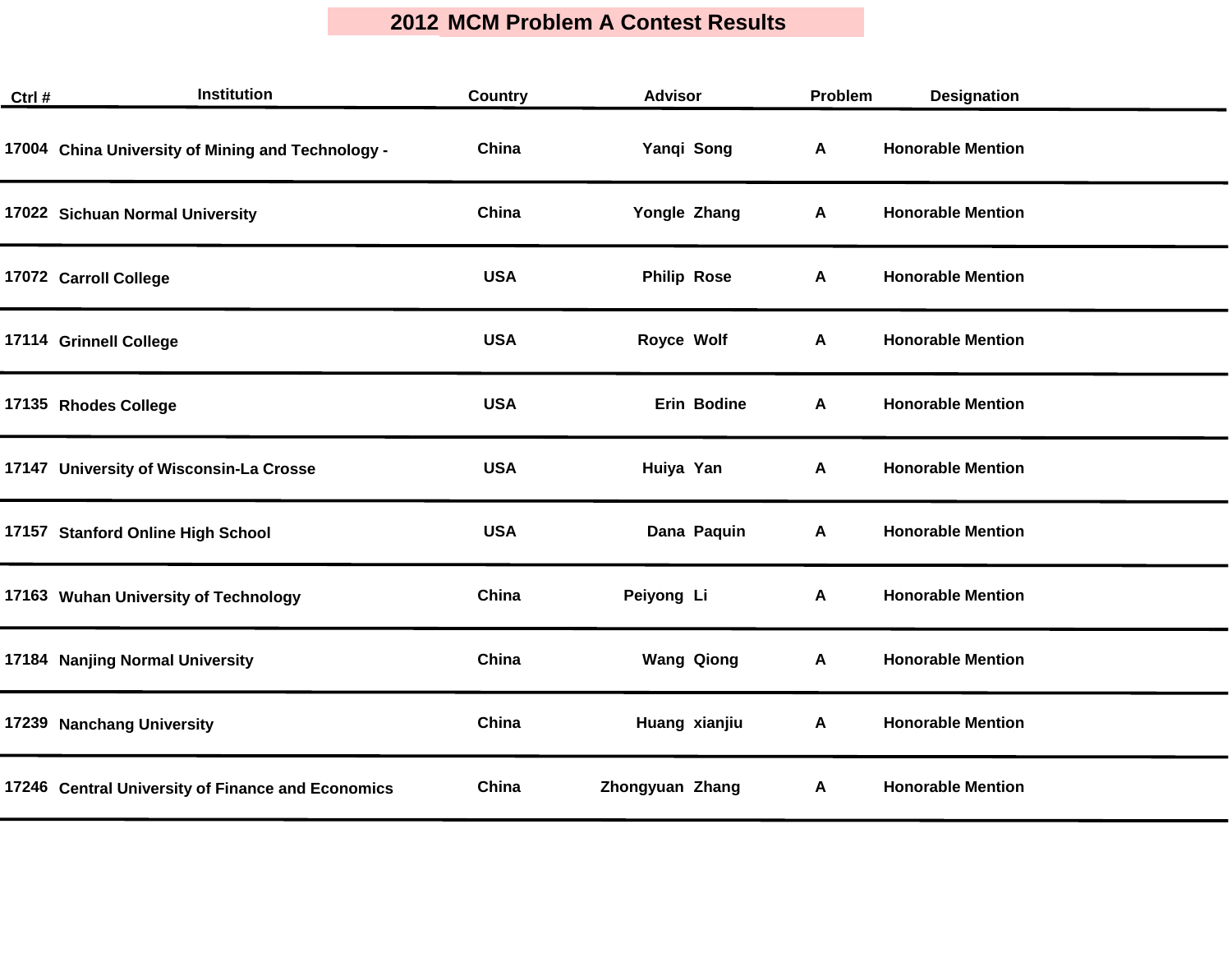| Ctrl # | <b>Institution</b>                          | <b>Country</b>      | <b>Advisor</b>          |                  | Problem | <b>Designation</b>            |
|--------|---------------------------------------------|---------------------|-------------------------|------------------|---------|-------------------------------|
|        | 17259 Renmin University of China            | China               | Gang Yang               | $\mathsf{A}$     |         | <b>Honorable Mention</b>      |
|        | 17302 Stellenbosch University               | <b>South Africa</b> | Shaun Wyngaardt         | A                |         | <b>Honorable Mention</b>      |
|        | 17305 China Three Gorges University         | China               | Xiaohua Zhang           | A                |         | <b>Honorable Mention</b>      |
|        | 17334 Rose-Hulman Institute of Technology   | <b>USA</b>          | Allen Holder            | $\mathsf{A}$     |         | <b>Honorable Mention</b>      |
|        | 17341 University of Illinois                | <b>USA</b>          | <b>Jared Bronski</b>    | A                |         | <b>Honorable Mention</b>      |
|        | 12196 South China Normal University         | China               | Xiuxiang Liu            | $\mathsf{A}$     |         | <b>Successful Participant</b> |
|        | 12213 Donghua University                    | China               | Liangjian Hu            | $\mathsf{A}$     |         | <b>Successful Participant</b> |
|        | 12216 Harbin Institute of Technology        | China               | Xiaofang Li Rongning Qu | <b>A</b>         |         | <b>Successful Participant</b> |
|        | 12219 Fudan University                      | China               | Jinjin Hu               | $\mathsf{A}$     |         | <b>Successful Participant</b> |
|        | 12220 Tianjin university of commerce        | China               | Jianye An               | $\mathsf{A}$     |         | <b>Successful Participant</b> |
|        | 12229 Northwestern Polytechnical University | China               |                         | An Xiaohong<br>Α |         | <b>Successful Participant</b> |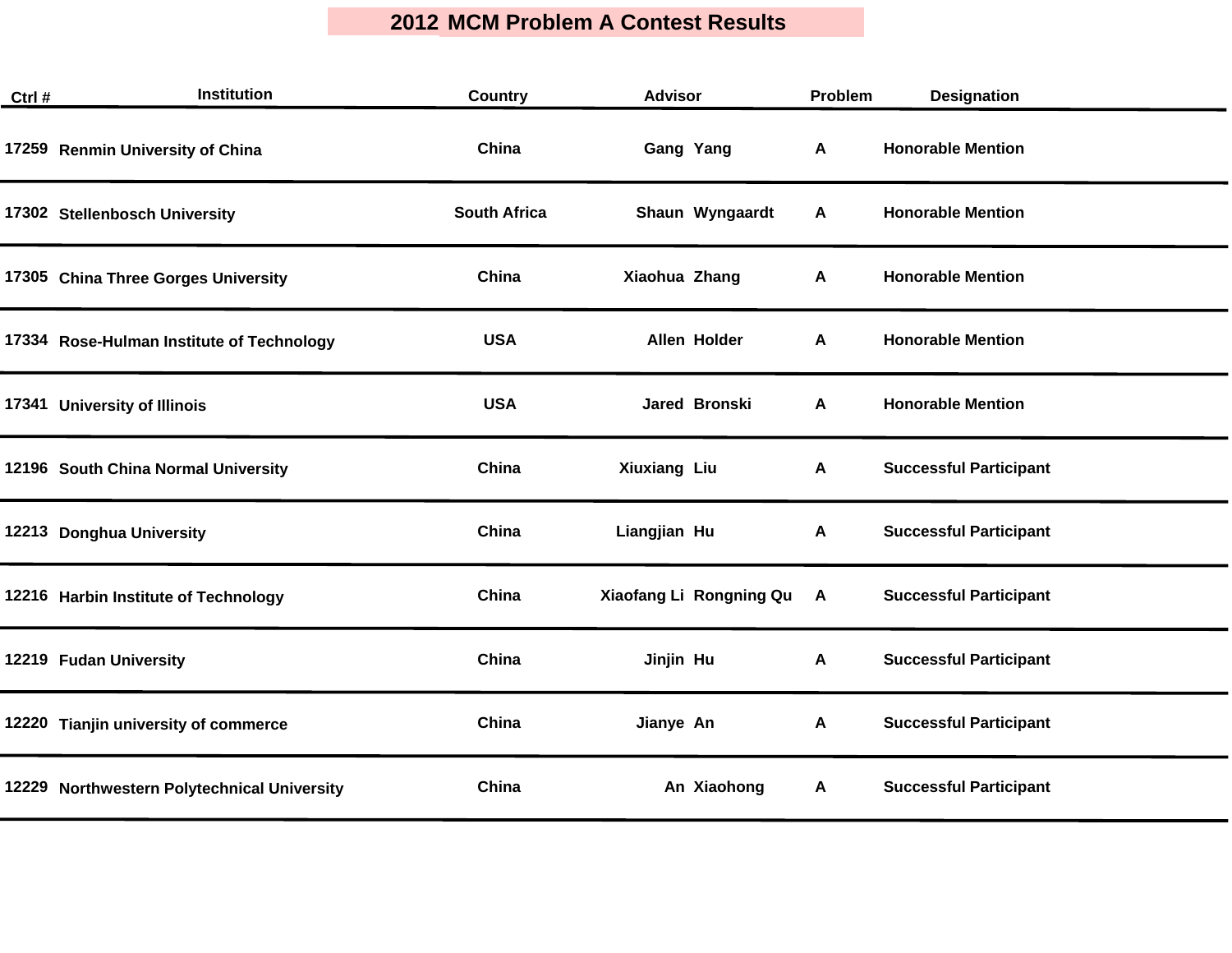| Ctrl # | <b>Institution</b>                                | <b>Country</b> | <b>Advisor</b> | Problem      | <b>Designation</b>            |  |
|--------|---------------------------------------------------|----------------|----------------|--------------|-------------------------------|--|
|        | 12233 Northwestern Polytechnical University       | China          | Zhao Junfeng   | $\mathsf{A}$ | <b>Successful Participant</b> |  |
|        | 12234 Northwestern Polytechnical University       | China          | Zhang Ying     | A            | <b>Successful Participant</b> |  |
|        | 12242 Fudan University                            | China          | Ling Yang      | A            | <b>Successful Participant</b> |  |
|        | 12251 Fudan University                            | China          | Cai Zhijie     | A            | <b>Successful Participant</b> |  |
|        | 12252 Fudan University                            | China          | Cai Zhijie     | $\mathsf{A}$ | <b>Successful Participant</b> |  |
|        | 12260 SiChuan University                          | China          | hai niu        | A            | <b>Successful Participant</b> |  |
|        | 12265 Xingtan College, Qufu Normal University     | China          | Wei Xu         | A            | <b>Successful Participant</b> |  |
|        | 12269 sichuan university                          | China          | Xiaohui Gu     | A            | <b>Successful Participant</b> |  |
|        | 12275 Nanjing University of Finance and Economics | China          | Chunyan Sun    | $\mathsf{A}$ | <b>Successful Participant</b> |  |
|        | 12281 Harbin Institute of Technology              | China          | Jie Zhao       | $\mathsf{A}$ | <b>Successful Participant</b> |  |
|        | 12305 Nanjing University                          | China          | Mohan Liu      | A            | <b>Successful Participant</b> |  |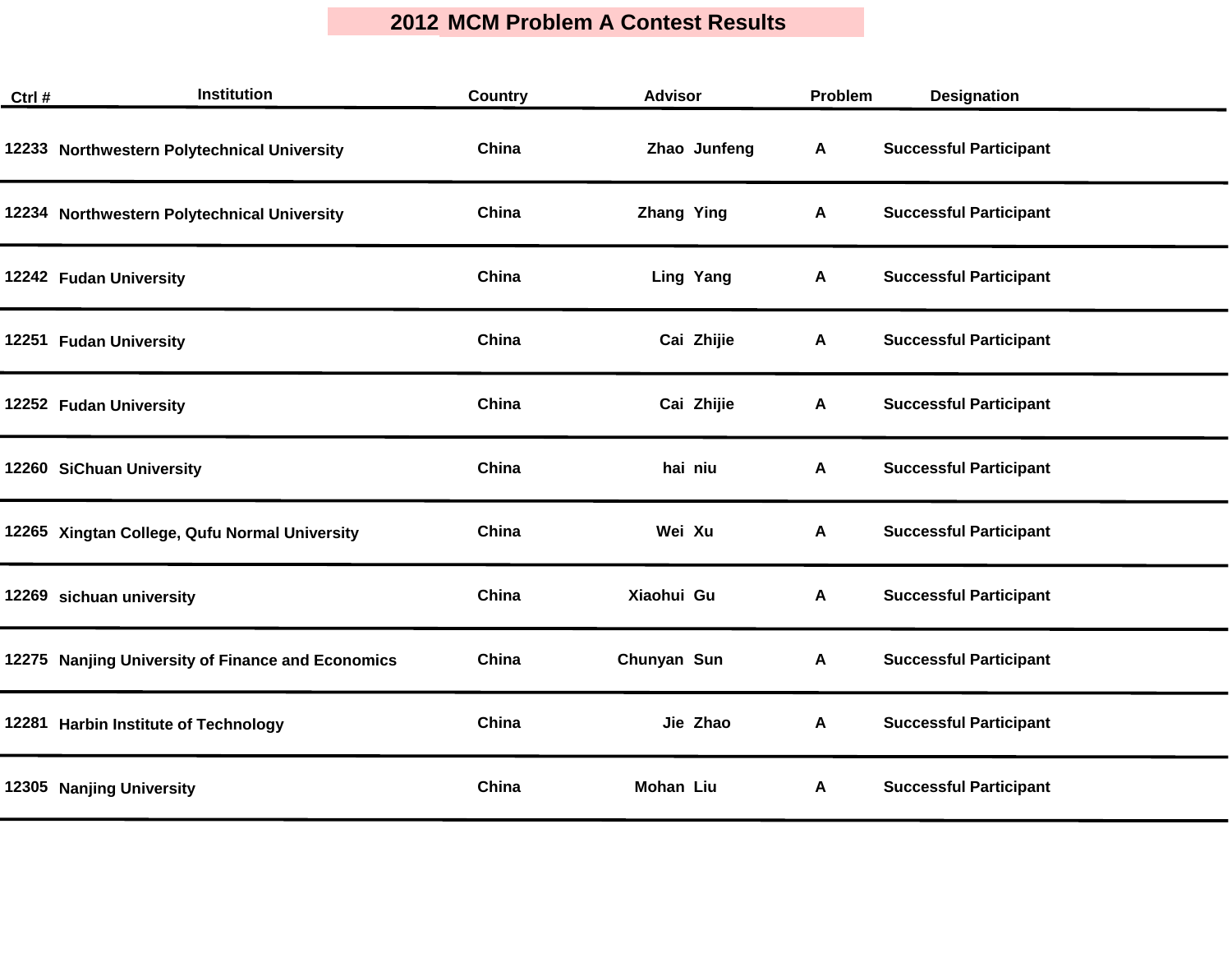| Ctrl # | <b>Institution</b>                          | <b>Country</b> | <b>Advisor</b>       | Problem      | <b>Designation</b>            |
|--------|---------------------------------------------|----------------|----------------------|--------------|-------------------------------|
|        | 12314 Harbin Institute of Technology        | China          | Jingfeng He          | $\mathsf{A}$ | <b>Successful Participant</b> |
|        | 12316 Harbin Institute of Technology        | China          | Ligang Wu            | A            | <b>Successful Participant</b> |
|        | 12322 Harbin Institute of Technology        | China          | Guangzhi Wang        | A            | <b>Successful Participant</b> |
|        | 12328 Harbin Institute of Technology        | China          | Daohua Li            | $\mathsf{A}$ | <b>Successful Participant</b> |
|        | 12333 Harbin Institute of Technology        | China          | Kean Liu             | $\mathsf{A}$ | <b>Successful Participant</b> |
|        | 12345 Sichuan University                    | China          | Yongdao Zhou         | $\mathsf{A}$ | <b>Successful Participant</b> |
|        | 12351 Harbin Institute of Technology        | China          | Fuli Li              | A            | <b>Successful Participant</b> |
|        | 12365 United International College          | China          | <b>Xiaoling Peng</b> | A            | <b>Successful Participant</b> |
|        | 12377 Harbin Institute of Technology        | China          | Qi Guo               | $\mathsf{A}$ | <b>Successful Participant</b> |
|        | 12388 Harbin Institute of Technology        | China          | Hongzhi Wang         | $\mathsf{A}$ | <b>Successful Participant</b> |
|        | 12395 BNU-HKBU United International College | China          | Lingyun Zhang        | A            | <b>Successful Participant</b> |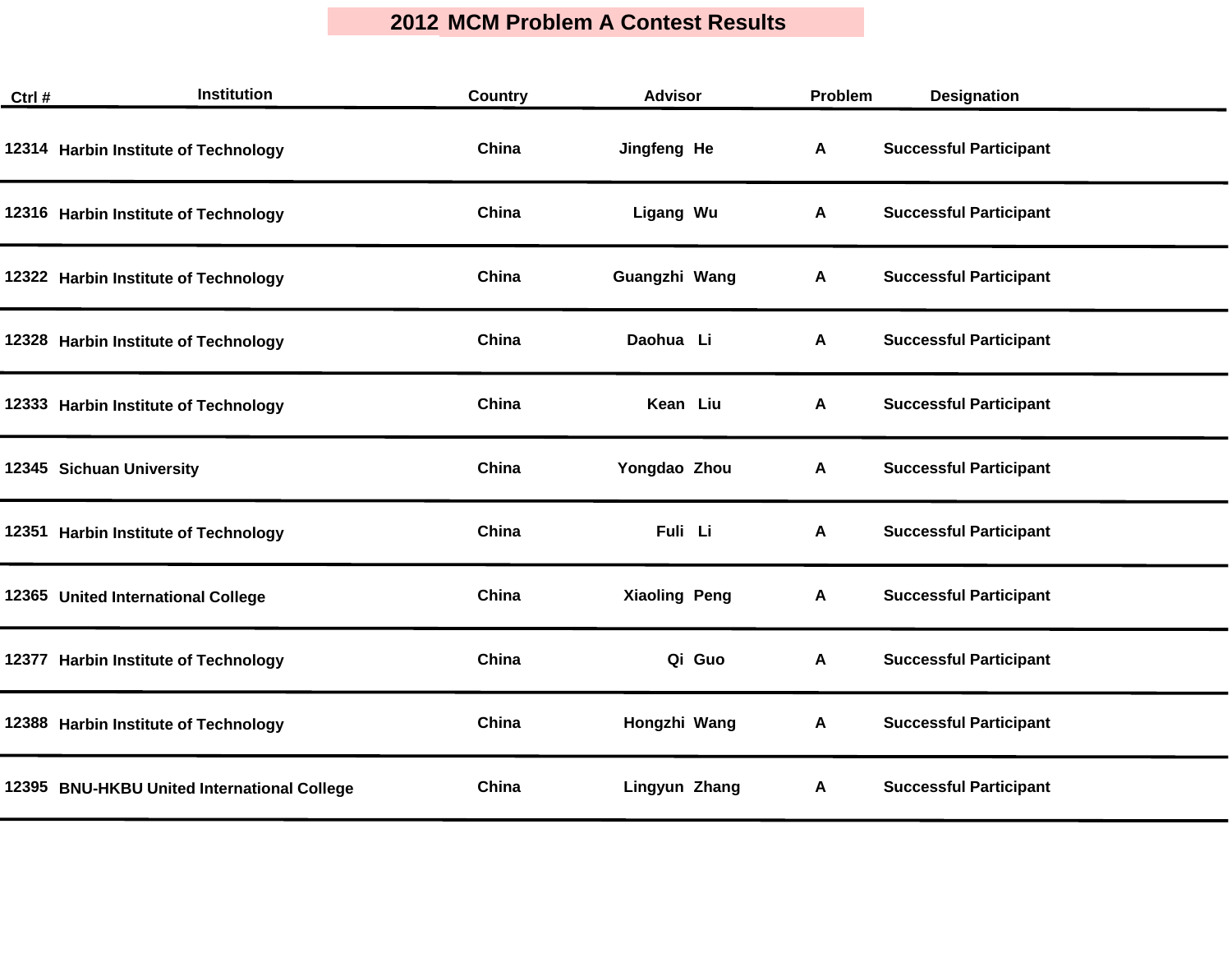| Ctrl # | <b>Institution</b>                              | <b>Country</b> | <b>Advisor</b>       | Problem      | <b>Designation</b>            |  |
|--------|-------------------------------------------------|----------------|----------------------|--------------|-------------------------------|--|
|        | 12410 Harbin Institute of Technology            | China          | Lixin Wang           | $\mathsf{A}$ | <b>Successful Participant</b> |  |
|        | 12418 Xi'an University of Finance and Economics | China          | Shengjun Ji          | $\mathsf{A}$ | <b>Successful Participant</b> |  |
|        | 12420 Xi'an University of Finance and Economics | China          | Yiwei Zhao           | $\mathsf{A}$ | <b>Successful Participant</b> |  |
|        | 12427 Hebei University of Technology            | China          | Huizhao Liu          | $\mathsf{A}$ | <b>Successful Participant</b> |  |
|        | 12430 East China Normal University              | China          | <b>Yinping Liu</b>   | $\mathsf{A}$ | <b>Successful Participant</b> |  |
|        | 12433 Hubei University of Technology            | China          | <b>Huifeng Jiang</b> | $\mathsf{A}$ | <b>Successful Participant</b> |  |
|        | 12436 Dalian Maritime University                | China          | Yang Qin             | $\mathsf{A}$ | <b>Successful Participant</b> |  |
|        | 12469 Harbin Institute of Technology            | China          | <b>Huiying Yin</b>   | $\mathsf{A}$ | <b>Successful Participant</b> |  |
|        | 12471 Harbin Institute of Technology            | China          | <b>Biao Zhang</b>    | A            | <b>Successful Participant</b> |  |
|        | 12481 Harbin Institute of Technology            | China          | Wen Bao              | $\mathsf{A}$ | <b>Successful Participant</b> |  |
|        | 12503 Harbin Institute of Technology            | China          | Qiyue Yu             | A            | <b>Successful Participant</b> |  |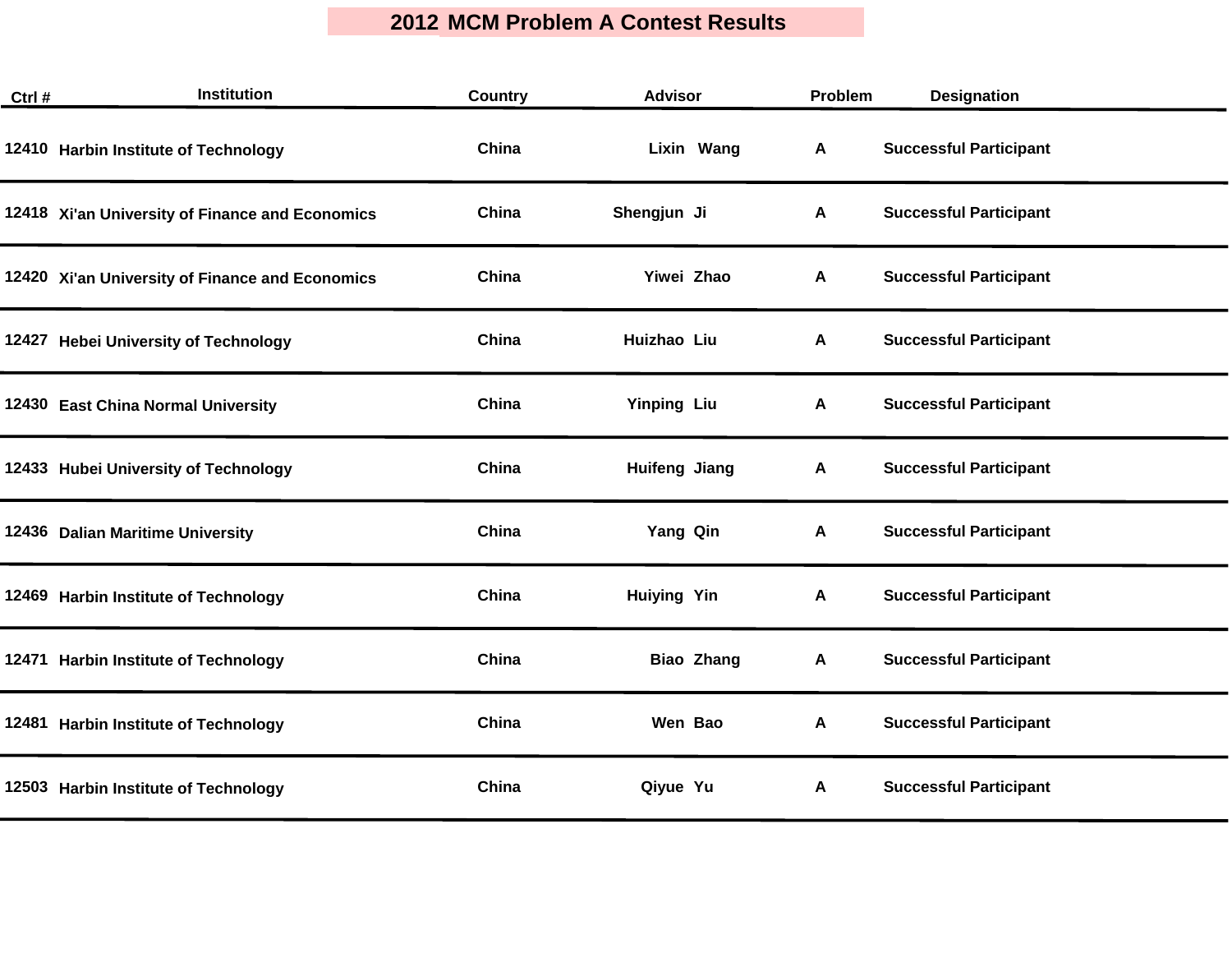| Ctrl # | <b>Institution</b>                        | <b>Country</b> | <b>Advisor</b>          | Problem      | <b>Designation</b>            |  |
|--------|-------------------------------------------|----------------|-------------------------|--------------|-------------------------------|--|
|        | 12518 Capital University of Economics and | China          | Meng Li                 | $\mathsf{A}$ | <b>Successful Participant</b> |  |
|        | 12522 Harbin Institute of Technology      | China          | Xiaofang Li Rongning Qu | $\mathsf{A}$ | <b>Successful Participant</b> |  |
|        | 12523 Harbin Institute of Technology      | China          | Qun Liu                 | A            | <b>Successful Participant</b> |  |
|        | 12524 Harbin Institute of Technology      | China          | Qun Liu                 | $\mathsf{A}$ | <b>Successful Participant</b> |  |
|        | 12526 Harbin Institute of Technology      | China          | <b>Binhao Jiang</b>     | $\mathsf{A}$ | <b>Successful Participant</b> |  |
|        | 12538 Harbin Institute of Technology      | China          | Shu Lin                 | A            | <b>Successful Participant</b> |  |
|        | 12544 Harbin Institute of Technology      | China          | Hongxun Yao             | A            | <b>Successful Participant</b> |  |
|        | 12545 Harbin Institute of Technology      | China          | Li Li                   | $\mathsf{A}$ | <b>Successful Participant</b> |  |
|        | 12553 Harbin Institute of Technology      | China          | Ping Chen               | $\mathsf{A}$ | <b>Successful Participant</b> |  |
|        | 12554 Harbin Institute of Technology      | China          | <b>Liang Guo</b>        | A            | <b>Successful Participant</b> |  |
|        | 12555 Harbin Institute of Technology      | China          | <b>Liang Guo</b>        | A            | <b>Successful Participant</b> |  |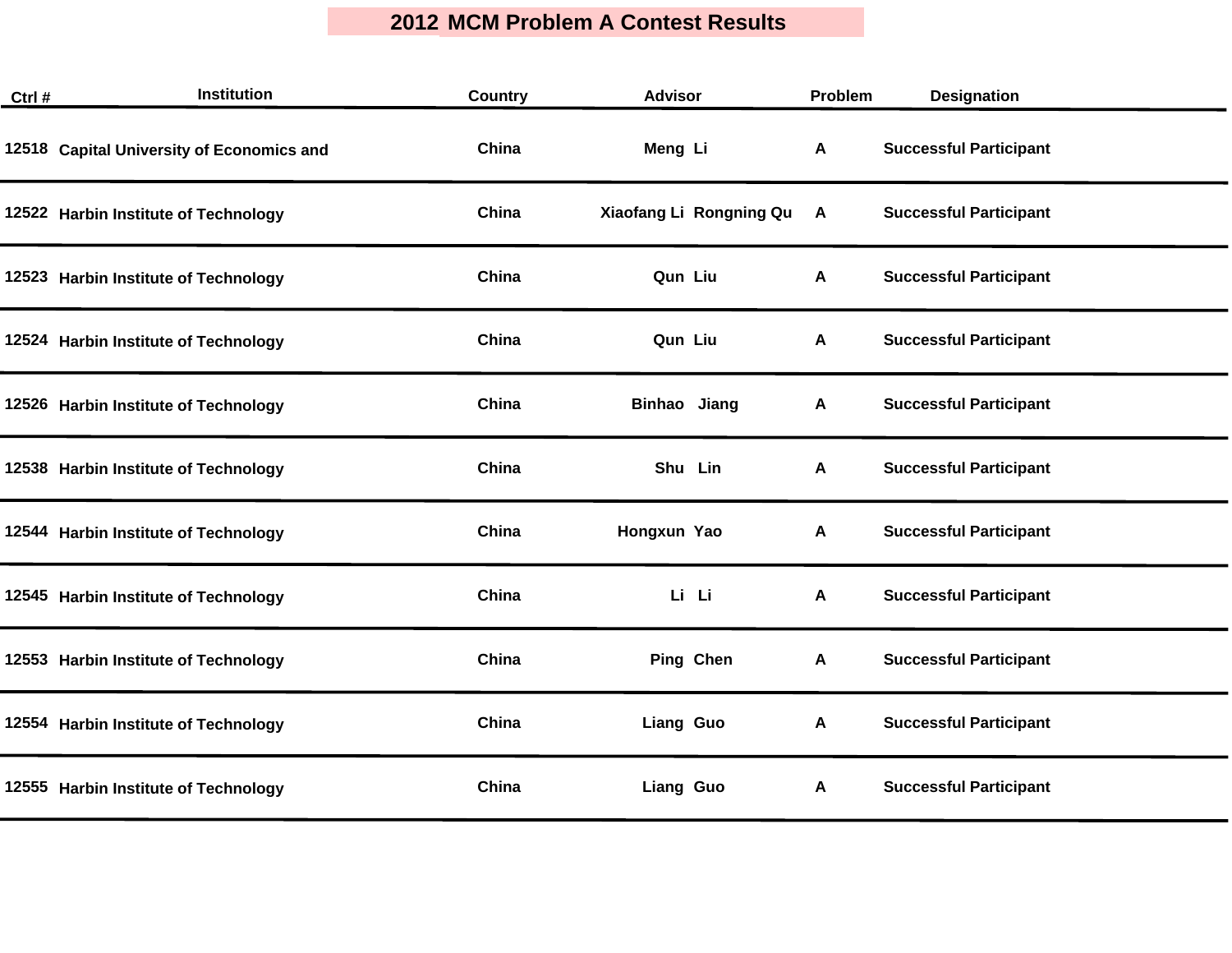| Ctrl # | <b>Institution</b>                   | <b>Country</b> | <b>Advisor</b>      | Problem      | <b>Designation</b>            |  |
|--------|--------------------------------------|----------------|---------------------|--------------|-------------------------------|--|
|        | 12571 Harbin Institute of Technology | China          | Peng Wang           | $\mathsf{A}$ | <b>Successful Participant</b> |  |
|        | 12577 Harbin Institute of Technology | China          | Yongren Xu          | A            | <b>Successful Participant</b> |  |
|        | 12580 Harbin Institute of Technology | China          | Lanhui guo          | $\mathsf{A}$ | <b>Successful Participant</b> |  |
|        | 12581 Harbin Institute of Technology | China          | <b>Gang Ding</b>    | $\mathsf{A}$ | <b>Successful Participant</b> |  |
|        | 12591 Harbin Institute of Technology | China          | Yongchun Zhou       | $\mathsf{A}$ | <b>Successful Participant</b> |  |
|        | 12598 Harbin Institute of Technology | China          | Songbo Liu          | $\mathsf{A}$ | <b>Successful Participant</b> |  |
|        | 12599 Harbin Institute of Technology | China          | Wei Zheng           | A            | <b>Successful Participant</b> |  |
|        | 12607 Harbin Institute of Technology | China          | Feng Wang           | $\mathsf{A}$ | <b>Successful Participant</b> |  |
|        | 12611 Harbin Institute of Technology | China          | Li Wang             | $\mathsf{A}$ | <b>Successful Participant</b> |  |
|        | 12613 Harbin Institute of Technology | China          | Chunqi Sun          | $\mathsf{A}$ | <b>Successful Participant</b> |  |
|        | 12615 Harbin Institute of Technology | China          | <b>Zhichang Guo</b> | A            | <b>Successful Participant</b> |  |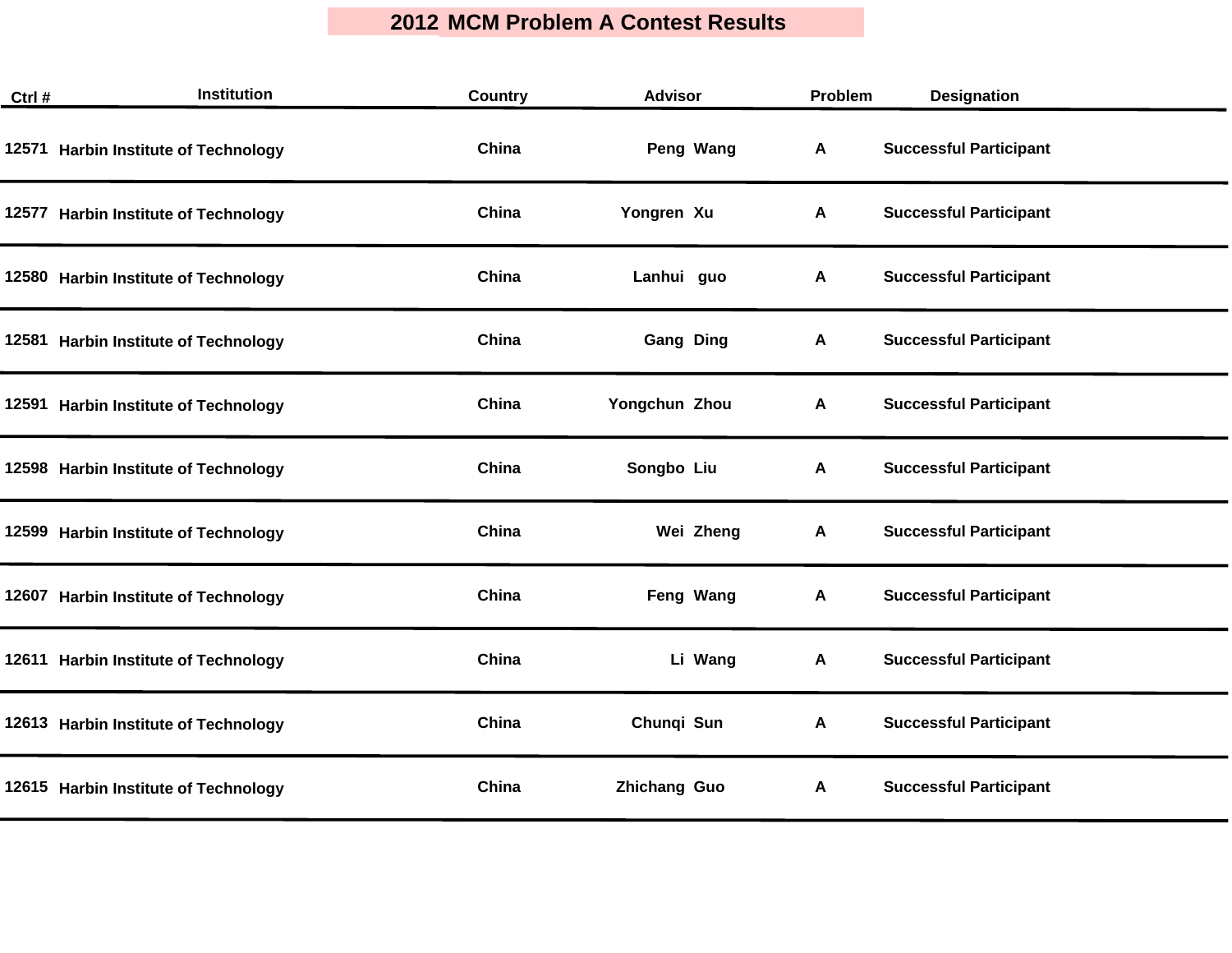| Ctrl # | Institution                          | <b>Country</b> | <b>Advisor</b>      | <b>Problem</b> | <b>Designation</b>            |
|--------|--------------------------------------|----------------|---------------------|----------------|-------------------------------|
|        | 12621 Yunnan University              | China          | Haiyan Li           | $\mathsf{A}$   | <b>Successful Participant</b> |
|        | 12624 Yunnan University              | China          | Guanghui Cai        | $\mathsf{A}$   | <b>Successful Participant</b> |
|        | 12625 Yunnan University              | China          | Jihong Shi          | A              | <b>Successful Participant</b> |
|        | 12633 Harbin Institute of Technology | China          | Jianing Mi          | $\mathsf{A}$   | <b>Successful Participant</b> |
|        | 12635 Harbin Institute of Technology | China          | Yan Li              | $\mathsf{A}$   | <b>Successful Participant</b> |
|        | 12638 Harbin Institute of Technology | China          | Fengchen Li         | $\mathsf{A}$   | <b>Successful Participant</b> |
|        | 12639 Harbin Institute of Technology | China          | <b>Yanqing Wang</b> | A              | <b>Successful Participant</b> |
|        | 12641 Minzu University of China      | China          | Jinzhi Li           | $\mathsf{A}$   | <b>Successful Participant</b> |
|        | 12644 Harbin Institute of Technology | China          | Shijun Ren          | $\mathsf{A}$   | <b>Successful Participant</b> |
|        | 12649 Harbin Institute of Technology | China          | Jing Chen           | $\mathsf{A}$   | <b>Successful Participant</b> |
|        | 12652 Harbin Institute of Technology | China          | Yi Sun              | $\mathsf{A}$   | <b>Successful Participant</b> |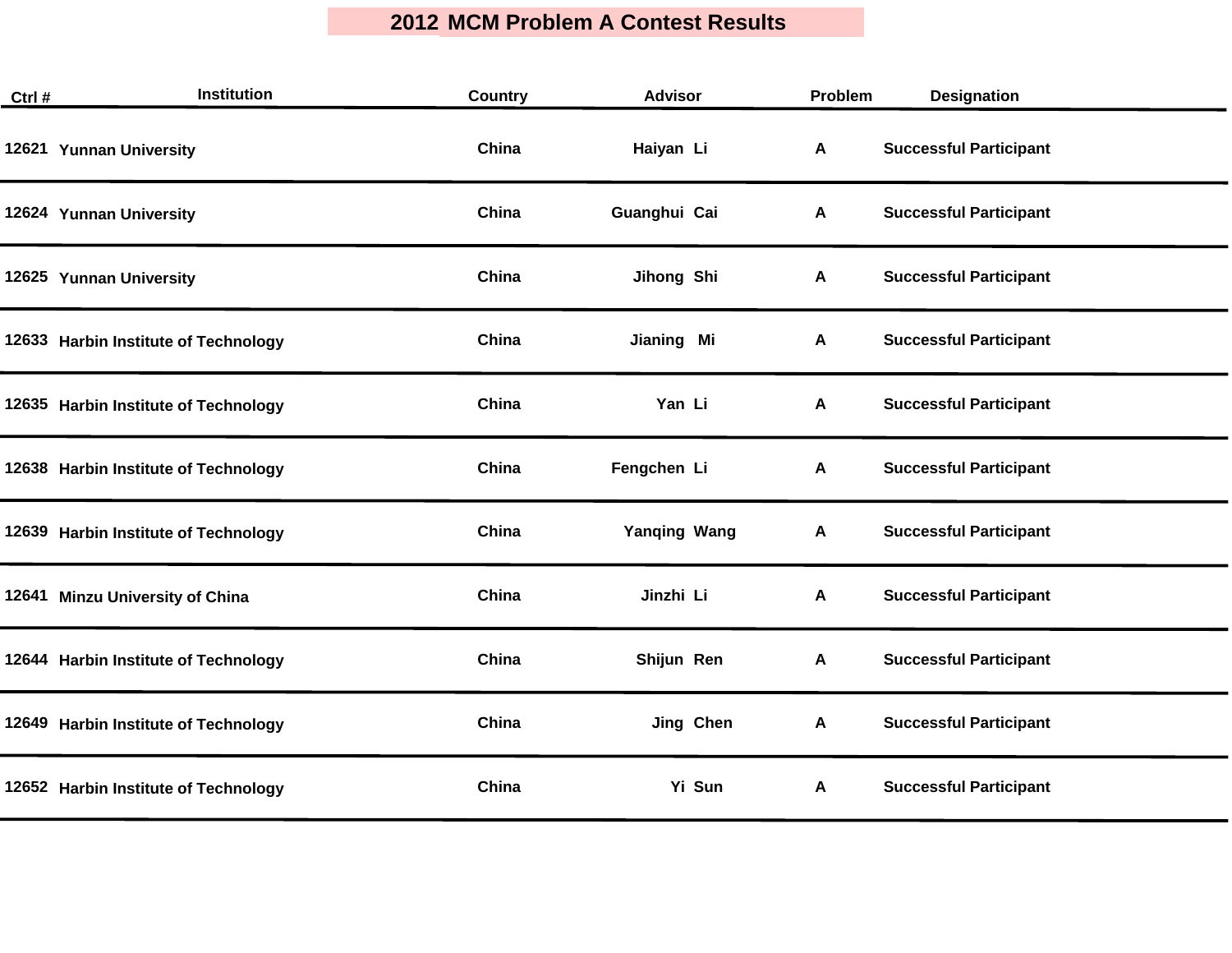| Ctrl # | <b>Institution</b>                             | <b>Country</b> | <b>Advisor</b>      | <b>Problem</b> | <b>Designation</b>            |  |
|--------|------------------------------------------------|----------------|---------------------|----------------|-------------------------------|--|
|        | 12654 Harbin Institute of Technology           | China          | Huifeng Tan         | $\mathsf{A}$   | <b>Successful Participant</b> |  |
|        | 12666 Harbin Institute of Technology           | China          | Ru Fang             | A              | <b>Successful Participant</b> |  |
|        | 12672 Naval Aeronautical and Astronautical     | China          | Shoukui Si          | A              | <b>Successful Participant</b> |  |
|        | 12684 China University of Geosciences(Beijing) | China          | <b>Hairong Lian</b> | $\mathsf{A}$   | <b>Successful Participant</b> |  |
|        | 12687 Dalian Maritime University               | China          | Guo Chen            | $\mathsf{A}$   | <b>Successful Participant</b> |  |
|        | 12688 Dalian Maritime University               | China          | Dong Yu             | $\mathsf{A}$   | <b>Successful Participant</b> |  |
|        | 12697 Harbin Institute of Technology           | China          | Qiusheng Wang       | A              | <b>Successful Participant</b> |  |
|        | 12705 Harbin Institute of Technology           | China          | Xiaoxi Wang         | $\mathsf{A}$   | <b>Successful Participant</b> |  |
|        | 12710 Harbin Institute of Technology           | China          | Limin Zou           | $\mathsf{A}$   | <b>Successful Participant</b> |  |
|        | 12720 Fuzhou University                        | China          | Xiaoyun Chen        | $\mathsf{A}$   | <b>Successful Participant</b> |  |
|        | 12721 HuaZhong Agricultural University         | China          | Zhimin Hou          | A              | <b>Successful Participant</b> |  |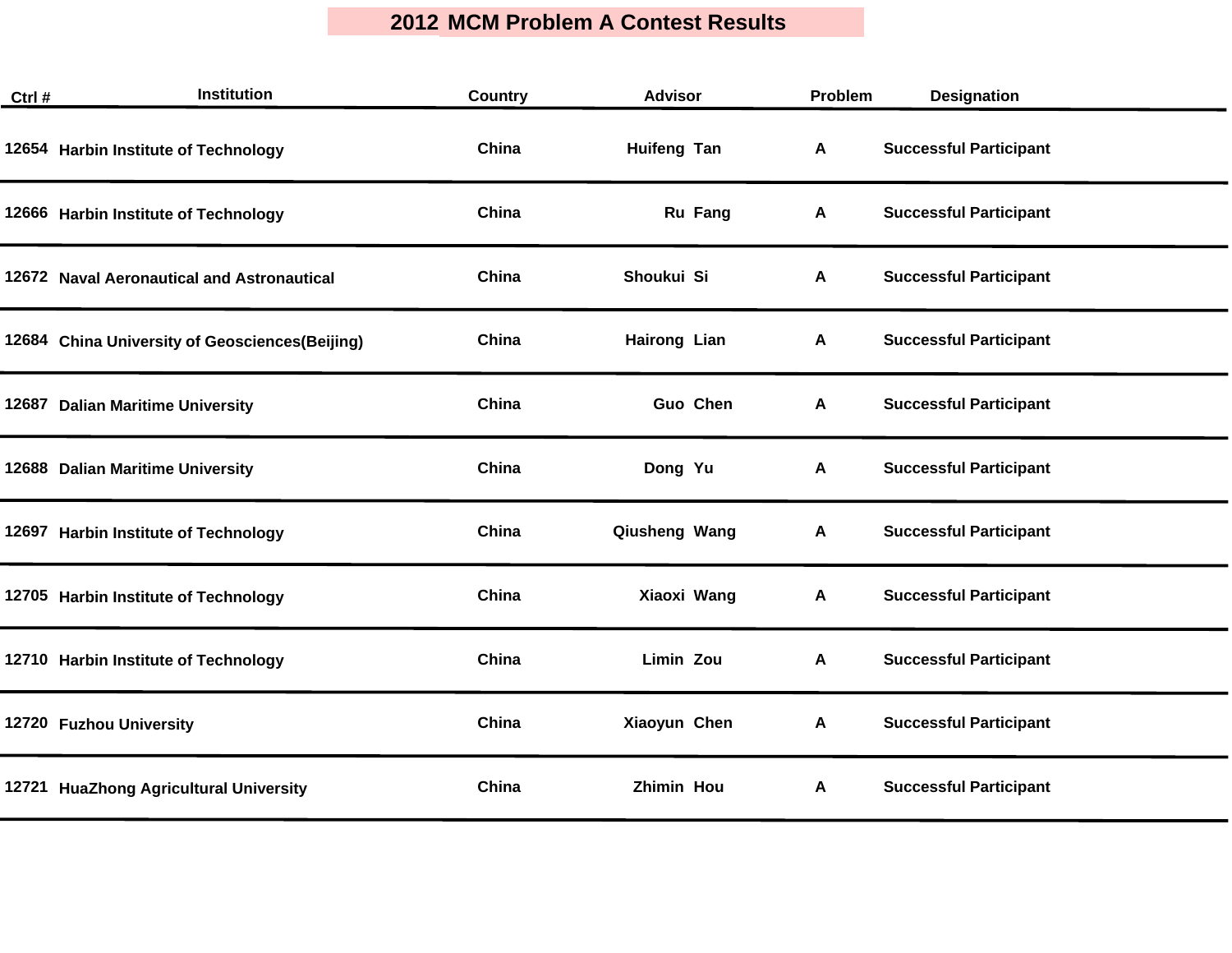| Ctrl # | Institution                          | <b>Country</b> | <b>Advisor</b> | Problem      | <b>Designation</b>            |
|--------|--------------------------------------|----------------|----------------|--------------|-------------------------------|
|        | 12727 Fuzhou University              | China          | Tongjun He     | $\mathsf{A}$ | <b>Successful Participant</b> |
|        | 12752 Harbin Institute of Technology | China          | Yu Tian        | A            | <b>Successful Participant</b> |
|        | 12756 Harbin Institute of Technology | China          | Chong Wu       | A            | <b>Successful Participant</b> |
|        | 12759 Harbin Institute of Technology | China          | Yanlai Li      | $\mathsf{A}$ | <b>Successful Participant</b> |
|        | 12787 Dalian Maritime University     | China          | Yunjie Zhang   | $\mathsf{A}$ | <b>Successful Participant</b> |
|        | 12790 Dalian Maritime University     | China          | Yong Liu       | A            | <b>Successful Participant</b> |
|        | 12799 Harbin Institute of Technology | China          | Qingxin Yang,  | A            | <b>Successful Participant</b> |
|        | 12802 Harbin Institute of Technology | China          | Yu Zhang       | A            | <b>Successful Participant</b> |
|        | 12811 Harbin Institute of Technology | China          | Yuhong Kang    | A            | <b>Successful Participant</b> |
|        | 12825 China University of Petroleum  | China          | Fu Hongfei     | A            | <b>Successful Participant</b> |
|        | 12828 China University of Petroleum  | China          | Bao Wendi      | A            | <b>Successful Participant</b> |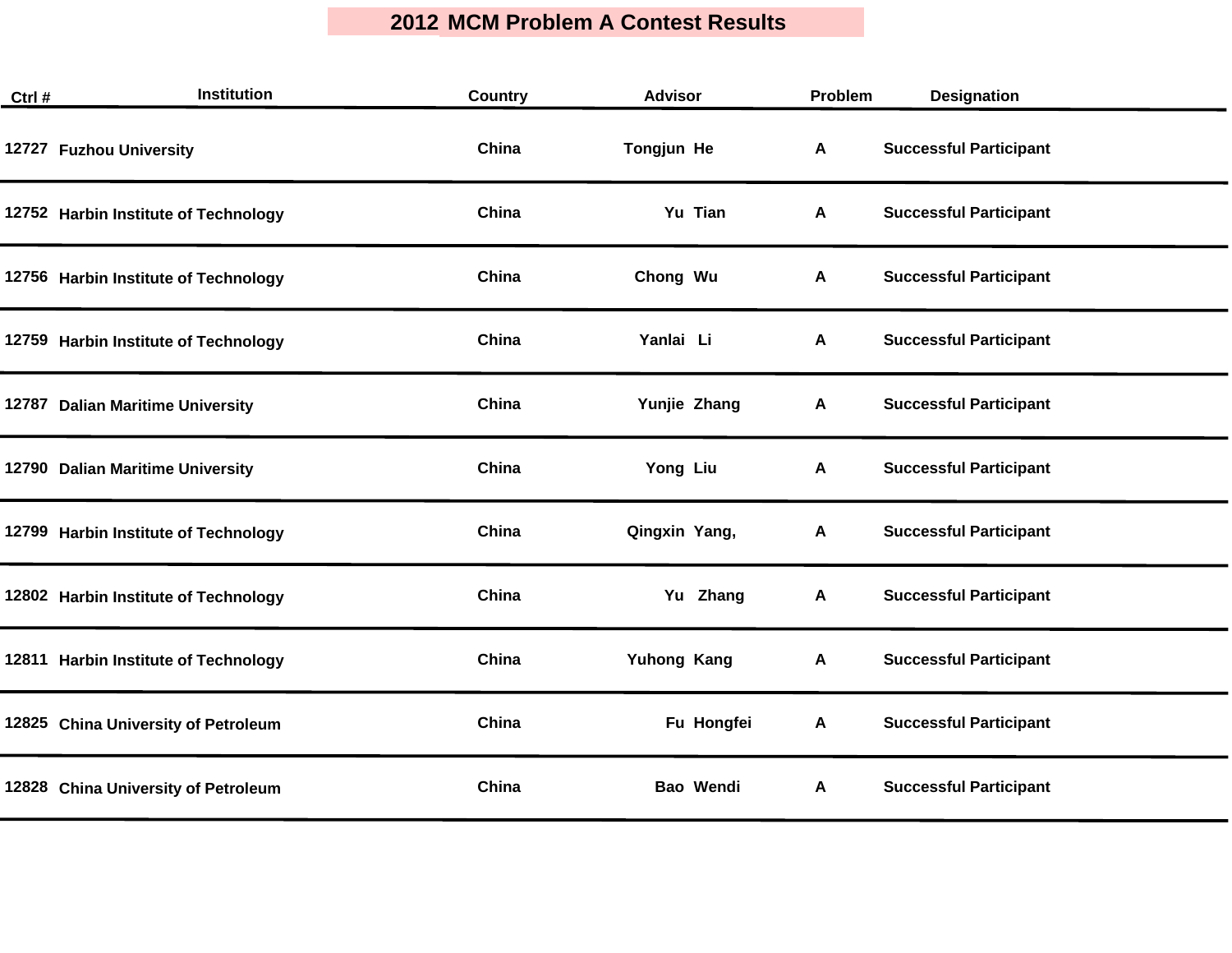| Ctrl # | <b>Institution</b>                         | <b>Country</b> | <b>Advisor</b>       | Problem      | <b>Designation</b>            |
|--------|--------------------------------------------|----------------|----------------------|--------------|-------------------------------|
|        | 12831 China University of Petroleum        | China          | Qiao Tiantian        | $\mathsf{A}$ | <b>Successful Participant</b> |
|        | 12834 China University of Petroleum        | China          | Sang Zhaoyang        | A            | <b>Successful Participant</b> |
|        | 12835 China University of Petroleum        | China          | Sang Zhaoyang        | A            | <b>Successful Participant</b> |
|        | 12836 China University of Petroleum        | China          | zhang huaqing        | A            | <b>Successful Participant</b> |
|        | 12840 Shandong University of Science and   | China          | Yuanyu Tian          | $\mathsf{A}$ | <b>Successful Participant</b> |
|        | 12849 Harbin Institute of Technology       | China          | Rongning Xiaofang Li | A            | <b>Successful Participant</b> |
|        | 12856 Harbin NO.3 High School              | China          | Renhai Jiang         | A            | <b>Successful Participant</b> |
|        | 12863 China University of Petroleum        | China          | Chen Hua             | $\mathsf{A}$ | <b>Successful Participant</b> |
|        | 12867 South China University of Technology | China          | Shenquan Liu         | $\mathsf{A}$ | <b>Successful Participant</b> |
|        | 12918 Sun Yat-sen University               | China          | tianran xu           | A            | <b>Successful Participant</b> |
|        | 12923 Harbin Institute of Technology       | China          | Rongning Xiaofang Li | $\mathsf{A}$ | <b>Successful Participant</b> |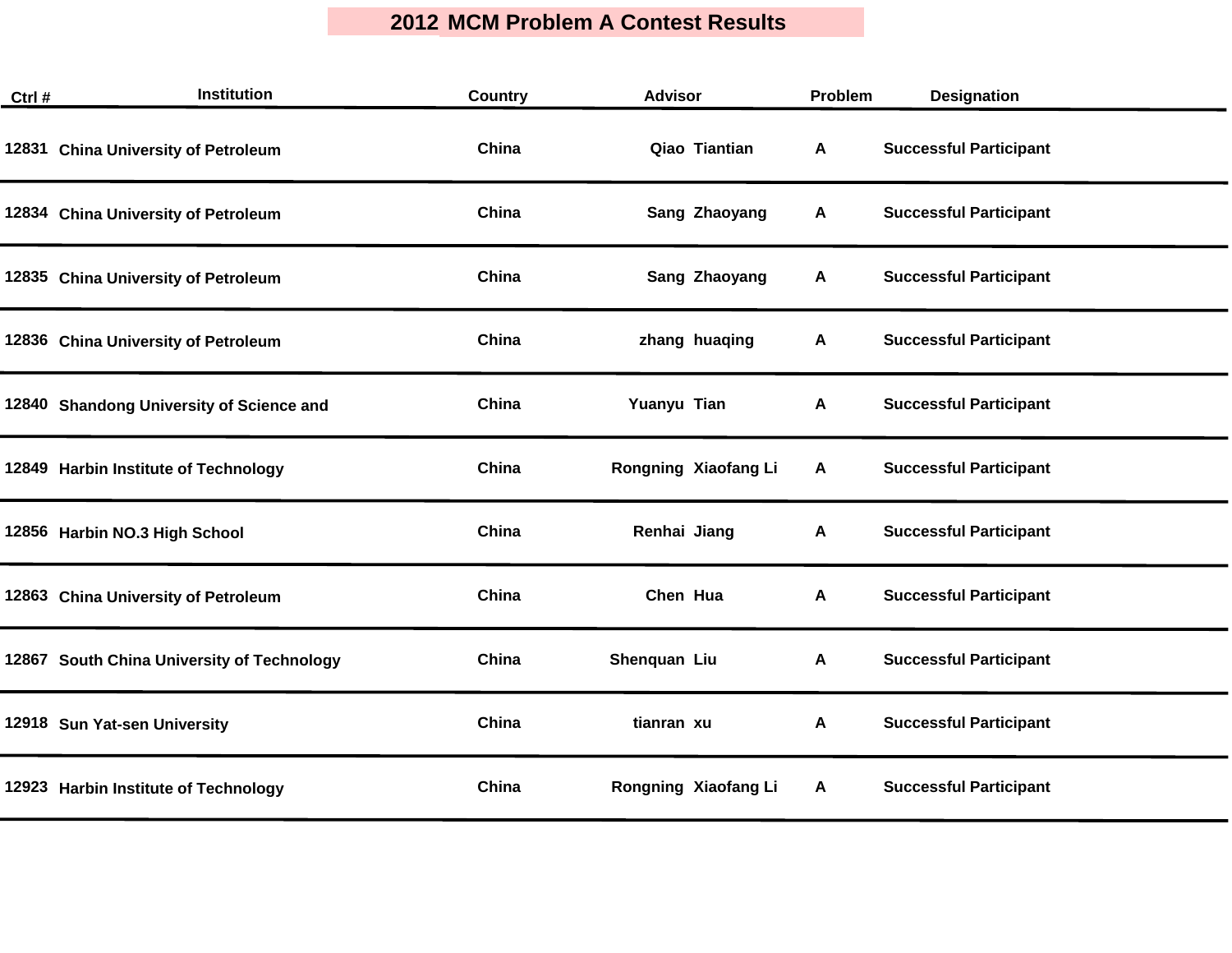| Ctrl # | <b>Institution</b>                             | <b>Country</b> | <b>Advisor</b>       | Problem      | <b>Designation</b>            |
|--------|------------------------------------------------|----------------|----------------------|--------------|-------------------------------|
|        | 12928 Harbin Institute of Technology           | China          | Haiying Xiao         | $\mathsf{A}$ | <b>Successful Participant</b> |
|        | 12930 Harbin Institute of Technology           | China          | <b>Lixin Qiao</b>    | A            | <b>Successful Participant</b> |
|        | 12968 Harbin Institute of Technology           | China          | Minghui Song         | $\mathsf{A}$ | <b>Successful Participant</b> |
|        | 12980 University of International Business and | China          | <b>Fred Engst</b>    | $\mathsf{A}$ | <b>Successful Participant</b> |
|        | 12983 Qufu Normal University                   | China          | Wei Xu               | $\mathsf{A}$ | <b>Successful Participant</b> |
|        | 12985 Wuhan University, P.R. China             | China          | Xinqi Hu             | $\mathsf{A}$ | <b>Successful Participant</b> |
| 12991  | <b>Beijing Institute of Technology</b>         | China          | Wang Hongzhou        | A            | <b>Successful Participant</b> |
|        | <b>12998 CAPITAL NORMAL UNIVERSITY</b>         | China          | <b>ZHIBIN LIANG</b>  | $\mathsf{A}$ | <b>Successful Participant</b> |
| 13004  | <b>Beijing Institute of Technology</b>         | China          | <b>Wang Hongzhou</b> | $\mathsf{A}$ | <b>Successful Participant</b> |
|        | 13018 Beijing Institute of Technology          | China          | Chunhui Li           | A            | <b>Successful Participant</b> |
|        | 13028 Harbin Institute of Technology           | China          | Weiguo Liu           | A            | <b>Successful Participant</b> |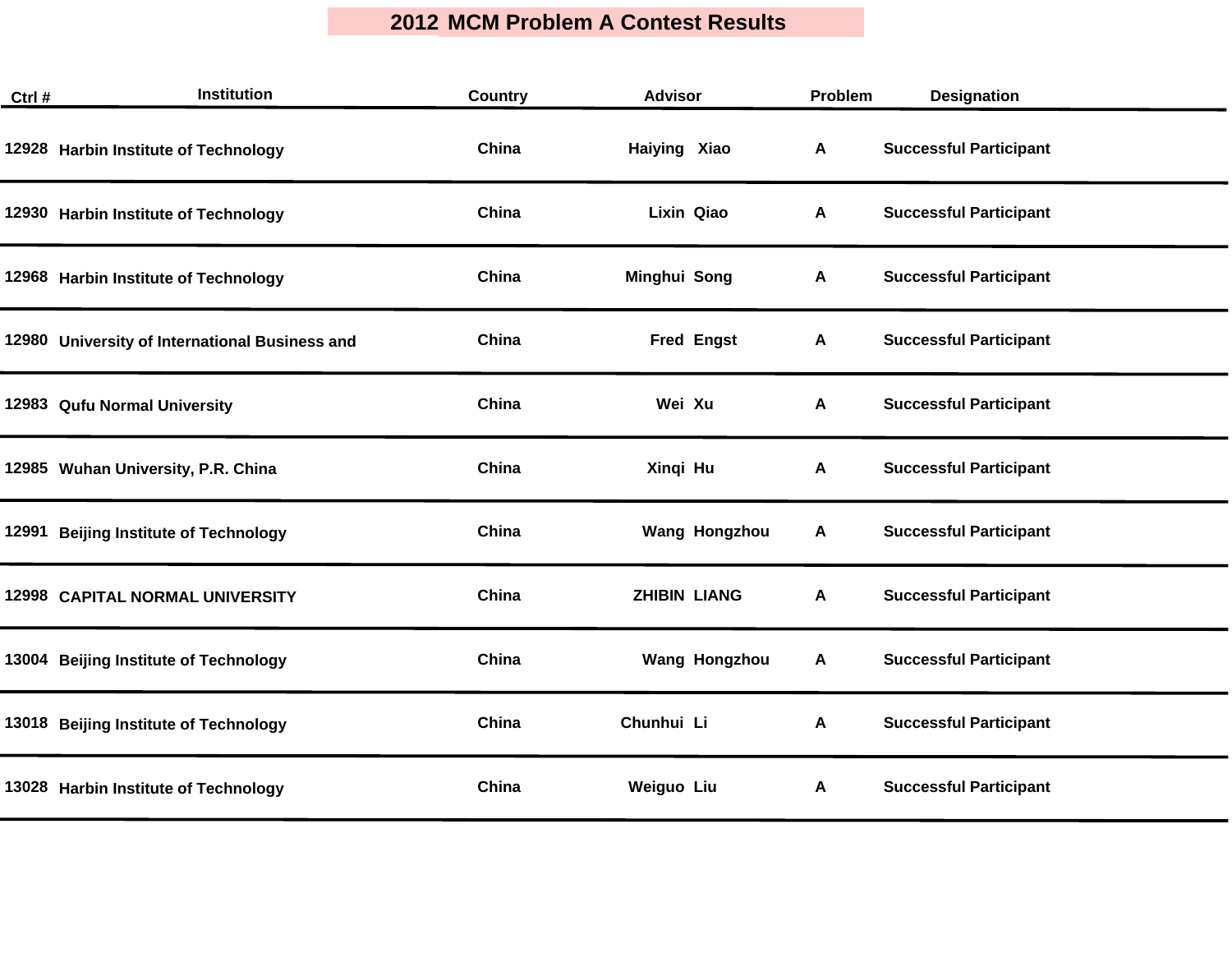| Ctrl # | <b>Institution</b>                         | <b>Country</b> | <b>Advisor</b>       | Problem      | <b>Designation</b>            |  |
|--------|--------------------------------------------|----------------|----------------------|--------------|-------------------------------|--|
|        | 13029 Harbin Institute of Technology       | China          | <b>Weiguo Liu</b>    | $\mathsf{A}$ | <b>Successful Participant</b> |  |
|        | 13032 Harbin Institute of Technology       | China          | <b>Baoling Cui</b>   | $\mathsf{A}$ | <b>Successful Participant</b> |  |
|        | 13034 Harbin Institute of Technology       | China          | Yong-An Zhang        | $\mathsf{A}$ | <b>Successful Participant</b> |  |
|        | 13061 Xi'an University of Architecture and | China          | <b>Yuying Wang</b>   | $\mathsf{A}$ | <b>Successful Participant</b> |  |
|        | 13062 Beijing Forestry University          | China          | <b>Quandong Feng</b> | $\mathsf{A}$ | <b>Successful Participant</b> |  |
|        | 13067 Peking University                    | China          | Dong Jing            | $\mathsf{A}$ | <b>Successful Participant</b> |  |
|        | 13075 Peking University                    | China          | Liu Feng             | $\mathsf{A}$ | <b>Successful Participant</b> |  |
|        | 13087 Harbin Institute of Technology       | China          | Xiukuen Li           | $\mathsf{A}$ | <b>Successful Participant</b> |  |
|        | 13095 Harbin Institute of Technology       | China          | Daren Yu             | $\mathsf{A}$ | <b>Successful Participant</b> |  |
|        | 13096 Harbin Institute of Technology       | China          | Daren Yu             | $\mathsf{A}$ | <b>Successful Participant</b> |  |
|        | 13098 Harbin Institute of Technology       | China          | <b>Zhiming Du</b>    | Α            | <b>Successful Participant</b> |  |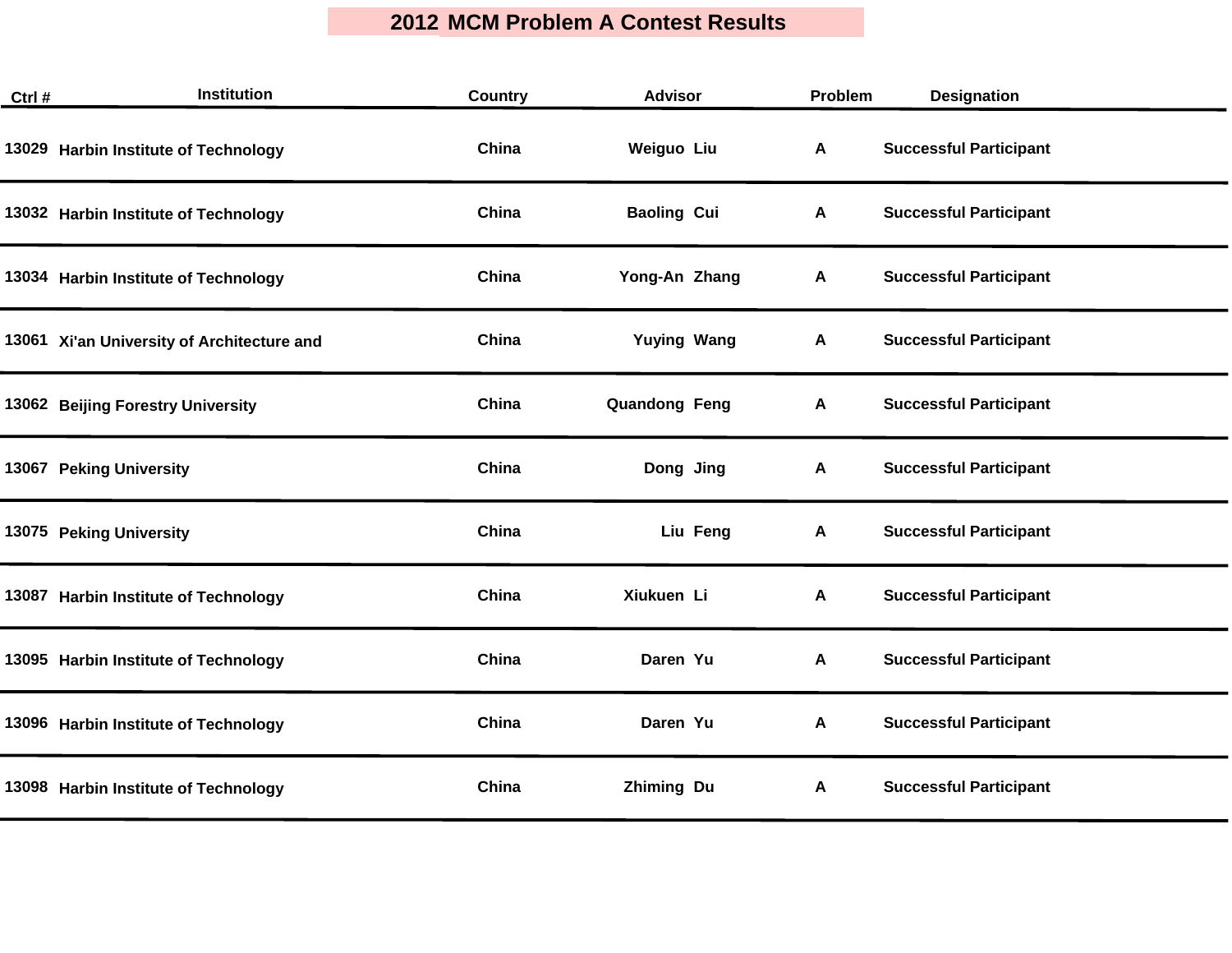| Ctrl # | <b>Institution</b>                          | <b>Country</b> | <b>Advisor</b>       | Problem      | <b>Designation</b>            |
|--------|---------------------------------------------|----------------|----------------------|--------------|-------------------------------|
|        | 13121 Beijing Institute of Technology       | China          | Peng Cao             | $\mathsf{A}$ | <b>Successful Participant</b> |
|        | 13133 Shanghai University of Finance and    | China          | Zhenyu Zhang         | A            | <b>Successful Participant</b> |
|        | 13152 Jiading NO.1 High School              | China          | Jianyu Wang          | $\mathsf{A}$ | <b>Successful Participant</b> |
|        | 13153 Jiading NO.1 High School              | China          | Jianyu Wang          | $\mathsf{A}$ | <b>Successful Participant</b> |
|        | 13156 Tianjin University of Commerce        | China          | Tian Li              | $\mathsf{A}$ | <b>Successful Participant</b> |
|        | 13167 Southeast University                  | China          | Wenyan Chen          | $\mathsf{A}$ | <b>Successful Participant</b> |
|        | 13171 Harbin Institute of Technology        | China          | Rongning Xiaofang Li | A            | <b>Successful Participant</b> |
|        | 13175 ShiJiaZhuang TieDao University        | China          | BaoCai Zhang         | $\mathsf{A}$ | <b>Successful Participant</b> |
|        | 13178 Shanghai Lixin University of Commerce | China          | Ruijiao Pan          | $\mathsf{A}$ | <b>Successful Participant</b> |
|        | 13187 Sichuan Agricultural University       | China          | shiping du           | $\mathsf{A}$ | <b>Successful Participant</b> |
|        | 13195 Dalian University of Technology       | China          | Qiuhui Pan           | A            | <b>Successful Participant</b> |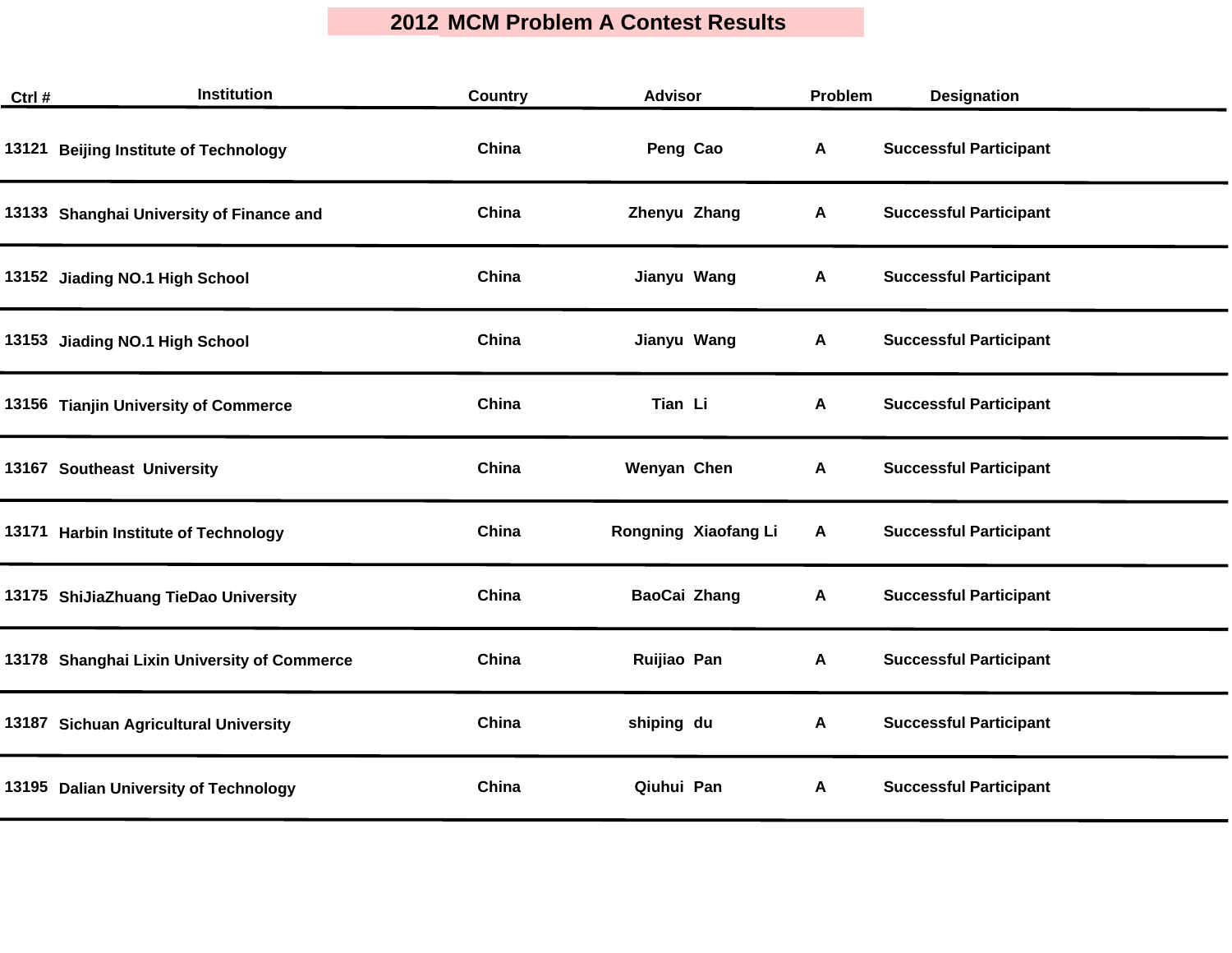| Ctrl # | <b>Institution</b>                          | <b>Country</b> | <b>Advisor</b>      | Problem      | <b>Designation</b>            |
|--------|---------------------------------------------|----------------|---------------------|--------------|-------------------------------|
|        | 13197 Sun Yat-sen University                | China          | Ning Bi             | $\mathsf{A}$ | <b>Successful Participant</b> |
|        | 13200 East China Normal University          | China          | <b>Linfeng Zhou</b> | A            | <b>Successful Participant</b> |
|        | 13205 Dalian University of Technology       | China          | Qiuhui Pan          | A            | <b>Successful Participant</b> |
|        | 13211 Dalian University of Technology       | China          | Qiuhui Pan          | A            | <b>Successful Participant</b> |
|        | 13220 Dalian University of Technology       | China          | Qiuhui Pan          | $\mathsf{A}$ | <b>Successful Participant</b> |
|        | 13222 Dalian University of Technology       | China          | Qiuhui Pan          | A            | <b>Successful Participant</b> |
|        | 13244 Dalian University of Technology       | China          | Qiuhui Pan          | A            | <b>Successful Participant</b> |
|        | 13245 Dalian University of Technology       | China          | Qiuhui Pan          | A            | <b>Successful Participant</b> |
|        | 13255 Dalian University of Technology       | China          | Qiuhui Pan          | $\mathsf{A}$ | <b>Successful Participant</b> |
|        | 13278 North China Electric Power University | China          | Congzhi Huang       | $\mathsf{A}$ | <b>Successful Participant</b> |
|        | 13280 South China Normal University         | China          | Hunan Li            | A            | <b>Successful Participant</b> |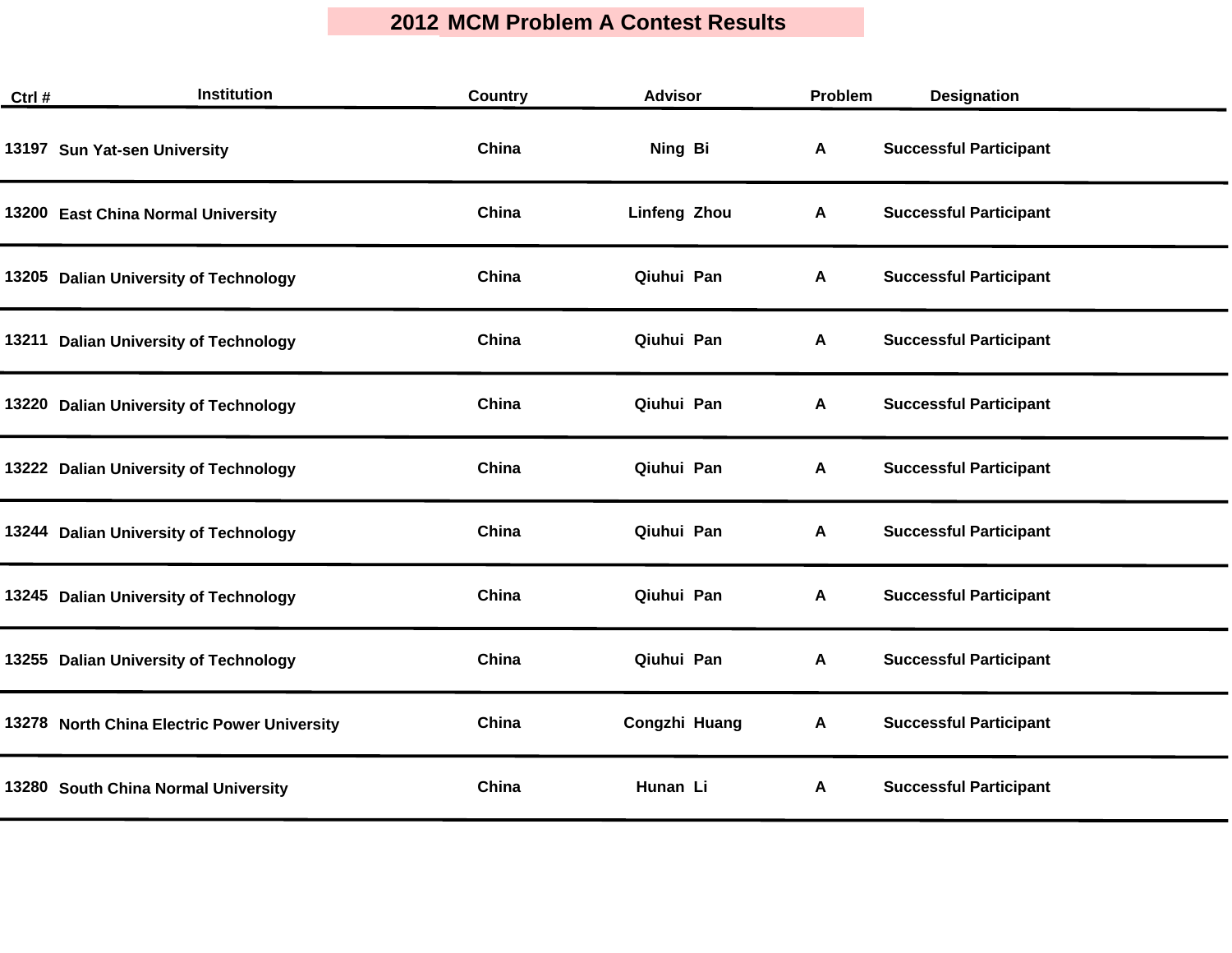| Ctrl # | <b>Institution</b>                       | <b>Country</b> | <b>Advisor</b>  |          | Problem      | <b>Designation</b>            |  |
|--------|------------------------------------------|----------------|-----------------|----------|--------------|-------------------------------|--|
|        | 13282 Yantai University                  | China          | Chuanjun Chen   |          | $\mathsf{A}$ | <b>Successful Participant</b> |  |
|        | 13298 Shanghai University                | China          |                 | Xu Hong  | A            | <b>Successful Participant</b> |  |
|        | 13299 Shanghai University                | China          |                 | xin Peng | A            | <b>Successful Participant</b> |  |
|        | 13300 Shanghai University                | China          | Wei Lu          |          | $\mathsf{A}$ | <b>Successful Participant</b> |  |
|        | 13308 Shanghai University                | China          | Wenhuan Wang    |          | $\mathsf{A}$ | <b>Successful Participant</b> |  |
|        | 13310 Shandong University of Science and | China          | Xiangqian Liang |          | $\mathsf{A}$ | <b>Successful Participant</b> |  |
|        | 13318 Soochow University                 | China          | Zhiguo Wang     |          | A            | <b>Successful Participant</b> |  |
|        | 13321 Soochow University                 | China          | Minxin Chen     |          | $\mathsf{A}$ | <b>Successful Participant</b> |  |
|        | 13326 Soochow University                 | China          | Junde Wu        |          | $\mathsf{A}$ | <b>Successful Participant</b> |  |
|        | 13329 Soochow University                 | China          | Jigao Yan       |          | $\mathsf{A}$ | <b>Successful Participant</b> |  |
|        | 13331 Soochow University                 | China          | Sishui Wang     |          | A            | <b>Successful Participant</b> |  |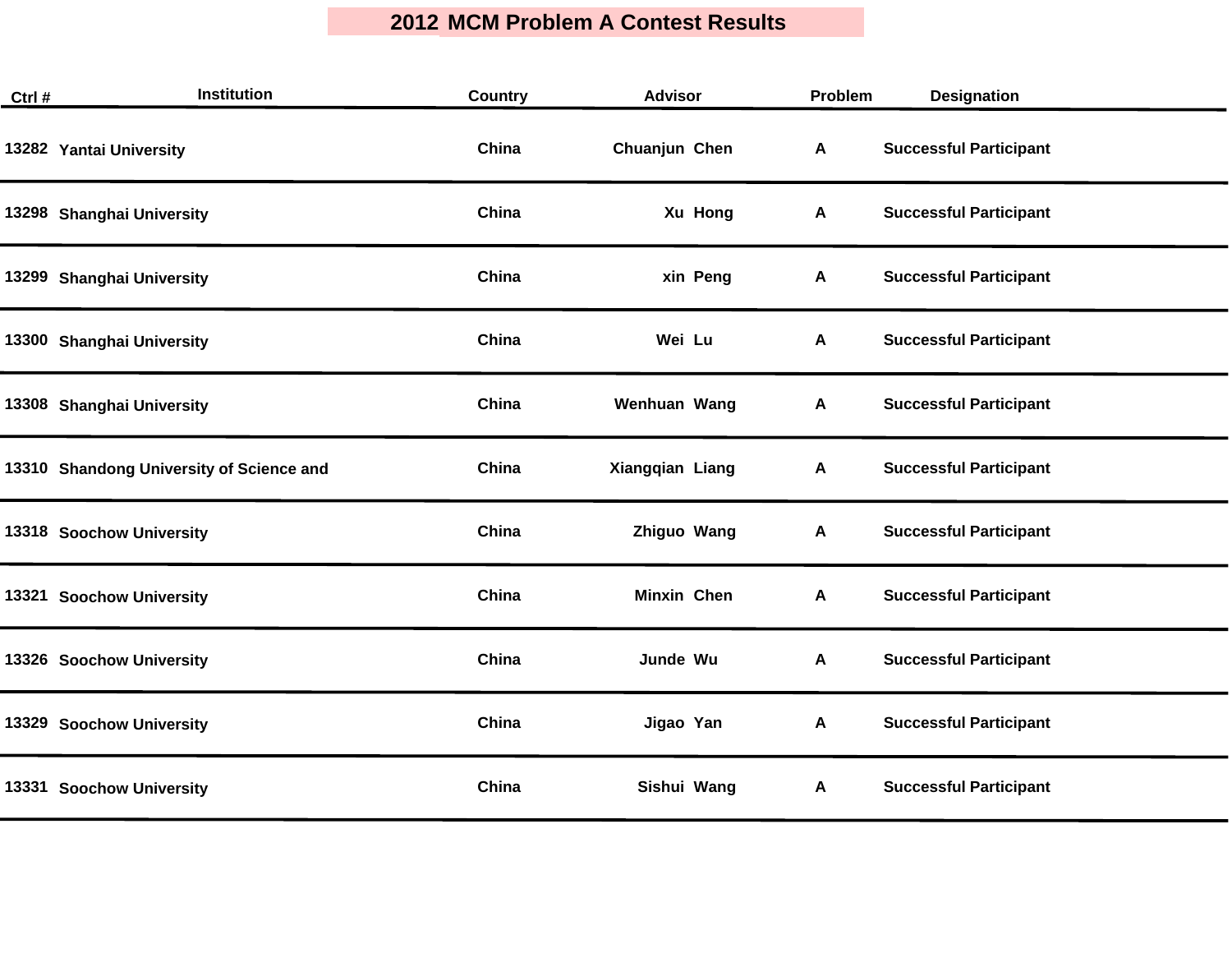| Ctrl # | <b>Institution</b>                            | <b>Country</b> | <b>Advisor</b>     |                                   | Problem | <b>Designation</b>            |  |
|--------|-----------------------------------------------|----------------|--------------------|-----------------------------------|---------|-------------------------------|--|
|        | 13335 Soochow University                      | China          | Ping Wang          | $\mathsf{A}$                      |         | <b>Successful Participant</b> |  |
|        | 13336 Soochow University                      | China          | <b>Wenxin Qin</b>  | A                                 |         | <b>Successful Participant</b> |  |
|        | 13345 Donghua University                      | China          | <b>Guoxing He</b>  | A                                 |         | <b>Successful Participant</b> |  |
|        | 13360 North China Electric Power University   | China          | Yong Xuelin        | $\mathsf{A}$                      |         | <b>Successful Participant</b> |  |
|        | 13365 North China Electric Power University   | China          | Zhang Fan          | $\mathsf{A}$                      |         | <b>Successful Participant</b> |  |
|        | 13369 Beijing Language and Culture University | China          | <b>Guilong Liu</b> | $\mathsf{A}$                      |         | <b>Successful Participant</b> |  |
|        | 13379 Southwest Jiaotong University           | China          | Jian Yuan          | A                                 |         | <b>Successful Participant</b> |  |
|        | 13381 SouthWest Jiaotong University           | China          | Lianwen Zhao       | A                                 |         | <b>Successful Participant</b> |  |
|        | 13395 Anhui University of Technology          | China          | Weigen Hou         | $\mathsf{A}$                      |         | <b>Successful Participant</b> |  |
|        | 13399 North China Electric Power University   | China          |                    | <b>Gu Yundong</b><br>$\mathsf{A}$ |         | <b>Successful Participant</b> |  |
|        | 13401 North China Electric Power University   | China          | Pan Zhi            | $\mathsf{A}$                      |         | <b>Successful Participant</b> |  |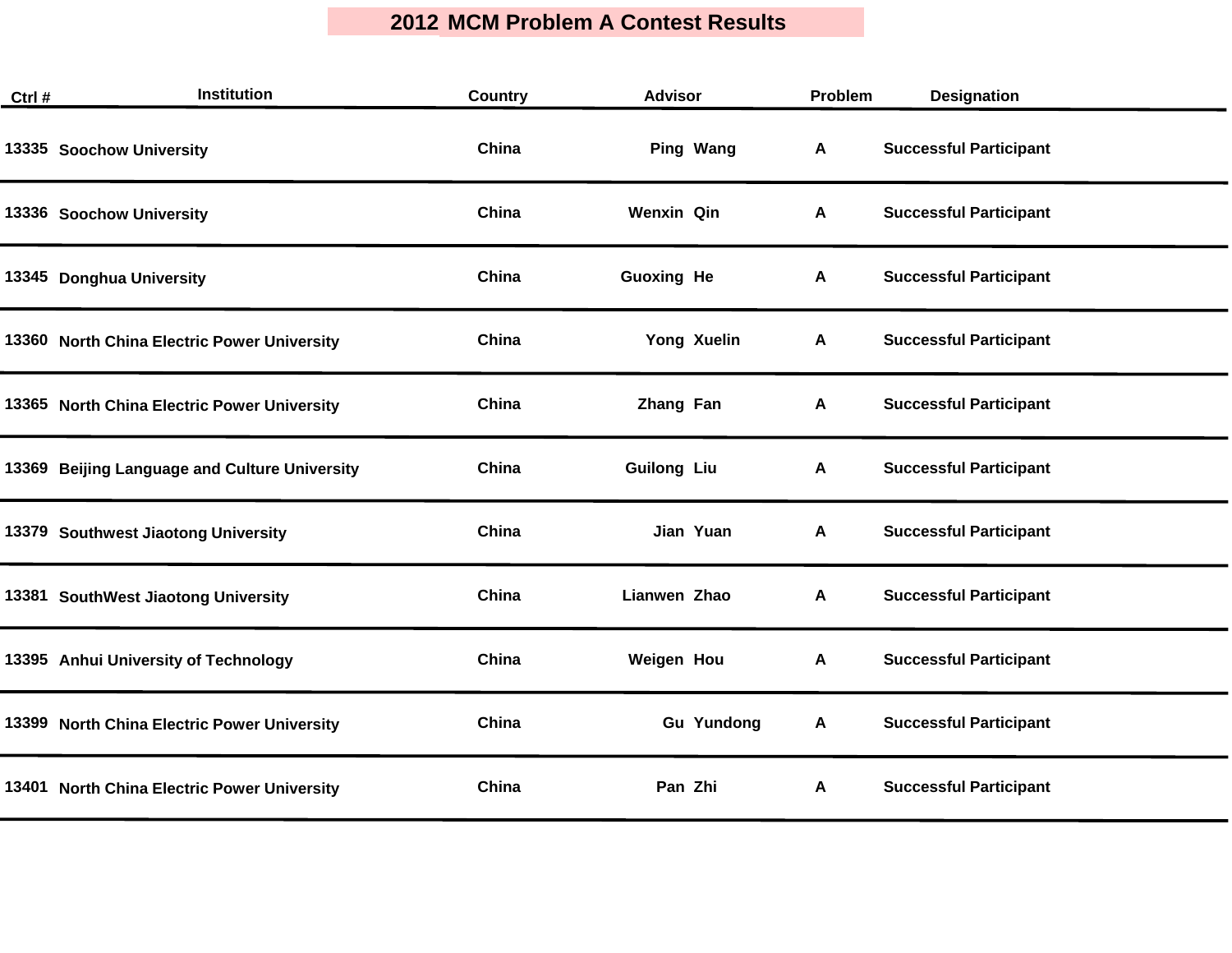| Ctrl # | <b>Institution</b>                          | <b>Country</b> | <b>Advisor</b>          | Problem      | <b>Designation</b>            |  |
|--------|---------------------------------------------|----------------|-------------------------|--------------|-------------------------------|--|
|        | 13406 Harbin Institute of Technology        | China          | Xiaofang Li Rongning Qu | A            | <b>Successful Participant</b> |  |
|        | 13417 North China Electric Power University | China          | Zhi Pan                 | A            | <b>Successful Participant</b> |  |
|        | 13438 Shanghai Jiaotong University          | China          | Yuancao Fan             | A            | <b>Successful Participant</b> |  |
|        | 13444 North China Electric Power University | China          | Shu lixi                | $\mathsf{A}$ | <b>Successful Participant</b> |  |
|        | 13445 North China Electric Power University | China          | <b>Yundong Gu</b>       | $\mathsf{A}$ | <b>Successful Participant</b> |  |
|        | 13446 North China Electric Power University | China          | <b>Yundong Gu</b>       | $\mathsf{A}$ | <b>Successful Participant</b> |  |
|        | 13447 North China Electric Power University | China          | <b>Yundong Gu</b>       | A            | <b>Successful Participant</b> |  |
|        | 13455 North China Electric Power University | China          | Zhi Pan                 | A            | <b>Successful Participant</b> |  |
|        | 13457 North China Electric Power University | China          | Cao Yanhua              | A            | <b>Successful Participant</b> |  |
|        | 13458 North China Electric Power University | China          | Cao Yanhua              | $\mathsf{A}$ | <b>Successful Participant</b> |  |
|        | 13461 North China Electric Power University | China          | Qirong Qiu              | A            | <b>Successful Participant</b> |  |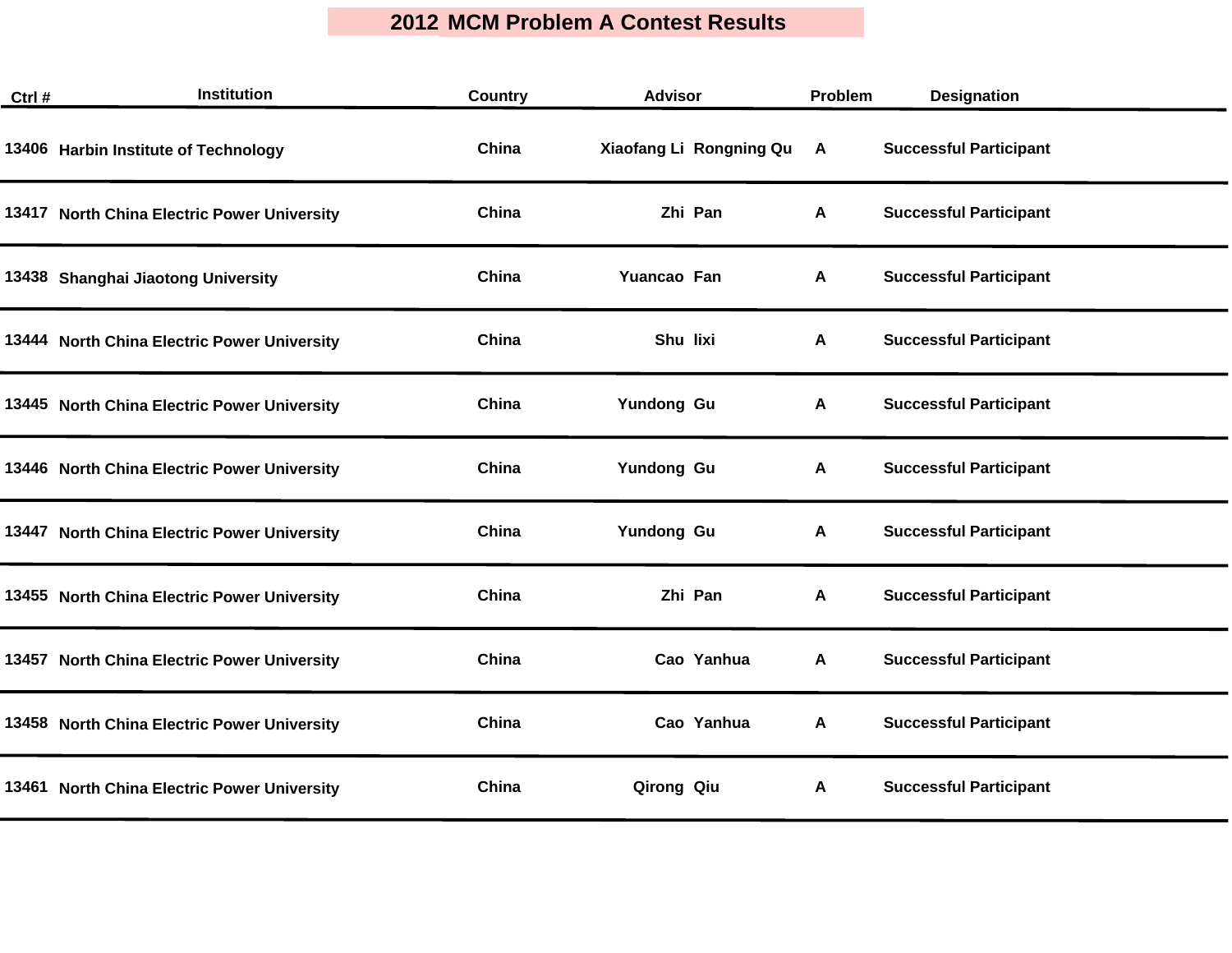| Ctrl # | <b>Institution</b>                          | <b>Country</b> | <b>Advisor</b>          | Problem      | <b>Designation</b>            |
|--------|---------------------------------------------|----------------|-------------------------|--------------|-------------------------------|
|        | 13462 North China Electric Power University | China          | Qirong Qiu              | $\mathsf{A}$ | <b>Successful Participant</b> |
|        | 13468 Dalian University of Technology       | China          | Zhen Wang               | A            | <b>Successful Participant</b> |
|        | 13473 Dalian University of Technology       | China          | Qiuhui Pan              | A            | <b>Successful Participant</b> |
|        | 13475 Dalian University of Technology       | China          | Qiuhui Pan              | A            | <b>Successful Participant</b> |
|        | 13476 Dalian University of Technology       | China          | Qiuhui Pan              | $\mathsf{A}$ | <b>Successful Participant</b> |
|        | 13483 Harbin Institute of Technology        | China          | Rongning Xiaofang Li    | A            | <b>Successful Participant</b> |
|        | 13486 Dalian University of Technology       | China          | Qiuhui Pan              | A            | <b>Successful Participant</b> |
|        | 13488 Harbin Institute of Technology        | China          | Xiaofang Li Rongning Qu | <b>A</b>     | <b>Successful Participant</b> |
|        | 13490 Dalian University of Technology       | China          | Qiuhui Pan              | A            | <b>Successful Participant</b> |
|        | 13491 Dalian University of Technology       | China          | Qiuhui Pan              | A            | <b>Successful Participant</b> |
|        | 13496 Dalian University of Technology       | China          | Qiuhui Pan              | A            | <b>Successful Participant</b> |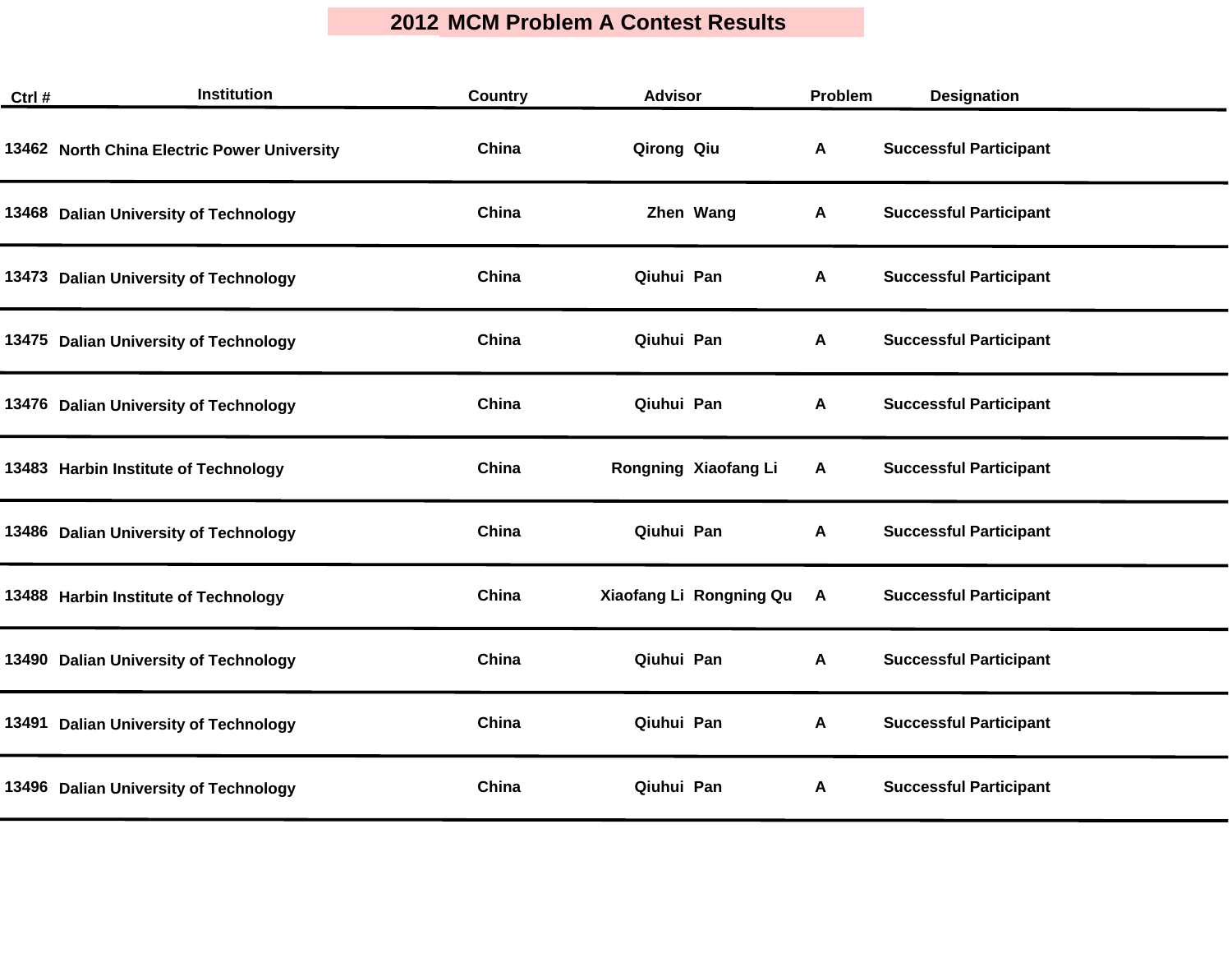| Ctrl # | <b>Institution</b>                               | <b>Country</b> | <b>Advisor</b>    | Problem      | <b>Designation</b>            |
|--------|--------------------------------------------------|----------------|-------------------|--------------|-------------------------------|
|        | 13499 Dalian University of Technology & Dalian   | China          | Qiuhui Pan        | $\mathsf{A}$ | <b>Successful Participant</b> |
|        | 13505 Anshan Normal University                   | China          | <b>Huimin Liu</b> | A            | <b>Successful Participant</b> |
|        | 13506 Anshan Normal University                   | China          | Chun Zhang        | A            | <b>Successful Participant</b> |
|        | 13507 Anshan Normal University                   | China          | Shuang Liu        | $\mathsf{A}$ | <b>Successful Participant</b> |
|        | 13521 Beijing Language and Culture University    | China          | Yanbin Feng       | $\mathsf{A}$ | <b>Successful Participant</b> |
|        | 13522 Beijing Language and Culture University    | China          | Yanbin Feng       | A            | <b>Successful Participant</b> |
|        | 13533 Shanghai University of Finance and         | China          | Haibing Zhao      | A            | <b>Successful Participant</b> |
|        | 13536 Shanghai University of Finance & Economics | China          | Penghui Fan       | $\mathsf{A}$ | <b>Successful Participant</b> |
|        | 13549 Shandong University of Science and         | China          | Yulin Zhang       | A            | <b>Successful Participant</b> |
|        | 13551 Northeastern University at Qinhuangdao     | China          | Shimei Ma         | A            | <b>Successful Participant</b> |
|        | 13559 North China Electric Power University      | China          | Dianwei Qian      | A            | <b>Successful Participant</b> |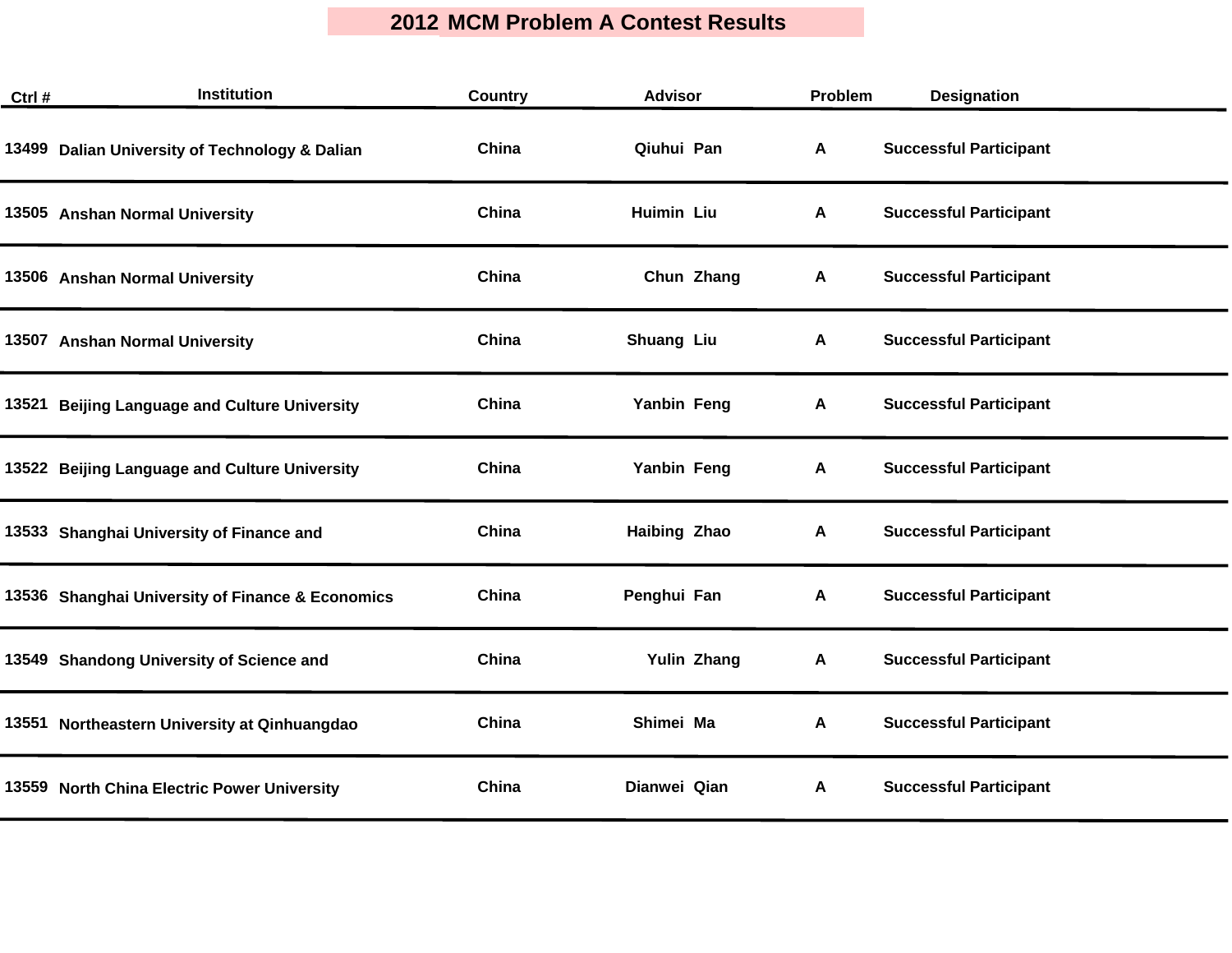| Ctrl # | <b>Institution</b>                             | <b>Country</b> | <b>Advisor</b>      | Problem      | <b>Designation</b>            |
|--------|------------------------------------------------|----------------|---------------------|--------------|-------------------------------|
|        | 13561 China University of Geosciences(Beijing) | China          | Hairong Lian        | $\mathsf{A}$ | <b>Successful Participant</b> |
|        | 13563 Beijing Forestry University              | China          | Yu Ying Zhao        | Α            | <b>Successful Participant</b> |
|        | 13567 Tsinghua University                      | China          | <b>Heng Liang</b>   | Α            | <b>Successful Participant</b> |
|        | 13571 China Agricultural University            | China          | <b>Tang Mingyun</b> | A            | <b>Successful Participant</b> |
|        | 13574 China Agricultural University            | China          | Yang Jianping       | A            | <b>Successful Participant</b> |
|        | 13575 China Agricultural University            | China          | Shi YuanChang       | A            | <b>Successful Participant</b> |
|        | 13577 China Agricultural University            | China          | <b>Tang Mingyun</b> | A            | <b>Successful Participant</b> |
|        | 13582 China Agricultural University            | China          | Li Guohui           | A            | <b>Successful Participant</b> |
|        | 13587 China Agricultural University            | China          | Yang Jianping       | A            | <b>Successful Participant</b> |
|        | 13605 China Agricultural University            | China          | Zou Hui             | A            | <b>Successful Participant</b> |
|        | 13612 China Agricultural University            | China          | Zou Hui             | Α            | <b>Successful Participant</b> |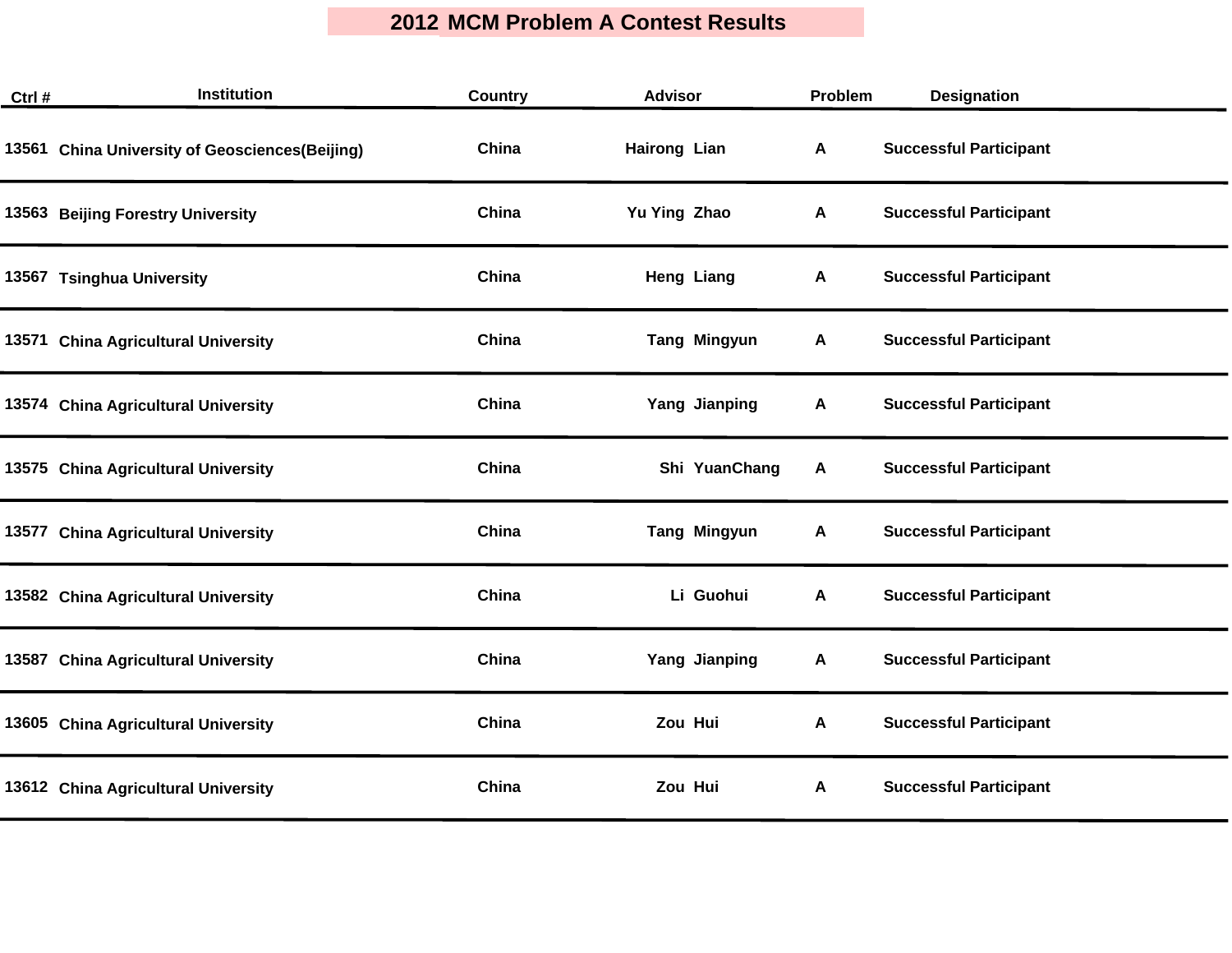| Ctrl # | <b>Institution</b>                                | <b>Country</b> | <b>Advisor</b>       | Problem      | <b>Designation</b>            |  |
|--------|---------------------------------------------------|----------------|----------------------|--------------|-------------------------------|--|
|        | 13621 North China Electric Power University       | China          | Miaomiao Ma          | $\mathsf{A}$ | <b>Successful Participant</b> |  |
|        | 13623 North China Electric Power University       | China          | Miaomiao Ma          | A            | <b>Successful Participant</b> |  |
|        | 13626 Shanghai University of Financial and        | China          | Chungi Li            | A            | <b>Successful Participant</b> |  |
|        | 13630 Nanjing University                          | China          | Hao Pan              | A            | <b>Successful Participant</b> |  |
|        | 13643 Shenzhen polytechnic                        | China          | Hongya Zhao          | $\mathsf{A}$ | <b>Successful Participant</b> |  |
|        | 13657 Shandong University of Science and          | China          | Yonghua Zhang        | A            | <b>Successful Participant</b> |  |
|        | 13674 Shanghai Jiaotong University                | China          | Xiaojun Liu          | Α            | <b>Successful Participant</b> |  |
|        | 13678 Shandong University of Science & Technology | China          | <b>Guo Yinjing</b>   | A            | <b>Successful Participant</b> |  |
|        | 13679 Harbin Institute of Technology              | China          | Rongning Xiaofang Li | A            | <b>Successful Participant</b> |  |
|        | 13684 North China Electric Power University       | China          | Yongqiang Zhu        | A            | <b>Successful Participant</b> |  |
|        | 13686 SHanghai University of Finance and          | China          | Xudong Zeng          | A            | <b>Successful Participant</b> |  |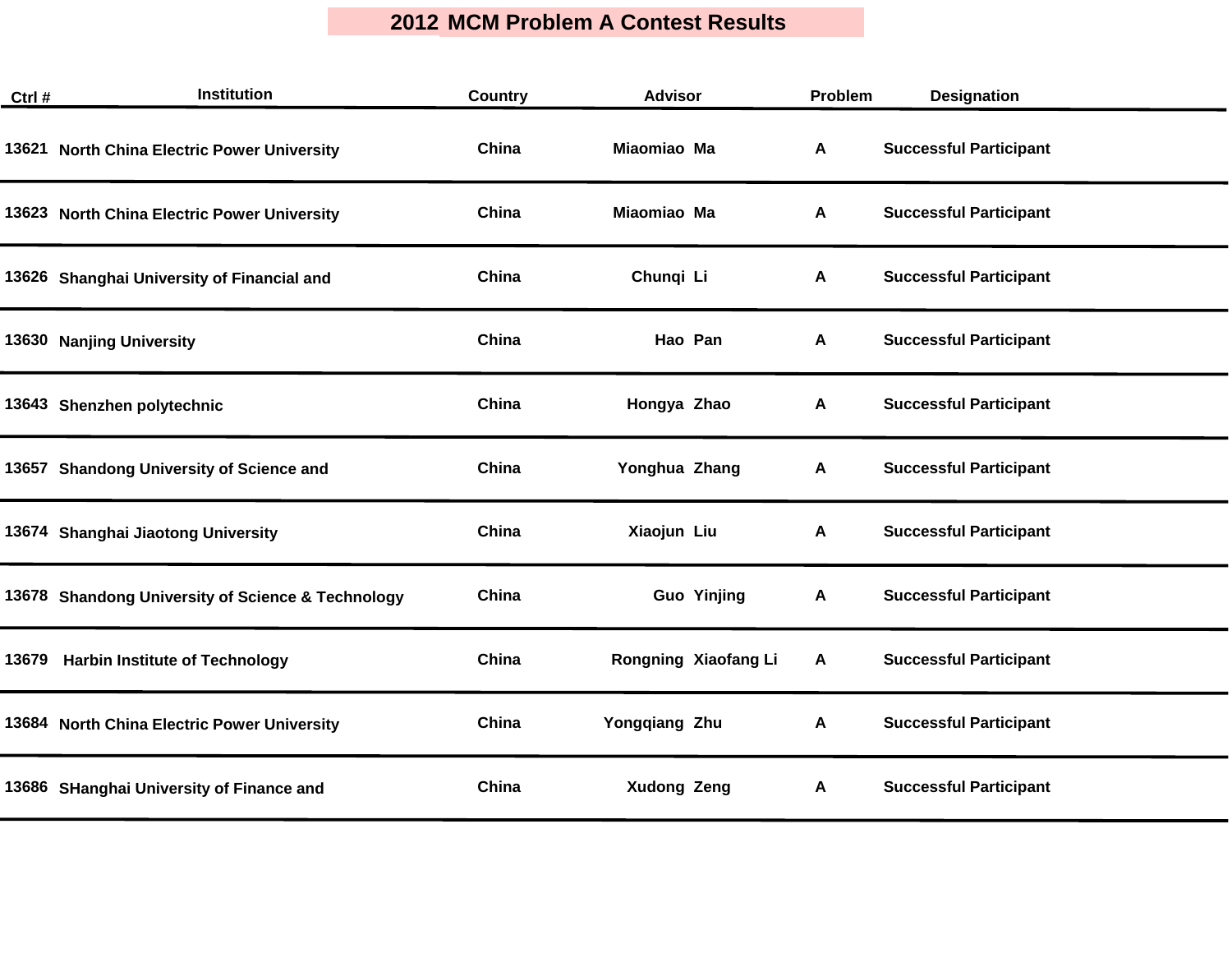| Ctrl # | <b>Institution</b>                        | <b>Country</b> | <b>Advisor</b>      |                    | Problem      | <b>Designation</b>            |  |
|--------|-------------------------------------------|----------------|---------------------|--------------------|--------------|-------------------------------|--|
|        | 13688 Truman State University             | <b>USA</b>     |                     | <b>Steve Smith</b> | $\mathsf{A}$ | <b>Successful Participant</b> |  |
|        | 13691 Henan Polytechnic University        | China          | Shunwei Xu          |                    | A            | <b>Successful Participant</b> |  |
|        | 13698 Henan Polytechnic University        | China          |                     | Tao Ban            | A            | <b>Successful Participant</b> |  |
|        | 13712 Jiangsu University                  | China          | Feng Zhu            |                    | A            | <b>Successful Participant</b> |  |
|        | 13716 Zhejiang A&F University             | China          | <b>Guangtong Gu</b> |                    | $\mathsf{A}$ | <b>Successful Participant</b> |  |
|        | 13718 Sichuan University                  | China          | yongdao zhou        |                    | A            | <b>Successful Participant</b> |  |
|        | 13720 Zhejiang A&F University             | China          |                     | Yu Guan            | A            | <b>Successful Participant</b> |  |
|        | 13726 School of Mathematics and Physics,  | China          | Zhixin Hu           |                    | A            | <b>Successful Participant</b> |  |
|        | 13731 Wuhan University                    | China          |                     | Hua Xiang          | $\mathsf{A}$ | <b>Successful Participant</b> |  |
|        | 13733 Southwest University of Science and | China          |                     | Ke Zheng           | A            | <b>Successful Participant</b> |  |
|        | 13736 Southwest University of Science and | China          |                     | Peng Zhang         | A            | <b>Successful Participant</b> |  |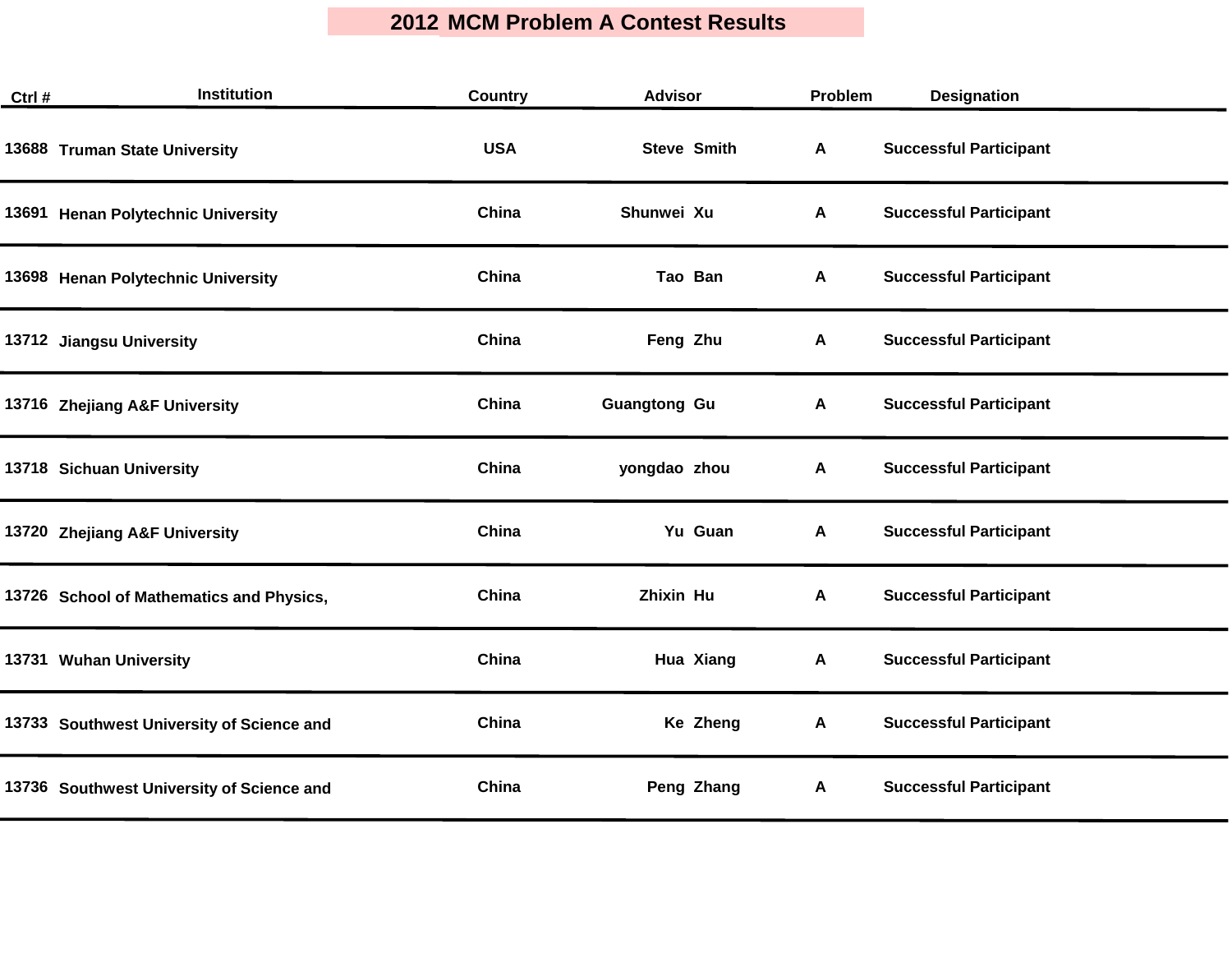| Ctrl # | <b>Institution</b>                             | <b>Country</b> | <b>Advisor</b>    |             | Problem      | <b>Designation</b>            |  |
|--------|------------------------------------------------|----------------|-------------------|-------------|--------------|-------------------------------|--|
|        | 13739 Central China Normal University          | China          | <b>Guoxin Zuo</b> |             | $\mathsf{A}$ | <b>Successful Participant</b> |  |
|        | 13742 China Three Gorges University            | China          | Laizhong Song     |             | A            | <b>Successful Participant</b> |  |
|        | 13744 Gannan Normal University                 | China          |                   | YAN Shenhai | A            | <b>Successful Participant</b> |  |
|        | 13749 Central China Normal University          | China          | Xiaobo Yin        |             | A            | <b>Successful Participant</b> |  |
|        | 13758 Anhui University of Architecture         | China          | Jie Min           |             | $\mathsf{A}$ | <b>Successful Participant</b> |  |
|        | 13771 Shandong University of Science and       | China          | Zhengbo Chang     |             | A            | <b>Successful Participant</b> |  |
|        | 13777 Tongji University                        | China          | Chaoyang Hao      |             | A            | <b>Successful Participant</b> |  |
|        | 13779 Tongji University                        | China          | Xiongda Chen      |             | $\mathsf{A}$ | <b>Successful Participant</b> |  |
|        | 13787 Dalian Maritime University               | China          |                   | Liu Chao    | $\mathsf{A}$ | <b>Successful Participant</b> |  |
|        | 13793 School of Sci., Beijing Univ. of Posts & | China          | Zuguo He          |             | $\mathsf{A}$ | <b>Successful Participant</b> |  |
|        | 13812 Renmin University of China               | China          | <b>Erling Wei</b> |             | Α            | <b>Successful Participant</b> |  |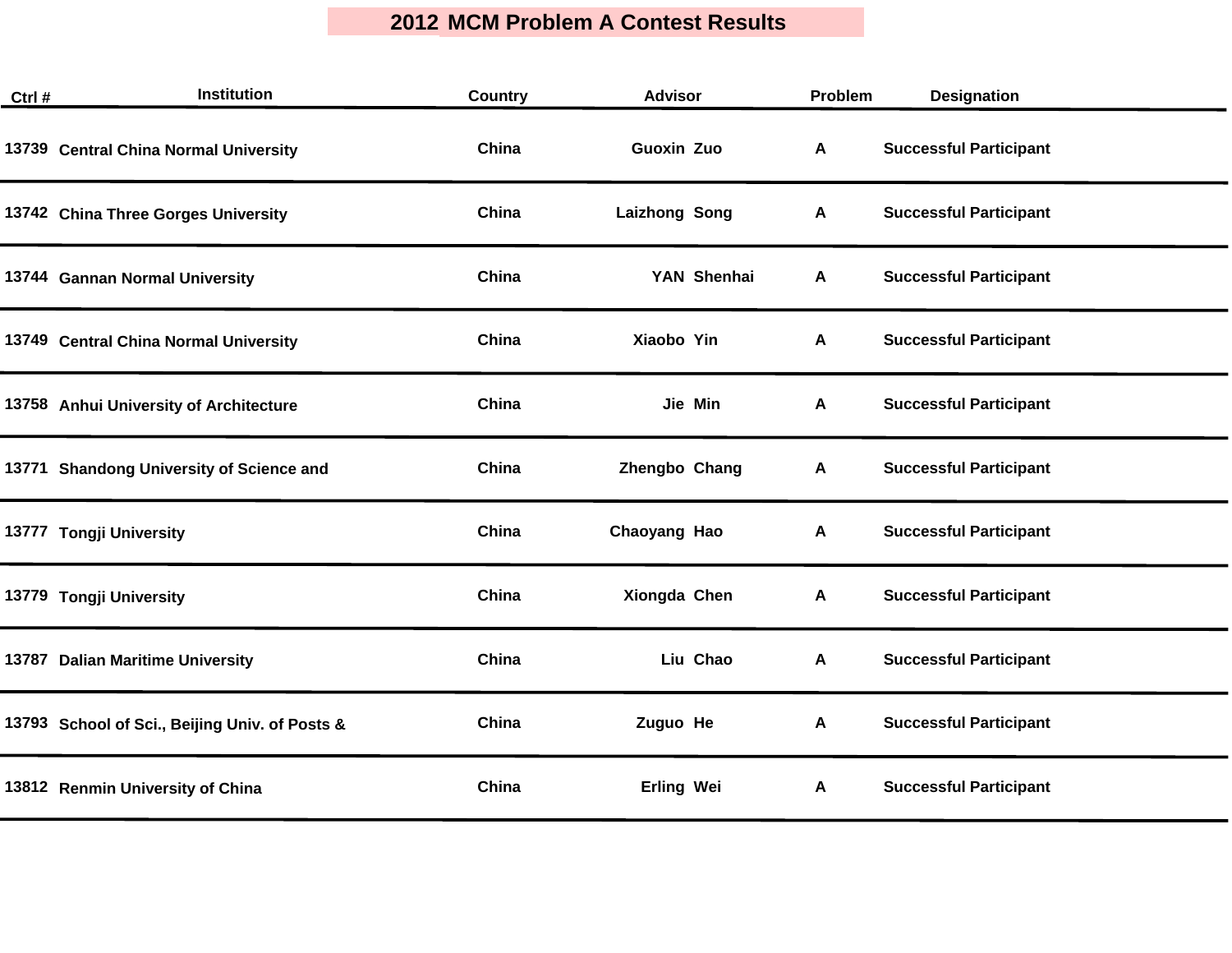| Ctrl # | Institution                                         | <b>Country</b> | <b>Advisor</b>        | Problem      | <b>Designation</b>            |  |
|--------|-----------------------------------------------------|----------------|-----------------------|--------------|-------------------------------|--|
|        | 13815 School of science, Xi'an Communication        | China          | Dongsheng Yang        | $\mathsf{A}$ | <b>Successful Participant</b> |  |
|        | 13817 School of science, Xi'an Communication        | China          | Xinshe Qi             | A            | <b>Successful Participant</b> |  |
|        | 13821 School of Information , Xi'an Communication   | China          | Yan Jiang             | A            | <b>Successful Participant</b> |  |
|        | 13833 Henan Normal University                       | China          | Xiaoxia Mu            | $\mathsf{A}$ | <b>Successful Participant</b> |  |
|        | 13838 South China Normal University                 | China          | Xiuxiang Liu          | $\mathsf{A}$ | <b>Successful Participant</b> |  |
|        | 13843 Xi'an Jiaotong University                     | China          | Hui Li                | A            | <b>Successful Participant</b> |  |
|        | 13845 Xi'an Jiaotong University                     | China          | Ji Cheng Li           | $\mathsf{A}$ | <b>Successful Participant</b> |  |
|        | 13852 Shandong University                           | China          | <b>Shuxiang Huang</b> | A            | <b>Successful Participant</b> |  |
|        | 13859 Xi'an Jiaotong University                     | China          | Hongliang Lu          | $\mathsf{A}$ | <b>Successful Participant</b> |  |
|        | 13868 Xi'an Jiaotong University                     | China          | Xiaoe Ruan            | $\mathsf{A}$ | <b>Successful Participant</b> |  |
|        | 13870 Nanjing University of Information Science and | China          | Chunzheng Cao         | $\mathsf{A}$ | <b>Successful Participant</b> |  |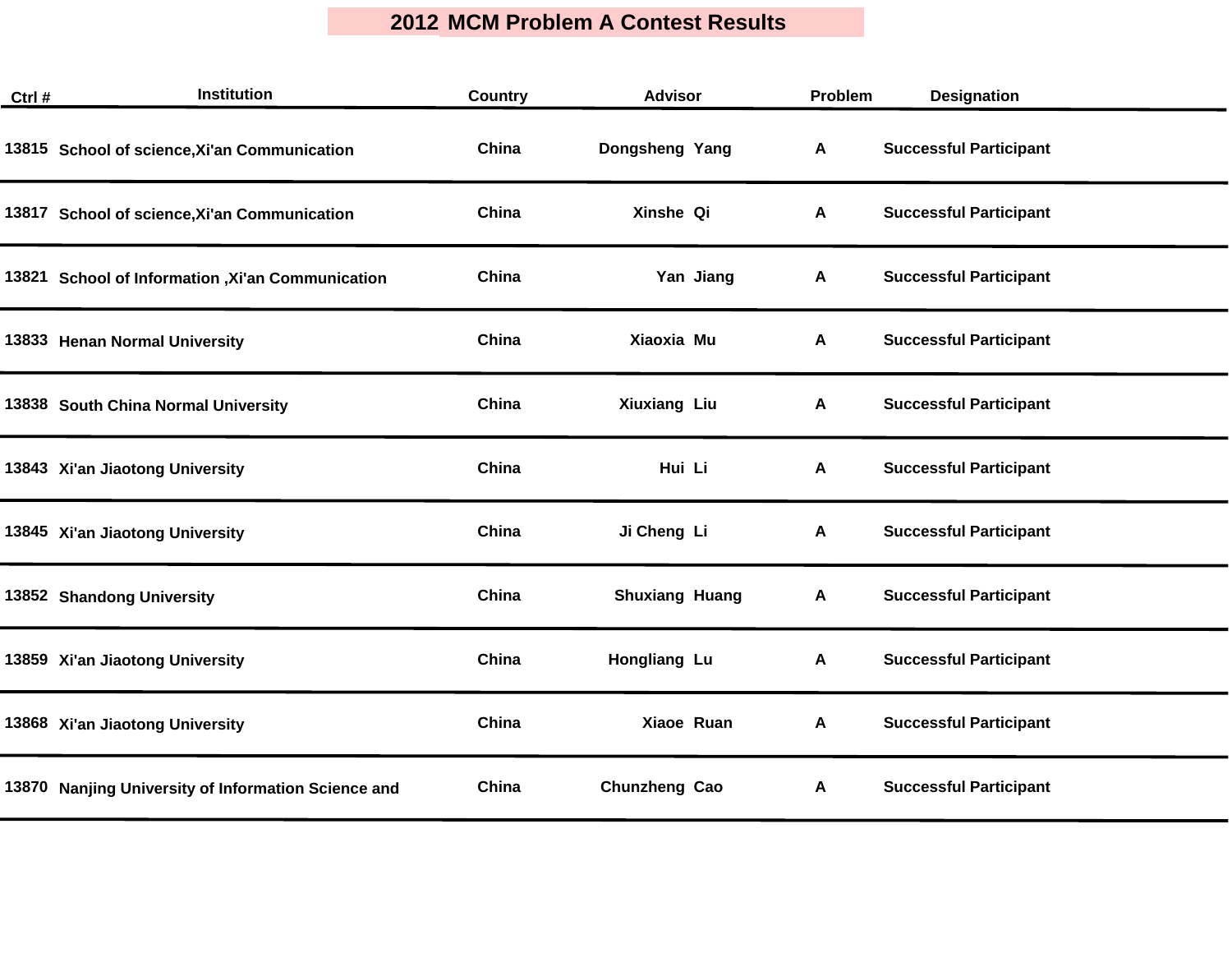| Ctrl # | <b>Institution</b>                            | <b>Country</b> | <b>Advisor</b>      | Problem      | <b>Designation</b>            |  |
|--------|-----------------------------------------------|----------------|---------------------|--------------|-------------------------------|--|
|        | 13882 Xi'an Jiaotong University               | China          | Hui Lian Jia        | $\mathsf{A}$ | <b>Successful Participant</b> |  |
|        | 13886 University of Science and Technology of | China          | Weidong Li          | $\mathsf{A}$ | <b>Successful Participant</b> |  |
|        | 13889 Xi'an Jiaotong Liverpool University     | China          | <b>ANYUN ZHU</b>    | A            | <b>Successful Participant</b> |  |
|        | 13893 Xi'an Jiaotong University               | China          | Yan Ni Xiao         | $\mathsf{A}$ | <b>Successful Participant</b> |  |
|        | 13902 Shanghai Jiaotong University            | China          | Suzi Wei            | $\mathsf{A}$ | <b>Successful Participant</b> |  |
|        | 13903 Lanzhou University                      | China          | Shiqiang Jin        | $\mathsf{A}$ | <b>Successful Participant</b> |  |
|        | 13905 Lanzhou University                      | China          | Jianming Hu         | A            | <b>Successful Participant</b> |  |
|        | 13908 Northeastern University at Qinhuangdao  | China          | Zixuan Zhang        | A            | <b>Successful Participant</b> |  |
|        | 13909 Lanzhou University                      | China          | Weigang Zhao        | $\mathsf{A}$ | <b>Successful Participant</b> |  |
|        | 13911 Lanzhou University                      | China          | Wenyu Zhang         | $\mathsf{A}$ | <b>Successful Participant</b> |  |
|        | 13913 Lanzhou University                      | China          | <b>Huiting Peng</b> | A            | <b>Successful Participant</b> |  |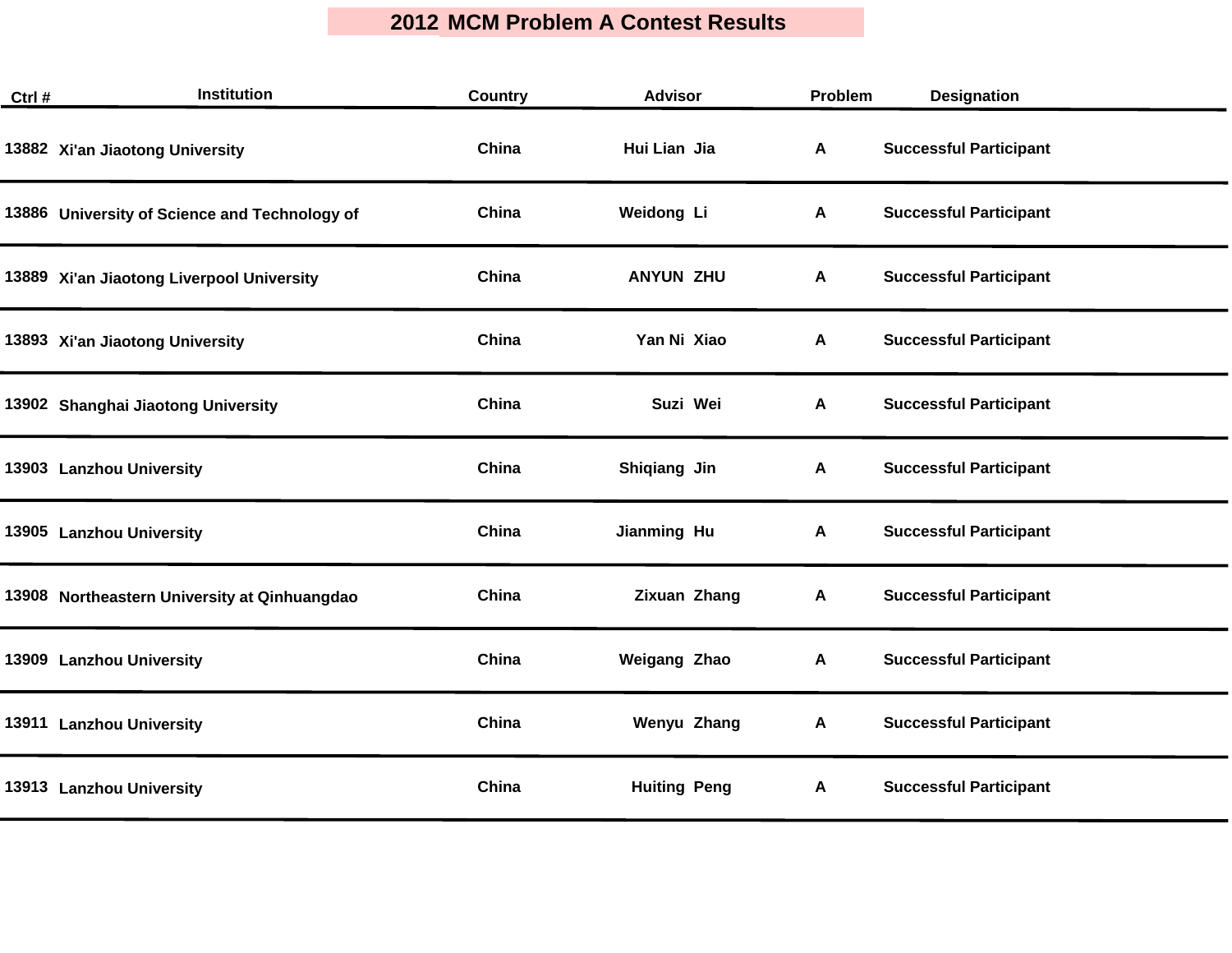| Ctrl # | <b>Institution</b>                          | <b>Country</b> | <b>Advisor</b>      | Problem      | <b>Designation</b>            |  |
|--------|---------------------------------------------|----------------|---------------------|--------------|-------------------------------|--|
|        | 13914 Lanzhou University                    | China          | Guowei Zeng         | $\mathsf{A}$ | <b>Successful Participant</b> |  |
|        | 13915 Lanzhou University                    | China          | <b>Yiming Liu</b>   | A            | <b>Successful Participant</b> |  |
|        | <b>13927 SUN YAT-SEN UNIVERSITY</b>         | China          | Yu Huang            | A            | <b>Successful Participant</b> |  |
|        | 13937 Department of mathematics, East China | China          | Yan Qin             | A            | <b>Successful Participant</b> |  |
|        | 13942 Sun Yat-sen University                | China          | Z.R Lv              | A            | <b>Successful Participant</b> |  |
|        | 13943 Sun Yat-sen University                | China          | Z.R Lv              | A            | <b>Successful Participant</b> |  |
|        | 13944 Beijing Normal University, Zhuhai     | China          | <b>Junqing Wang</b> | A            | <b>Successful Participant</b> |  |
|        | 13946 Qingdao Agricultural University       | China          | Guijuan Chang       | $\mathsf{A}$ | <b>Successful Participant</b> |  |
|        | 13951 sichuan university                    | China          | La He               | A            | <b>Successful Participant</b> |  |
|        | 13963 Chongqing University of Posts and     | China          | Jimin Yu            | A            | <b>Successful Participant</b> |  |
|        | 13968 Shandong University                   | China          | <b>Baodong LIU</b>  | A            | <b>Successful Participant</b> |  |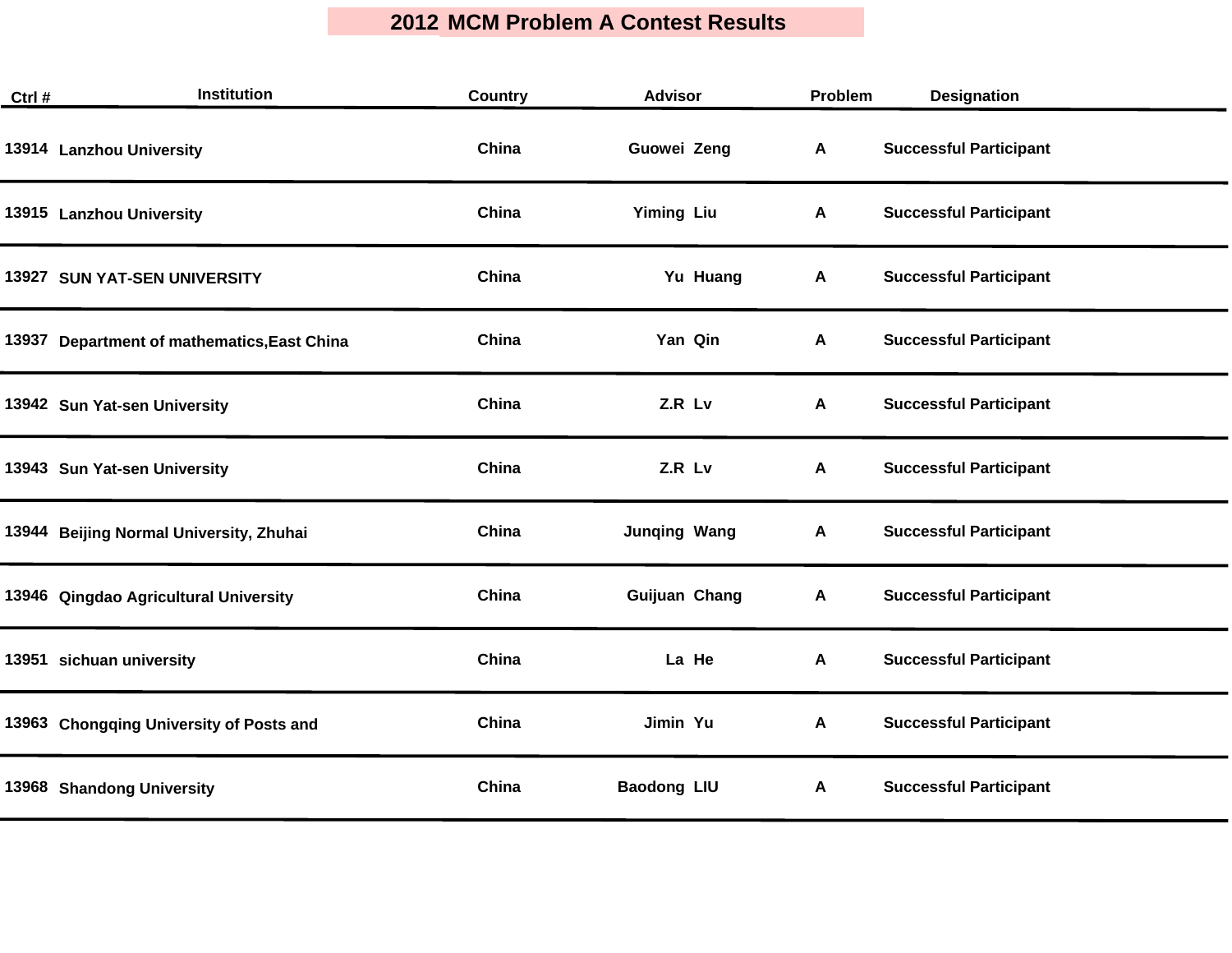| Ctrl # | Institution                               | <b>Country</b> | <b>Advisor</b>        | Problem      | <b>Designation</b>            |
|--------|-------------------------------------------|----------------|-----------------------|--------------|-------------------------------|
|        | 13969 Shanxi university                   | China          | <b>Wenxue Zhang</b>   | $\mathsf{A}$ | <b>Successful Participant</b> |
|        | 13971 Mathematics Department              | China          | <b>Yuying Wang</b>    | A            | <b>Successful Participant</b> |
|        | 13973 Harbin Institute of Technology      | China          | Rongning Xiaofang Li  | A            | <b>Successful Participant</b> |
|        | 13976 Lanzhou University                  | China          | <b>Furong Yang</b>    | $\mathsf{A}$ | <b>Successful Participant</b> |
|        | 13988 Xi'an Jiaotong University           | China          | Jian Zu               | $\mathsf{A}$ | <b>Successful Participant</b> |
|        | 13989 Xi'an Jiaotong University           | China          | Jian Zu               | $\mathsf{A}$ | <b>Successful Participant</b> |
|        | 13994 Xi'an Jiaotong-Liverpool University | China          | <b>Jingming Guo</b>   | A            | <b>Successful Participant</b> |
|        | 13995 Xi'an Jiaotong-Liverpool University | China          | <b>Jingming Guo</b>   | $\mathsf{A}$ | <b>Successful Participant</b> |
|        | 13998 Shandong University                 | China          | <b>Shuxiang HUANG</b> | $\mathsf{A}$ | <b>Successful Participant</b> |
|        | 13999 Xi'an Jiaotong-Liverpool University | China          | Dongen Zhang          | $\mathsf{A}$ | <b>Successful Participant</b> |
|        | 14004 Xi'an Jiaotong-Liverpool University | China          | Qiang Niu             | $\mathsf{A}$ | <b>Successful Participant</b> |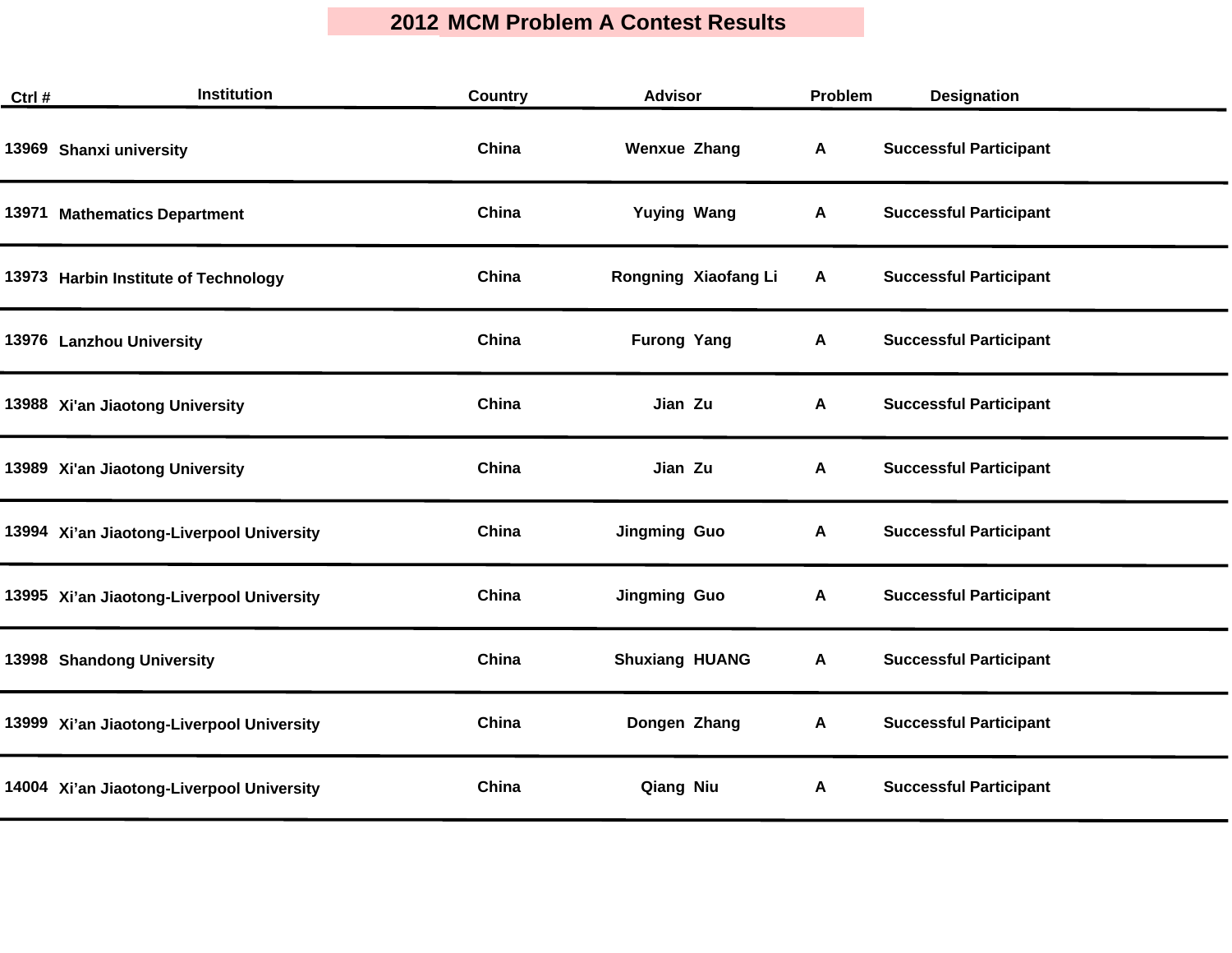| Ctrl # | <b>Institution</b>                        | <b>Country</b> | <b>Advisor</b>       | Problem      | <b>Designation</b>            |
|--------|-------------------------------------------|----------------|----------------------|--------------|-------------------------------|
|        | 14022 Xi'an Jiaotong Liverpool University | China          | Shan Wang            | $\mathsf{A}$ | <b>Successful Participant</b> |
|        | 14035 Xi'an Jiaotong-Liverpool University | China          | <b>Xianfen Kong</b>  | A            | <b>Successful Participant</b> |
|        | 14039 Xi'an Jiaotong Liverpool University | China          | Haifeng Fu           | A            | <b>Successful Participant</b> |
|        | 14042 Xi'an Jiaotong-Liverpool University | China          | Yu Gong              | $\mathsf{A}$ | <b>Successful Participant</b> |
|        | 14043 Chongqing University of Posts and   | China          | Zheng Jiming         | A            | <b>Successful Participant</b> |
|        | 14048 Xi'an Jiaotong-Liverpool University | China          | Zhanxian Wei         | A            | <b>Successful Participant</b> |
|        | 14049 Xi'an Jiaotong-Liverpool University | China          | Zhanxian Wei         | A            | <b>Successful Participant</b> |
|        | 14056 Xi'an Jiaotong-Liverpool University | China          | <b>Hongyun Xiong</b> | $\mathsf{A}$ | <b>Successful Participant</b> |
|        | 14060 South China Normal University       | China          | Hunan Li             | A            | <b>Successful Participant</b> |
|        | 14061 Xi'an Jiaotong-Liverpool University | China          | Weiwei Jiang         | A            | <b>Successful Participant</b> |
|        | 14063 Xi'an Jiaotong Liverpool University | China          | Xijuan Gong          | Α            | <b>Successful Participant</b> |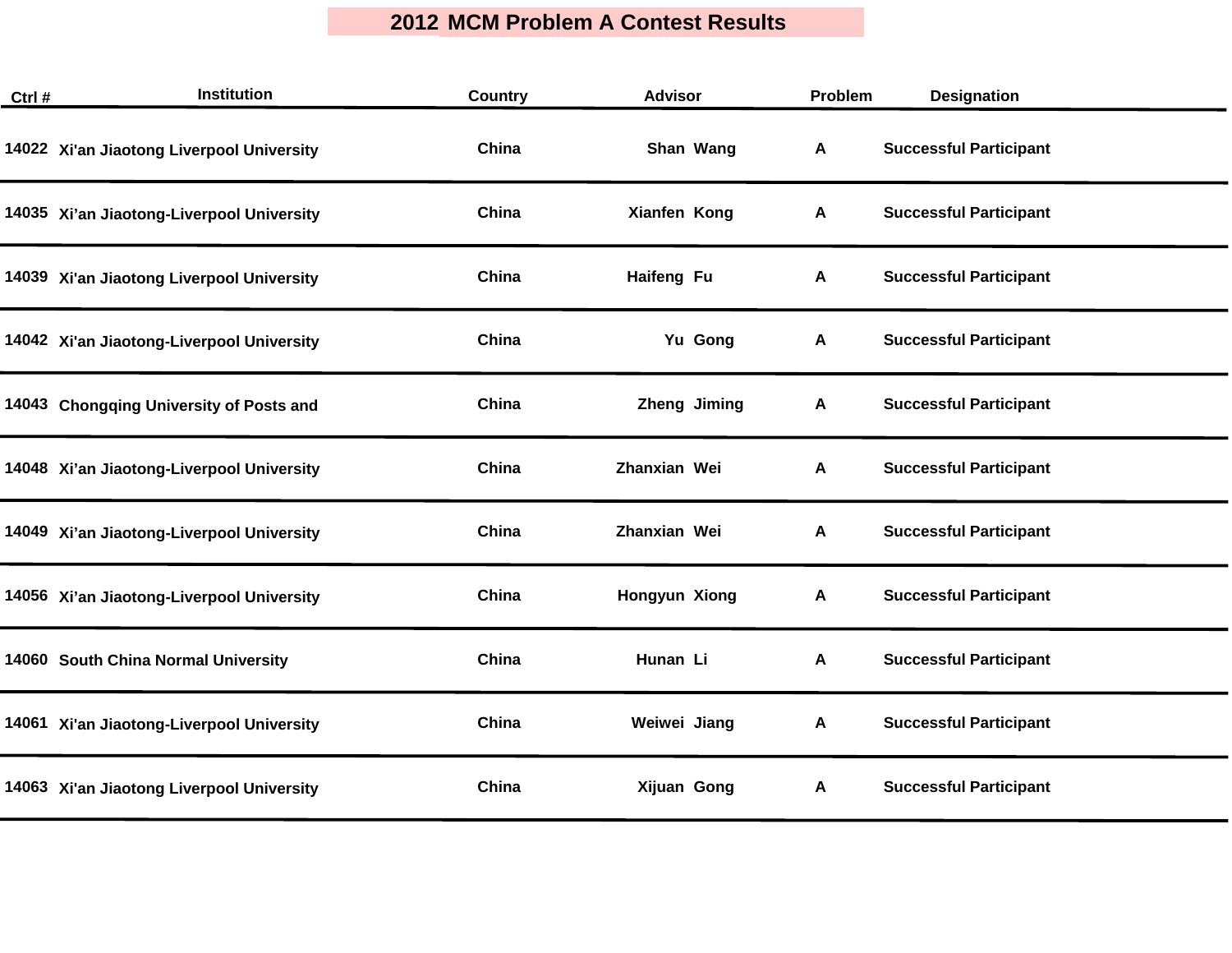| Ctrl # | <b>Institution</b>                            | <b>Country</b> | <b>Advisor</b>     | Problem      | <b>Designation</b>            |
|--------|-----------------------------------------------|----------------|--------------------|--------------|-------------------------------|
|        | 14065 Xi'an Jiaotong-Liverpool University     | China          | Li Yan             | $\mathsf{A}$ | <b>Successful Participant</b> |
|        | 14066 Xi'an Jiaotong-Liverpool University     | China          | Weiwei Jiang       | A            | <b>Successful Participant</b> |
|        | 14067 Xi'an Jiaotong Liverpool University     | China          | Jue Feng           | A            | <b>Successful Participant</b> |
|        | 14073 Xi'an Jiaotong-Liverpool University     | China          | Anbang Liu         | $\mathsf{A}$ | <b>Successful Participant</b> |
|        | 14079 Xi'an Jiaotong Liverpool University     | China          | <b>Jianping Ge</b> | $\mathsf{A}$ | <b>Successful Participant</b> |
|        | 14080 Xi'an Jiaotong-Liverpool University     | China          | Qianqian Yu        | A            | <b>Successful Participant</b> |
|        | 14083 University of Science and Technology of | China          | Min Zhao           | A            | <b>Successful Participant</b> |
|        | 14092 Xi'an Jiaotong Liverpool University     | China          | Bo Xie             | A            | <b>Successful Participant</b> |
|        | 14094 Xi'an Jiaotong-Liverpool University     | China          | Chi Lu             | $\mathsf{A}$ | <b>Successful Participant</b> |
|        | 14097 Xi'an Jiaotong-Liverpool University     | China          | Qinghua Yang       | A            | <b>Successful Participant</b> |
|        | 14100 Xi'an Jiaotong-Liverpool University     | China          | <b>Yuting Tang</b> | A            | <b>Successful Participant</b> |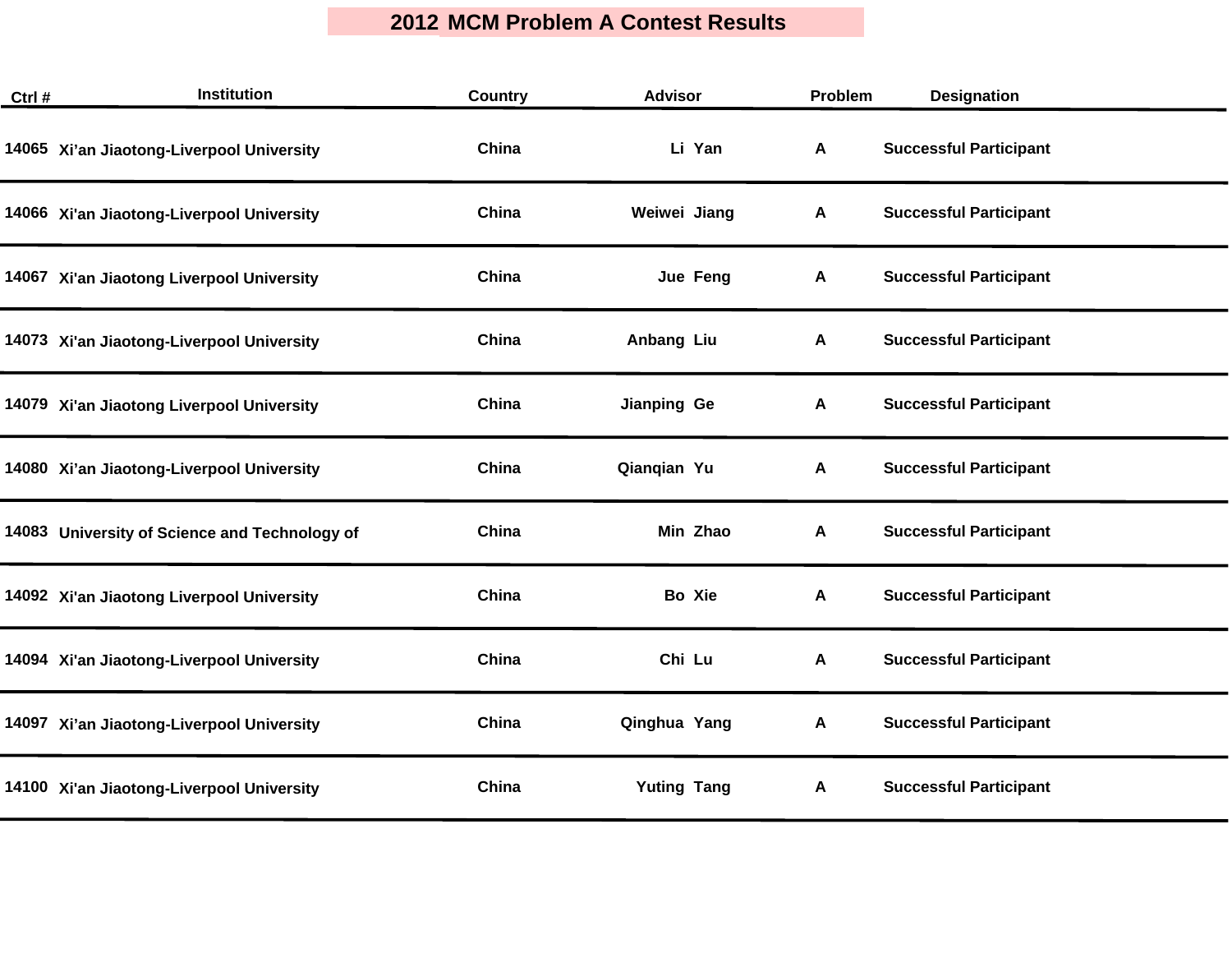| Ctrl # | <b>Institution</b>                            | <b>Country</b> | <b>Advisor</b>    | Problem      | <b>Designation</b>            |
|--------|-----------------------------------------------|----------------|-------------------|--------------|-------------------------------|
|        | 14106 Xi'an Jiaotong-Liverpool University     | China          | Yuan Li           | $\mathsf{A}$ | <b>Successful Participant</b> |
|        | 14107 Xi'an Jiaotong Liverpool University     | China          | Yan Zhao          | A            | <b>Successful Participant</b> |
|        | 14109 Xi'an Jiaotong-Liverpool University     | China          | Yuan Li           | A            | <b>Successful Participant</b> |
|        | 14110 Chongqing University of Posts and       | China          | Sidong Xian       | A            | <b>Successful Participant</b> |
|        | 14111 Xi'an Jiaotong Liverpool University     | China          | Miaoxin Yao       | $\mathsf{A}$ | <b>Successful Participant</b> |
|        | 14113 Xi'an Jiaotong-Liverpool University     | China          | Xiaoyou Miao      | A            | <b>Successful Participant</b> |
|        | 14118 Sun Yat-Sen University                  | China          | <b>Ying Jiang</b> | A            | <b>Successful Participant</b> |
|        | 14122 BeiHang University                      | China          | HaiYan Sun        | A            | <b>Successful Participant</b> |
|        | 14123 University of Science and Technology of | China          | wen Wang          | $\mathsf{A}$ | <b>Successful Participant</b> |
|        | 14127 Sun Yat-sen University                  | China          | Lei Wang          | A            | <b>Successful Participant</b> |
|        | 14131 Northeastern University at Qinhuangdao  | China          | Jingmei Guo       | A            | <b>Successful Participant</b> |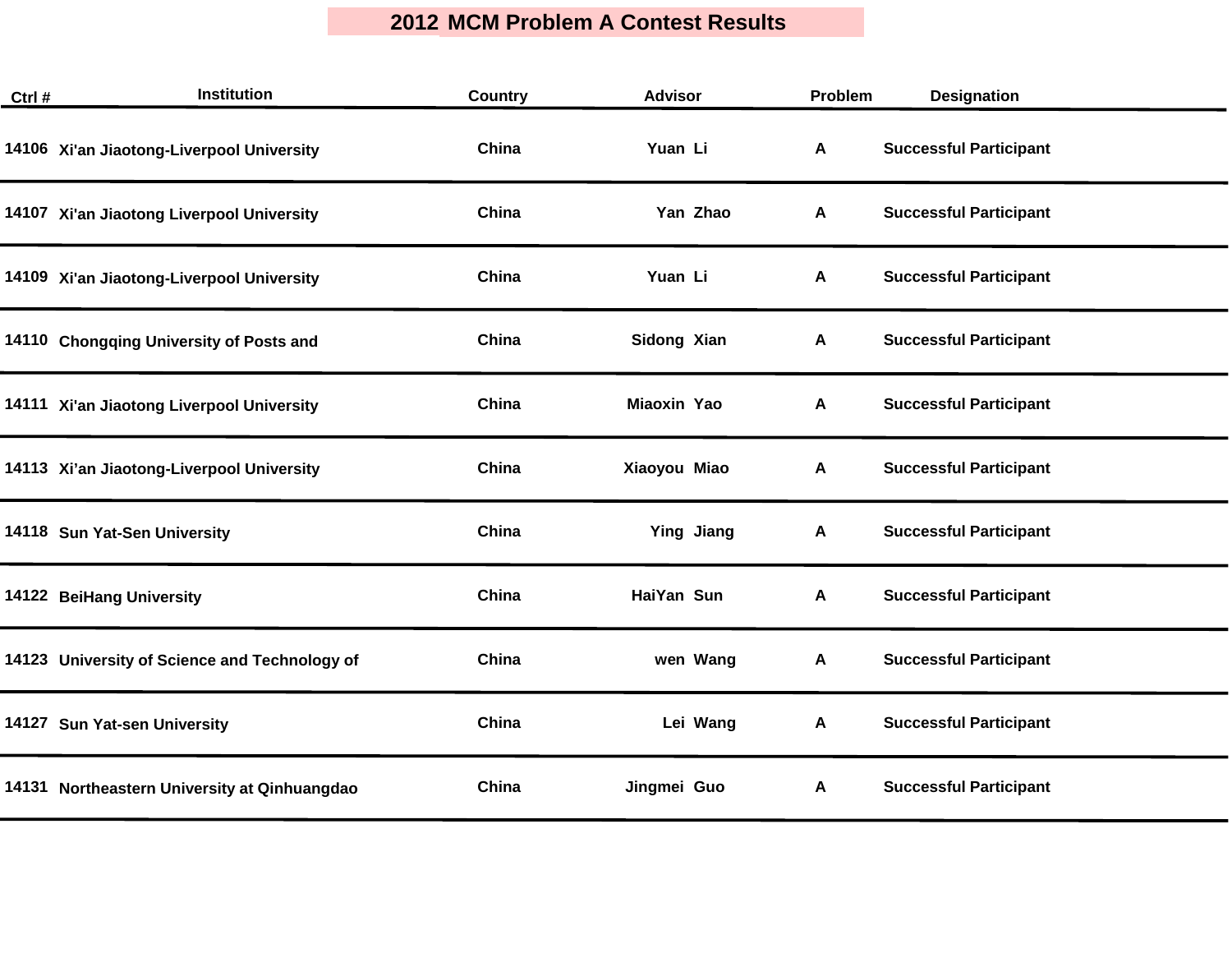| Ctrl # | <b>Institution</b>                        | <b>Country</b> | <b>Advisor</b>     | Problem      | <b>Designation</b>            |  |
|--------|-------------------------------------------|----------------|--------------------|--------------|-------------------------------|--|
|        | 14134 Beijing Normal University           | China          | Fusheng Yu         | $\mathsf{A}$ | <b>Successful Participant</b> |  |
|        | 14136 East China Normal University        | China          | Jin Xu             | A            | <b>Successful Participant</b> |  |
|        | 14138 South China Normal University       | China          | Shaohui Zhang      | A            | <b>Successful Participant</b> |  |
|        | 14150 Nanjing University of               | China          | Jin Xu             | A            | <b>Successful Participant</b> |  |
|        | 14153 Fudan University                    | China          | Ling Yang          | A            | <b>Successful Participant</b> |  |
|        | 14159 Nanjing University of               | China          | <b>JUN YE</b>      | $\mathsf{A}$ | <b>Successful Participant</b> |  |
|        | 14160 Xi'an Jiaotong Liverpool University | China          | <b>Wenbing Cai</b> | A            | <b>Successful Participant</b> |  |
|        | 14162 Xi'an Jiaotong-Liverpool University | China          | Rui Zhang          | A            | <b>Successful Participant</b> |  |
|        | 14170 Beijing Normal University           | China          | Hui Zhang          | $\mathsf{A}$ | <b>Successful Participant</b> |  |
|        | 14172 Shanghai Jiaotong University        | China          | Yaokun Wu          | $\mathsf{A}$ | <b>Successful Participant</b> |  |
|        | 14175 Shanghai Jiaotong University        | China          | Jianli Xie         | $\mathsf{A}$ | <b>Successful Participant</b> |  |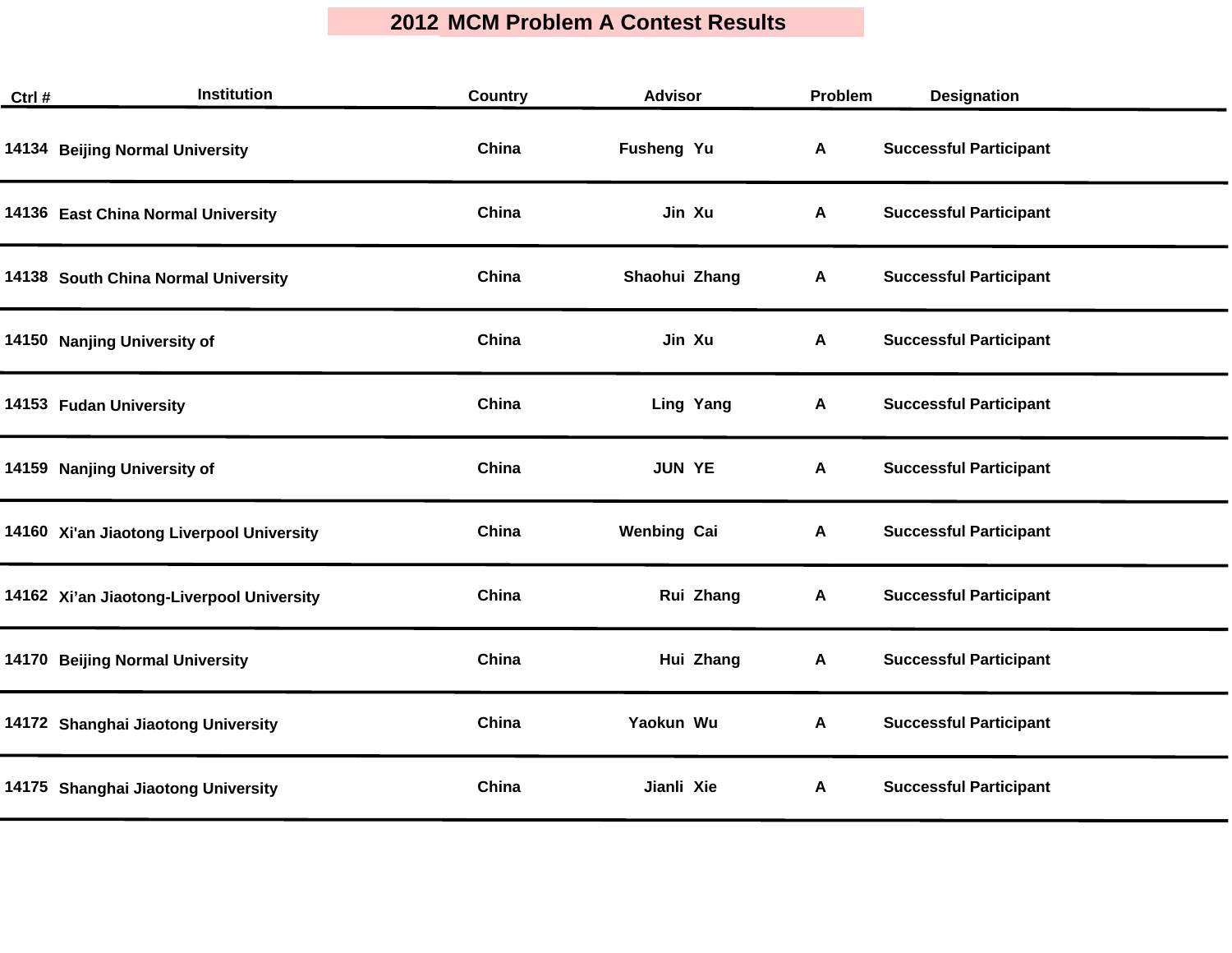| Ctrl # | <b>Institution</b>                                 | <b>Country</b> | <b>Advisor</b> | Problem      | <b>Designation</b>            |  |
|--------|----------------------------------------------------|----------------|----------------|--------------|-------------------------------|--|
|        | 14180 Beijing Jiaotong University                  | China          | Jing Wang      | $\mathsf{A}$ | <b>Successful Participant</b> |  |
|        | 14181 Henan Normal University                      | China          | Hongbin Yu     | A            | <b>Successful Participant</b> |  |
|        | 14191 China University of Geosciences(Beijing)     | China          | Yun Qian       | A            | <b>Successful Participant</b> |  |
| 14194  | <b>Shanghai Jiaotong University</b>                | China          | Yumei Xin      | A            | <b>Successful Participant</b> |  |
|        | 14202 Zhejiang University                          | China          | Xin Wan        | $\mathsf{A}$ | <b>Successful Participant</b> |  |
|        | 14210 Huazhong University of Science and           | China          | Xinxiang Qi    | A            | <b>Successful Participant</b> |  |
|        | 14229 Huazhong University of Science and           | China          | Nanzhong He    | A            | <b>Successful Participant</b> |  |
|        | 14231 Huazhong University of Science and           | China          | Zhihong Lu     | A            | <b>Successful Participant</b> |  |
|        | 14234 Shandong university of science and           | China          | Jun Gao        | $\mathsf{A}$ | <b>Successful Participant</b> |  |
|        | 14235 University of Science and Technology Beijing | China          | Zhixing Hu     | $\mathsf{A}$ | <b>Successful Participant</b> |  |
|        | 14243 Shanghai Jiaotong University                 | China          | Yuehui Zhang   | A            | <b>Successful Participant</b> |  |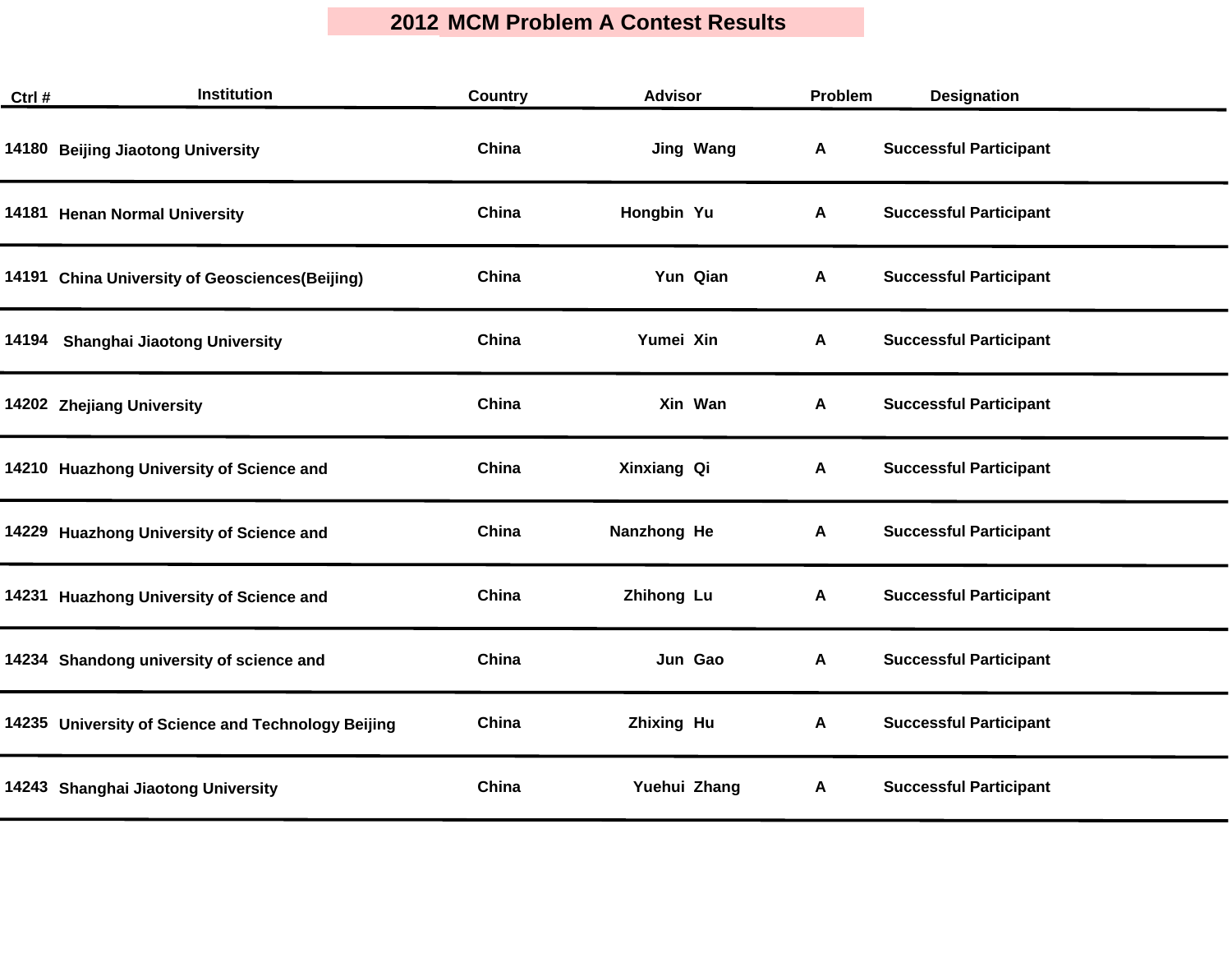| Ctrl # | <b>Institution</b>                       | <b>Country</b> | <b>Advisor</b>        | Problem      | <b>Designation</b>            |  |
|--------|------------------------------------------|----------------|-----------------------|--------------|-------------------------------|--|
|        | 14247 Shanghai Jiaotong University       | China          | Lili Zhao             | $\mathsf{A}$ | <b>Successful Participant</b> |  |
|        | 14248 Shanghai Jiaotong University       | China          | Lili Zhao             | A            | <b>Successful Participant</b> |  |
|        | 14251 Shanghai Jiaotong University       | China          | <b>Cunqing Zhou</b>   | A            | <b>Successful Participant</b> |  |
|        | 14255 Shanghai Jiaotong University       | China          | <b>Beixiang Fang</b>  | A            | <b>Successful Participant</b> |  |
|        | 14256 Beijing Univ. of Posts & Telecomm. | China          | <b>Tianping Shuai</b> | $\mathsf{A}$ | <b>Successful Participant</b> |  |
|        | 14258 southeast University               | China          | Weichao Hang          | A            | <b>Successful Participant</b> |  |
|        | 14262 Beijing Univ. of Posts & Telecomm. | China          | Xiaoxia Wang          | A            | <b>Successful Participant</b> |  |
|        | 14264 Shanghai Jiaotong University       | China          | Zhen Cui              | A            | <b>Successful Participant</b> |  |
|        | 14283 civil aviation university of china | China          | xia feng              | $\mathsf{A}$ | <b>Successful Participant</b> |  |
|        | 14284 Minzu University Of China          | China          | Zhaoxiang Li          | $\mathsf{A}$ | <b>Successful Participant</b> |  |
|        | 14299 Zhejiang University City College   | China          | Gui Wang              | A            | <b>Successful Participant</b> |  |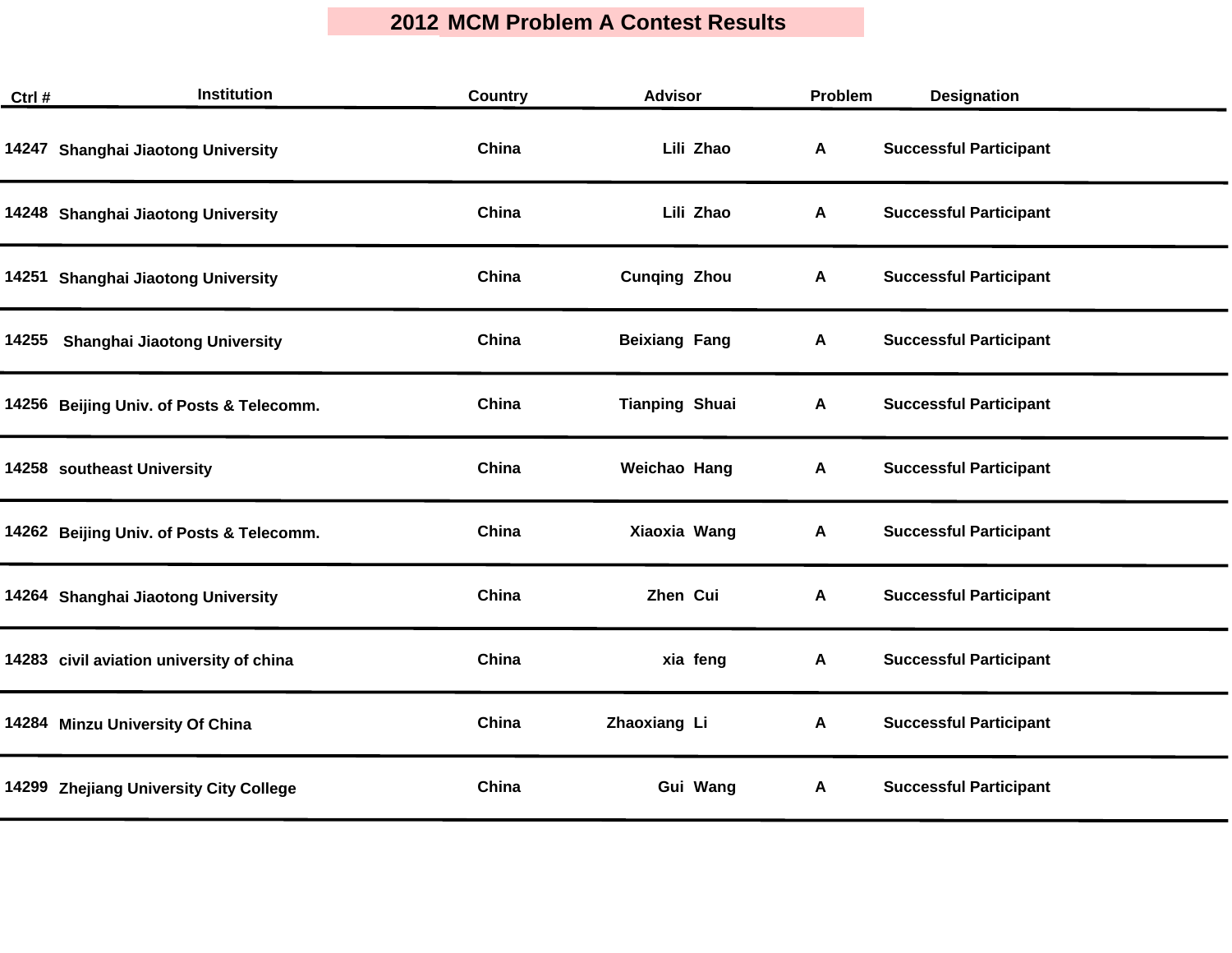| Ctrl # | <b>Institution</b>                             | <b>Country</b> | <b>Advisor</b>          | Problem             | <b>Designation</b>            |  |
|--------|------------------------------------------------|----------------|-------------------------|---------------------|-------------------------------|--|
|        | 14314 Beijing University of Posts and          | China          | <b>Wenbo Zhang</b>      | $\mathsf{A}$        | <b>Successful Participant</b> |  |
|        | 14315 Sun Yat-sen University                   | China          | Yanhui Guan             | A                   | <b>Successful Participant</b> |  |
|        | 14318 Beijing University of Posts and          | China          | <b>Wenbo ZHANG</b>      | A                   | <b>Successful Participant</b> |  |
|        | 14320 Beijing University of Posts and          | China          | <b>Wenbo ZHANG</b>      | A                   | <b>Successful Participant</b> |  |
|        | 14331 Beijing Univ. of Posts & Telecomm.       | China          | <b>Tianping Shuai</b>   | $\mathsf{A}$        | <b>Successful Participant</b> |  |
|        | 14338 Tianjin Polytechnic University           | China          |                         | The coaching team A | <b>Successful Participant</b> |  |
|        | 14340 Beijing University of Posts and          | China          | <b>Wenbo ZHANG</b>      | A                   | <b>Successful Participant</b> |  |
|        | 14348 Harbin Institute of Technology           | China          | Xiaofang Li Rongning Qu | <b>A</b>            | <b>Successful Participant</b> |  |
|        | 14352 Beijing University of Posts and          | China          | <b>Wenbo ZHANG</b>      | $\mathsf{A}$        | <b>Successful Participant</b> |  |
|        | 14356 School of Science of Wuhan University of | China          | Zhou Jun                | $\mathsf{A}$        | <b>Successful Participant</b> |  |
|        | 14361 Shandong University                      | China          | <b>Shuxiang Huang</b>   | A                   | <b>Successful Participant</b> |  |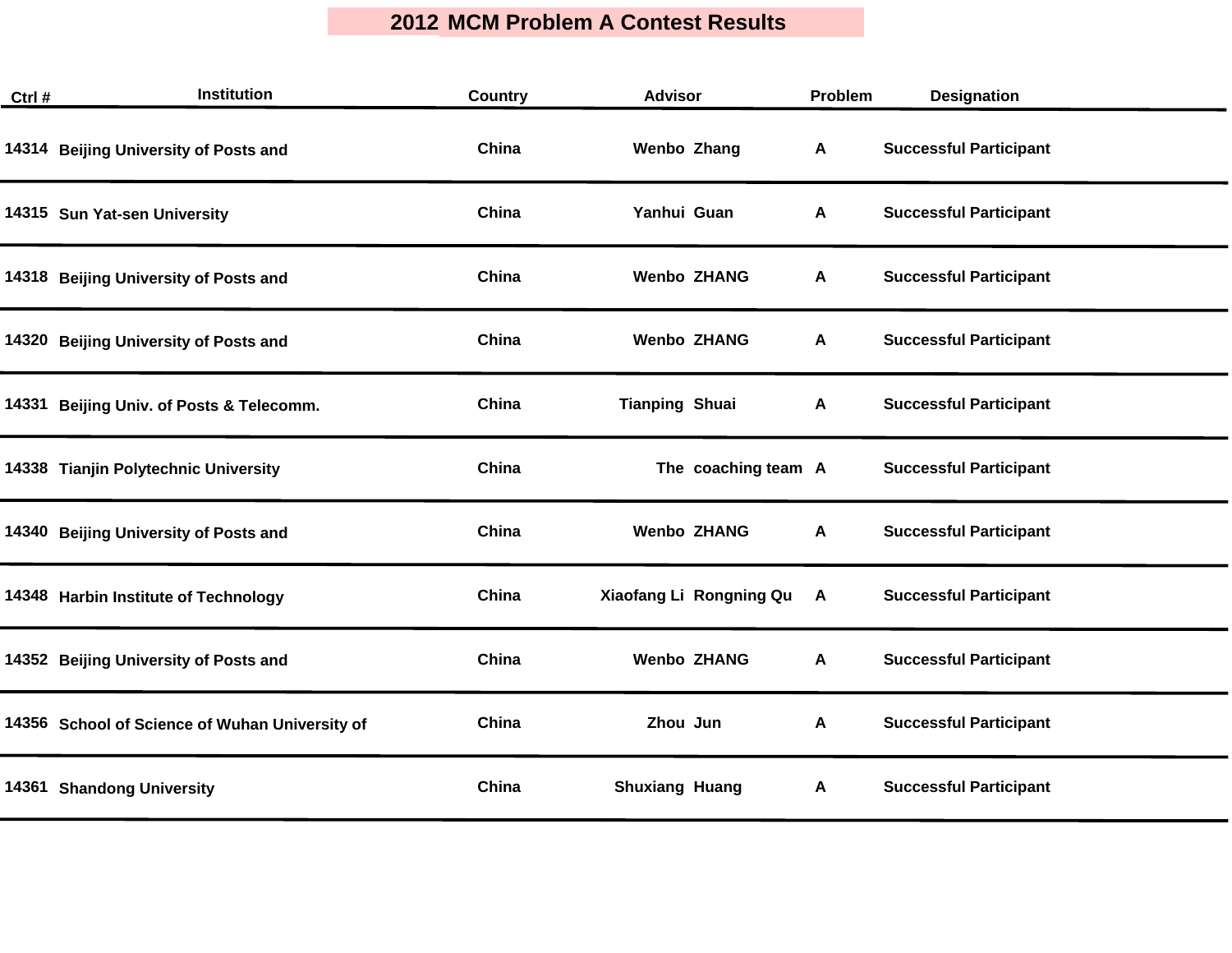| Ctrl # | <b>Institution</b>                             | <b>Country</b> | <b>Advisor</b>    | Problem      | <b>Designation</b>            |  |
|--------|------------------------------------------------|----------------|-------------------|--------------|-------------------------------|--|
|        | 14365 School of Science of Wuhan University of | China          | He Lang           | $\mathsf{A}$ | <b>Successful Participant</b> |  |
|        | 14374 Nankai University                        | China          | <b>Bin Yang</b>   | A            | <b>Successful Participant</b> |  |
|        | 14386 Shanghai Jiaotong University             | China          | Min Tang          | A            | <b>Successful Participant</b> |  |
|        | 14388 Beijing Univ. of Posts & Telecomm.       | China          | Lixia Wang        | A            | <b>Successful Participant</b> |  |
|        | 14395 Peking University                        | China          | <b>Tianyu Xie</b> | $\mathsf{A}$ | <b>Successful Participant</b> |  |
| 14398  | <b>Shanghai Jiaotong University</b>            | China          | Jing Wang         | A            | <b>Successful Participant</b> |  |
|        | 14400 Shanghai Jiaotong University             | China          | Cunli Chen        | A            | <b>Successful Participant</b> |  |
|        | 14412 Beijing Jiaotong University              | China          | Ping Zhao         | $\mathsf{A}$ | <b>Successful Participant</b> |  |
|        | 14425 Nantong University                       | China          | daorong Lin       | A            | <b>Successful Participant</b> |  |
|        | 14429 Nantong University                       | China          | Jinhua Wang       | $\mathsf{A}$ | <b>Successful Participant</b> |  |
|        | 14431 Nantong University                       | China          | Xiaohui Liu       | Α            | <b>Successful Participant</b> |  |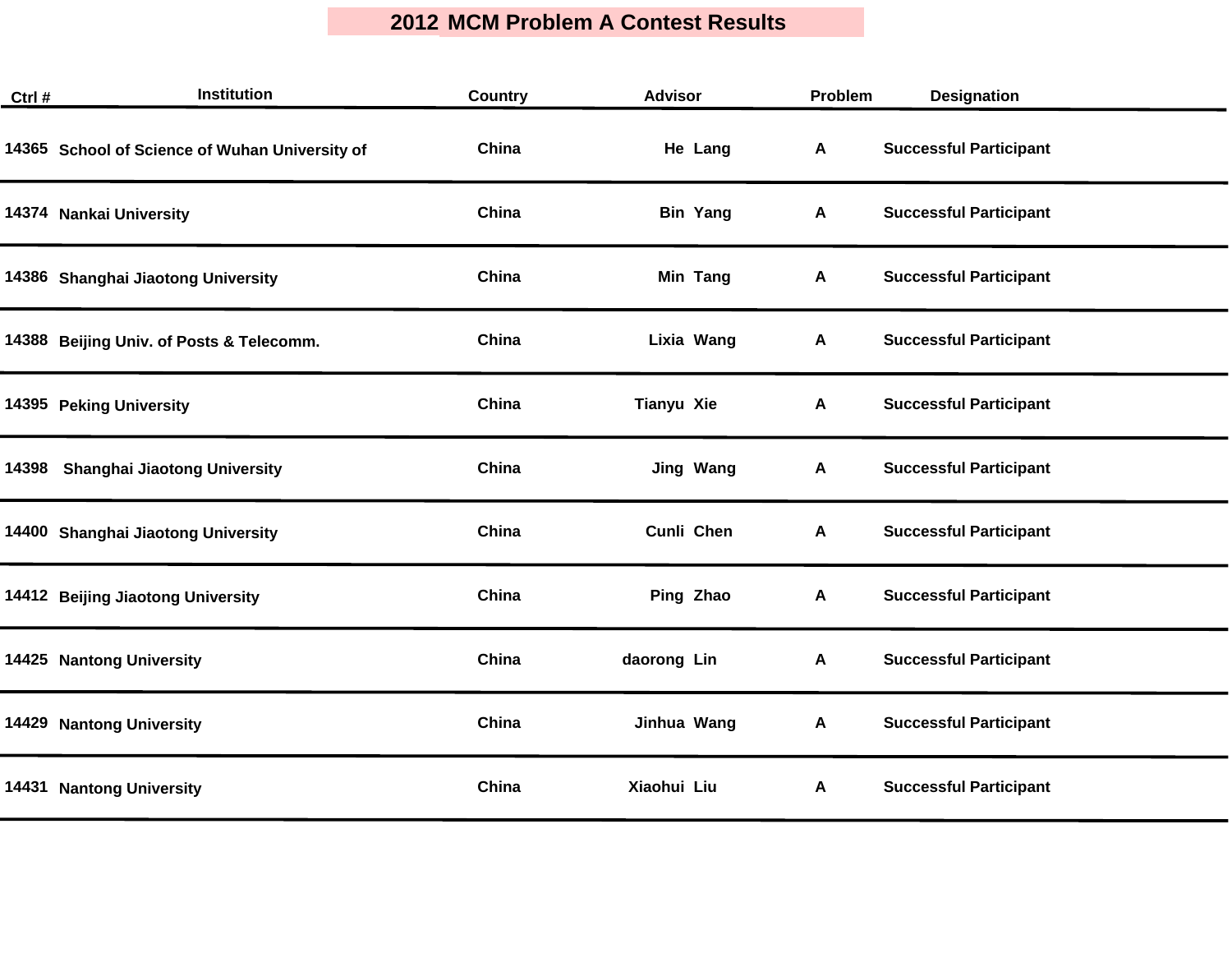| Ctrl # | <b>Institution</b>                           | <b>Country</b> | <b>Advisor</b>  | Problem      | <b>Designation</b>            |  |
|--------|----------------------------------------------|----------------|-----------------|--------------|-------------------------------|--|
|        | 14433 Peking University                      | China          | Jiazhong Yang   | $\mathsf{A}$ | <b>Successful Participant</b> |  |
|        | 14447 university                             | China          | yin xiaobo      | A            | <b>Successful Participant</b> |  |
|        | 14459 BeiHua University                      | China          | Yuanzheng Jiang | A            | <b>Successful Participant</b> |  |
|        | <b>14460 Chongqing University</b>            | China          | Xiaohong Wang   | A            | <b>Successful Participant</b> |  |
|        | 14462 BeiHua University                      | China          | Hui Li          | $\mathsf{A}$ | <b>Successful Participant</b> |  |
|        | 14465 BeiHua University                      | China          | Yuncai Wei      | $\mathsf{A}$ | <b>Successful Participant</b> |  |
|        | 14467 BeiHua University                      | China          | YiYun Liu       | A            | <b>Successful Participant</b> |  |
|        | 14501 Shanghai Finance University            | China          | Zhengyi Jiang   | A            | <b>Successful Participant</b> |  |
|        | 14505 Southwest University for Nationalities | China          | Zhixia Ma       | $\mathsf{A}$ | <b>Successful Participant</b> |  |
|        | 14506 Shanghai Finance University            | China          | Yong Fang       | $\mathsf{A}$ | <b>Successful Participant</b> |  |
|        | 14515 Shanghai Finance University            | China          | Rongqiang Che   | A            | <b>Successful Participant</b> |  |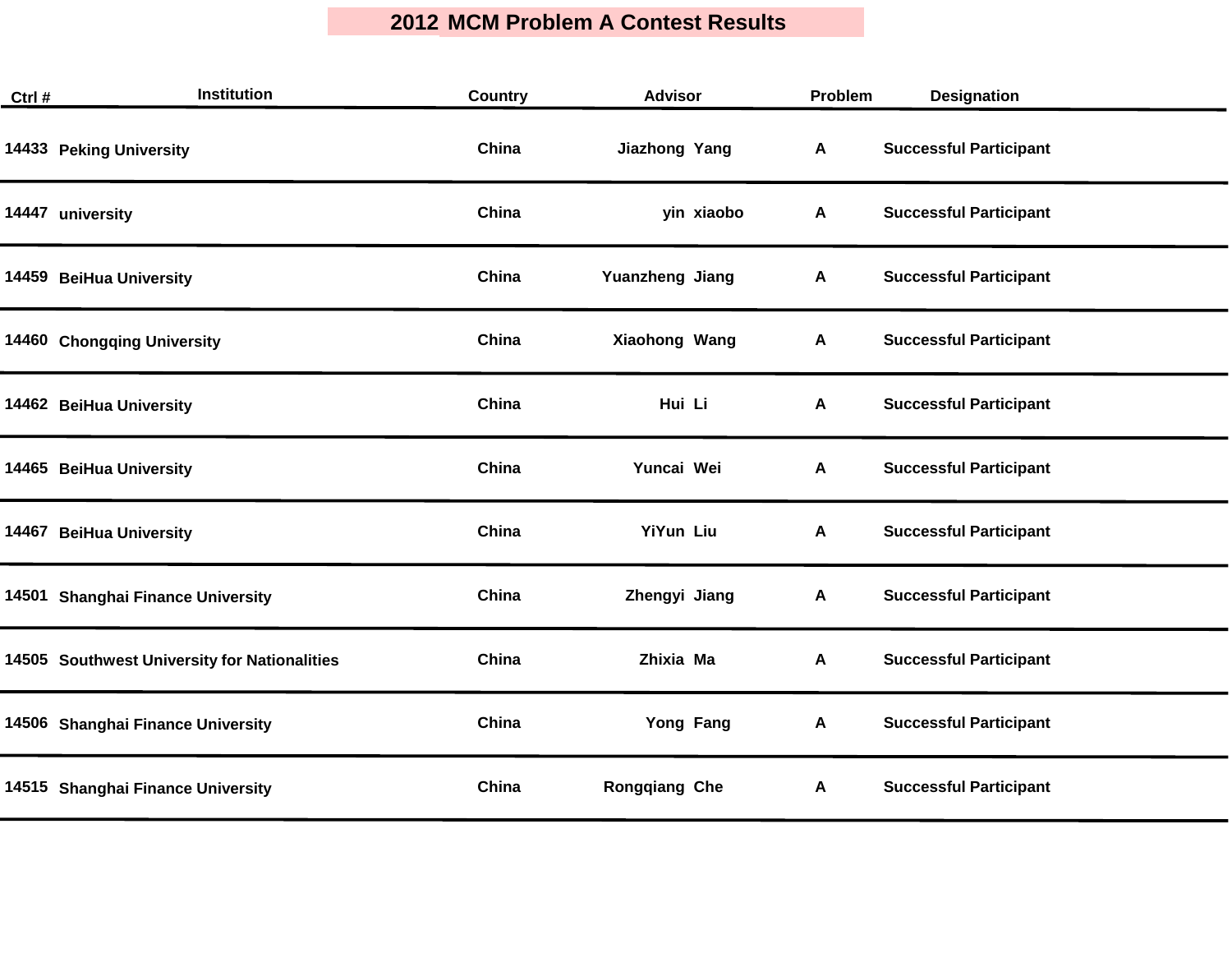| Ctrl # | <b>Institution</b>                             | <b>Country</b> | <b>Advisor</b>     | Problem      | <b>Designation</b>            |  |
|--------|------------------------------------------------|----------------|--------------------|--------------|-------------------------------|--|
|        | 14517 Beijing University of Posts and          | China          | <b>Wenbo ZHANG</b> | $\mathsf{A}$ | <b>Successful Participant</b> |  |
|        | 14520 Southwest University for Nationalities   | China          | Gaoping Li         | A            | <b>Successful Participant</b> |  |
|        | 14523 Southwest University for Nationalities   | China          | Jun Yang           | Α            | <b>Successful Participant</b> |  |
|        | 14524 Southwest University for Nationalities   | China          | <b>Jiang Cheng</b> | A            | <b>Successful Participant</b> |  |
|        | 14550 Physics institution of Nankai University | China          | Mike Ma            | A            | <b>Successful Participant</b> |  |
|        | 14553 Beijing University of Posts and          | China          | <b>Wenbo ZHANG</b> | A            | <b>Successful Participant</b> |  |
| 14557  | <b>Beijing University of Posts and</b>         | China          | <b>Wenbo ZHANG</b> | A            | <b>Successful Participant</b> |  |
|        | 14562 Beijing University of Posts and          | China          | <b>Wenbo ZHANG</b> | A            | <b>Successful Participant</b> |  |
|        | 14567 Wuhan University                         | China          | ShaoHua Wu         | $\mathsf{A}$ | <b>Successful Participant</b> |  |
|        | 14578 Nanchang University                      | China          | Cai yong           | A            | <b>Successful Participant</b> |  |
|        | 14580 East China Normal University             | China          | <b>Yincai Tang</b> | A            | <b>Successful Participant</b> |  |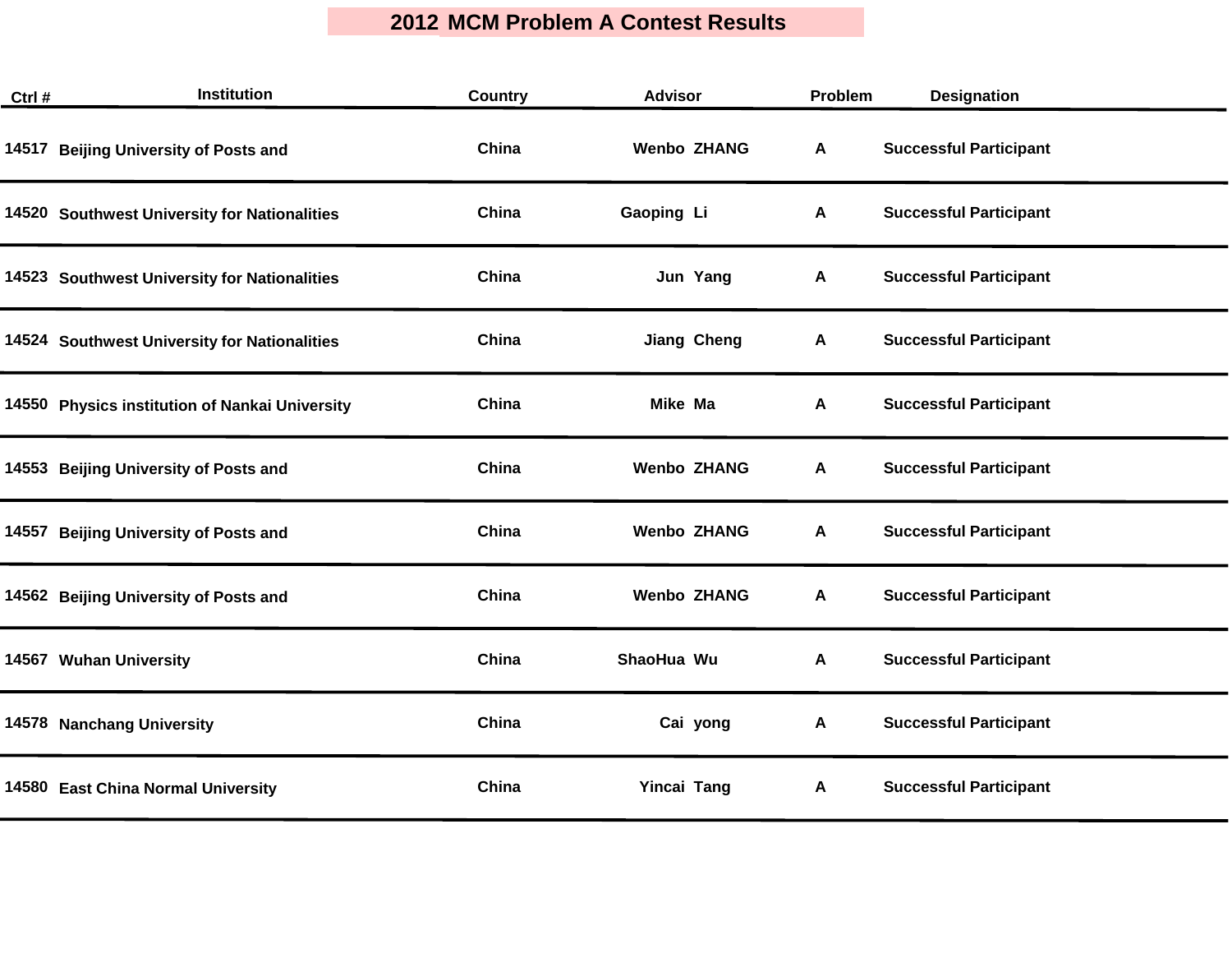| Ctrl # | <b>Institution</b>                        | <b>Country</b>   | <b>Advisor</b>     | Problem      | <b>Designation</b>            |  |
|--------|-------------------------------------------|------------------|--------------------|--------------|-------------------------------|--|
|        | 14581 South China Normal University       | China            | Hu'nan Li          | $\mathsf{A}$ | <b>Successful Participant</b> |  |
|        | 14583 Beijing Jiaotong University         | China            | Hongwei Jia        | $\mathsf{A}$ | <b>Successful Participant</b> |  |
|        | 14586 Beijing Jiaotong University         | China            | Xiaoduo Ma         | $\mathsf{A}$ | <b>Successful Participant</b> |  |
|        | 14590 Beijing Jiaotong University         | China            | Xiaoduo Ma         | $\mathsf{A}$ | <b>Successful Participant</b> |  |
|        | 14592 Changchun University of Science and | China            | zhu yong           | $\mathsf{A}$ | <b>Successful Participant</b> |  |
|        | 14602 Zhejiang Gongshang University       | China            | Zhao Heng          | $\mathsf{A}$ | <b>Successful Participant</b> |  |
|        | 14608 Zhejiang Gongshang University       | China            | Li Jue             | A            | <b>Successful Participant</b> |  |
|        | 14618 National University of Singapore    | <b>Singapore</b> | <b>Weiging Ren</b> | $\mathsf{A}$ | <b>Successful Participant</b> |  |
|        | 14629 Ludong University                   | China            | Guangchen Liu      | $\mathsf{A}$ | <b>Successful Participant</b> |  |
|        | 14632 Ludong University                   | China            | LIU WEI            | $\mathsf{A}$ | <b>Successful Participant</b> |  |
|        | 14633 Shanghai University of Finance and  | China            | LiPing Zhu         | $\mathsf{A}$ | <b>Successful Participant</b> |  |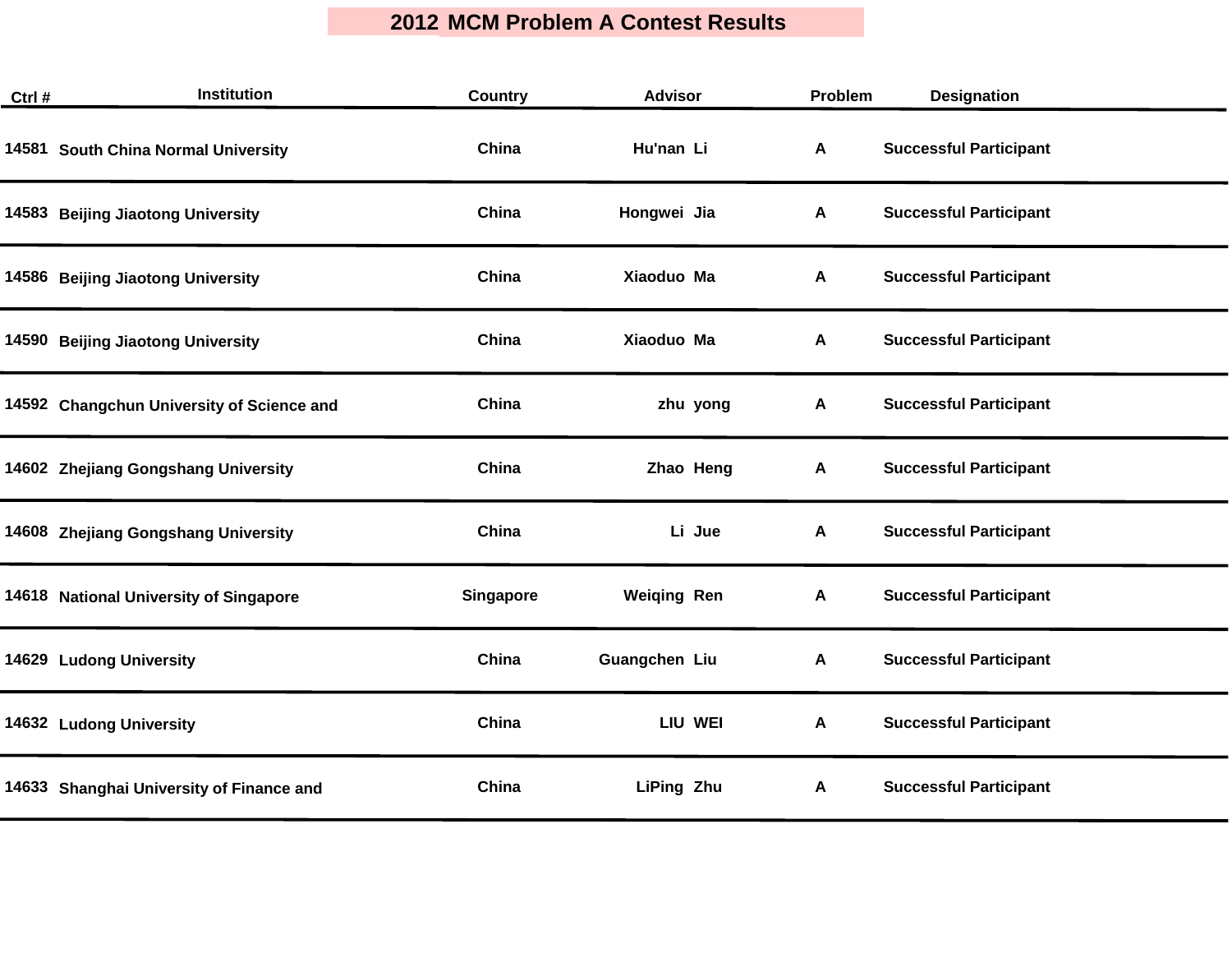| Ctrl # | <b>Institution</b>                               | <b>Country</b> | <b>Advisor</b>        | Problem      | <b>Designation</b>            |
|--------|--------------------------------------------------|----------------|-----------------------|--------------|-------------------------------|
|        | 14637 Ludong University                          | China          | Gao Yuli              | $\mathsf{A}$ | <b>Successful Participant</b> |
|        | 14643 School of Telecomm. Eng., Beijing Univ. of | China          | <b>Tianping Shuai</b> | $\mathsf{A}$ | <b>Successful Participant</b> |
|        | 14662 Sun Yat-Sen University                     | China          | <b>Zhiheng Huang</b>  | $\mathsf{A}$ | <b>Successful Participant</b> |
|        | 14665 Military Transportation University         | China          | changguo li           | $\mathsf{A}$ | <b>Successful Participant</b> |
|        | 14667 Shandong University                        | China          | Xiaoxia Rong          | $\mathsf{A}$ | <b>Successful Participant</b> |
|        | 14709 Shanghai Jiaotong University               | China          | Sheng Li              | $\mathsf{A}$ | <b>Successful Participant</b> |
|        | 14713 Shanghai Normal University                 | China          | Sheng Lijuan          | A            | <b>Successful Participant</b> |
|        | 14719 Beijing Jiaotong University                | China          | <b>Bingtuan Wang</b>  | $\mathsf{A}$ | <b>Successful Participant</b> |
|        | 14732 Zhejiang Gongshang University              | China          | Heng Zhao             | $\mathsf{A}$ | <b>Successful Participant</b> |
|        | 14733 Binzhou University                         | China          | Lei Wang              | $\mathsf{A}$ | <b>Successful Participant</b> |
|        | 14736 Zhejiang Gongshang University              | China          | Yinfei Li             | A            | <b>Successful Participant</b> |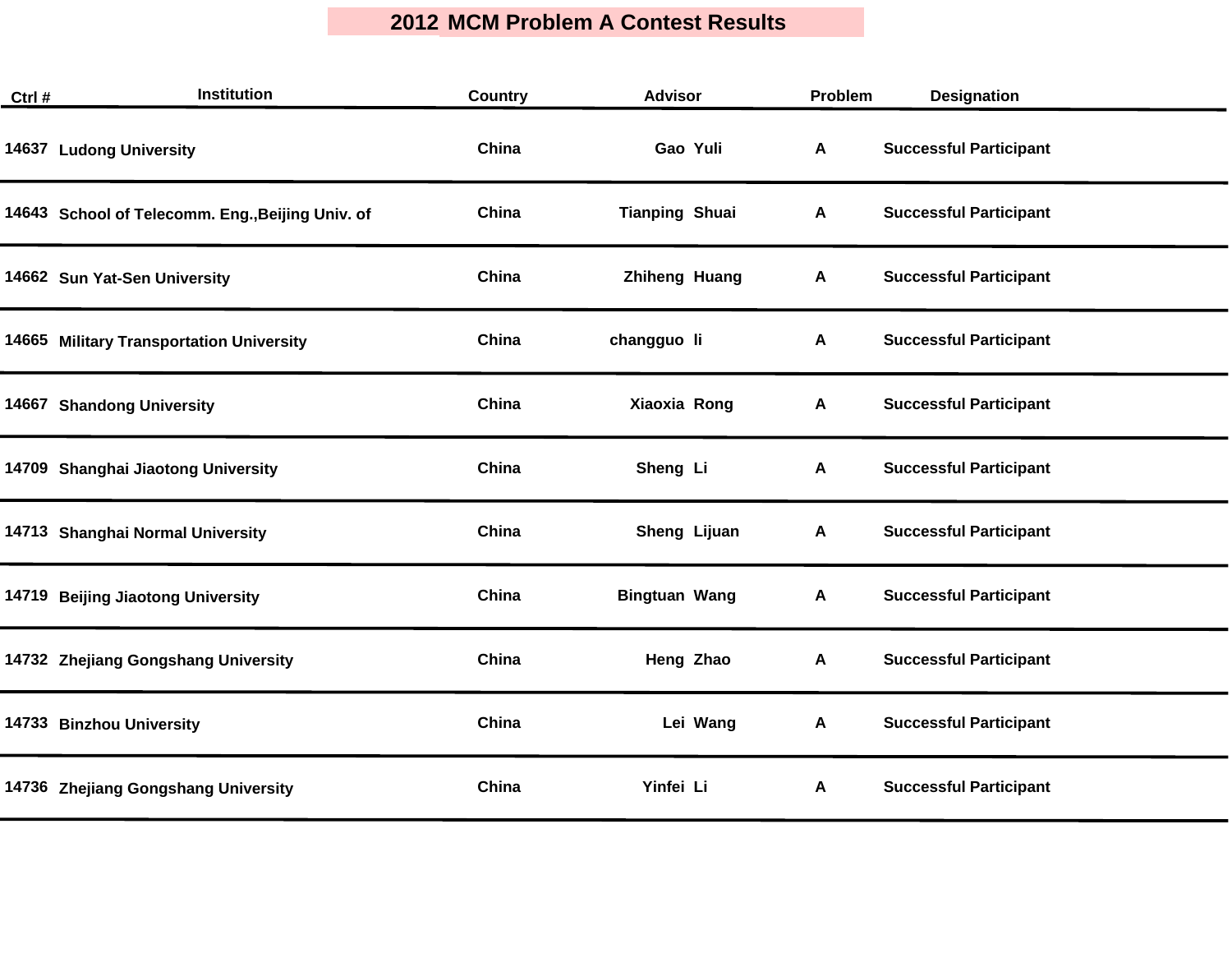| Ctrl # | <b>Institution</b>                                | <b>Country</b> | <b>Advisor</b>        |              | Problem      | <b>Designation</b>            |  |
|--------|---------------------------------------------------|----------------|-----------------------|--------------|--------------|-------------------------------|--|
|        | 14738 Binzhou University                          | China          |                       | Jing Zhao    | $\mathsf{A}$ | <b>Successful Participant</b> |  |
|        | 14747 Zhejiang Gongshang University               | China          | <b>Zhengzhon Ding</b> |              | A            | <b>Successful Participant</b> |  |
|        | 14751 Zhejiang Gongshang University               | China          |                       | Qiu Yuyang   | A            | <b>Successful Participant</b> |  |
|        | 14763 MinZu University of China / Institute of    | China          | Xujie JIA             |              | A            | <b>Successful Participant</b> |  |
|        | 14767 Mathematics                                 | China          | Huang Li-wei          |              | $\mathsf{A}$ | <b>Successful Participant</b> |  |
|        | 14768 Mathematics                                 | China          |                       | Yin Cheng-yi | A            | <b>Successful Participant</b> |  |
|        | 14769 Central University of Finance and Economics | China          | Xiaowei Sun           |              | A            | <b>Successful Participant</b> |  |
|        | 14779 Central South University School of          | China          | Fuli He               |              | $\mathsf{A}$ | <b>Successful Participant</b> |  |
|        | 14780 Shandong University                         | China          | <b>Shuxiang Huang</b> |              | A            | <b>Successful Participant</b> |  |
|        | 14783 School of Mathematics and Computing Central | China          |                       | He Wei       | A            | <b>Successful Participant</b> |  |
|        | 14787 Chang'an University                         | China          | Hongyan Mai           |              | A            | <b>Successful Participant</b> |  |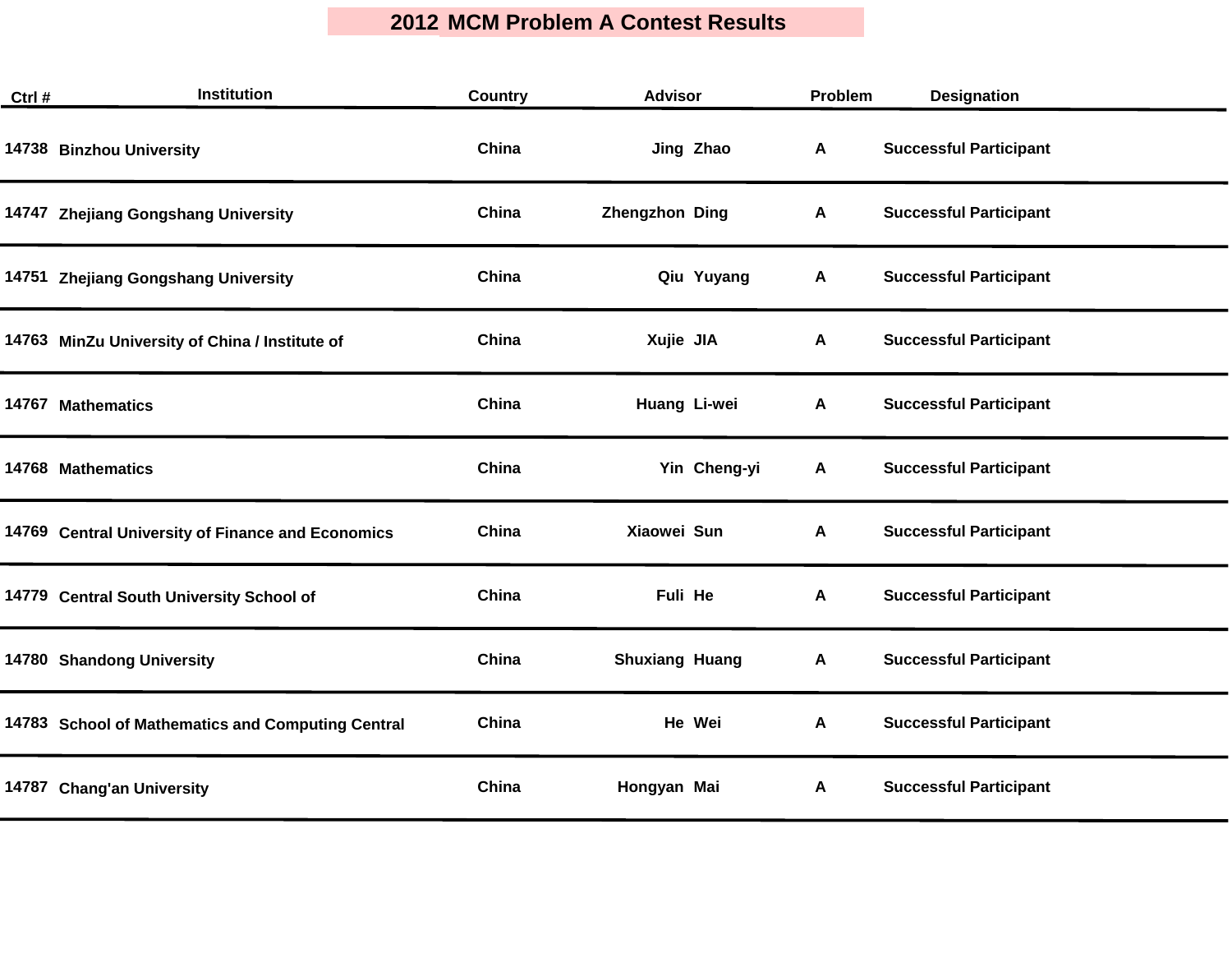| Ctrl # | <b>Institution</b>                                | <b>Country</b> | <b>Advisor</b> | Problem      | <b>Designation</b>            |
|--------|---------------------------------------------------|----------------|----------------|--------------|-------------------------------|
|        | 14788 Chang'an University                         | China          | Hongyan Mai    | $\mathsf{A}$ | <b>Successful Participant</b> |
|        | 14789 School of Mathematics and Computing Central | China          | Zhang Zhong    | A            | <b>Successful Participant</b> |
|        | 14791 School of Mathematics and Computing Central | China          | Zhang Zhong    | A            | <b>Successful Participant</b> |
|        | 14803 School of Mathematics and Computing Central | China          | Qiulian Fang   | $\mathsf{A}$ | <b>Successful Participant</b> |
|        | 14805 School of Mechanical Engineering Central    | China          | Hou Zhou       | $\mathsf{A}$ | <b>Successful Participant</b> |
|        | 14806 School of Mechanical Engineering Central    | China          | Hou Zhou       | $\mathsf{A}$ | <b>Successful Participant</b> |
|        | 14807 Central South University                    | China          | He Li          | A            | <b>Successful Participant</b> |
|        | 14810 School of Chemistry and Chemical            | China          | Zhang D.Z.     | $\mathsf{A}$ | <b>Successful Participant</b> |
|        | 14812 Nanjing University                          | China          | Fei Fang       | $\mathsf{A}$ | <b>Successful Participant</b> |
|        | 14830 School of Materials Science and Engineering | China          | Zheng Shun     | $\mathsf{A}$ | <b>Successful Participant</b> |
|        | 14832 Chang'an University                         | China          | Yindi Zhang    | A            | <b>Successful Participant</b> |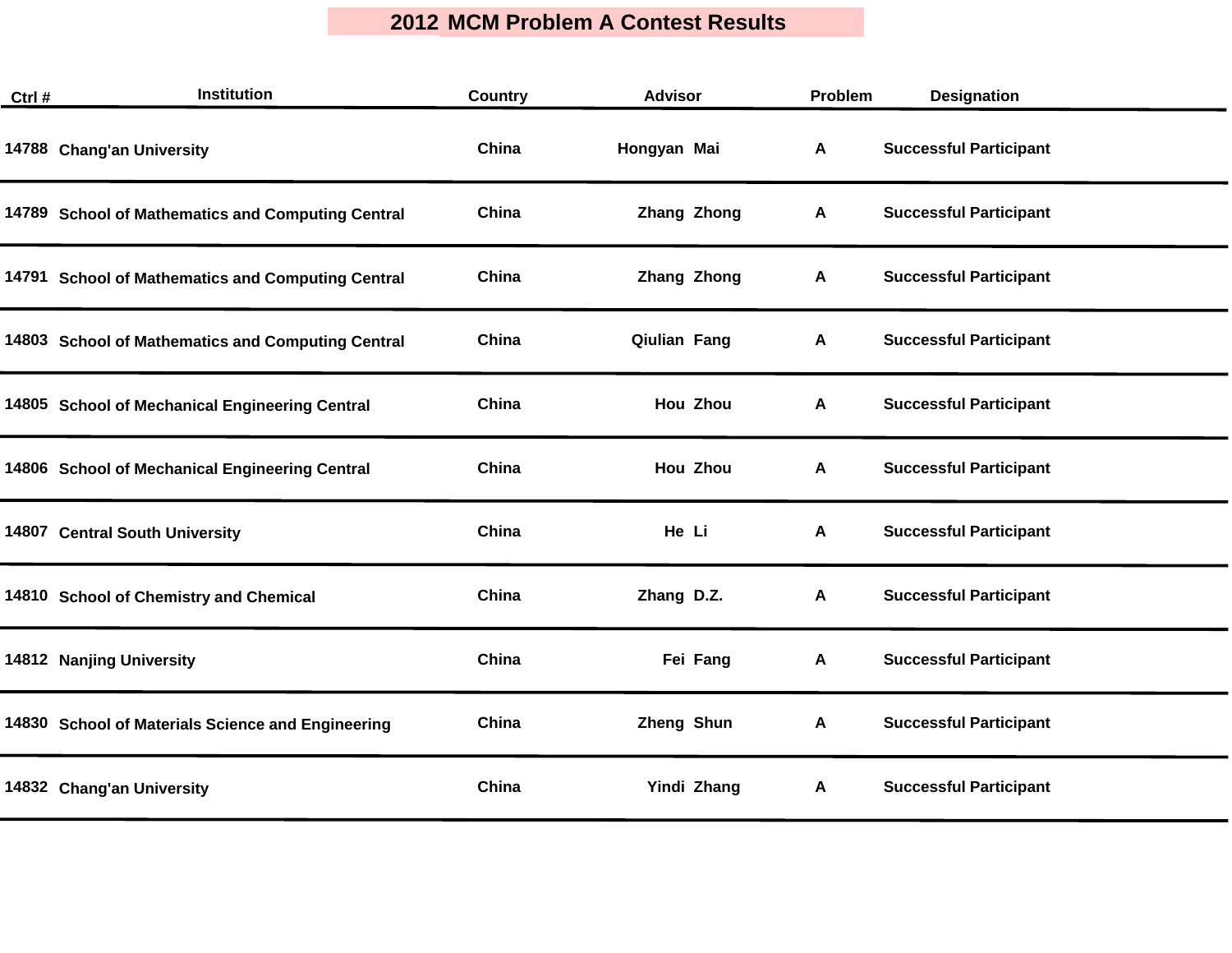| Ctrl # | Institution                              | <b>Country</b> | <b>Advisor</b>       | Problem      | <b>Designation</b>            |  |
|--------|------------------------------------------|----------------|----------------------|--------------|-------------------------------|--|
|        | 14833 Beijing Jiaotong University        | China          | <b>Bingtuan Wang</b> | $\mathsf{A}$ | <b>Successful Participant</b> |  |
|        | 14834 Chang'an University                | China          | Yindi Zhang          | Α            | <b>Successful Participant</b> |  |
|        | 14848 Air Force Engineering University   | China          | Li Bingjie           | Α            | <b>Successful Participant</b> |  |
|        | 14857 Beijing University of Posts and    | China          | Lin Guo              | A            | <b>Successful Participant</b> |  |
|        | 14873 Shanghai University of Finance and | China          | Hang Wei             | $\mathsf{A}$ | <b>Successful Participant</b> |  |
|        | 14877 Mathematics                        | China          | Feng Jie             | A            | <b>Successful Participant</b> |  |
|        | 14932 Jilin University                   | China          | <b>Xue Ding</b>      | A            | <b>Successful Participant</b> |  |
|        | 14939 Jilin University                   | China          | Guangwu Yan          | $\mathsf{A}$ | <b>Successful Participant</b> |  |
|        | 14944 Jilin University                   | China          | Shuguan Ji           | $\mathsf{A}$ | <b>Successful Participant</b> |  |
|        | 14960 Jilin University                   | China          | <b>Guoming Wang</b>  | $\mathsf{A}$ | <b>Successful Participant</b> |  |
|        | 14964 Jilin University                   | China          | Mingji Liu           | $\mathsf{A}$ | <b>Successful Participant</b> |  |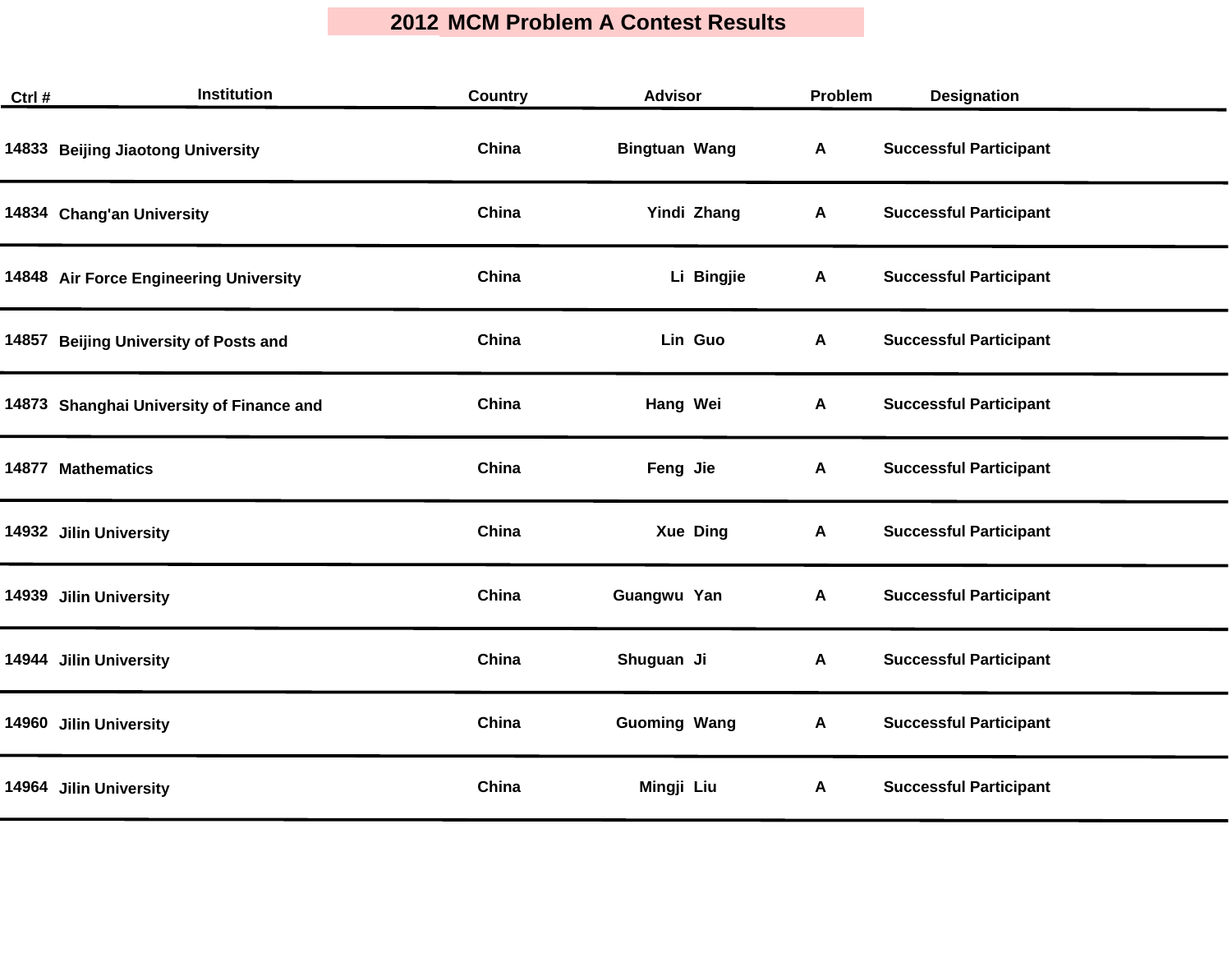| Ctrl # | <b>Institution</b>                             | <b>Country</b> | <b>Advisor</b> |                         | Problem      | <b>Designation</b>            |  |
|--------|------------------------------------------------|----------------|----------------|-------------------------|--------------|-------------------------------|--|
|        | 14967 China University of Geosciences(Beijing) | China          | XiLu Wang      |                         | $\mathsf{A}$ | <b>Successful Participant</b> |  |
|        | 14973 Wuhan University                         | China          | Aijiao Deng    |                         | A            | <b>Successful Participant</b> |  |
|        | 14975 Renmin University of China               | China          |                | Hua Cheng               | A            | <b>Successful Participant</b> |  |
|        | 14986 ShangHai Foreign Language School         | China          | Feng Xu        |                         | $\mathsf{A}$ | <b>Successful Participant</b> |  |
|        | 15010 Harbin Institute of Technology           | China          |                | Xiaofang Li Rongning Qu | A            | <b>Successful Participant</b> |  |
|        | 15020 Sichuan University                       | China          | Lamei He       |                         | A            | <b>Successful Participant</b> |  |
|        | 15026 Wuhan University                         | China          | Xin Hu         |                         | A            | <b>Successful Participant</b> |  |
|        | 15027 Beijing Forestry University              | China          | Shaorong Wang  |                         | A            | <b>Successful Participant</b> |  |
|        | 15035 North China Electric Power University    | China          |                | Zhu Yongqiang           | $\mathsf{A}$ | <b>Successful Participant</b> |  |
|        | 15038 Harbin Institute of Technology           | China          |                | Xiaofang Li Rongning Qu | A            | <b>Successful Participant</b> |  |
|        | 15041 North China Electric Power University    | China          | Gao Xin        |                         | A            | <b>Successful Participant</b> |  |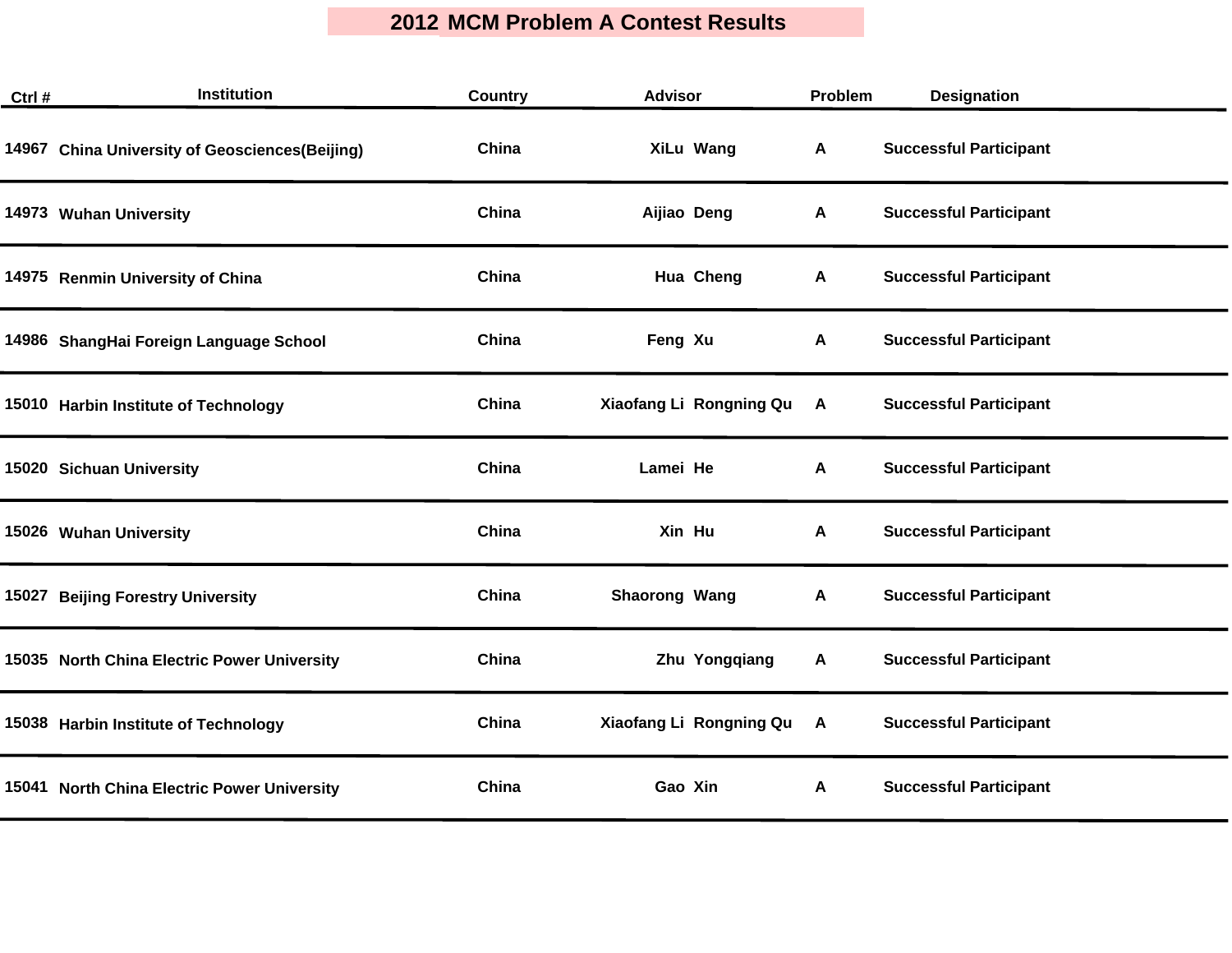| Ctrl # | <b>Institution</b>                                 | <b>Country</b> | <b>Advisor</b> | Problem      | <b>Designation</b>            |  |
|--------|----------------------------------------------------|----------------|----------------|--------------|-------------------------------|--|
|        | 15044 North China Electric Power University        | China          | Xin Gao        | $\mathsf{A}$ | <b>Successful Participant</b> |  |
|        | 15051 University of Electronic Science and         | China          | Xianlong Wang  | A            | <b>Successful Participant</b> |  |
|        | 15057 University of Science and Technology Beijing | China          | Jing Zhu       | A            | <b>Successful Participant</b> |  |
|        | 15064 Tsinghua University                          | China          | Haixia Wang    | A            | <b>Successful Participant</b> |  |
|        | 15076 Sichuan University                           | China          | Hai Niu        | $\mathsf{A}$ | <b>Successful Participant</b> |  |
|        | 15077 Beijing University of Technology             | China          | EnLi Guo       | $\mathsf{A}$ | <b>Successful Participant</b> |  |
|        | 15079 Jilin University                             | China          | Zhenxin Liu    | A            | <b>Successful Participant</b> |  |
|        | 15081 Jilin University                             | China          | Shaoyun Shi    | $\mathsf{A}$ | <b>Successful Participant</b> |  |
|        | 15082 Jilin University                             | China          | Shaoyun Shi    | $\mathsf{A}$ | <b>Successful Participant</b> |  |
|        | 15097 Jilin University                             | China          | Kai Zhang      | $\mathsf{A}$ | <b>Successful Participant</b> |  |
|        | 15098 Jilin University                             | China          | Kai Zhang      | A            | <b>Successful Participant</b> |  |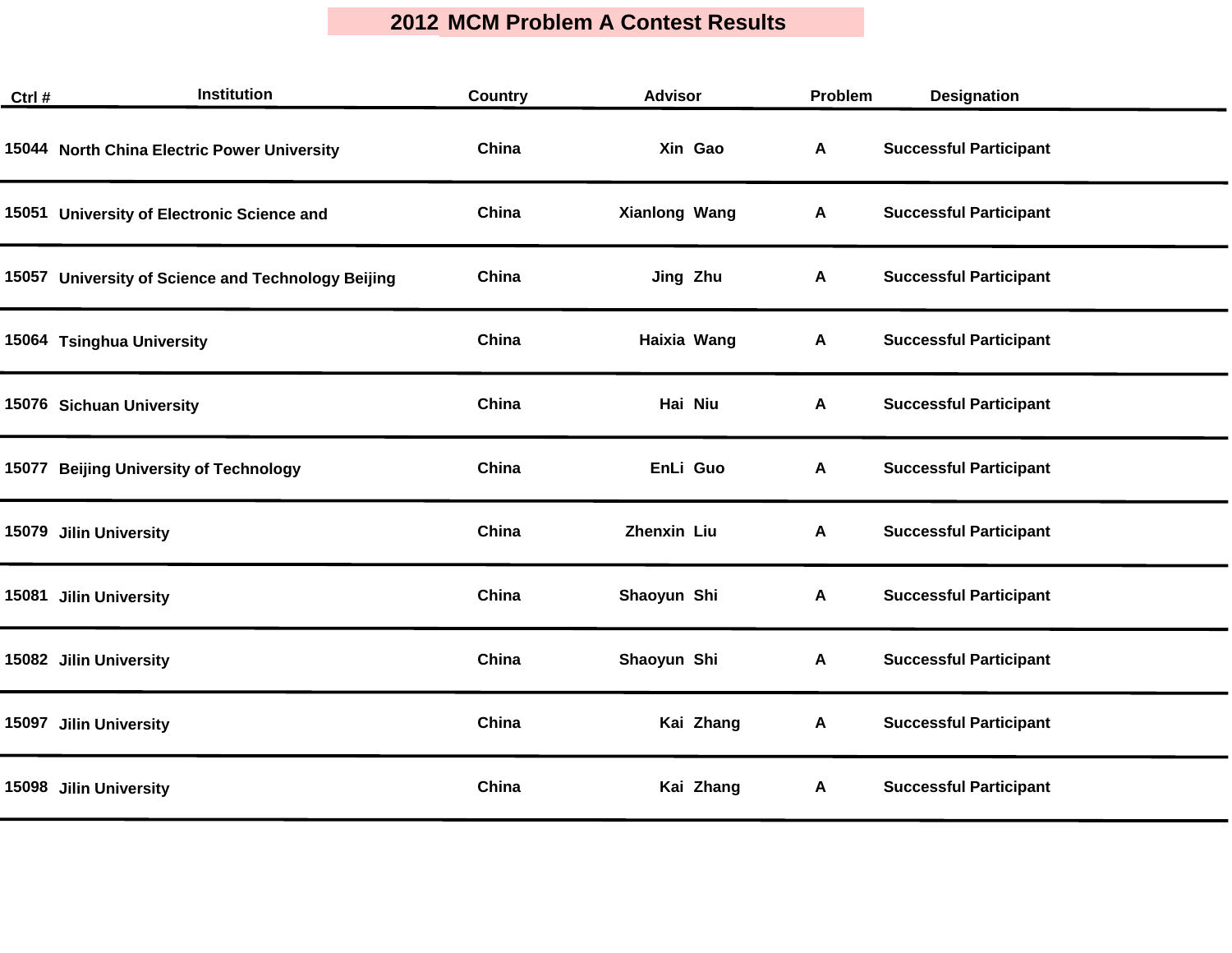r i

| Ctrl # | <b>Institution</b>                                 | <b>Country</b> | <b>Advisor</b>           | Problem      | <b>Designation</b>            |
|--------|----------------------------------------------------|----------------|--------------------------|--------------|-------------------------------|
|        | 15103 Dalian Maritime University                   | China          | Kai Zheng                | A            | <b>Successful Participant</b> |
|        | 15105 Wuhan University                             | China          | <b>Yuanming Hu</b>       | A            | <b>Successful Participant</b> |
|        | 15109 South China Normal University                | China          | Tan Yang                 | A            | <b>Successful Participant</b> |
|        | 15116 Harvey Mudd College                          | <b>USA</b>     | <b>Rachel Levy</b>       | A            | <b>Successful Participant</b> |
|        | 15119 Harvey Mudd College                          | <b>USA</b>     | <b>Talithia Williams</b> | $\mathsf{A}$ | <b>Successful Participant</b> |
|        | 15126 Dalian University of Technology              | China          | Lechun Lin               | $\mathsf{A}$ | <b>Successful Participant</b> |
|        | 15137 Dalian University of Technology              | China          | Jiaxin Zhao              | A            | <b>Successful Participant</b> |
|        | 15140 University of Science and Technology Beijing | China          | Zhixing Hu               | A            | <b>Successful Participant</b> |
|        | 15143 Dalian University of Technology              | China          | <b>Tie Qiu</b>           | A            | <b>Successful Participant</b> |
|        | 15145 Dalian University of Technology              | China          | Huang Hui                | $\mathsf{A}$ | <b>Successful Participant</b> |
|        | 15162 South Dakota School of Mines & Technology    | <b>USA</b>     | <b>Kyle Riley</b>        | A            | <b>Successful Participant</b> |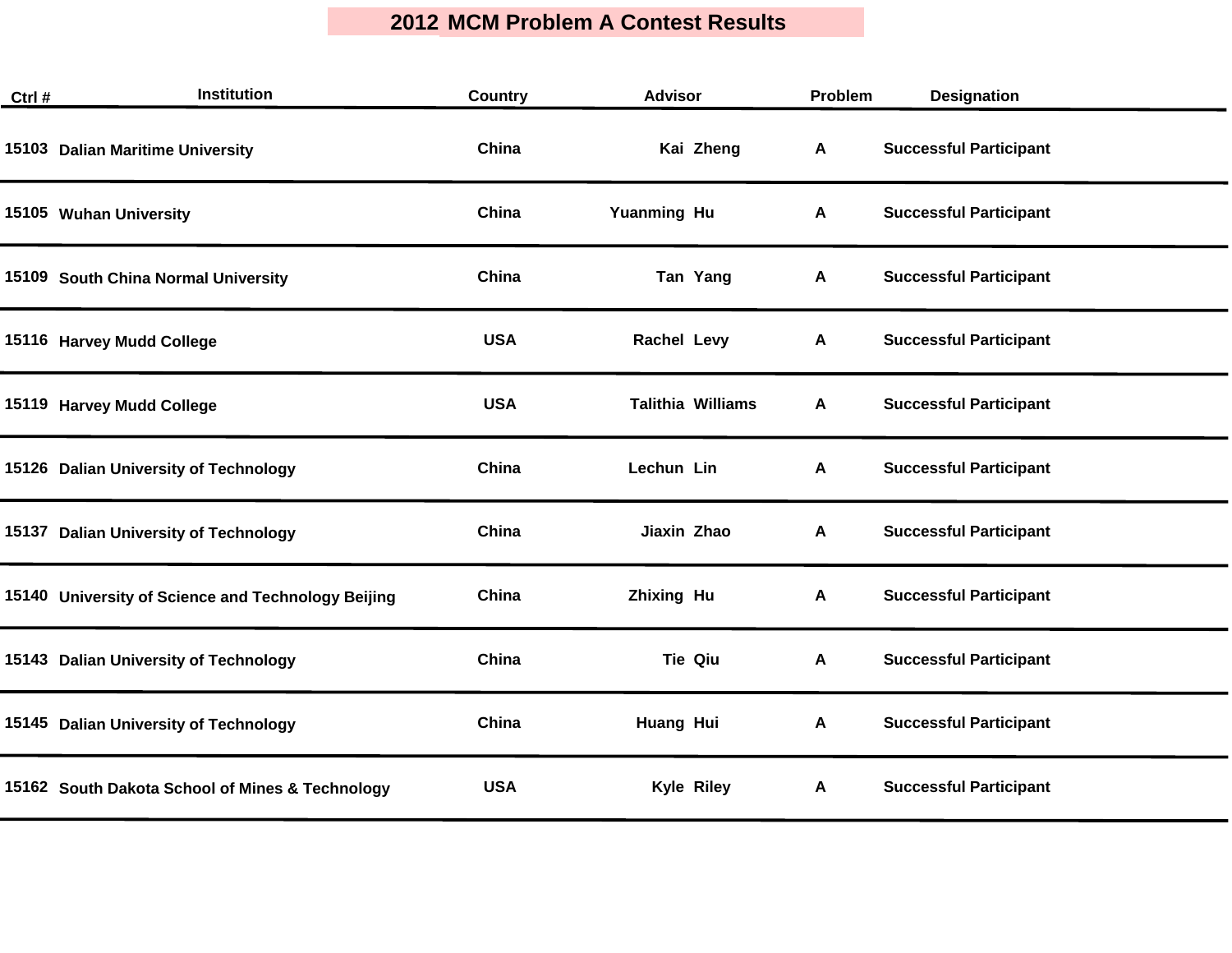| Ctrl # | <b>Institution</b>                                  | <b>Country</b> | <b>Advisor</b>   | Problem      | <b>Designation</b>            |  |
|--------|-----------------------------------------------------|----------------|------------------|--------------|-------------------------------|--|
|        | <b>15164 SHANDONG BUSINESS INSTITUTE</b>            | China          | Baohua Chen      | $\mathsf{A}$ | <b>Successful Participant</b> |  |
|        | 15180 South China Normal University                 | China          | Tan Yang         | A            | <b>Successful Participant</b> |  |
|        | 15187 Nantong University                            | China          | <b>Juping Gu</b> | $\mathsf{A}$ | <b>Successful Participant</b> |  |
|        | 15188 Renmin University of China                    | China          | Yonghong Long    | $\mathsf{A}$ | <b>Successful Participant</b> |  |
|        | 15203 Shanghai University of Finance and            | China          | Haichun Ye       | A            | <b>Successful Participant</b> |  |
|        | 15206 Sun Yat-sen University                        | China          | Zhenglu Jiang    | $\mathsf{A}$ | <b>Successful Participant</b> |  |
|        | 15220 Southeast Missouri State University           | <b>USA</b>     | W. Y. Chan       | A            | <b>Successful Participant</b> |  |
|        | 15225 China University of Petroleum-Beijing         | China          | Ning Ma          | $\mathsf{A}$ | <b>Successful Participant</b> |  |
|        | 15235 Institution of Intelligent Robots and Pattern | China          | ShuYing Zhao     | $\mathsf{A}$ | <b>Successful Participant</b> |  |
|        | 15236 Institution of Intelligent Robots and Pattern | China          | ChengDong Wu     | $\mathsf{A}$ | <b>Successful Participant</b> |  |
|        | 15239 Institution of Intelligent Robots and Pattern | China          | DongYue Chen     | A            | <b>Successful Participant</b> |  |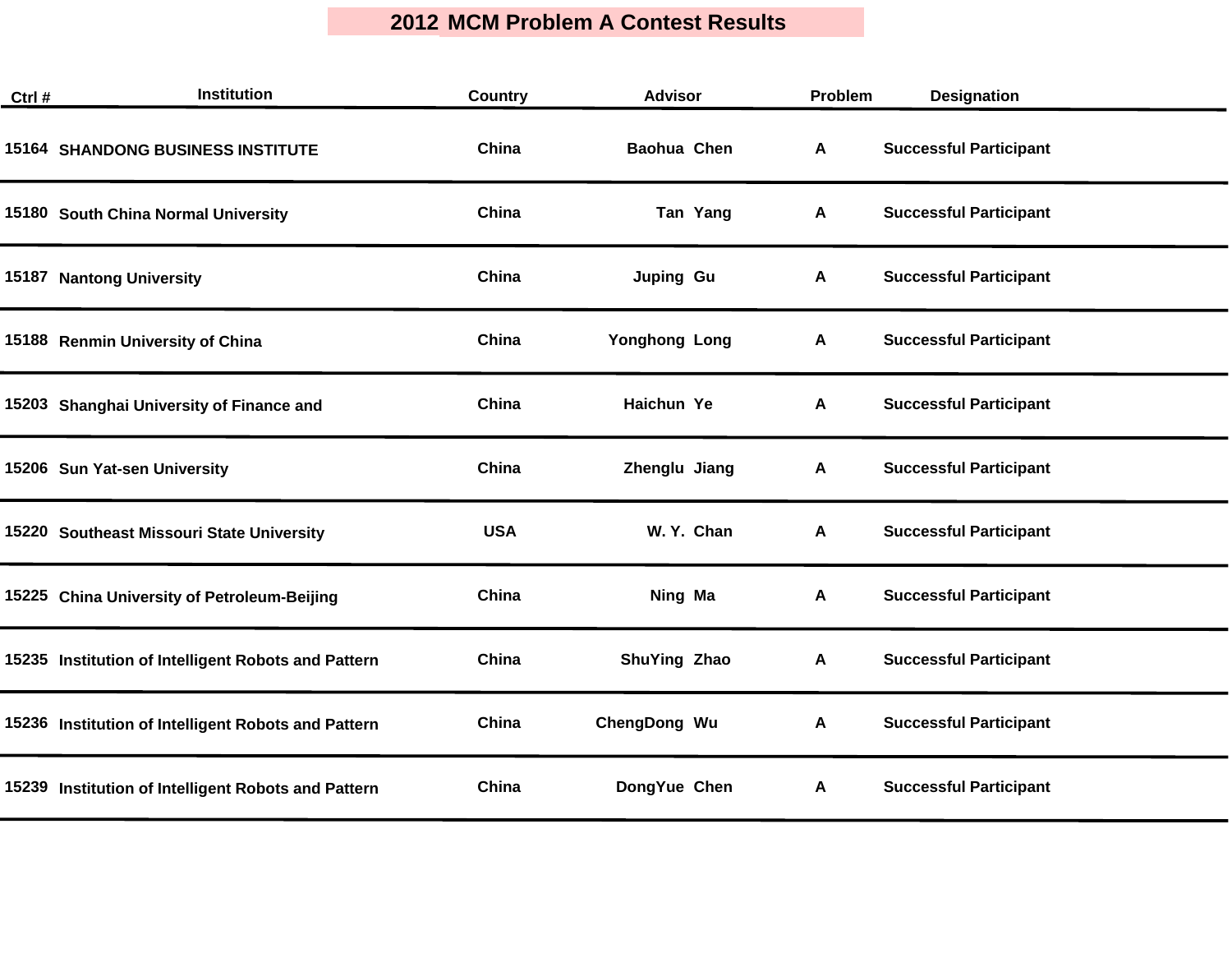| Ctrl # | <b>Institution</b>                                  | <b>Country</b> | <b>Advisor</b>    | Problem      | <b>Designation</b>            |  |
|--------|-----------------------------------------------------|----------------|-------------------|--------------|-------------------------------|--|
|        | 15247 Hunan Institute of Humanities, Science and    | China          | Di Chen Yang      | $\mathsf{A}$ | <b>Successful Participant</b> |  |
|        | 15255 Institution of Maths; Northeastern University | China          | Xiangde Zhang     | A            | <b>Successful Participant</b> |  |
|        | 15259 South China Normal University                 | China          | Xiuxiang Liu      | A            | <b>Successful Participant</b> |  |
|        | 15264 ZhengZhou University                          | China          | Yan Lu            | $\mathsf{A}$ | <b>Successful Participant</b> |  |
|        | 15267 South China Normal University                 | China          | Tan Yang          | $\mathsf{A}$ | <b>Successful Participant</b> |  |
|        | 15270 South China Normal University                 | China          | Shaohui Zhang     | A            | <b>Successful Participant</b> |  |
|        | 15274 Chongqing Jiaotong University                 | China          | Ming Lei          | A            | <b>Successful Participant</b> |  |
|        | 15282 College of Sciences; Northeastern University  | China          | Qingsong Tang     | $\mathsf{A}$ | <b>Successful Participant</b> |  |
|        | 15283 College of Sciences; Northeastern University  | China          | Qingsong Tang     | A            | <b>Successful Participant</b> |  |
|        | 15284 Institution of Mathematics; Northeastern      | China          | Yun Yang          | A            | <b>Successful Participant</b> |  |
|        | 15286 P.O.Box240 No.11 3 Xiang Wenhua Road,         | China          | <b>Tiemin Han</b> | A            | <b>Successful Participant</b> |  |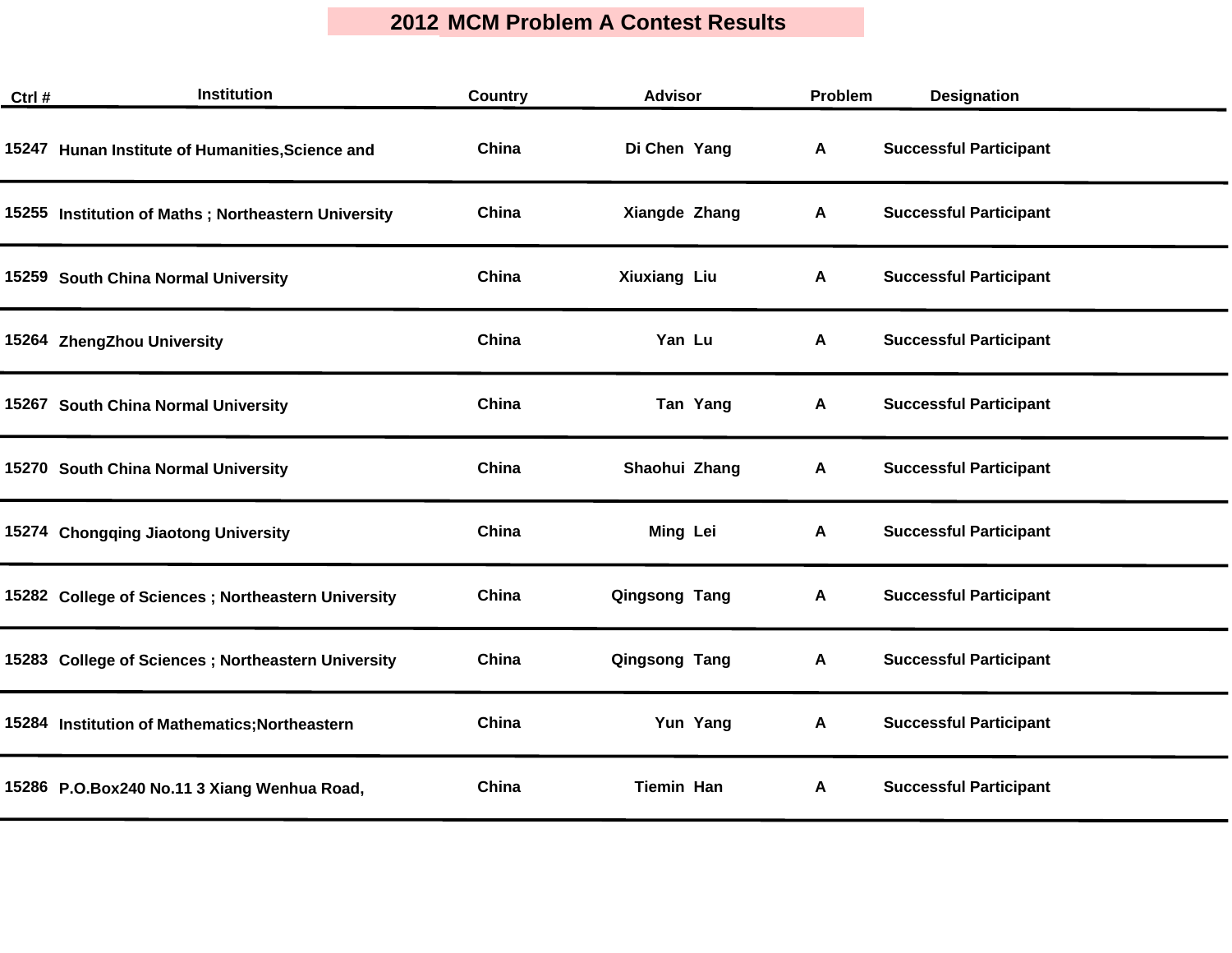| Ctrl # | <b>Institution</b>                                  | <b>Country</b> | <b>Advisor</b>    | Problem      | <b>Designation</b>            |
|--------|-----------------------------------------------------|----------------|-------------------|--------------|-------------------------------|
| 15291  | <b>Institution of Mathematics; Northeastern</b>     | China          | Yanrui Sun        | $\mathsf{A}$ | <b>Successful Participant</b> |
|        | 15305 Tianjin University, China                     | China          | <b>Weizhe Gu</b>  | A            | <b>Successful Participant</b> |
|        | 15313 Tianjin University, China                     | China          | <b>Ying Zhang</b> | $\mathsf{A}$ | <b>Successful Participant</b> |
|        | 15315 central university of economics and finance   | China          | shenda zhang      | A            | <b>Successful Participant</b> |
|        | 15320 Tianjin University, China                     | China          | Honggang Zeng     | $\mathsf{A}$ | <b>Successful Participant</b> |
|        | 15334 South China Normal University                 | China          | Shaohui Zhang     | A            | <b>Successful Participant</b> |
|        | 15336 Tianjin University, China                     | China          | Xaochen Sun       | A            | <b>Successful Participant</b> |
|        | 15337 Heilongjiang University, China                | China          | Cuixia Hao        | $\mathsf{A}$ | <b>Successful Participant</b> |
|        | 15344 Soochow University                            | China          | Xu Wang           | $\mathsf{A}$ | <b>Successful Participant</b> |
|        | 15354 South China Normal University                 | China          | Hunan Li          | A            | <b>Successful Participant</b> |
|        | 15359 Pattern Recognition ; Northeastern University | China          | Shiguang Wen      | $\mathsf{A}$ | <b>Successful Participant</b> |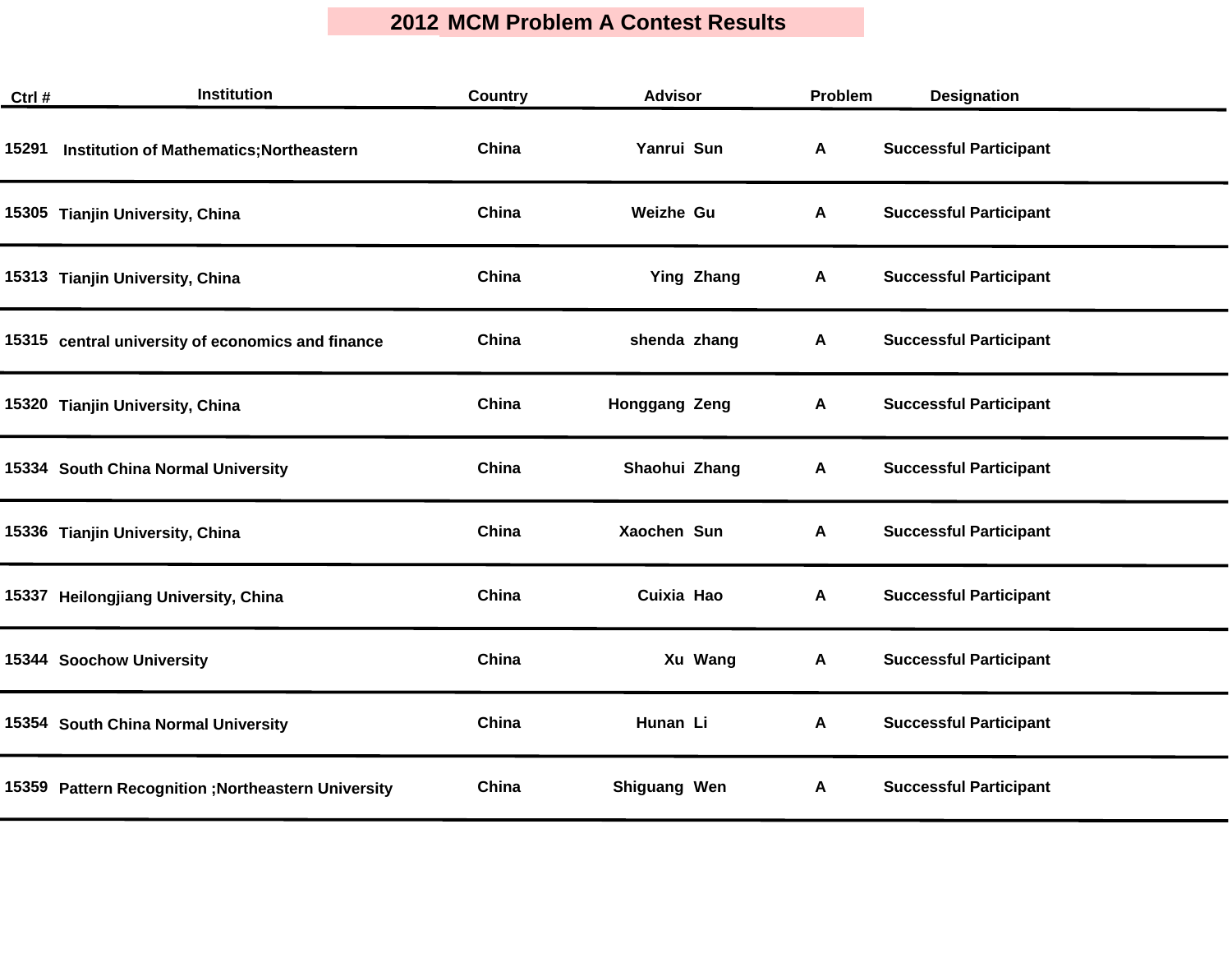| Ctrl # | <b>Institution</b>                                       | <b>Country</b> | <b>Advisor</b>       |                  | Problem      | <b>Designation</b>            |
|--------|----------------------------------------------------------|----------------|----------------------|------------------|--------------|-------------------------------|
|        | 15366 Virtual reality and simulation; Northeastern       | China          | Feng Pan             |                  | $\mathsf{A}$ | <b>Successful Participant</b> |
|        | 15367 Institute of Artificial Intelligence and Robotics; | China          | Zixi Jia             |                  | A            | <b>Successful Participant</b> |
|        | 15372 College of Information Science and                 | China          | Jun Gong             |                  | A            | <b>Successful Participant</b> |
|        | 15373 College of Information Science and                 | China          | Ruiyou Zhang         |                  | A            | <b>Successful Participant</b> |
|        | 15375 Institution of Software; Northeastern              | China          | Qian Zhu             |                  | $\mathsf{A}$ | <b>Successful Participant</b> |
|        | 15380 Xuzhou Institute of Technology                     | China          |                      | Li Subei         | $\mathsf{A}$ | <b>Successful Participant</b> |
|        | <b>15382 WUHAN UNIVERSITY</b>                            | China          | Xingi Hu             |                  | A            | <b>Successful Participant</b> |
|        | 15385 Harbin Institute of Technology                     | China          | Rongning Xiaofang Li |                  | A            | <b>Successful Participant</b> |
|        | 15386 Dalian University of Technology                    | China          | Jinpeng Liu          |                  | $\mathsf{A}$ | <b>Successful Participant</b> |
|        | 15412 Universidad Autonoma de Yucatan                    | <b>Mexico</b>  |                      | Eric Avila-Vales | A            | <b>Successful Participant</b> |
|        | 15422 University of Washington                           | <b>USA</b>     | <b>James Morrow</b>  |                  | A            | <b>Successful Participant</b> |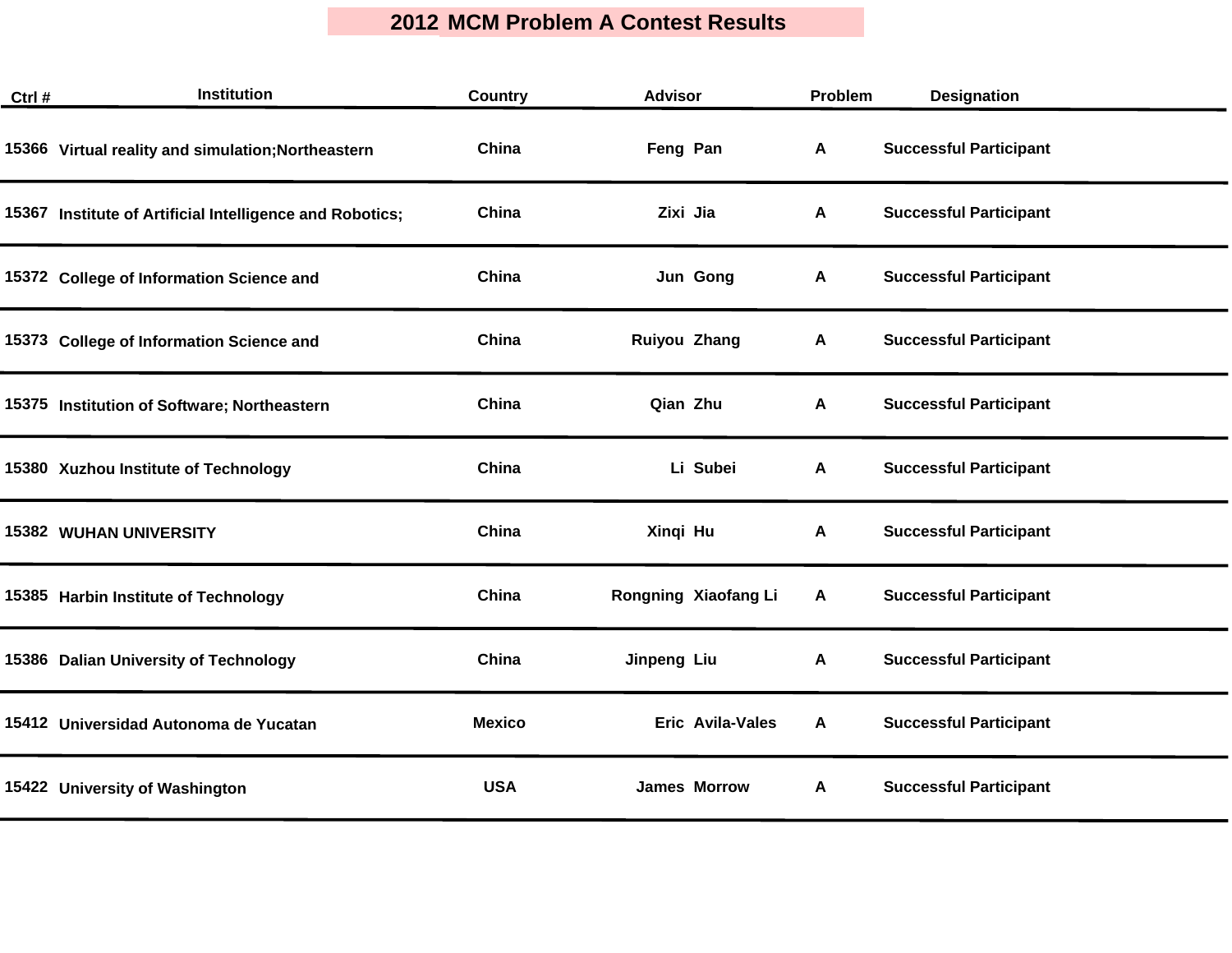| Ctrl # | <b>Institution</b>                                 | <b>Country</b> | <b>Advisor</b>      | Problem      | <b>Designation</b>            |  |
|--------|----------------------------------------------------|----------------|---------------------|--------------|-------------------------------|--|
|        | 15446 SHANDONG UNIVERSITY, CHINA                   | China          | <b>JIN YAN</b>      | $\mathsf{A}$ | <b>Successful Participant</b> |  |
|        | 15471 Civil Aviation University of China           | China          | Yuhuan Zhao         | A            | <b>Successful Participant</b> |  |
|        | <b>15517 Peking University</b>                     | China          | Zongyan Qiu         | $\mathsf{A}$ | <b>Successful Participant</b> |  |
|        | 15524 North China Electric Power University        | China          | <b>GENDAI GU</b>    | $\mathsf{A}$ | <b>Successful Participant</b> |  |
|        | 15547 Central University of Finance and Economics  | China          | Chengzhan Wang      | $\mathsf{A}$ | <b>Successful Participant</b> |  |
|        | 15561 Northeast Forestry University                | China          | Chunrui Zhang       | $\mathsf{A}$ | <b>Successful Participant</b> |  |
|        | 15567 Northeast Forestry University                | China          | <b>Wenlong Wang</b> | A            | <b>Successful Participant</b> |  |
|        | 15587 Wuhan University                             | China          | Liuyi Zhong         | $\mathsf{A}$ | <b>Successful Participant</b> |  |
|        | 15596 Century College, Beijing University of Posts | China          | <b>Weibing Hua</b>  | $\mathbf{A}$ | <b>Successful Participant</b> |  |
|        | 15602 Century College, Beijing University of Posts | China          | Wen Xiang           | $\mathsf{A}$ | <b>Successful Participant</b> |  |
|        | 15613 Chengdu University of Technology             | China          | Lin Bai             | $\mathsf{A}$ | <b>Successful Participant</b> |  |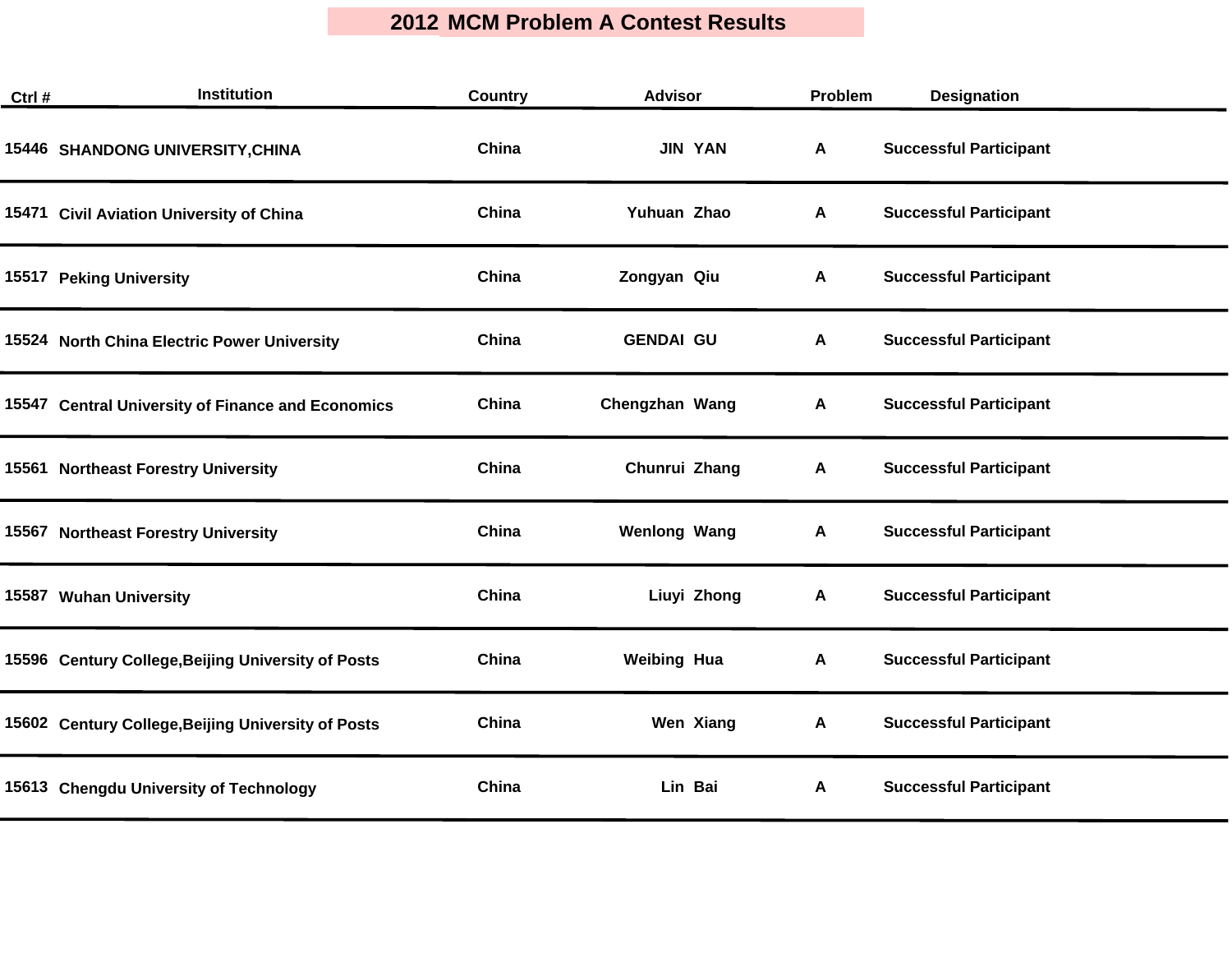r i

| Ctrl # | <b>Institution</b>                                  | <b>Country</b> | <b>Advisor</b>        | Problem      | <b>Designation</b>            |
|--------|-----------------------------------------------------|----------------|-----------------------|--------------|-------------------------------|
|        | 15619 Sichuan University                            | China          | Shikai Hu             | A            | <b>Successful Participant</b> |
|        | 15627 Concordia College-NY                          | <b>USA</b>     | John loase            | A            | <b>Successful Participant</b> |
|        | 15628 Concordia College-NY                          | <b>USA</b>     | John loase            | A            | <b>Successful Participant</b> |
|        | 15629 Institute of Technology Carlow                | <b>Ireland</b> | <b>Dorel Picovici</b> | $\mathsf{A}$ | <b>Successful Participant</b> |
|        | 15635 Lawrence Technological University             | <b>USA</b>     | <b>Ruth Favro</b>     | $\mathsf{A}$ | <b>Successful Participant</b> |
|        | 15636 Lawrence Technological University             | <b>USA</b>     | <b>Ruth Favro</b>     | A            | <b>Successful Participant</b> |
|        | <b>15652 Capital Medical University</b>             | China          | Lin Li                | A            | <b>Successful Participant</b> |
|        | 15663 Teachers' College of Beijing Union University | China          | Xiaoxi Zhang          | A            | <b>Successful Participant</b> |
|        | 15697 Central University of Finance and Economics   | China          | Xiaoming Fan          | $\mathsf{A}$ | <b>Successful Participant</b> |
|        | 15703 Hefei University of Technology                | China          | Tong Li               | $\mathsf{A}$ | <b>Successful Participant</b> |
|        | 15706 Hefei University of Technology                | China          | <b>Guiqing Liu</b>    | A            | <b>Successful Participant</b> |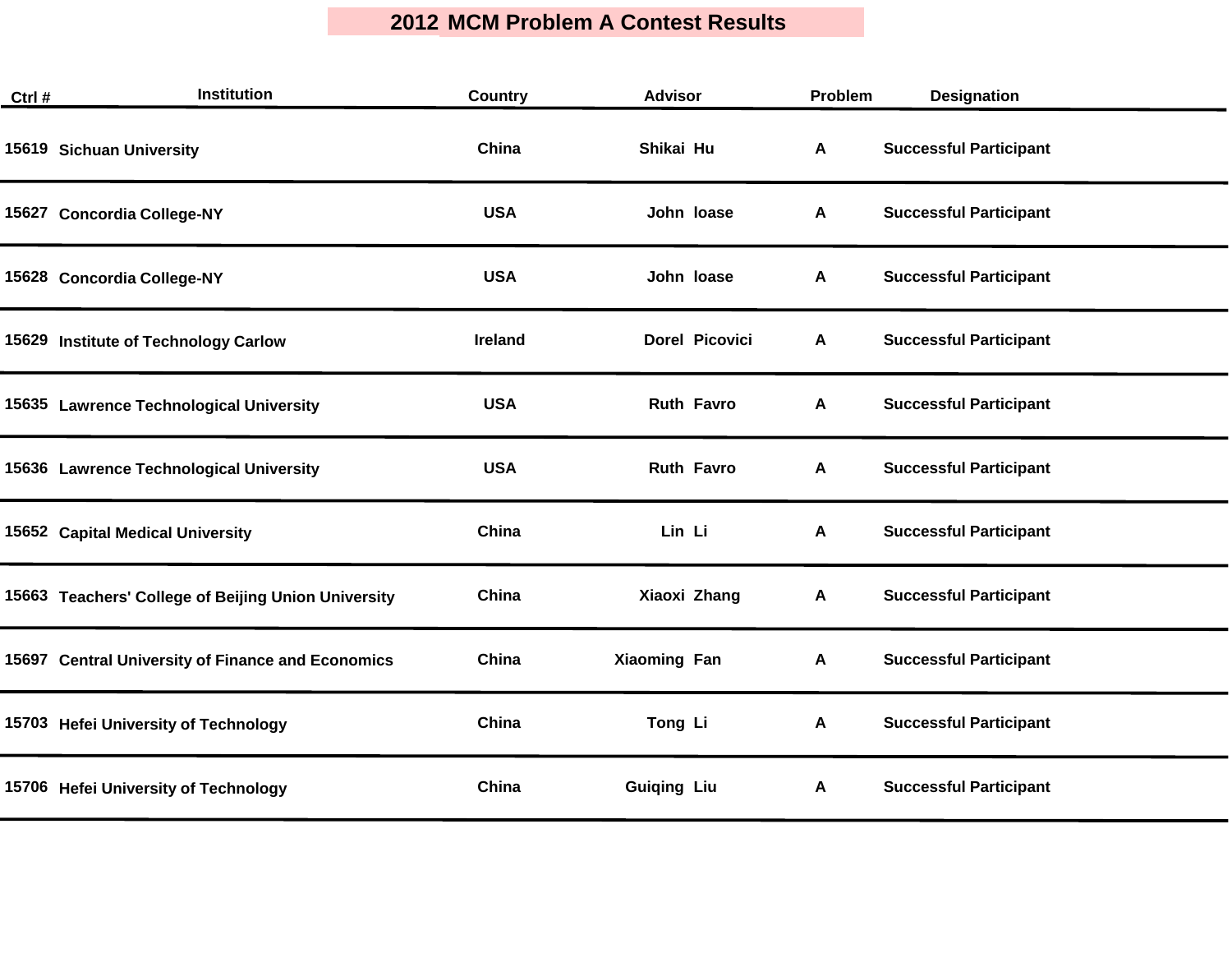r i

| Ctrl # | <b>Institution</b>                                 | <b>Country</b>   | <b>Advisor</b>      | Problem      | <b>Designation</b>            |  |
|--------|----------------------------------------------------|------------------|---------------------|--------------|-------------------------------|--|
|        | 15710 Sun Yat-Sen University                       | China            | Zhenhui He          | $\mathsf{A}$ | <b>Successful Participant</b> |  |
|        | 15711 Hefei University of Technology               | China            | Jinju Wang          | A            | <b>Successful Participant</b> |  |
|        | 15712 Hefei University of Technology               | China            | Shixin Zhu          | A            | <b>Successful Participant</b> |  |
|        | 15714 Hefei University of Technology               | China            | Min Su              | A            | <b>Successful Participant</b> |  |
|        | 15715 City University of Hong Kong                 | <b>Hong Kong</b> | Dan Dai             | $\mathsf{A}$ | <b>Successful Participant</b> |  |
|        | 15716 University of Science and Technology Beijing | China            | ZhiXing Hu          | A            | <b>Successful Participant</b> |  |
|        | 15717 Beijing University Of Technology             | China            | <b>SHI LIN YANG</b> | A            | <b>Successful Participant</b> |  |
|        | 15726 Central University of Finance and Economics  | China            | <b>JIA SHANGHUI</b> | A            | <b>Successful Participant</b> |  |
|        | 15728 North China Electric Power University        | China            | Gao Xin             | A            | <b>Successful Participant</b> |  |
|        | 15729 North China Electric Power University        | China            | Gao Xin             | $\mathsf{A}$ | <b>Successful Participant</b> |  |
|        | 15731 North China Electric Power University        | China            | Xin Gao             | A            | <b>Successful Participant</b> |  |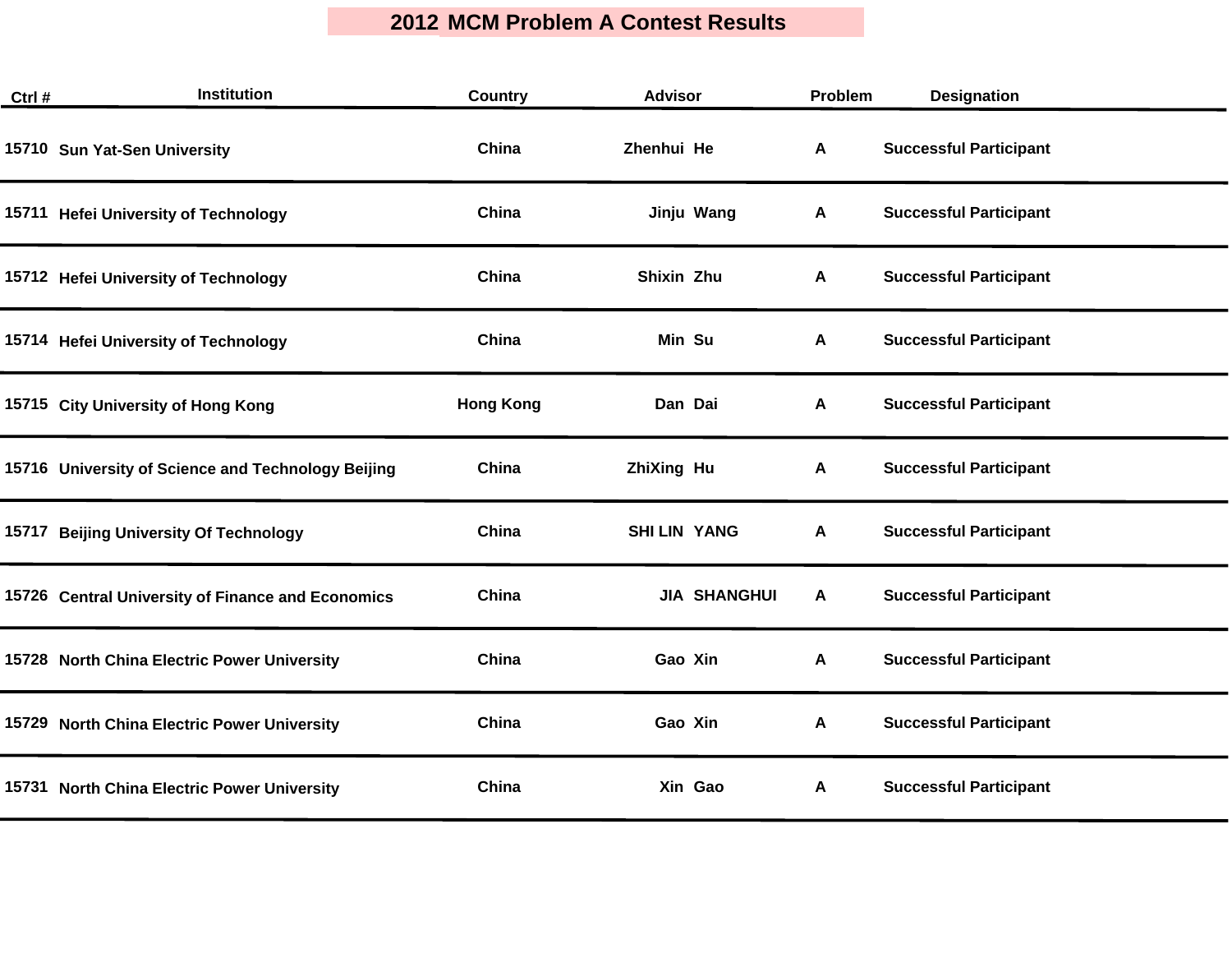| Ctrl # | <b>Institution</b>                             | <b>Country</b> | <b>Advisor</b>    | Problem      | <b>Designation</b>            |
|--------|------------------------------------------------|----------------|-------------------|--------------|-------------------------------|
|        | 15742 Southwestern University of Finance and   | China          | Chuanyi Luo       | $\mathsf{A}$ | <b>Successful Participant</b> |
|        | 15747 North China Electric Power University    | China          | Yanhua Cao        | A            | <b>Successful Participant</b> |
|        | 15750 University of International Business and | China          | Xiaoqi Feng       | A            | <b>Successful Participant</b> |
|        | 15781 Simpson College                          | <b>USA</b>     | David Olsgaard    | A            | <b>Successful Participant</b> |
|        | 15790 Wuhan University of Technology           | China          | Yonghong Wu       | $\mathsf{A}$ | <b>Successful Participant</b> |
|        | 15791 University of South China                | China          | Liao xinyuan      | A            | <b>Successful Participant</b> |
|        | 15792 Heilongjiang University                  | China          | Cuixia Hao        | A            | <b>Successful Participant</b> |
|        | 15793 Wuhan University of Technology           | China          | Qingju Fan        | $\mathsf{A}$ | <b>Successful Participant</b> |
|        | 15795 Wuhan University of Technology           | China          | <b>Tianqun Xu</b> | $\mathsf{A}$ | <b>Successful Participant</b> |
|        | 15804 University of Science and Technology of  | China          | Yichen Hu         | A            | <b>Successful Participant</b> |
|        | 15806 Southwestern University of Finance and   | China          | kaihong Wang      | Α            | <b>Successful Participant</b> |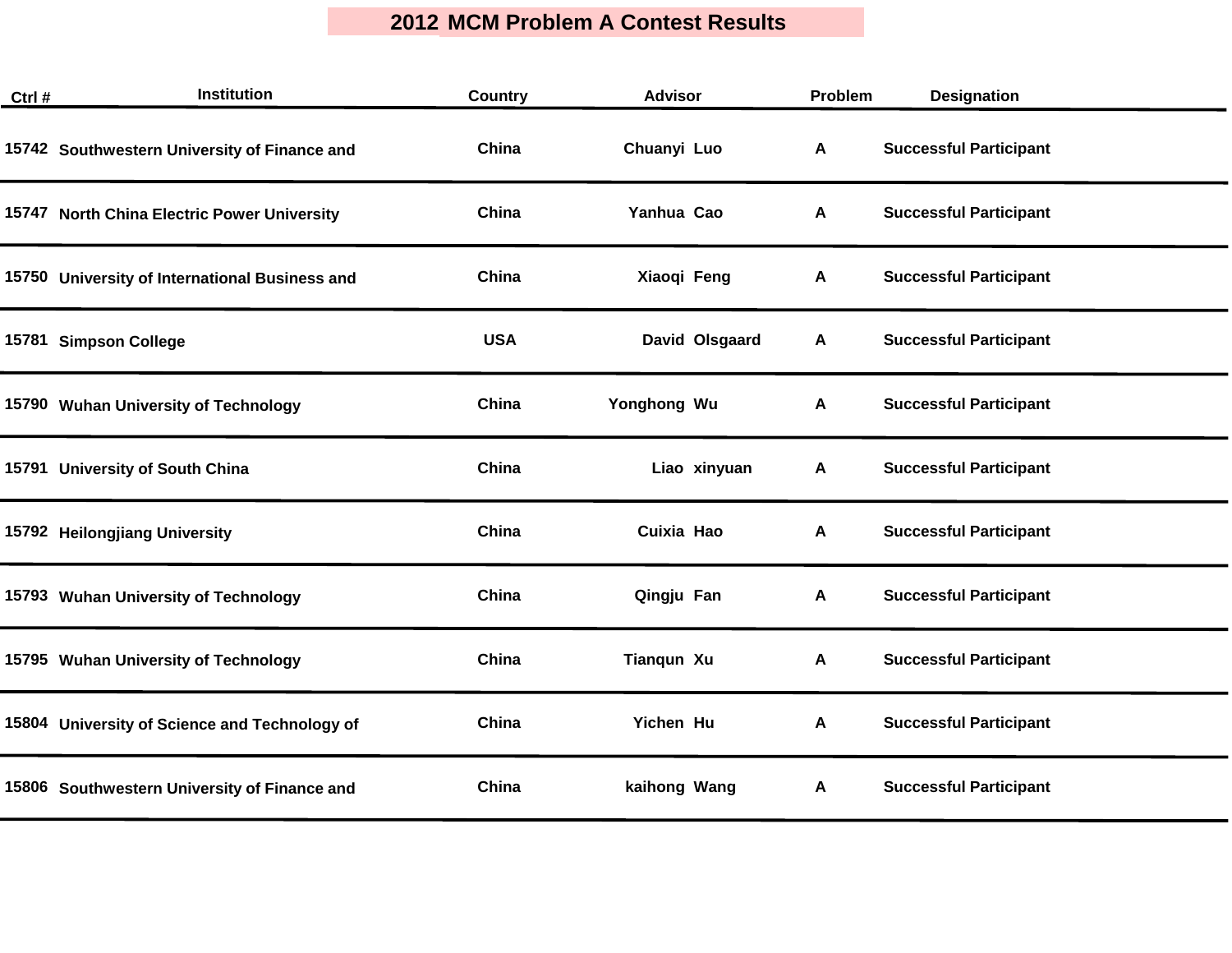| Ctrl # | <b>Institution</b>                               | <b>Country</b> | <b>Advisor</b>       |                         | Problem      | <b>Designation</b>            |  |
|--------|--------------------------------------------------|----------------|----------------------|-------------------------|--------------|-------------------------------|--|
|        | 15810 Fujian Agriculture and Forestry University | China          | Lurong Wu            |                         | $\mathsf{A}$ | <b>Successful Participant</b> |  |
|        | 15813 Shandong University                        | China          | Penghui Wang         |                         | A            | <b>Successful Participant</b> |  |
|        | 15814 Southwestern University of Finance and     | China          | <b>Yumeng Chen</b>   |                         | A            | <b>Successful Participant</b> |  |
|        | 15815 Shanghai Jiaotong University               | China          | <b>Xianfeng Chen</b> |                         | $\mathsf{A}$ | <b>Successful Participant</b> |  |
|        | 15824 Harbin Institute of Technology             | China          |                      | Xiaofang Li Rongning Qu | $\mathbf{A}$ | <b>Successful Participant</b> |  |
|        | 15832 Shanghai University of Finance & Economics | China          |                      | <b>Yin Tangting</b>     | A            | <b>Successful Participant</b> |  |
|        | 15837 Hebei United University                    | China          | wang hong            |                         | A            | <b>Successful Participant</b> |  |
|        | 15843 Hebei United University                    | China          |                      | Jin Dianchuan           | A            | <b>Successful Participant</b> |  |
|        | 15861 Guangdong University of Business Studies   | China          | Guanghui Chen        |                         | $\mathsf{A}$ | <b>Successful Participant</b> |  |
|        | 15864 Tianjin Polytechnic University             | China          | Dongwei Huang        |                         | A            | <b>Successful Participant</b> |  |
|        | 15869 South China Normal University              | China          | Shaohui Zhang        |                         | A            | <b>Successful Participant</b> |  |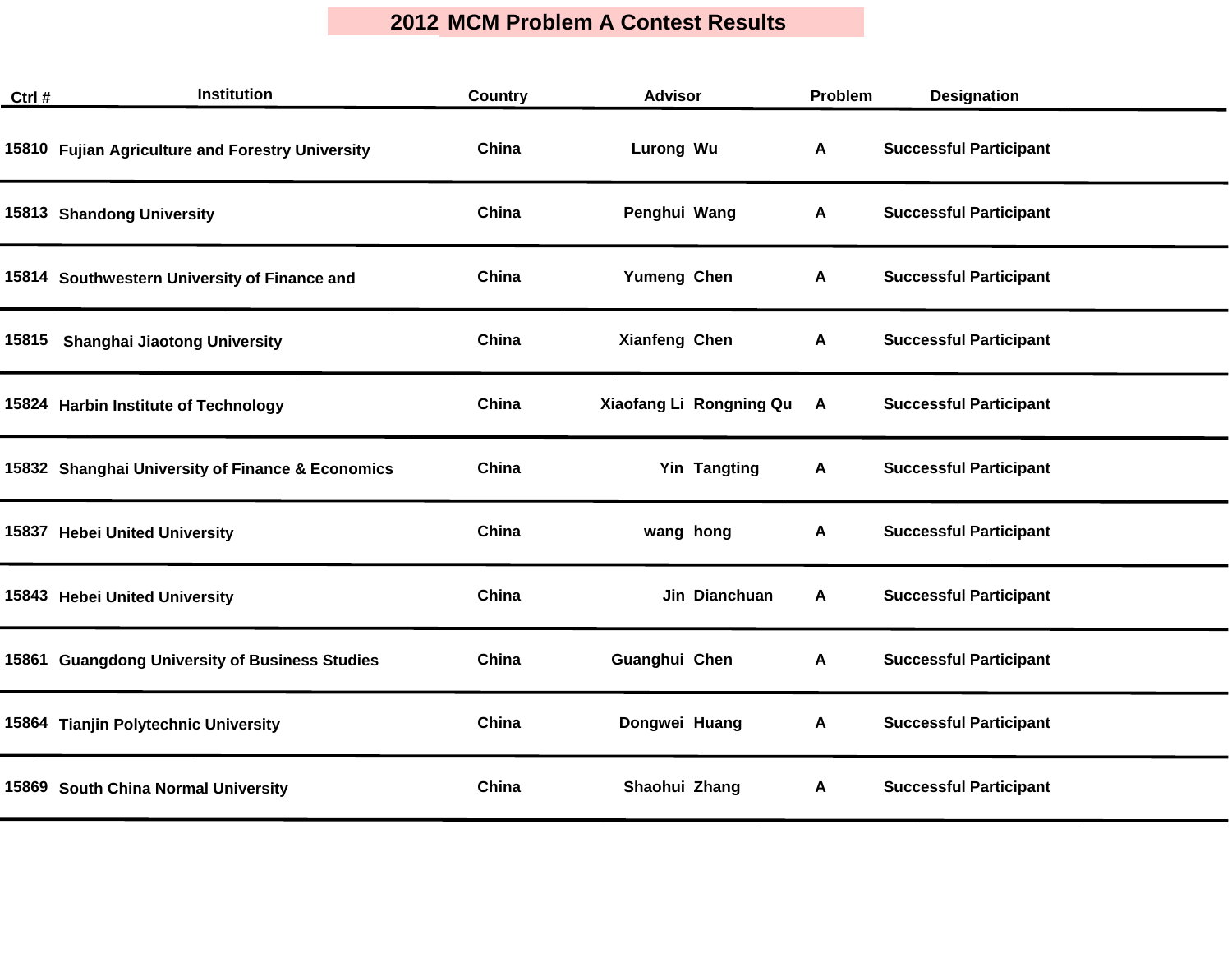| Ctrl # | <b>Institution</b>                        | <b>Country</b> | <b>Advisor</b>        | Problem      | <b>Designation</b>            |
|--------|-------------------------------------------|----------------|-----------------------|--------------|-------------------------------|
|        | 15870 Mount Holyoke College               | <b>USA</b>     | <b>Mark Peterson</b>  | $\mathsf{A}$ | <b>Successful Participant</b> |
|        | 15873 Liren College of Yanshan University | China          | Shenghan Gao          | $\mathsf{A}$ | <b>Successful Participant</b> |
|        | 15884 Indiana Tech                        | <b>USA</b>     | Jerome Heaven         | A            | <b>Successful Participant</b> |
|        | 15891 Shenyang Aerospace University       | China          | Liu Weifang           | A            | <b>Successful Participant</b> |
|        | 15897 Shenyang Aerospace University       | China          | Liu Gang              | $\mathsf{A}$ | <b>Successful Participant</b> |
|        | 15899 Shenyang Aerospace University       | China          | Li Yanjie             | $\mathsf{A}$ | <b>Successful Participant</b> |
|        | 15902 Shenyang Aerospace University       | China          | Zhu Limei             | A            | <b>Successful Participant</b> |
|        | 15904 Shenyang Aerospace University       | China          | Lin Li                | $\mathsf{A}$ | <b>Successful Participant</b> |
|        | 15931 University of Colorado              | <b>USA</b>     | Sujeet Bhat           | $\mathsf{A}$ | <b>Successful Participant</b> |
|        | 15941 University of San Diego             | <b>USA</b>     | <b>Cameron Parker</b> | $\mathsf{A}$ | <b>Successful Participant</b> |
|        | 15943 Harbin Institute of Technology      | China          | Rongning Xiaofang Li  | A            | <b>Successful Participant</b> |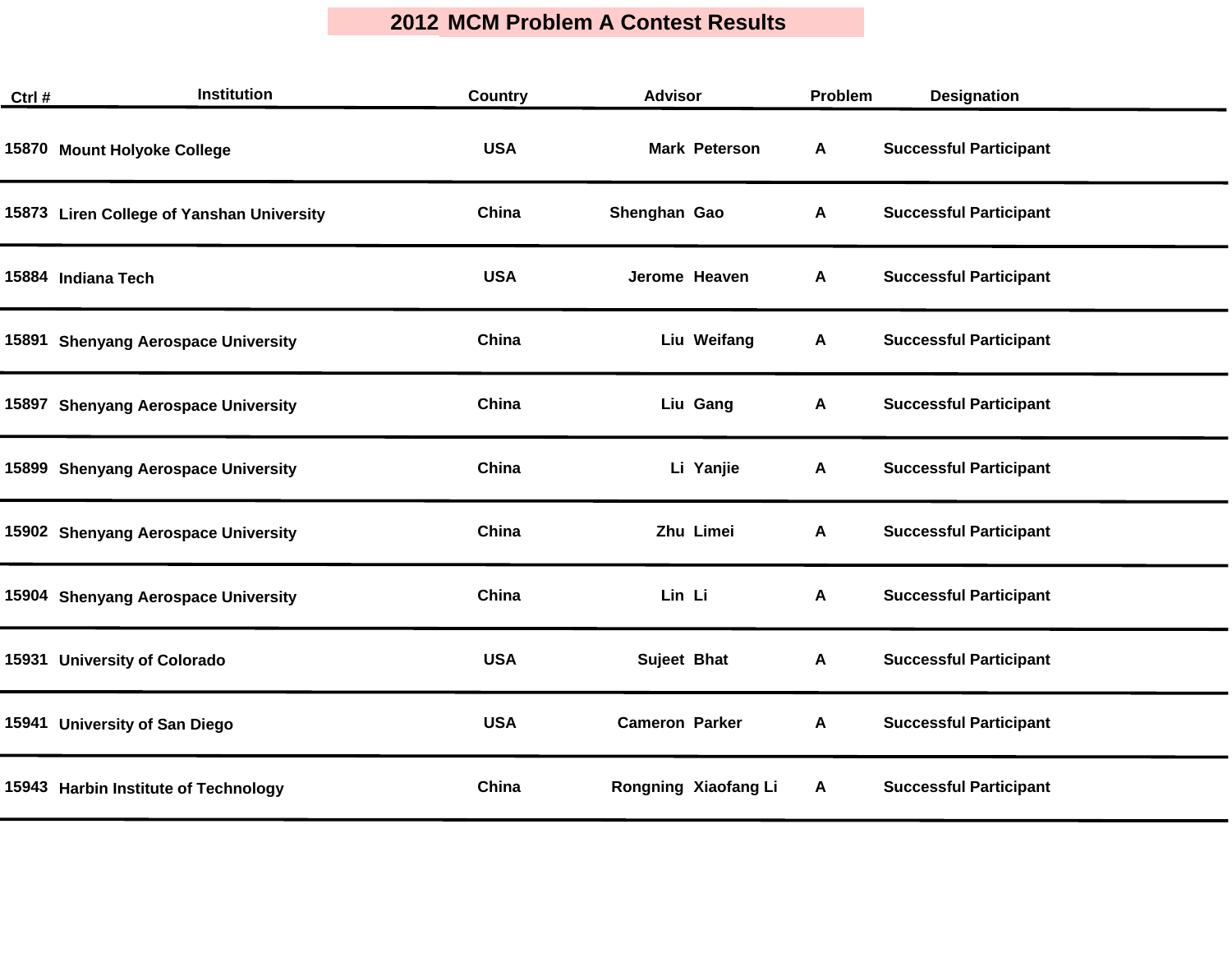r i

| Ctrl # | <b>Institution</b>                               | <b>Country</b> | <b>Advisor</b>      |                | Problem      | <b>Designation</b>            |  |
|--------|--------------------------------------------------|----------------|---------------------|----------------|--------------|-------------------------------|--|
|        | 15947 Sichuan University                         | China          | Xiaohui Gu          |                | $\mathsf{A}$ | <b>Successful Participant</b> |  |
|        | 15963 Jinan University Zhuhai Campus             | China          |                     | Wang Zhi-Wei   | A            | <b>Successful Participant</b> |  |
|        | 15973 Jinan University Zhuhai Campus             | China          |                     | Zhang Yuanbiao | A            | <b>Successful Participant</b> |  |
|        | 15998 Dalian Nationalities University            | China          |                     | Liu Yan        | A            | <b>Successful Participant</b> |  |
|        | 15999 Dalian Ocean University                    | China          | Li-Feng Zhang       |                | A            | <b>Successful Participant</b> |  |
|        | 16006 Dalian Nationalities University            | China          |                     | Ma Yumei       | A            | <b>Successful Participant</b> |  |
|        | 16007 University of International Business and   | China          | <b>Faqiang Tang</b> |                | A            | <b>Successful Participant</b> |  |
|        | 16010 Dalian Nationalities University            | China          |                     | Chen Xingwen   | A            | <b>Successful Participant</b> |  |
|        | 16011 Guilin University of Electronic Technology | China          |                     | Ning Zhu       | $\mathsf{A}$ | <b>Successful Participant</b> |  |
|        | 16014 Guilin University of Electronic Technology | China          | <b>FuJian Duan</b>  |                | A            | <b>Successful Participant</b> |  |
|        | 16015 Guilin University of Electronic Technology | China          |                     | Rui Mao        | A            | <b>Successful Participant</b> |  |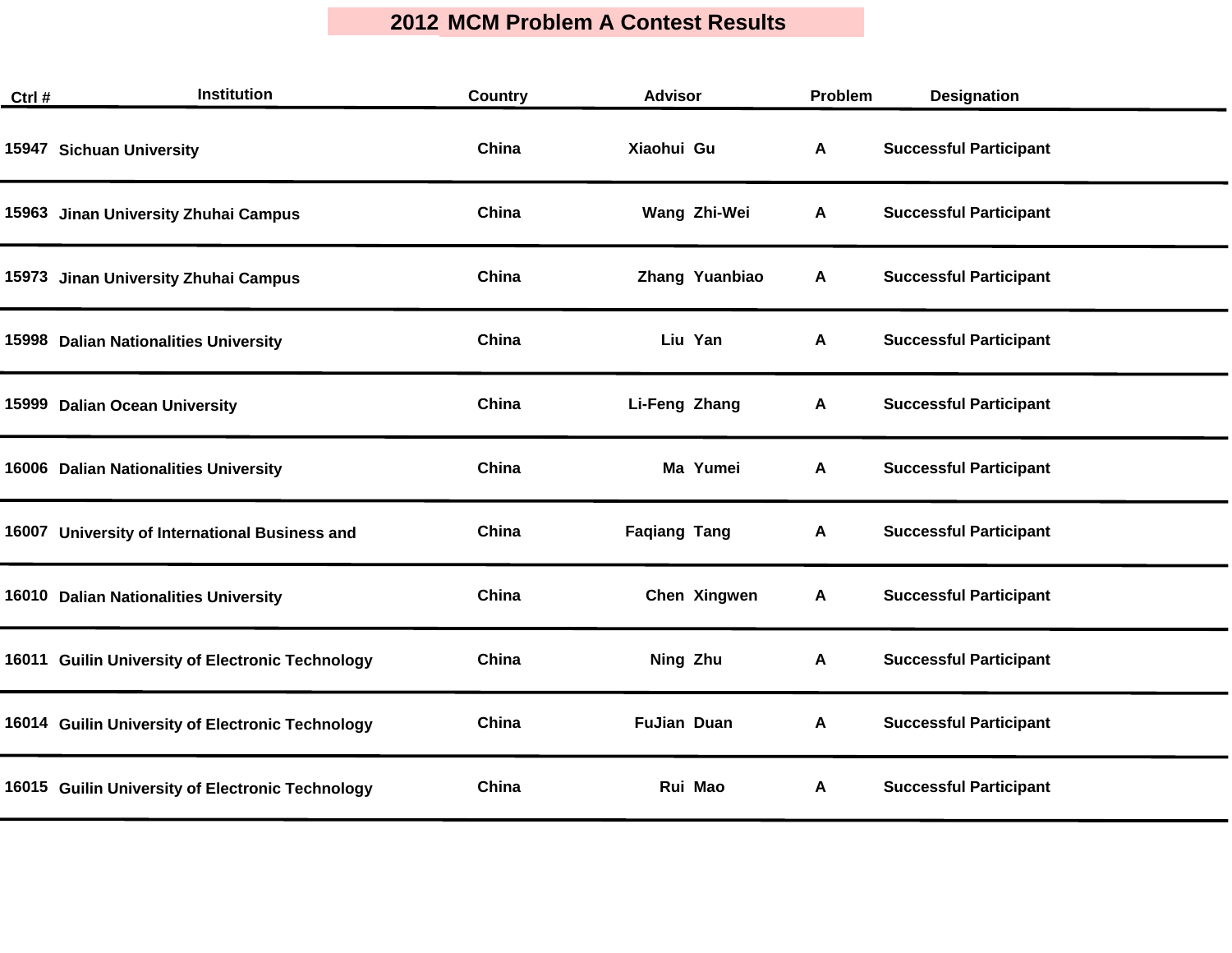| Ctrl # | <b>Institution</b>                               | <b>Country</b> | <b>Advisor</b>      | Problem      | <b>Designation</b>            |  |
|--------|--------------------------------------------------|----------------|---------------------|--------------|-------------------------------|--|
|        | 16018 Dalian Nationalities University            | China          | Wang Jinzhi         | $\mathsf{A}$ | <b>Successful Participant</b> |  |
|        | 16019 Dalian Nationalities University            | China          | Wang Jinzhi         | A            | <b>Successful Participant</b> |  |
|        | 16027 donghua university                         | China          | huayong ge          | A            | <b>Successful Participant</b> |  |
|        | 16035 Qingdao University of Science & Technology | China          | Jianmin Zunshui     | $\mathsf{A}$ | <b>Successful Participant</b> |  |
|        | 16039 Shangdong University at Weihai             | China          | Bin Li              | $\mathsf{A}$ | <b>Successful Participant</b> |  |
|        | 16040 Qingdao University of Science & Technology | China          | Youming Deyu Duan   | A            | <b>Successful Participant</b> |  |
|        | 16041 Fudan University, Shanghai, China          | China          | Xilin Xie           | A            | <b>Successful Participant</b> |  |
|        | 16051 China University of Petroleum-Beijing      | China          | <b>Xiaomin Chen</b> | A            | <b>Successful Participant</b> |  |
|        | 16058 University of International Business and   | China          | Tao Chen            | A            | <b>Successful Participant</b> |  |
|        | 16059 Huizhou University                         | China          | Huawei Dai          | $\mathsf{A}$ | <b>Successful Participant</b> |  |
|        | 16067 Henan normal Univ.                         | China          | jin zhang           | A            | <b>Successful Participant</b> |  |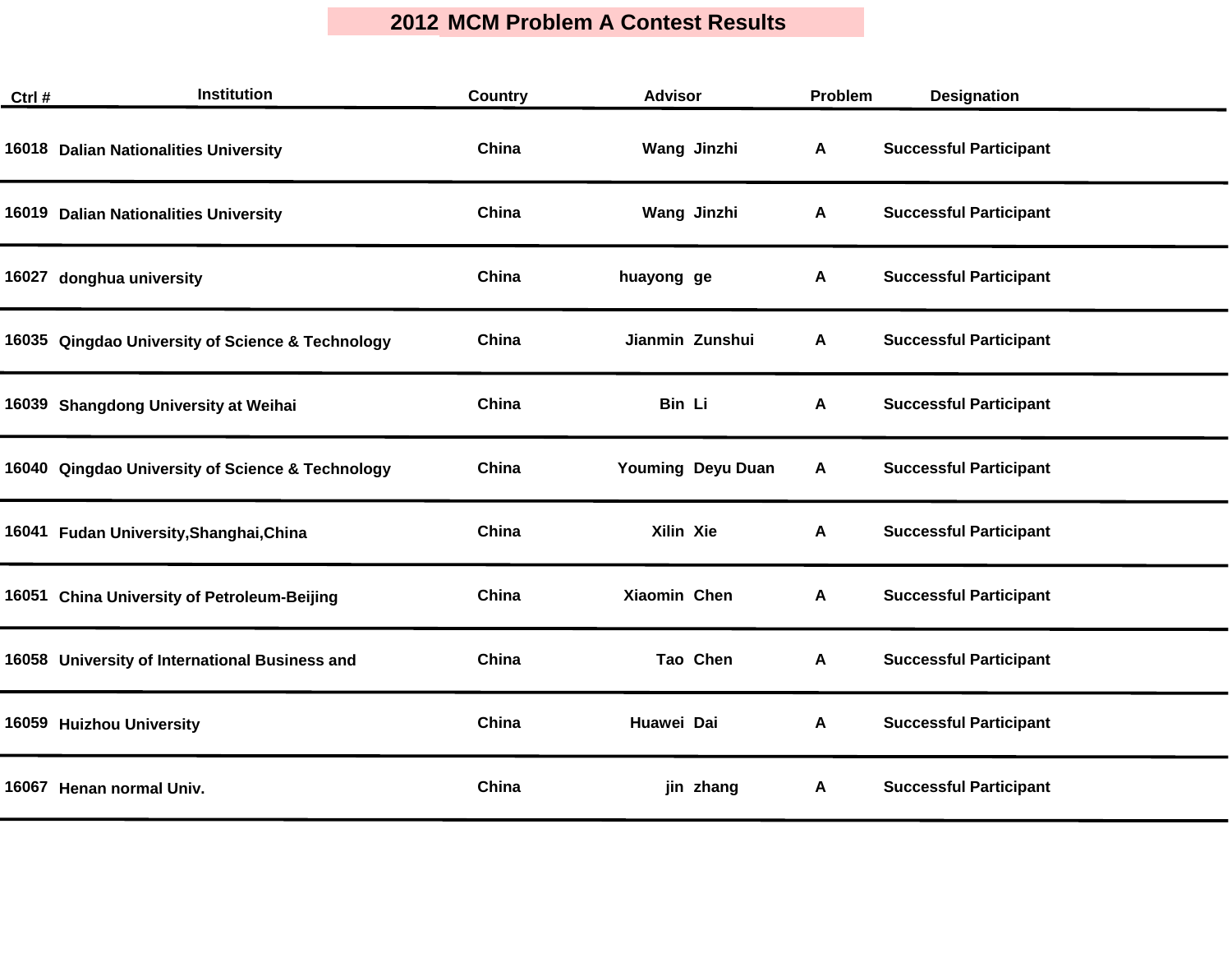| Ctrl # | Institution                                        | <b>Country</b> | <b>Advisor</b>     | Problem      | <b>Designation</b>            |  |
|--------|----------------------------------------------------|----------------|--------------------|--------------|-------------------------------|--|
|        | 16070 Henan Normal Univ.                           | China          | Changsen Yang      | $\mathsf{A}$ | <b>Successful Participant</b> |  |
|        | 16083 Wuhan University                             | China          | <b>Yuanming Hu</b> | A            | <b>Successful Participant</b> |  |
|        | 16084 Huizhou University                           | China          | Xiaotong Sun       | A            | <b>Successful Participant</b> |  |
|        | 16090 Hangzhou Normal University                   | China          | Ping Lv            | $\mathsf{A}$ | <b>Successful Participant</b> |  |
|        | 16094 Nanjing University of Science and Technology | China          | Chungen Xu         | $\mathsf{A}$ | <b>Successful Participant</b> |  |
|        | 16104 Huizhou University                           | China          | Pengxiang Qiu      | $\mathsf{A}$ | <b>Successful Participant</b> |  |
|        | 16106 Shandong University                          | China          | Yujun Zheng        | A            | <b>Successful Participant</b> |  |
|        | 16107 Nanjing University of Science and Technology | China          | Yongshun Liang     | $\mathsf{A}$ | <b>Successful Participant</b> |  |
|        | 16121 Nanjing University of Science and Technology | China          | Yuan Xu            | $\mathsf{A}$ | <b>Successful Participant</b> |  |
|        | 16125 Nanjing University of Science and Technology | China          | Baocheng Li        | $\mathsf{A}$ | <b>Successful Participant</b> |  |
|        | 16126 Sun Yat-sen University                       | China          | Jun Zhang          | A            | <b>Successful Participant</b> |  |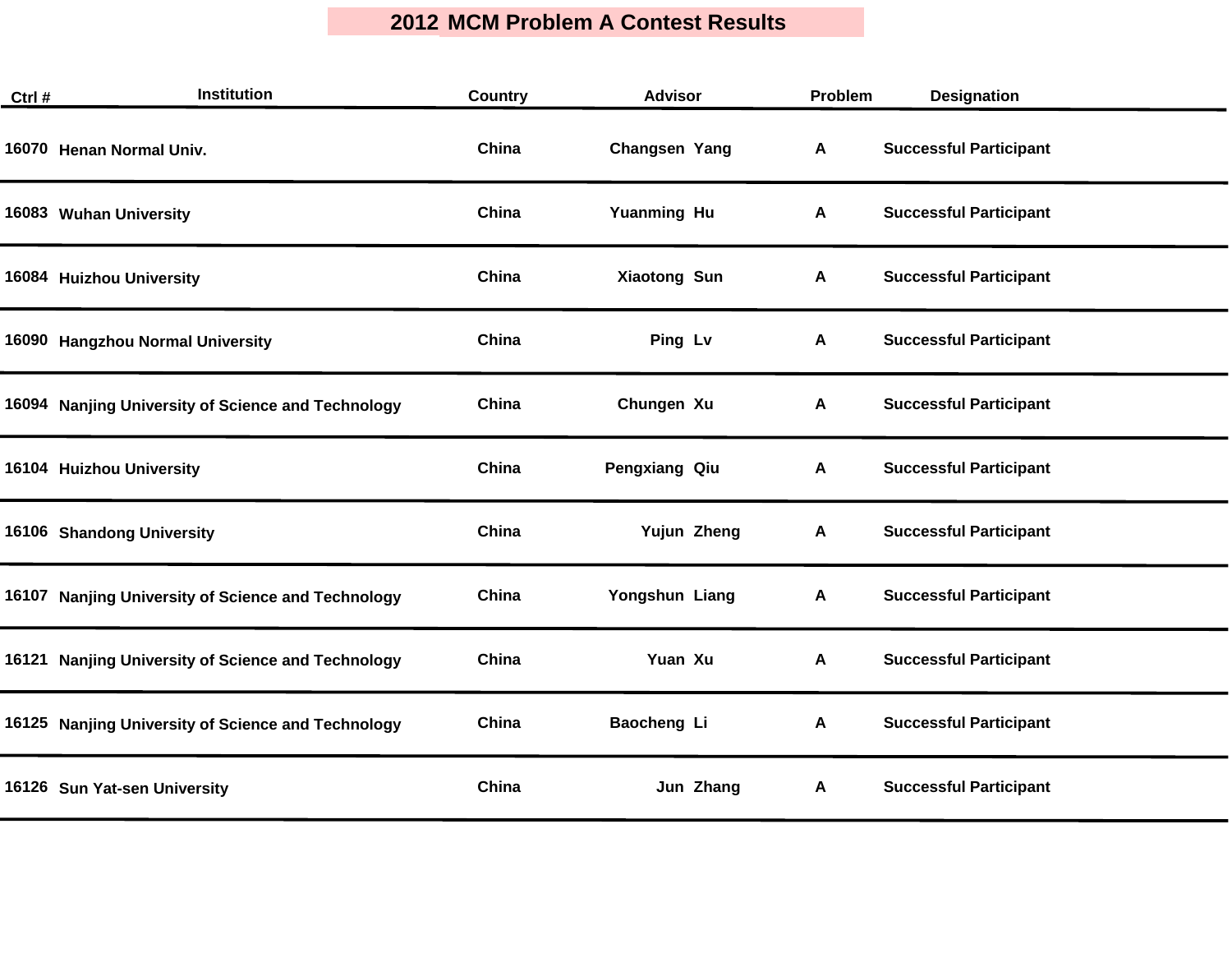| Ctrl # | <b>Institution</b>                          | <b>Country</b> | <b>Advisor</b>       | Problem      | <b>Designation</b>            |
|--------|---------------------------------------------|----------------|----------------------|--------------|-------------------------------|
|        | 16133 Shenyang University of Technology     | China          | Bo Wang              | $\mathsf{A}$ | <b>Successful Participant</b> |
|        | 16149 Nantong University                    | China          | DeShu Gong           | A            | <b>Successful Participant</b> |
|        | 16151 Nantong University                    | China          | YuXin Zhao           | A            | <b>Successful Participant</b> |
|        | 16159 Harbin Institute of Technology        | China          | Rongning Xiaofang Li | $\mathsf{A}$ | <b>Successful Participant</b> |
|        | 16172 Changzhou Campus, Hohai University,   | China          | Jianpeng Wang        | $\mathsf{A}$ | <b>Successful Participant</b> |
|        | 16180 Changzhou Campus, Hohai University,   | China          | Chunyuan He          | A            | <b>Successful Participant</b> |
|        | 16188 Yichun University                     | China          | Aibin Zang           | A            | <b>Successful Participant</b> |
|        | 16190 Beijing University of Aeronautics and | China          | <b>Linping Peng</b>  | $\mathsf{A}$ | <b>Successful Participant</b> |
|        | 16191 Beihang University                    | China          | shangzhi Li          | A            | <b>Successful Participant</b> |
|        | <b>16197 Beijing Forestry University</b>    | China          | zhang li             | A            | <b>Successful Participant</b> |
| 16201  | <b>Henan Normal University</b>              | China          | zhu ke               | Α            | <b>Successful Participant</b> |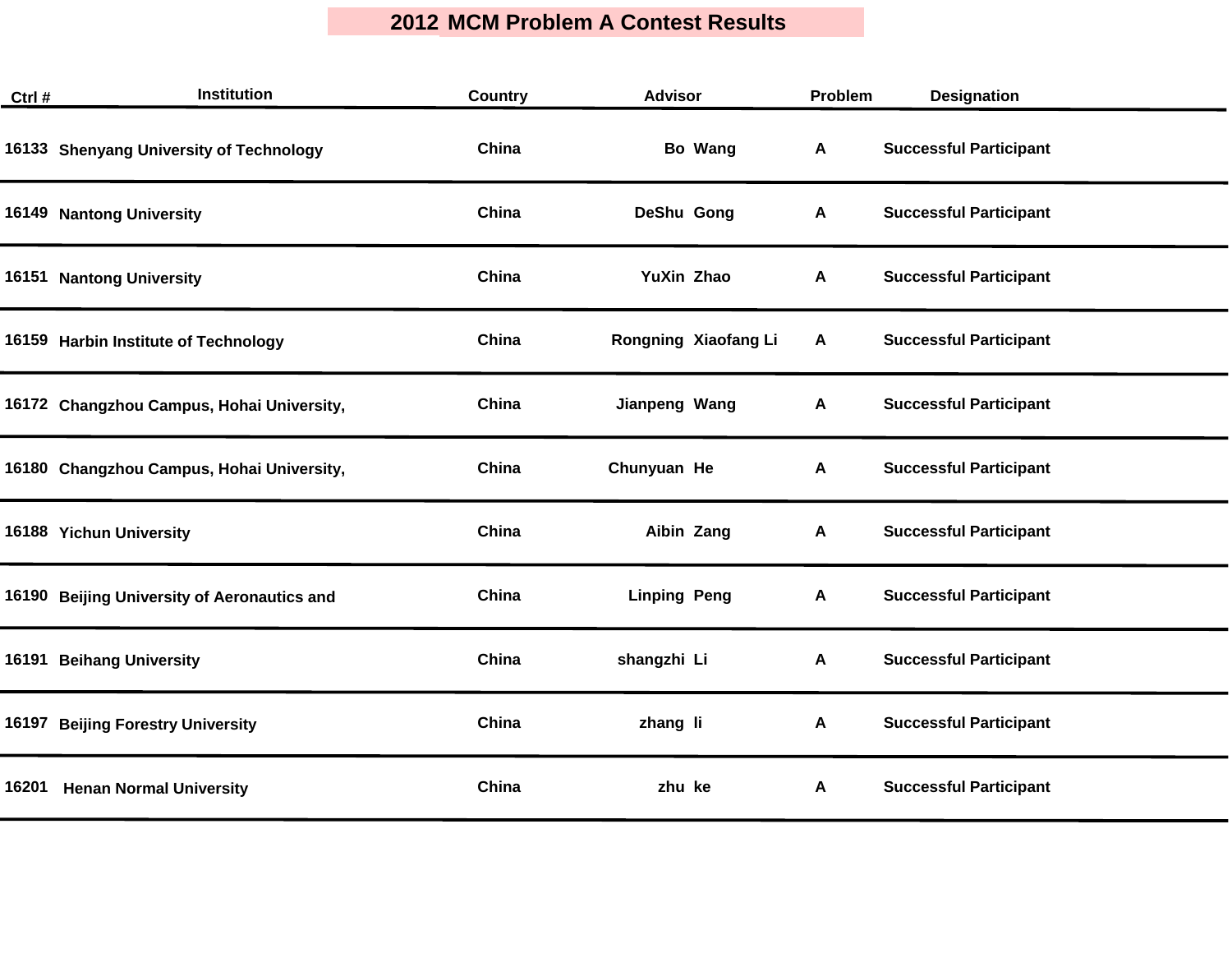| Ctrl # | <b>Institution</b>                               | <b>Country</b> | <b>Advisor</b>        | Problem      | <b>Designation</b>            |  |
|--------|--------------------------------------------------|----------------|-----------------------|--------------|-------------------------------|--|
|        | 16207 Beihang University                         | China          | Duokui Yan            | $\mathsf{A}$ | <b>Successful Participant</b> |  |
|        | 16208 Chengdu College of Univ. of Elec. Sci. and | China          | Qibing Chen           | $\mathsf{A}$ | <b>Successful Participant</b> |  |
|        | 16214 Xidian University                          | China          | Jie Zhou              | $\mathsf{A}$ | <b>Successful Participant</b> |  |
|        | 16219 Chengdu College of Univ. of Elec. Sci. and | China          | <b>Lifeng Zhang</b>   | $\mathsf{A}$ | <b>Successful Participant</b> |  |
|        | 16234 Xidian University                          | China          | Jie Zhou              | $\mathsf{A}$ | <b>Successful Participant</b> |  |
|        | 16240 Shandong University                        | China          | <b>Shuxiang Huang</b> | $\mathsf{A}$ | <b>Successful Participant</b> |  |
|        | 16243 Minzu University of China                  | China          | Gengxin Zheng         | $\mathsf{A}$ | <b>Successful Participant</b> |  |
|        | 16245 School of Sci., Beijing Univ. of Posts &   | China          | Zuguo He              | $\mathsf{A}$ | <b>Successful Participant</b> |  |
|        | 16253 University of Alberta                      | <b>CANADA</b>  | <b>Brendan Pass</b>   | $\mathsf{A}$ | <b>Successful Participant</b> |  |
|        | 16260 Northeastern University at Qinhuangdao     | China          | Shimei Ma             | $\mathsf{A}$ | <b>Successful Participant</b> |  |
|        | 16261 Northeastern University at Qinhuangdao     | China          | Jianbo Liu            | A            | <b>Successful Participant</b> |  |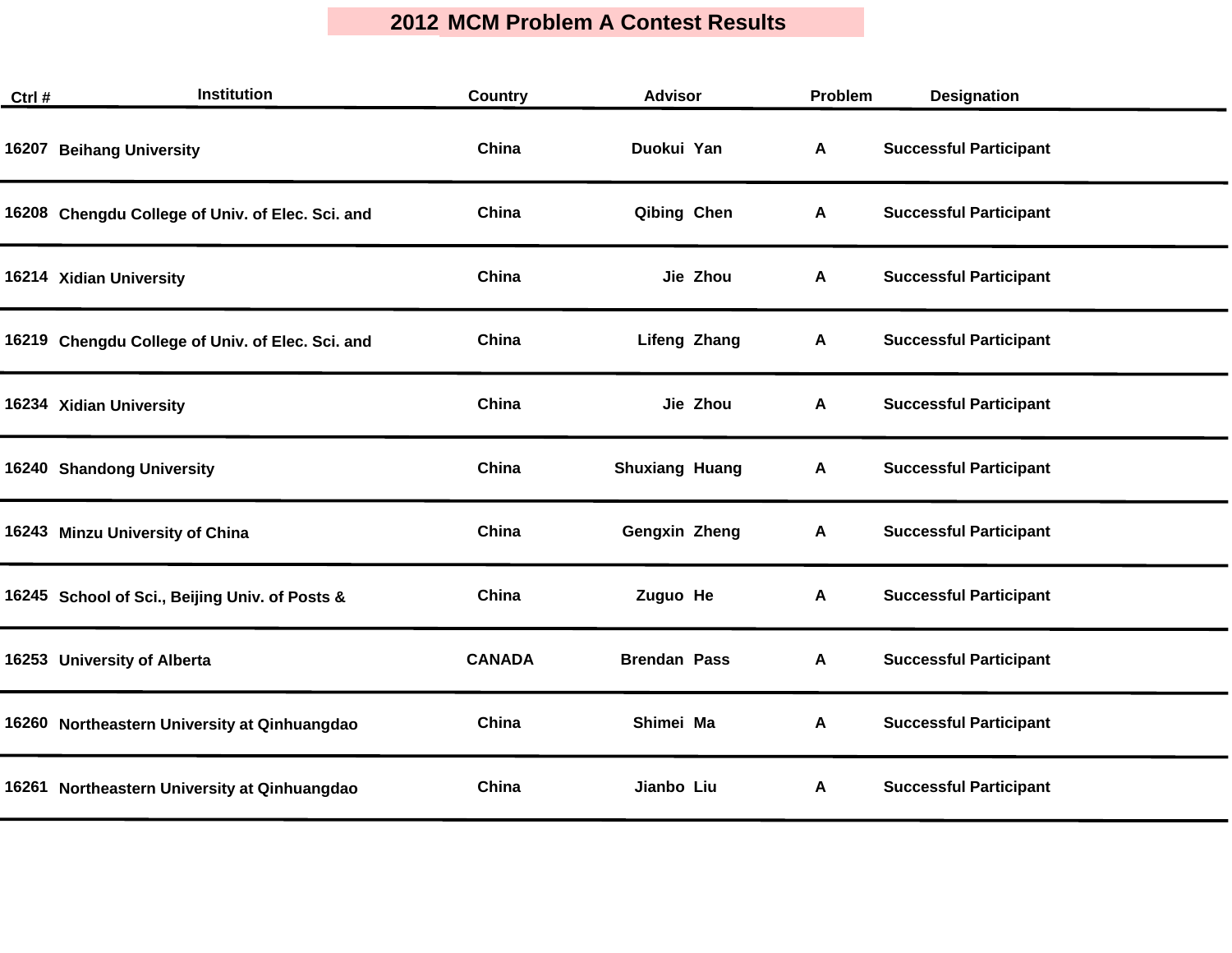| Ctrl # | <b>Institution</b>                             | <b>Country</b> | <b>Advisor</b> | Problem      | <b>Designation</b>            |
|--------|------------------------------------------------|----------------|----------------|--------------|-------------------------------|
|        | 16269 Ningbo Institute of Technology, Zhejiang | China          | Lihui Tu       | $\mathsf{A}$ | <b>Successful Participant</b> |
|        | 16277 Ningbo Institute of Technology, Zhejiang | China          | Ling Lin       | A            | <b>Successful Participant</b> |
|        | 16279 Ningbo Institute of Technology, Zhejiang | China          | Qi Wei         | A            | <b>Successful Participant</b> |
|        | 16285 Dalian Nationalities University          | China          | Yan Dejun      | $\mathsf{A}$ | <b>Successful Participant</b> |
|        | 16286 Academy of Armored Forces Engineering    | China          | min lin        | $\mathsf{A}$ | <b>Successful Participant</b> |
|        | 16290 Dalian Nationalities University          | China          | Yuan Xuegang   | A            | <b>Successful Participant</b> |
|        | 16296 Dalian Nationalities University          | China          | Xu Shaowen     | A            | <b>Successful Participant</b> |
|        | 16297 Dalian Nationalities University          | China          | Xu Shaowen     | A            | <b>Successful Participant</b> |
|        | 16298 Dalian Nationalities University          | China          | Tian Yun       | A            | <b>Successful Participant</b> |
|        | <b>16302 Dalian Nationalities University</b>   | China          | Wang Fenghui   | A            | <b>Successful Participant</b> |
| 16304  | <b>Academy of Armored Forces Engineering</b>   | China          | gehua fan      | A            | <b>Successful Participant</b> |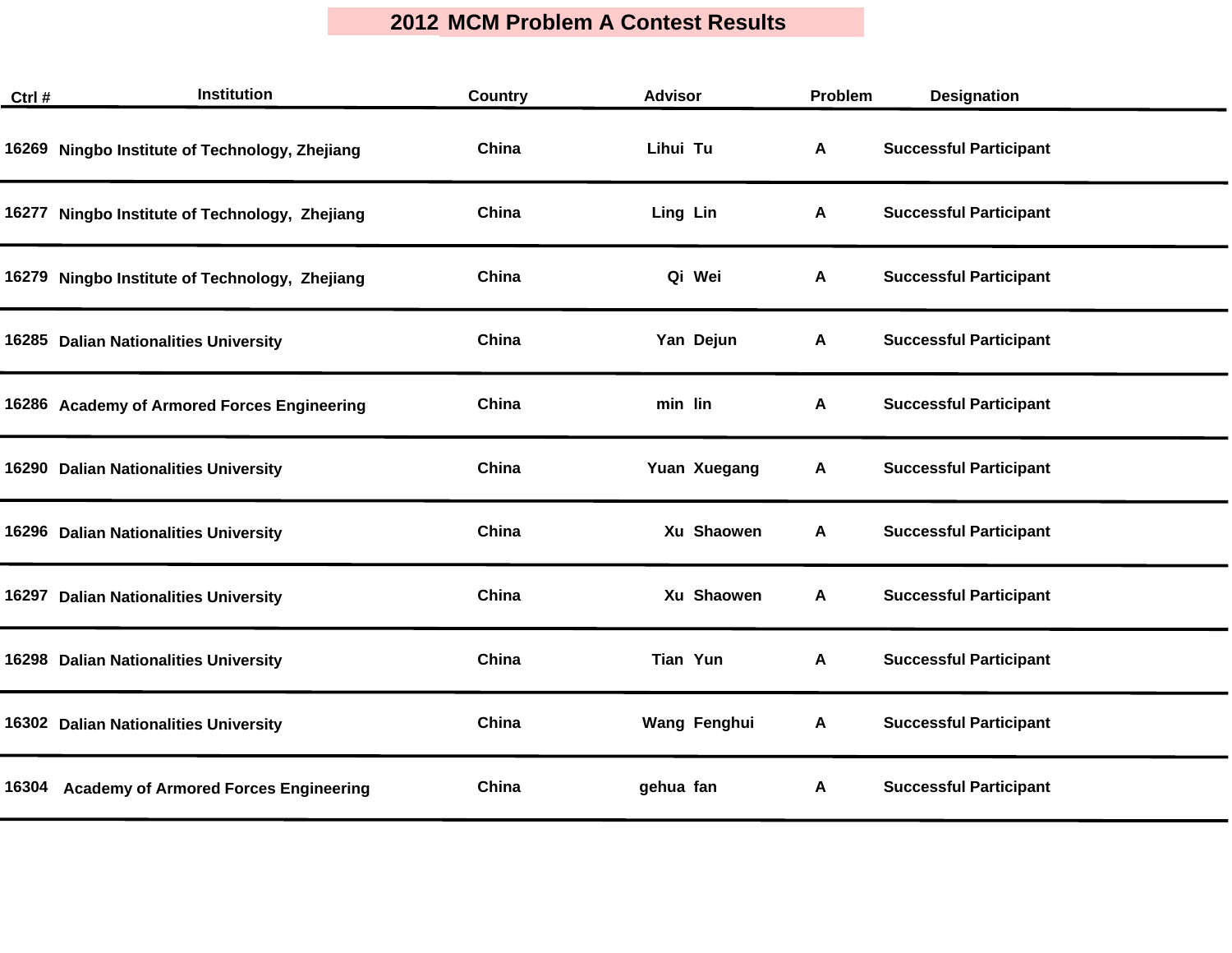| Ctrl # | <b>Institution</b>                              | <b>Country</b>   | <b>Advisor</b>        |            | Problem      | <b>Designation</b>            |  |
|--------|-------------------------------------------------|------------------|-----------------------|------------|--------------|-------------------------------|--|
|        | 16313 Academy of Armored Forces Engineering     | China            |                       | ling zhang | $\mathsf{A}$ | <b>Successful Participant</b> |  |
|        | 16327 Information Engineering University        | China            |                       | Jia Lixin  | A            | <b>Successful Participant</b> |  |
|        | 16335 Guangdong University of Business Studies  | China            | Xiuli Wu              |            | A            | <b>Successful Participant</b> |  |
|        | 16340 Guangdong University of Business Studies  | China            | Guanghui Chen         |            | $\mathsf{A}$ | <b>Successful Participant</b> |  |
|        | 16349 Hunan University                          | China            | Zhenyuan Guo          |            | $\mathsf{A}$ | <b>Successful Participant</b> |  |
|        | 16371 Beihang University                        | China            |                       | Fei Gao    | A            | <b>Successful Participant</b> |  |
|        | 16380 University of Science and Technology of   | China            |                       | Nana Wang  | A            | <b>Successful Participant</b> |  |
|        | 16381 Xi'an University of Finance and Economics | China            | Mingli Jing           |            | A            | <b>Successful Participant</b> |  |
|        | 16382 University of Electronic Science and      | China            | Zhenlan Jin           |            | $\mathsf{A}$ | <b>Successful Participant</b> |  |
|        | 16386 Renmin University of China                | China            | Gang Yang             |            | A            | <b>Successful Participant</b> |  |
|        | 16388 The Chinese University of Hong Kong       | <b>Hong Kong</b> | <b>Tsz Shun Chung</b> |            | A            | <b>Successful Participant</b> |  |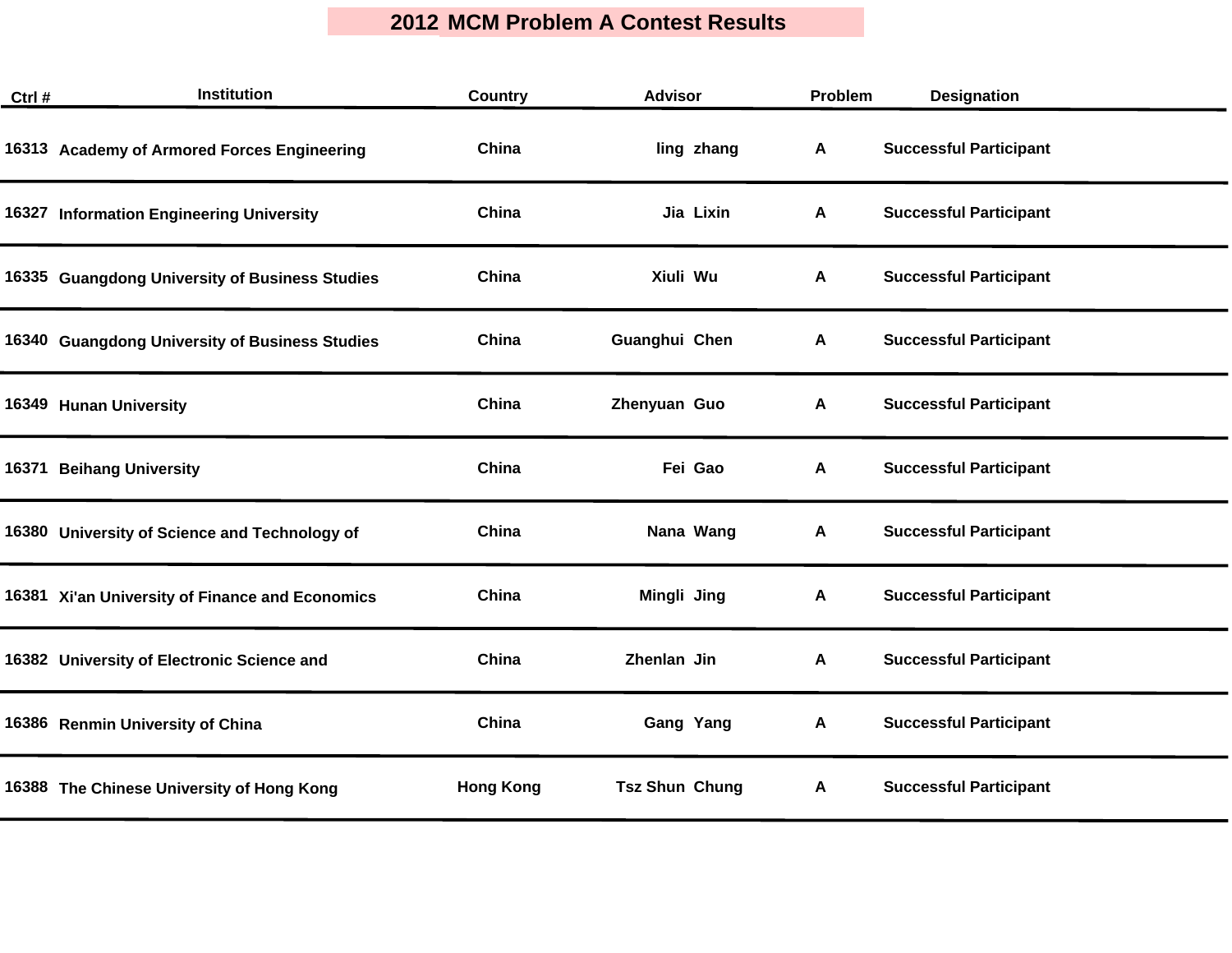| Ctrl # | <b>Institution</b>                             | <b>Country</b> | <b>Advisor</b>            |                      | Problem      | <b>Designation</b>            |
|--------|------------------------------------------------|----------------|---------------------------|----------------------|--------------|-------------------------------|
|        | 16389 Norwich University                       | <b>USA</b>     |                           | Joe Latulippe        | $\mathsf{A}$ | <b>Successful Participant</b> |
|        | 16395 Sichuan University                       | China          |                           | Hong Zhang           | Α            | <b>Successful Participant</b> |
|        | 16400 Union College                            | <b>USA</b>     | <b>Christopher Hardin</b> |                      | A            | <b>Successful Participant</b> |
|        | 16402 Appalachian State University             | <b>USA</b>     |                           | <b>Rene Salinas</b>  | $\mathsf{A}$ | <b>Successful Participant</b> |
|        | 16403 Appalachian State University             | <b>USA</b>     |                           | <b>Rene Salinas</b>  | $\mathsf{A}$ | <b>Successful Participant</b> |
|        | 16408 Saint Louis University                   | <b>USA</b>     |                           | <b>Brody Johnson</b> | $\mathsf{A}$ | <b>Successful Participant</b> |
|        | 16412 University of Colorado, Colorado Springs | <b>USA</b>     | <b>Gregory Morrow</b>     |                      | A            | <b>Successful Participant</b> |
|        | 16422 Worcester Polytechnic Institute          | <b>USA</b>     |                           | <b>Burt Tilley</b>   | $\mathsf{A}$ | <b>Successful Participant</b> |
|        | 16429 Jacobs University                        | Germany        | <b>Marcel Oliver</b>      |                      | $\mathsf{A}$ | <b>Successful Participant</b> |
|        | 16430 Northern Kentucky University             | <b>USA</b>     |                           | <b>Gail Mackin</b>   | A            | <b>Successful Participant</b> |
|        | 16431 Luther College                           | <b>USA</b>     | <b>Richard Bernatz</b>    |                      | A            | <b>Successful Participant</b> |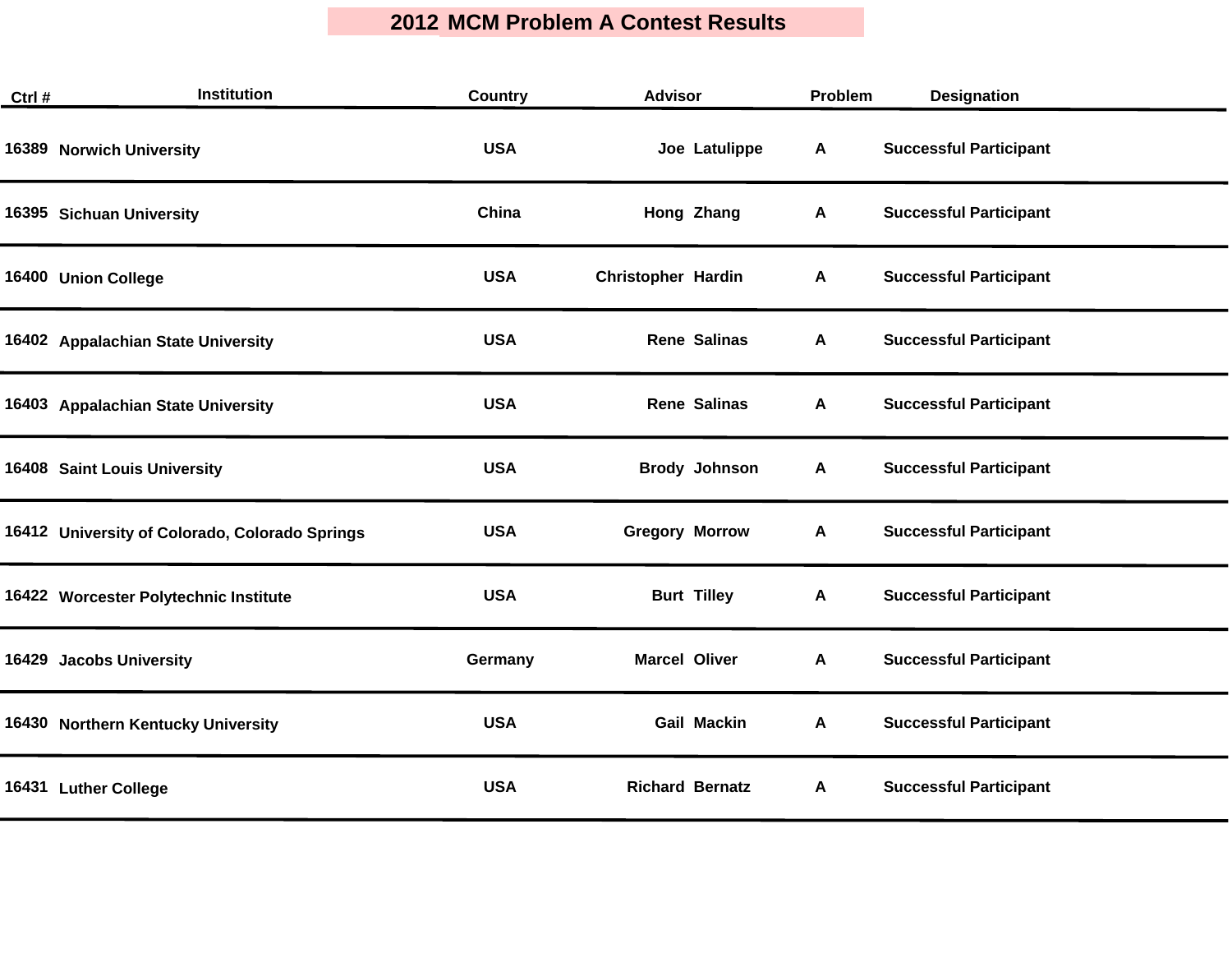| Ctrl # | <b>Institution</b>                                 | <b>Country</b> | <b>Advisor</b>  | Problem      | <b>Designation</b>            |  |
|--------|----------------------------------------------------|----------------|-----------------|--------------|-------------------------------|--|
|        | 16436 University of Minnesota                      | <b>USA</b>     | Alexandra Ortan | $\mathsf{A}$ | <b>Successful Participant</b> |  |
|        | 16438 Seattle Pacific University                   | <b>USA</b>     | Nicola Parker   | A            | <b>Successful Participant</b> |  |
|        | 16443 Seattle Pacific University                   | <b>USA</b>     | Nicola Parker   | A            | <b>Successful Participant</b> |  |
|        | 16451 Nankai University                            | China          | Zhonghua Wu     | $\mathsf{A}$ | <b>Successful Participant</b> |  |
|        | 16460 College of Information & Business, Zhongyuan | China          | Zhen-Hong Huo   | A            | <b>Successful Participant</b> |  |
|        | 16463 Beihang university                           | China          | zhe wu          | $\mathsf{A}$ | <b>Successful Participant</b> |  |
|        | 16464 Beijing Normal University                    | China          | Hui Zhang       | A            | <b>Successful Participant</b> |  |
|        | 16465 College of Information & Business, Zhongyuan | China          | Zhen-Hong Huo   | $\mathsf{A}$ | <b>Successful Participant</b> |  |
|        | 16474 College of Information & Business, Zhongyuan | China          | Rui-Li Song     | $\mathsf{A}$ | <b>Successful Participant</b> |  |
|        | 16478 Sichuan University                           | China          | <b>RUI ZHU</b>  | $\mathsf{A}$ | <b>Successful Participant</b> |  |
|        | 16479 Dalian University                            | China          | Liu Guangzhi    | A            | <b>Successful Participant</b> |  |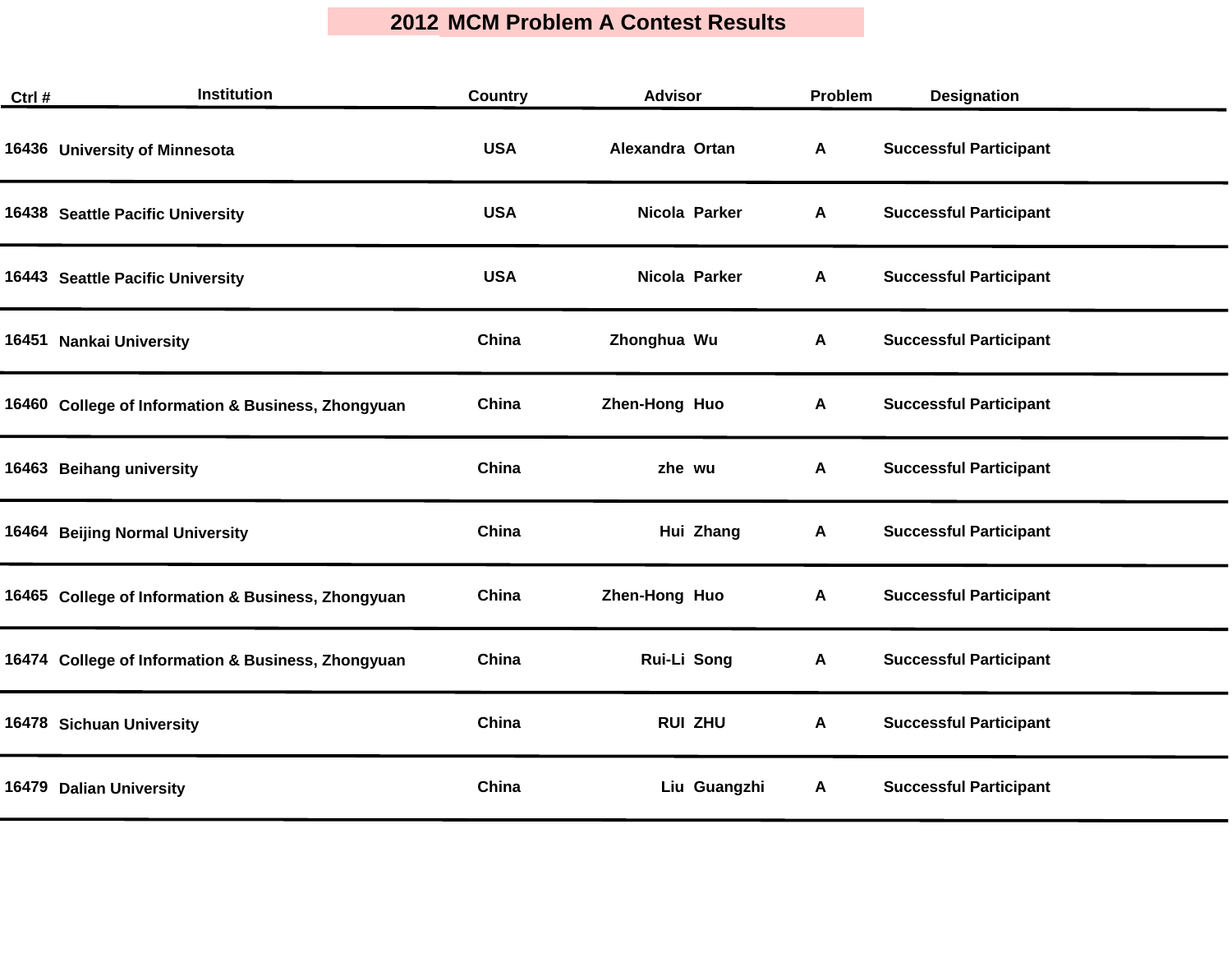| Ctrl # | <b>Institution</b>                                 | <b>Country</b>   | <b>Advisor</b>        | Problem      | <b>Designation</b>            |  |
|--------|----------------------------------------------------|------------------|-----------------------|--------------|-------------------------------|--|
|        | 16484 Hainan University                            | China            | Hongfei Sun           | $\mathsf{A}$ | <b>Successful Participant</b> |  |
|        | 16488 College of Information & Business, Zhongyuan | China            | Liu-Shuan Dong        | A            | <b>Successful Participant</b> |  |
|        | 16490 College of Information & Business, Zhongyuan | China            | Song-Shan Qiao        | $\mathsf{A}$ | <b>Successful Participant</b> |  |
|        | 16491 College of Information & Business, Zhongyuan | China            | Song-Shan Qiao        | $\mathsf{A}$ | <b>Successful Participant</b> |  |
|        | 16519 Guangxi University                           | China            | <b>Zhongxing Wang</b> | $\mathsf{A}$ | <b>Successful Participant</b> |  |
|        | 16526 Guangxi University                           | China            | Ruxue Wu              | A            | <b>Successful Participant</b> |  |
|        | 16527 Guangxi University                           | China            | Ruxue Wu              | $\mathsf{A}$ | <b>Successful Participant</b> |  |
|        | 16554 National University of Singapore             | <b>Singapore</b> | Jie Liu               | $\mathsf{A}$ | <b>Successful Participant</b> |  |
|        | 16561 Shandong University                          | China            | <b>Gongming Xin</b>   | $\mathsf{A}$ | <b>Successful Participant</b> |  |
|        | 16563 Inner Mongolia University                    | China            | Haitao Han            | $\mathsf{A}$ | <b>Successful Participant</b> |  |
|        | 16566 Inner Mongolia University                    | China            | <b>Zhuang Ma</b>      | A            | <b>Successful Participant</b> |  |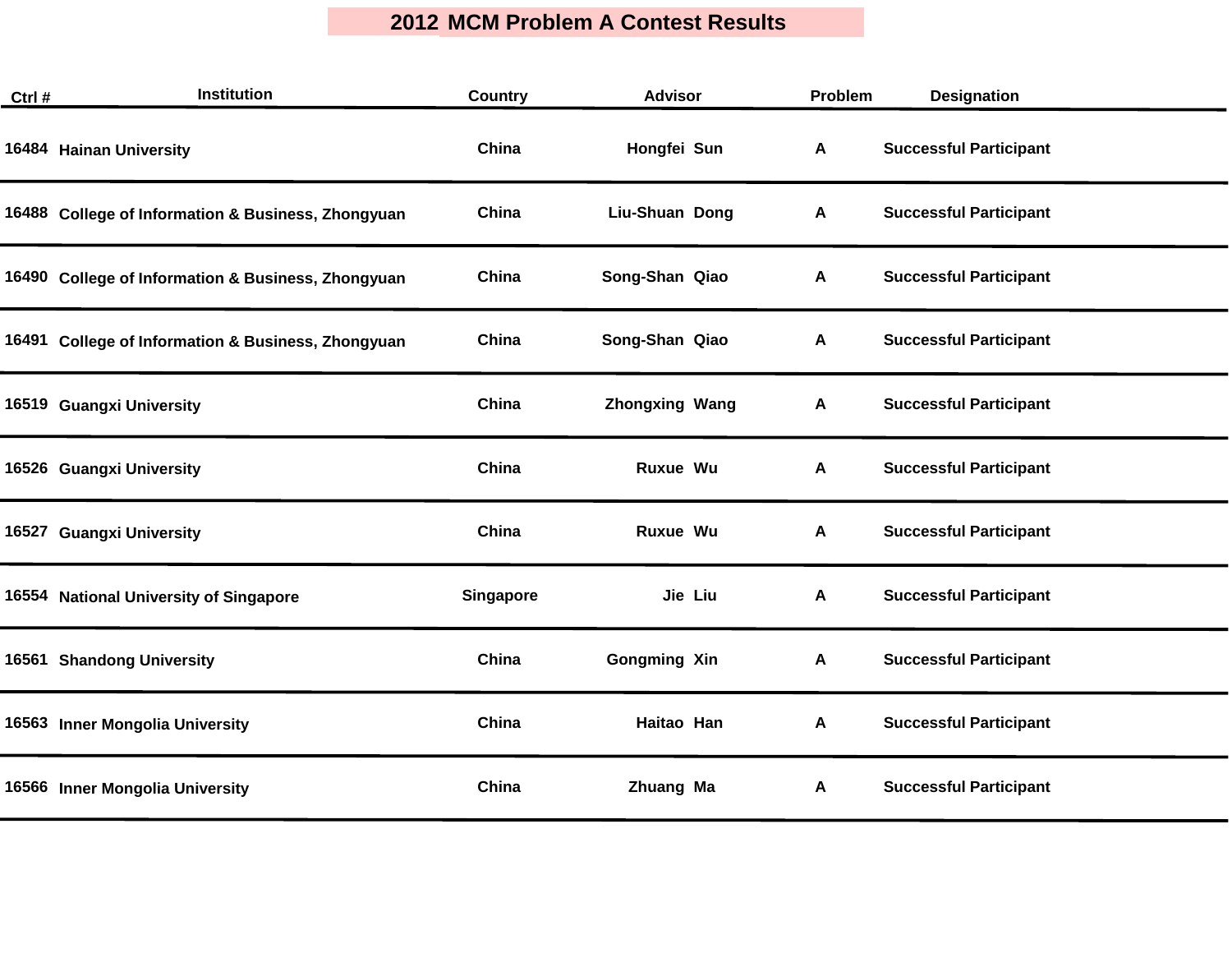| Ctrl # | <b>Institution</b>                              | <b>Country</b> | <b>Advisor</b>     | Problem      | <b>Designation</b>            |
|--------|-------------------------------------------------|----------------|--------------------|--------------|-------------------------------|
|        | 16567 school of computer science and technology | China          | Jianlin Qiu        | $\mathsf{A}$ | <b>Successful Participant</b> |
|        | 16584 University of Science and Technology of   | China          | Hao Wu             | A            | <b>Successful Participant</b> |
|        | 16593 Shanxi University                         | China          | Yajing Zhang       | A            | <b>Successful Participant</b> |
|        | 16595 PLA University of Science and Technology  | China          | Haifeng Liu        | $\mathsf{A}$ | <b>Successful Participant</b> |
|        | 16599 Youngstown State University               | <b>USA</b>     | George Yates       | A            | <b>Successful Participant</b> |
|        | 16609 Youngstown State University               | <b>USA</b>     | Angela Spalsbury   | A            | <b>Successful Participant</b> |
|        | 16611 Univ. Autònoma de Barcelona               | <b>Spain</b>   | Rosa Camps         | A            | <b>Successful Participant</b> |
|        | 16620 PLA University of Science and Technology  | China          | Hansheng Shi       | A            | <b>Successful Participant</b> |
|        | 16625 University of San Diego                   | <b>USA</b>     | <b>Greg Severn</b> | $\mathsf{A}$ | <b>Successful Participant</b> |
|        | 16643 University of Delaware                    | <b>USA</b>     | Louis Rossi        | A            | <b>Successful Participant</b> |
|        | 16650 Grand View University                     | <b>USA</b>     | Sergio Loch        | A            | <b>Successful Participant</b> |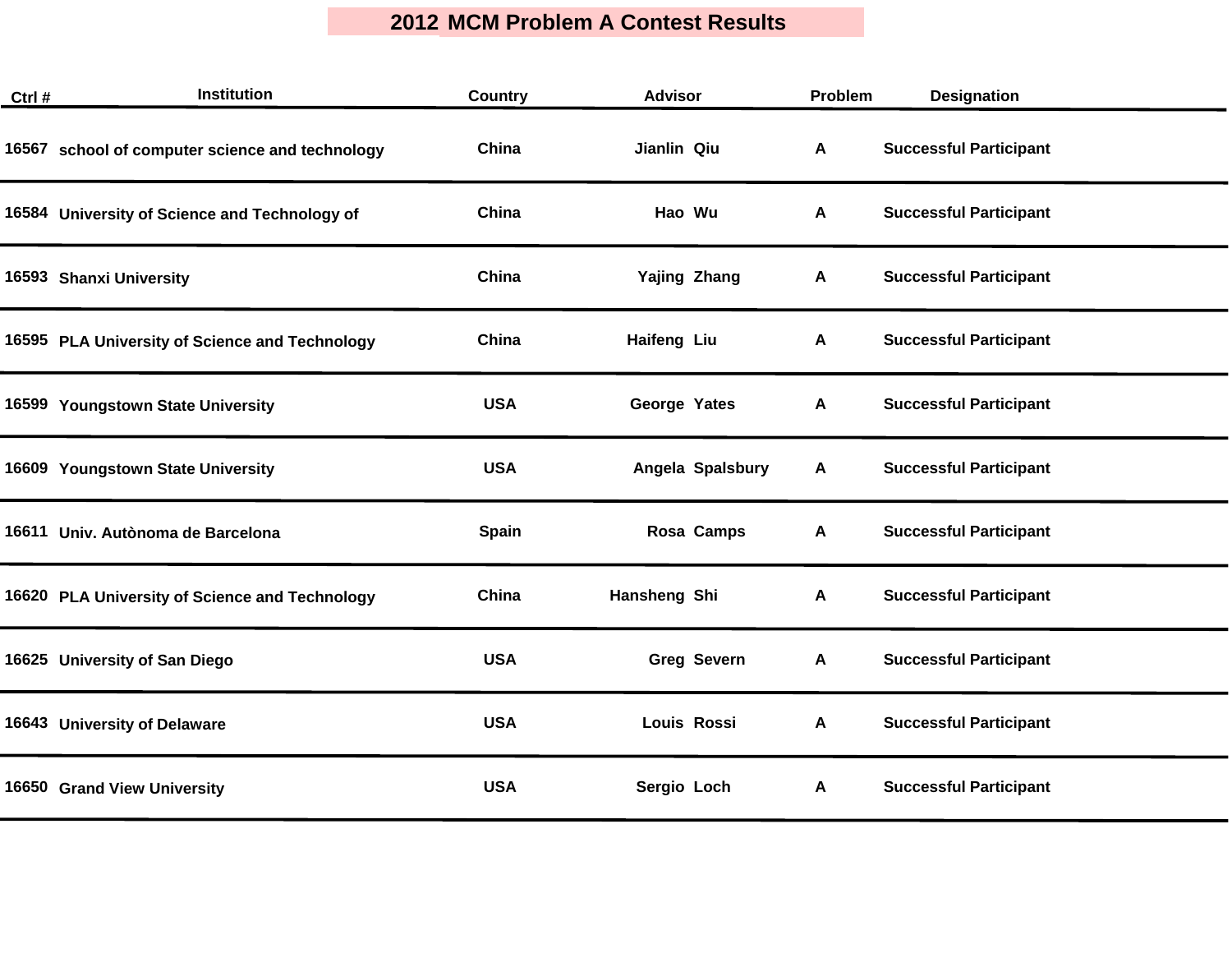r i

| Ctrl # | <b>Institution</b>              | <b>Country</b>  | <b>Advisor</b>        | Problem      | <b>Designation</b>            |  |
|--------|---------------------------------|-----------------|-----------------------|--------------|-------------------------------|--|
|        | 16652 Grand View University     | <b>USA</b>      | Sergio Loch           | $\mathsf{A}$ | <b>Successful Participant</b> |  |
|        | 16661 Stevenson University      | <b>USA</b>      | Eileen McGraw         | A            | <b>Successful Participant</b> |  |
|        | 16662 Stevenson University      | <b>USA</b>      | Eileen McGraw         | A            | <b>Successful Participant</b> |  |
|        | 16663 Wesleyan College          | <b>USA</b>      | Joseph Iskra          | A            | <b>Successful Participant</b> |  |
|        | 16665 Stevenson University      | <b>USA</b>      | Edwin Lo              | $\mathsf{A}$ | <b>Successful Participant</b> |  |
|        | 16666 Stevenson University      | <b>USA</b>      | Jason Sonnenberg      | A            | <b>Successful Participant</b> |  |
|        | 16669 Pacific Unversity         | <b>USA</b>      | Michael Boardman      | A            | <b>Successful Participant</b> |  |
|        | 16671 Pacific University        | <b>USA</b>      | <b>Nancy Neudauer</b> | A            | <b>Successful Participant</b> |  |
|        | 16683 Hunan University          | China           | Chunjun Meng          | A            | <b>Successful Participant</b> |  |
|        | 16686 Hunan University          | China           | <b>Guoqiang Peng</b>  | A            | <b>Successful Participant</b> |  |
|        | 16696 UNIVERSITI TEKNOLOGI MARA | <b>MALAYSIA</b> | SHAHIRUL SHAMSUL      | A            | <b>Successful Participant</b> |  |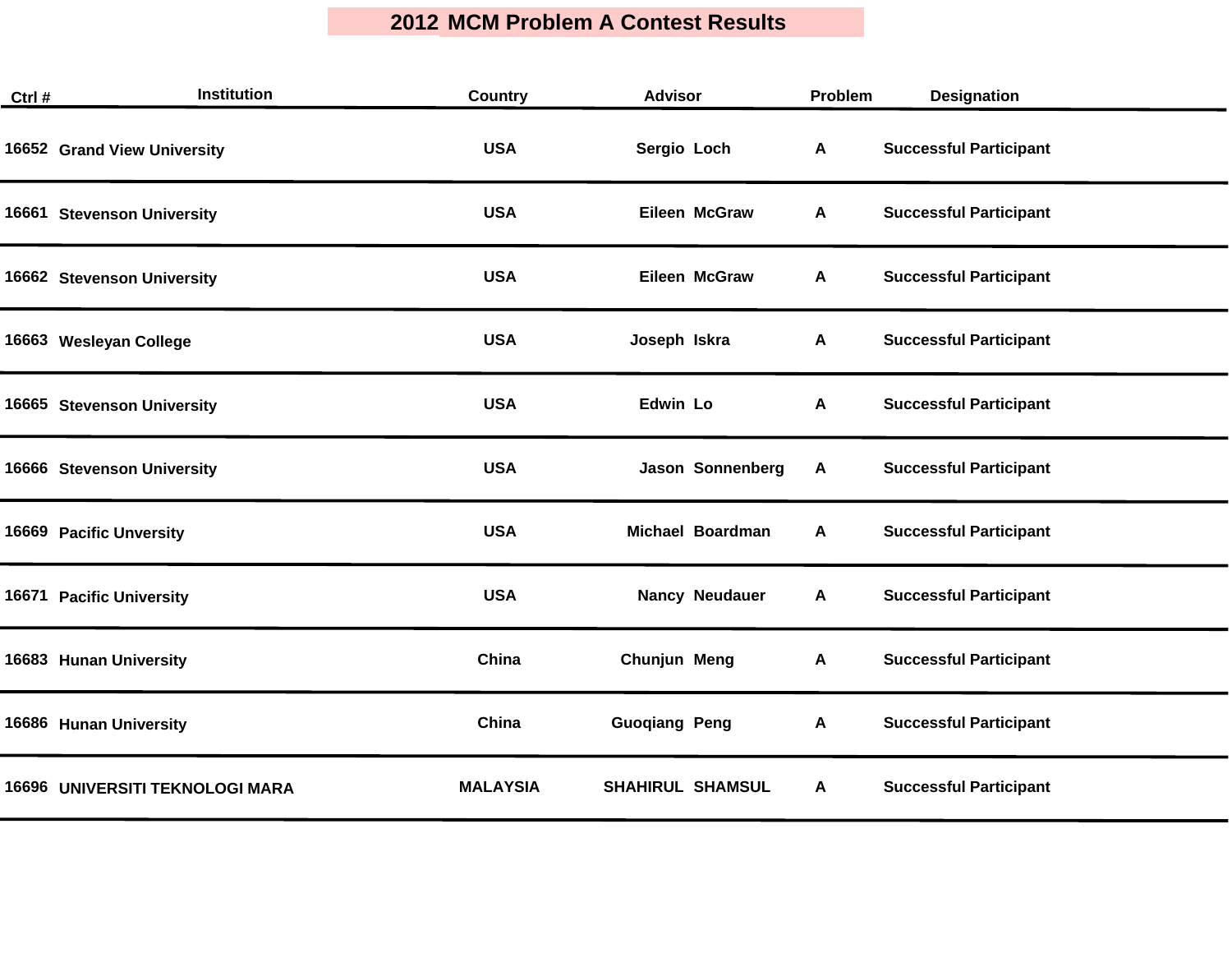| Ctrl # | <b>Institution</b>                               | <b>Country</b>  | <b>Advisor</b>         | Problem      | <b>Designation</b>            |  |
|--------|--------------------------------------------------|-----------------|------------------------|--------------|-------------------------------|--|
|        | 16701 Universiti Teknologi MARA                  | <b>Malaysia</b> | Seripah Awang Kechil A |              | <b>Successful Participant</b> |  |
|        | 16705 The Richard Stockton College of New Jersey | <b>USA</b>      | <b>Bradley Forrest</b> | A            | <b>Successful Participant</b> |  |
|        | 16709 Hunan University                           | China           | Xiangnan Zhou          | A            | <b>Successful Participant</b> |  |
|        | 16710 Hunan University                           | China           | Xiangnan Zhou          | $\mathsf{A}$ | <b>Successful Participant</b> |  |
|        | 16719 Northeast Agricultural University          | China           | Jun Meng               | $\mathsf{A}$ | <b>Successful Participant</b> |  |
|        | 16726 UNIVERSITI TEKNOLOGI MARA                  | <b>MALAYSIA</b> | <b>HARUN BUDIN</b>     | A            | <b>Successful Participant</b> |  |
|        | 16729 Minzu University of China                  | China           | Chengyue Li            | A            | <b>Successful Participant</b> |  |
|        | 16737 Universiti Teknologi MARA                  | <b>Malaysia</b> | Shaharuddi Soh         | A            | <b>Successful Participant</b> |  |
|        | 16756 Nanchang University                        | China           | Huabin Si              | $\mathsf{A}$ | <b>Successful Participant</b> |  |
|        | 16759 East China University of Science and       | China           | Gaoqi He               | A            | <b>Successful Participant</b> |  |
|        | 16760 Dalian Neusoft Institute of Information    | China           | Qisong Zhang           | A            | <b>Successful Participant</b> |  |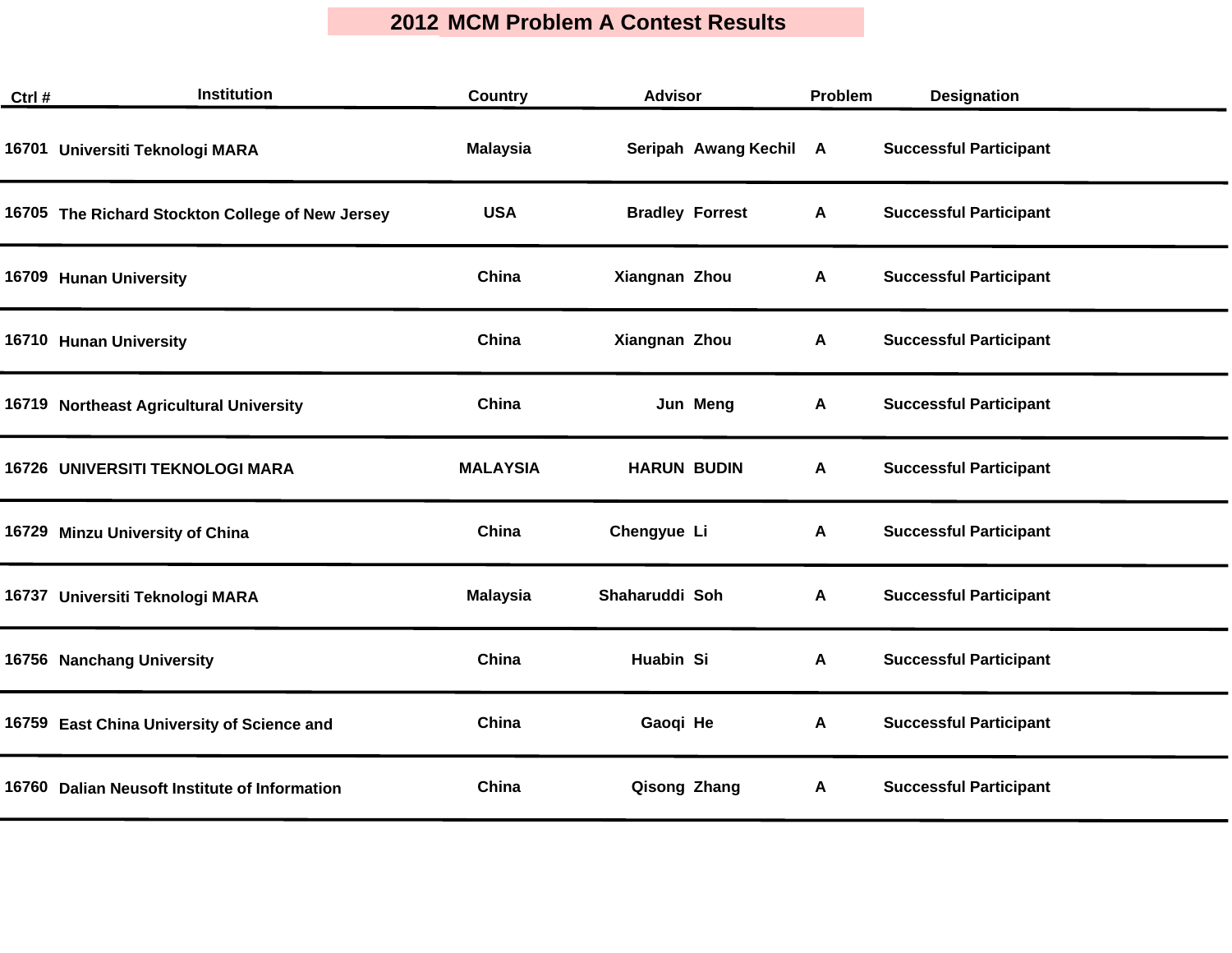| Ctrl # | <b>Institution</b>                            | <b>Country</b>  | <b>Advisor</b>        | Problem      | <b>Designation</b>            |  |
|--------|-----------------------------------------------|-----------------|-----------------------|--------------|-------------------------------|--|
|        | 16767 Linyi University                        | China           | <b>Lifeng GAO</b>     | $\mathsf{A}$ | <b>Successful Participant</b> |  |
|        | 16770 University of Science and Technology of | China           | Shengwen Zhao         | A            | <b>Successful Participant</b> |  |
|        | 16772 Linyi University                        | China           | Zhaozhong ZHANG       | A            | <b>Successful Participant</b> |  |
|        | 16778 Zhejiang University of Science and      | China           | Shuhui Wu             | $\mathsf{A}$ | <b>Successful Participant</b> |  |
|        | 16781 Zhejiang University of Science and      | China           | Junjuan Hu            | $\mathsf{A}$ | <b>Successful Participant</b> |  |
|        | 16782 Zhejiang University of Science and      | China           | Wei Li                | $\mathsf{A}$ | <b>Successful Participant</b> |  |
|        | 16799 South China University of Technology    | China           | Yongkuan Cheng        | A            | <b>Successful Participant</b> |  |
|        | 16803 Shanghai University of Finance and      | China           | Mingzhi Xu            | $\mathsf{A}$ | <b>Successful Participant</b> |  |
|        | 16821 Shandong University of Technology       | China           | <b>Fuming Li</b>      | $\mathsf{A}$ | <b>Successful Participant</b> |  |
|        | <b>16826 UNIVERSITI TEKNOLOGI MARA</b>        | <b>MALAYSIA</b> | <b>RASIDAH ABDULL</b> | $\mathsf{A}$ | <b>Successful Participant</b> |  |
|        | 16840 Zhengzhou Information Science and       | China           | HongLin Ji            | $\mathsf{A}$ | <b>Successful Participant</b> |  |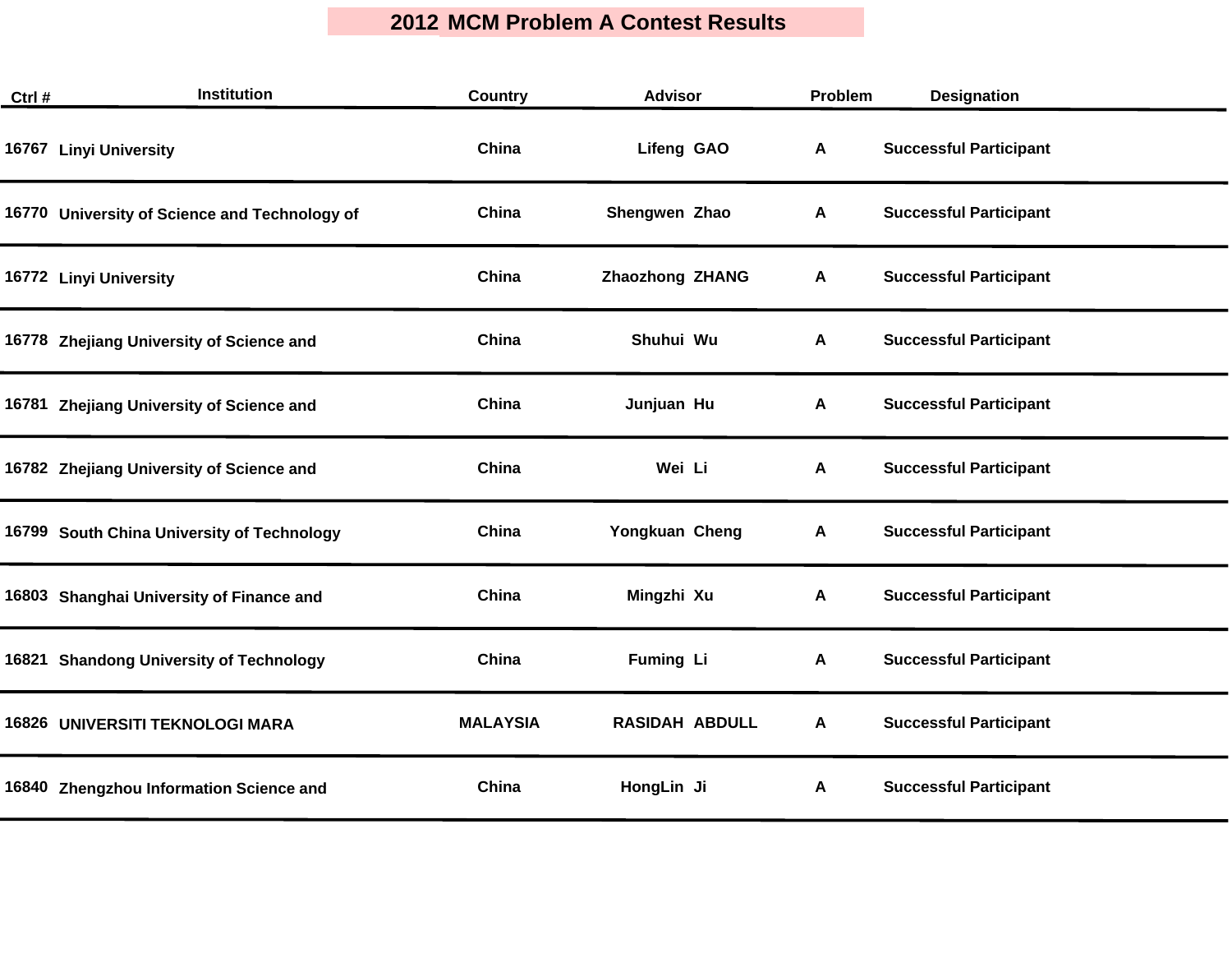| Ctrl # | <b>Institution</b>                            | <b>Country</b>  | <b>Advisor</b>        |                            | Problem      | <b>Designation</b>            |
|--------|-----------------------------------------------|-----------------|-----------------------|----------------------------|--------------|-------------------------------|
|        | 16852 Zhengzhou Information Science and       | China           | Song Ji               |                            | $\mathsf{A}$ | <b>Successful Participant</b> |
|        | 16856 Yunnan University                       | China           |                       | Jie Meng                   | A            | <b>Successful Participant</b> |
|        | 16858 Information Science and Technology      | China           | DongMing Zhao         |                            | A            | <b>Successful Participant</b> |
|        | 16861 Zhengzhou Information Science and       | China           | <b>Xiaochong Tong</b> |                            | A            | <b>Successful Participant</b> |
|        | 16864 harbin engineering university           | China           |                       | wang shujuan               | A            | <b>Successful Participant</b> |
|        | 16884 University of Science and Technology of | China           | <b>Anting Wang</b>    |                            | A            | <b>Successful Participant</b> |
|        | 16890 harbin engineering university           | China           |                       | gao zhenbin                | A            | <b>Successful Participant</b> |
|        | 16893 harbin engineering university           | China           |                       | sun guangyi                | $\mathsf{A}$ | <b>Successful Participant</b> |
|        | 16903 Qingdao Agricultural University         | China           | Diankun Wang          |                            | $\mathsf{A}$ | <b>Successful Participant</b> |
|        | 16904 harbin engineering university           | China           | sun wei               |                            | A            | <b>Successful Participant</b> |
|        | 16910 Universiti Teknologi MARA               | <b>Malaysia</b> |                       | <b>Maheran Mohd Jaffar</b> | A            | <b>Successful Participant</b> |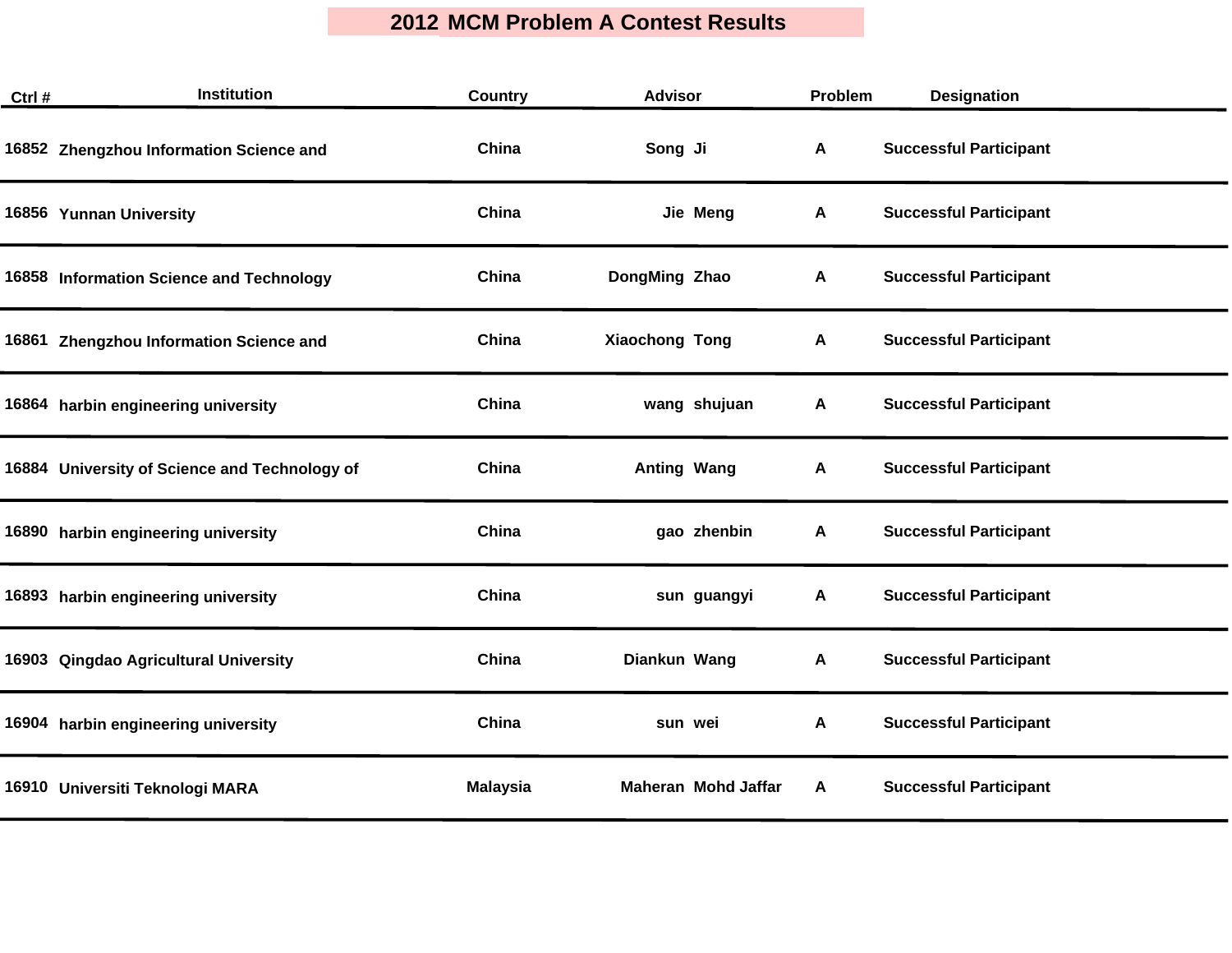| Ctrl # | <b>Institution</b>                  | <b>Country</b> | <b>Advisor</b> | Problem      | <b>Designation</b>            |
|--------|-------------------------------------|----------------|----------------|--------------|-------------------------------|
|        | 16911 harbin engineering university | China          | zhu lei        | $\mathsf{A}$ | <b>Successful Participant</b> |
|        | 16912 harbin engineering university | China          | shen jihong    | A            | <b>Successful Participant</b> |
|        | 16918 harbin engineering university | China          | xu liyan       | $\mathsf{A}$ | <b>Successful Participant</b> |
|        | 16924 harbin engineering university | China          | shi jiuyu      | A            | <b>Successful Participant</b> |
|        | 16929 harbin engineering university | China          | li bin         | $\mathsf{A}$ | <b>Successful Participant</b> |
|        | 16934 harbin engineering university | China          | zheng xiaoyang | $\mathsf{A}$ | <b>Successful Participant</b> |
|        | 16943 harbin engineering university | China          | yang lihong    | A            | <b>Successful Participant</b> |
|        | 16954 harbin engineering university | China          | sui ran        | $\mathsf{A}$ | <b>Successful Participant</b> |
|        | 16960 harbin engineering university | China          | xu xinjun      | $\mathsf{A}$ | <b>Successful Participant</b> |
|        | 16967 harbin engineering university | China          | xu runzhang    | $\mathsf{A}$ | <b>Successful Participant</b> |
|        | 16968 harbin engineering university | China          | wang zongyuan  | A            | <b>Successful Participant</b> |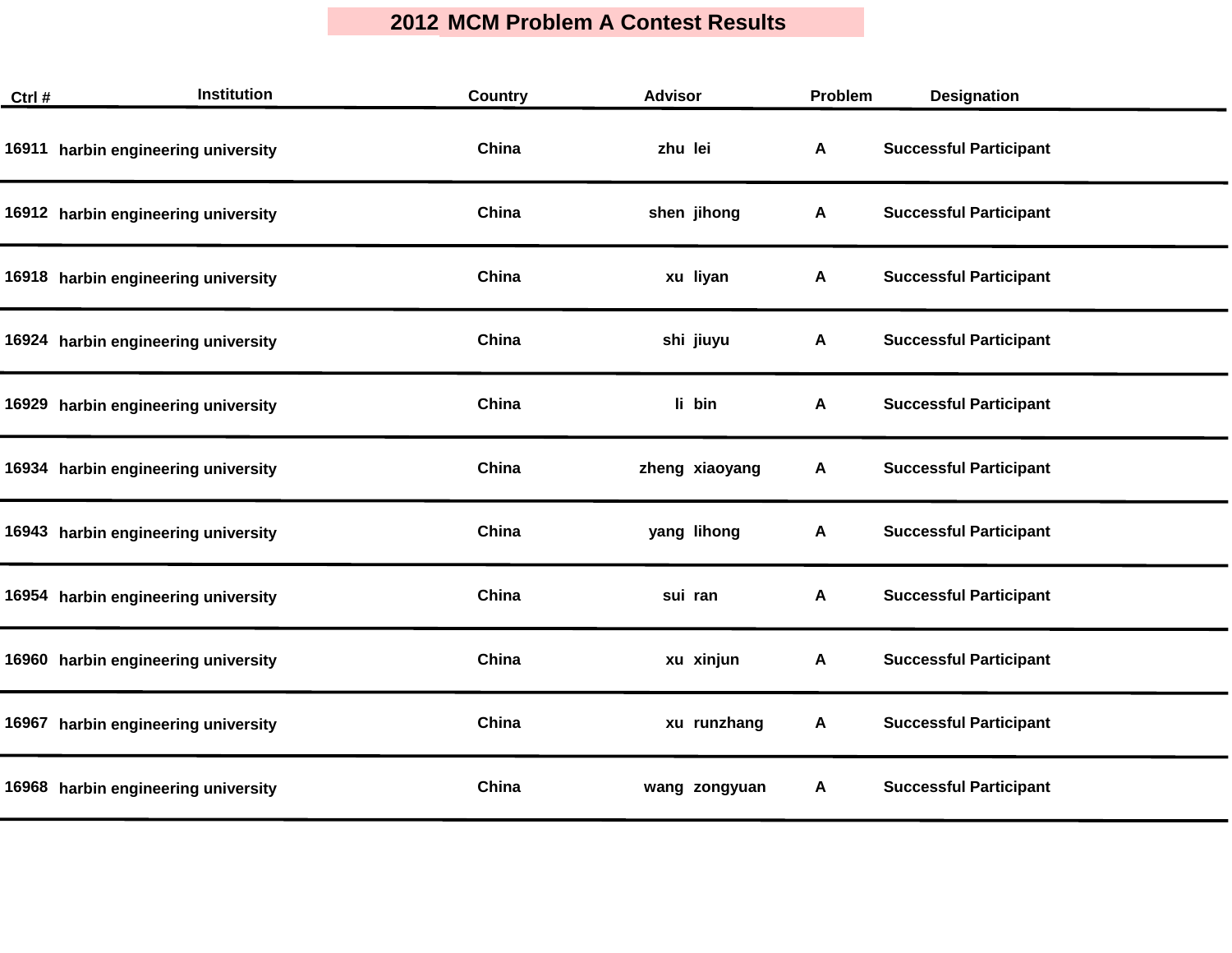| Ctrl # | <b>Institution</b>                             | <b>Country</b> | <b>Advisor</b>      | Problem      | <b>Designation</b>            |
|--------|------------------------------------------------|----------------|---------------------|--------------|-------------------------------|
|        | 16971 harbin engineering university            | China          | wang zongyuan       | $\mathsf{A}$ | <b>Successful Participant</b> |
|        | 16972 harbin engineering university            | China          | feng guofeng        | A            | <b>Successful Participant</b> |
|        | 16973 harbin engineering university            | China          | feng guofeng        | A            | <b>Successful Participant</b> |
|        | 16976 harbin engineering university            | China          | fan chongjin        | A            | <b>Successful Participant</b> |
|        | 16979 harbin engineering university            | China          | fan chongjin        | $\mathsf{A}$ | <b>Successful Participant</b> |
|        | 16981 harbin engineering university            | China          | bu changjiang       | A            | <b>Successful Participant</b> |
|        | 16989 harbin engineering university            | China          | li qiangxiao        | A            | <b>Successful Participant</b> |
|        | 16994 Harbin Institute of Technology at Weihai | China          | <b>Jingxin WANG</b> | $\mathsf{A}$ | <b>Successful Participant</b> |
|        | 16995 harbin engineering university            | China          | lin meng            | A            | <b>Successful Participant</b> |
|        | 16996 harbin engineering university            | China          | lin meng            | A            | <b>Successful Participant</b> |
| 16997  | Jiangsu Jianzhu Institute                      | China          | Feng Xinyong        | Α            | <b>Successful Participant</b> |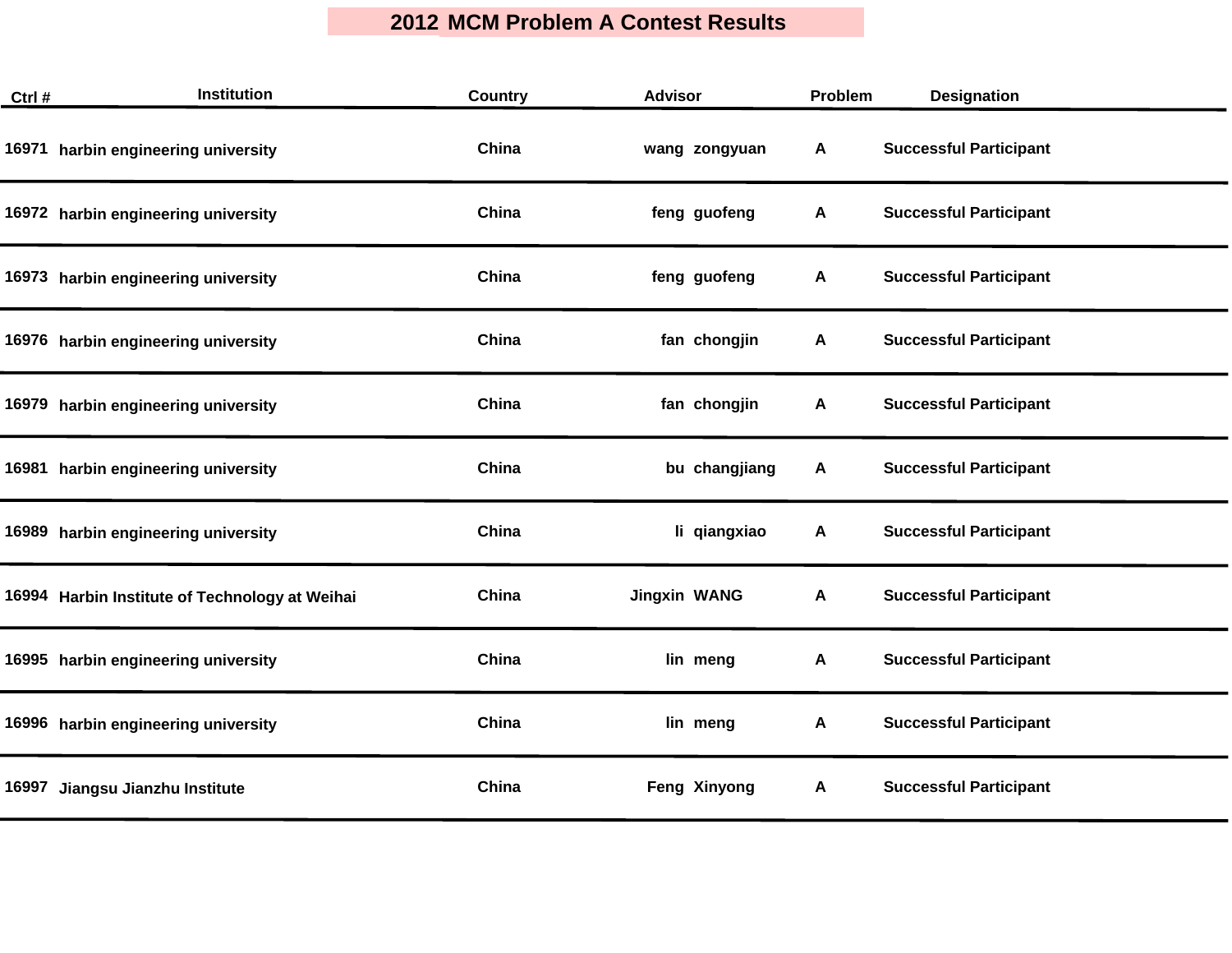| Ctrl # | Institution                                       | <b>Country</b> | <b>Advisor</b>      | Problem                 | <b>Designation</b>            |  |
|--------|---------------------------------------------------|----------------|---------------------|-------------------------|-------------------------------|--|
|        | 16999 harbin engineering university               | China          |                     | li ming<br>$\mathsf{A}$ | <b>Successful Participant</b> |  |
|        | 17003 Jiangsu Jianzhu Institute                   | China          | Guo Jian            | A                       | <b>Successful Participant</b> |  |
|        | 17005 Wuhan University of Technology              | China          | Shengping Jin       | A                       | <b>Successful Participant</b> |  |
|        | 17007 China University of Mining and Technology - | China          | Yanqi Song          | A                       | <b>Successful Participant</b> |  |
|        | 17027 Sichuan Normal University.                  | China          | Qingquan Xiong      | $\mathsf{A}$            | <b>Successful Participant</b> |  |
|        | 17029 Nankai University, China                    | China          | Fang Bo             | $\mathsf{A}$            | <b>Successful Participant</b> |  |
|        | 17032 Henan Institute of Science and Technology   | China          | Dongwei Shi         | $\mathsf{A}$            | <b>Successful Participant</b> |  |
|        | 17037 Fujian Normal University                    | China          | Chang Ma            | $\mathsf{A}$            | <b>Successful Participant</b> |  |
|        | 17039 Fujian Normal University                    | China          | Qing Chen           | $\mathsf{A}$            | <b>Successful Participant</b> |  |
|        | 17047 Minzu University of China                   | China          | Chuan hua WEI       | $\mathsf{A}$            | <b>Successful Participant</b> |  |
|        | <b>17049 SHANDONG UNIVERSITY</b>                  | China          | <b>TIANDE ZHANG</b> | A                       | <b>Successful Participant</b> |  |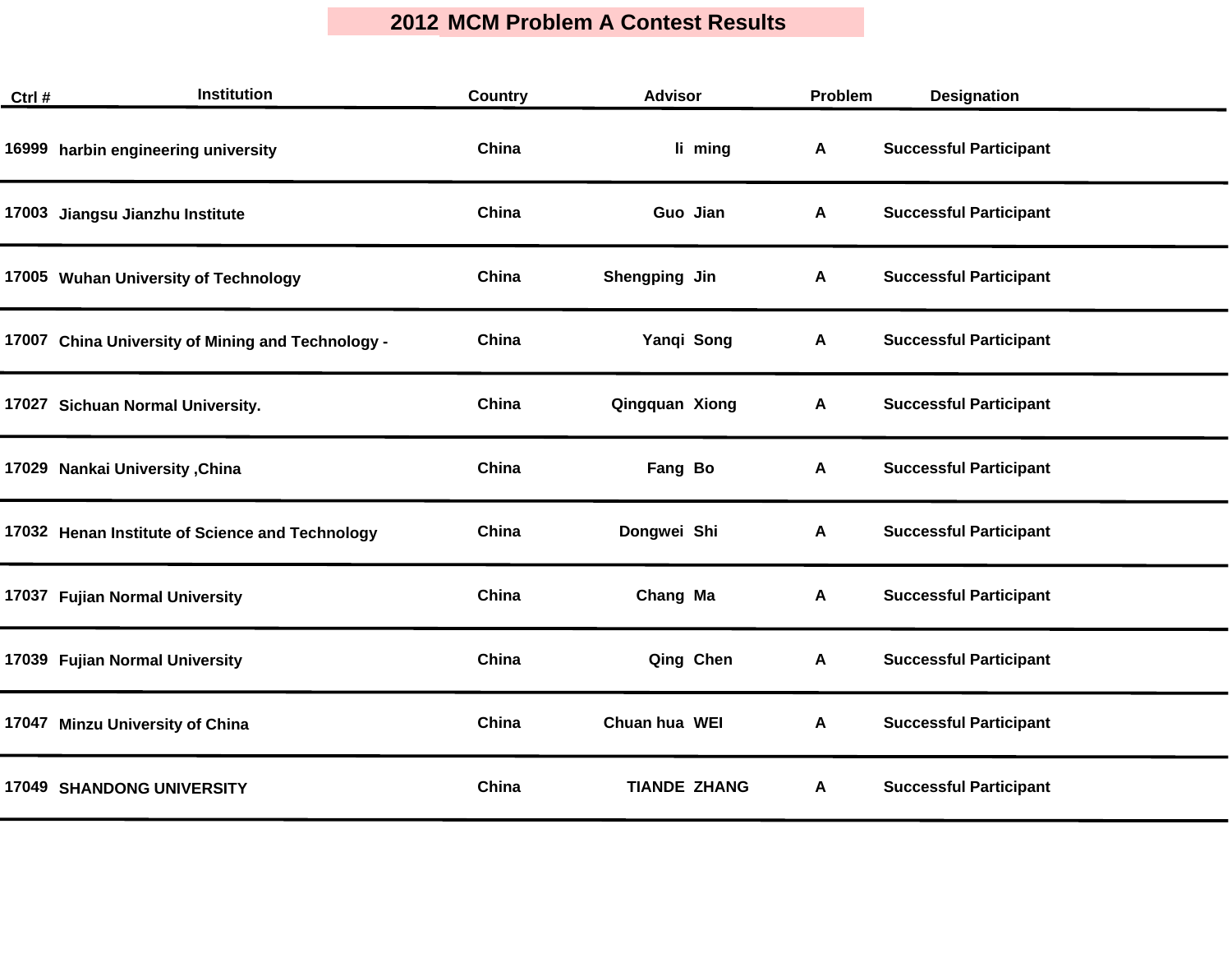| Ctrl #    | <b>Institution</b>                            | <b>Country</b> | <b>Advisor</b>        | Problem      | <b>Designation</b>            |
|-----------|-----------------------------------------------|----------------|-----------------------|--------------|-------------------------------|
|           | 17056 Wesleyan College                        | <b>USA</b>     | <b>Charles Benesh</b> | $\mathsf{A}$ | <b>Successful Participant</b> |
|           | 17061 California Polytechnic State University | <b>USA</b>     | Jonathan Shapiro      | A            | <b>Successful Participant</b> |
|           | 17066 Asbury University                       | <b>USA</b>     | <b>Towanna Roller</b> | A            | <b>Successful Participant</b> |
|           | 17070 Shenyang Normal University              | China          | Xianji Meng           | A            | <b>Successful Participant</b> |
|           | 17076 Sacred Heart University                 | <b>USA</b>     | Peter Loth            | $\mathsf{A}$ | <b>Successful Participant</b> |
|           | 17079 California Polytechnic State University | <b>USA</b>     | <b>Charles Camp</b>   | $\mathsf{A}$ | <b>Successful Participant</b> |
| 17099 NYU |                                               | <b>USA</b>     | <b>Katie Newhall</b>  | A            | <b>Successful Participant</b> |
| 17100 NYU |                                               | <b>USA</b>     | <b>Katie Newhall</b>  | A            | <b>Successful Participant</b> |
| 17105 NYU |                                               | <b>USA</b>     | Bob Kohn              | $\mathsf{A}$ | <b>Successful Participant</b> |
|           | 17107 Virginia Western Community College      | <b>USA</b>     | <b>Steven Hammer</b>  | A            | <b>Successful Participant</b> |
|           | 17110 New Mexico Institute of Mining and      | <b>USA</b>     | John Starrett         | A            | <b>Successful Participant</b> |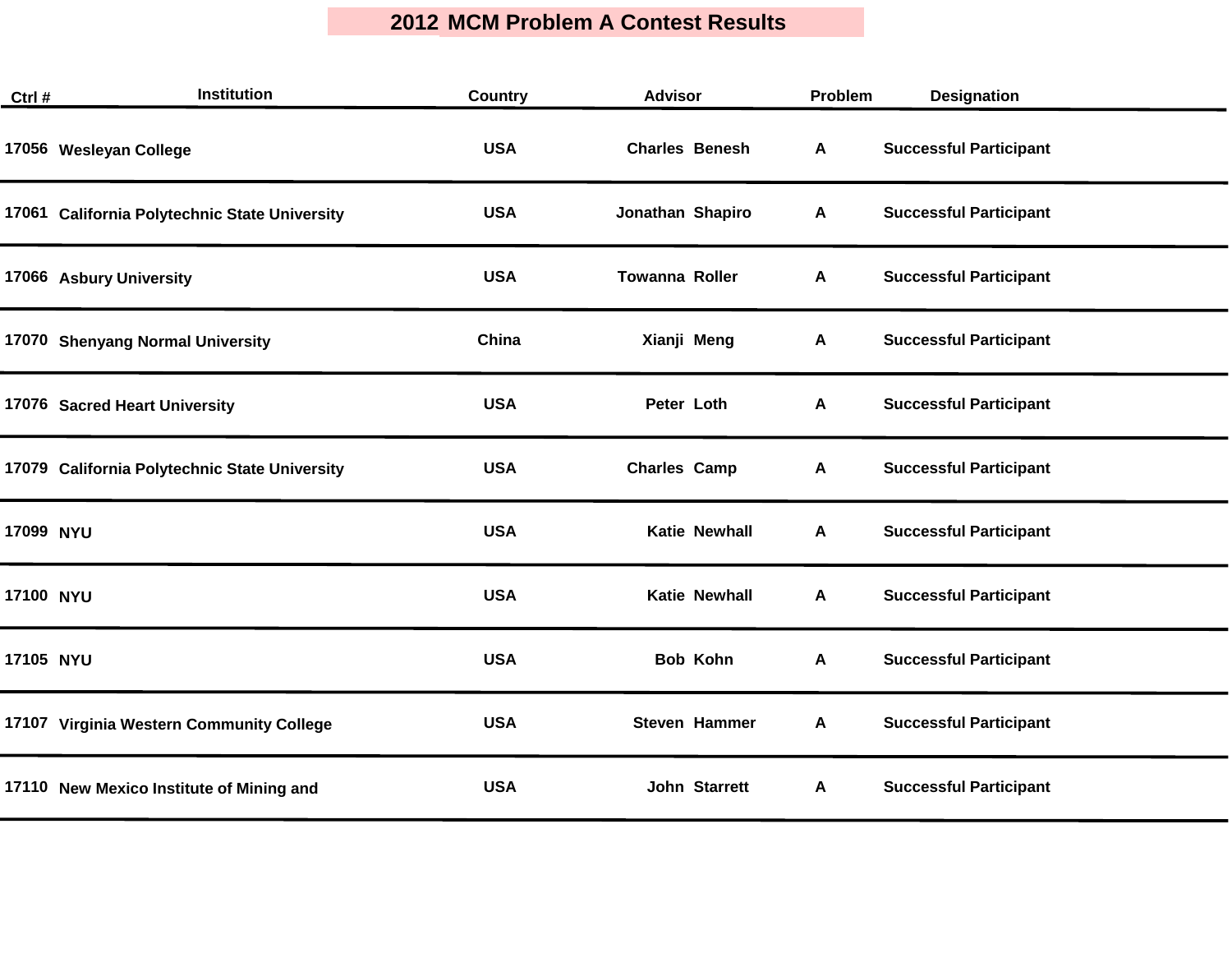| Ctrl # | <b>Institution</b>                              | <b>Country</b> | <b>Advisor</b>        | Problem      | <b>Designation</b>            |  |
|--------|-------------------------------------------------|----------------|-----------------------|--------------|-------------------------------|--|
|        | 17123 Clarkson University                       | <b>USA</b>     | <b>Katie Fowler</b>   | $\mathsf{A}$ | <b>Successful Participant</b> |  |
|        | 17127 Wartburg College                          | <b>USA</b>     | Mariah Birgen         | Α            | <b>Successful Participant</b> |  |
|        | 17132 Ithaca College                            | <b>USA</b>     | John Maceli           | A            | <b>Successful Participant</b> |  |
|        | 17134 Jacksonville University                   | <b>USA</b>     | <b>Paul Simony</b>    | $\mathsf{A}$ | <b>Successful Participant</b> |  |
|        | 17140 University of Wisconsin-La Crosse         | <b>USA</b>     | <b>Barbara Bennie</b> | A            | <b>Successful Participant</b> |  |
|        | 17142 Georgia College                           | <b>USA</b>     | Darin Mohr            | A            | <b>Successful Participant</b> |  |
|        | 17145 Lawrence Technological University         | <b>USA</b>     | Guang- Zhu            | A            | <b>Successful Participant</b> |  |
|        | 17150 University of California, Los Angeles     | <b>USA</b>     | <b>Braxton Osting</b> | $\mathsf{A}$ | <b>Successful Participant</b> |  |
|        | 17159 University of California at Davis         | <b>USA</b>     | Qinglan Xia           | $\mathsf{A}$ | <b>Successful Participant</b> |  |
|        | 17165 Beijing University of Chemical Technology | China          | Xiao Ding Shi         | A            | <b>Successful Participant</b> |  |
|        | 17169 College of Saint Benedict                 | <b>USA</b>     | <b>Robert Hesse</b>   | A            | <b>Successful Participant</b> |  |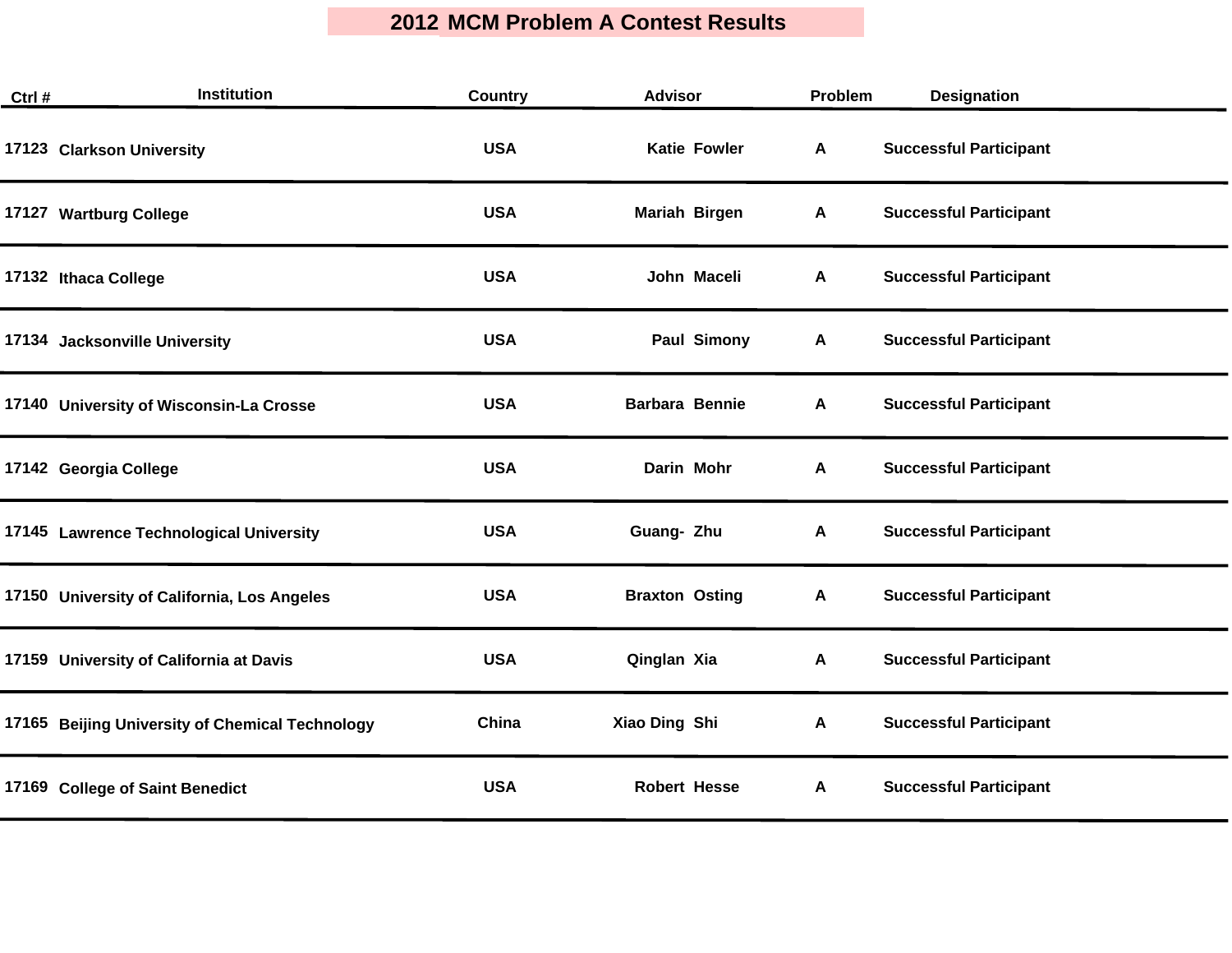| Ctrl # | <b>Institution</b>                           | <b>Country</b> | <b>Advisor</b>    | Problem      | <b>Designation</b>            |  |
|--------|----------------------------------------------|----------------|-------------------|--------------|-------------------------------|--|
|        | 17171 Huanghe Science and Technology College | China          | Aiping Wang       | $\mathsf{A}$ | <b>Successful Participant</b> |  |
|        | 17176 Qingdao Agricultural University        | China          | Xiurong Chen      | A            | <b>Successful Participant</b> |  |
|        | 17178 Nanchang University                    | China          | Zhao yang         | A            | <b>Successful Participant</b> |  |
|        | 17181 Qingdao Agricultural University        | China          | Xiurong Chen      | A            | <b>Successful Participant</b> |  |
|        | 17183 Nanjing Normal University              | China          | <b>Wang Qiong</b> | $\mathsf{A}$ | <b>Successful Participant</b> |  |
|        | 17185 Linyi University                       | China          | liang shen        | A            | <b>Successful Participant</b> |  |
|        | 17186 Shenyang Normal University             | China          | Bo Yao            | A            | <b>Successful Participant</b> |  |
|        | 17187 Qingdao Agricultural University        | China          | Jiaju Yu          | $\mathsf{A}$ | <b>Successful Participant</b> |  |
|        | 17193 Nanjing Normal University              | China          | Wang Xiaoqian     | A            | <b>Successful Participant</b> |  |
|        | 17194 Qingdao Agricultural University        | China          | Ziku WU           | $\mathsf{A}$ | <b>Successful Participant</b> |  |
|        | 17200 Qingdao Agricultural University        | China          | Ziku WU           | Α            | <b>Successful Participant</b> |  |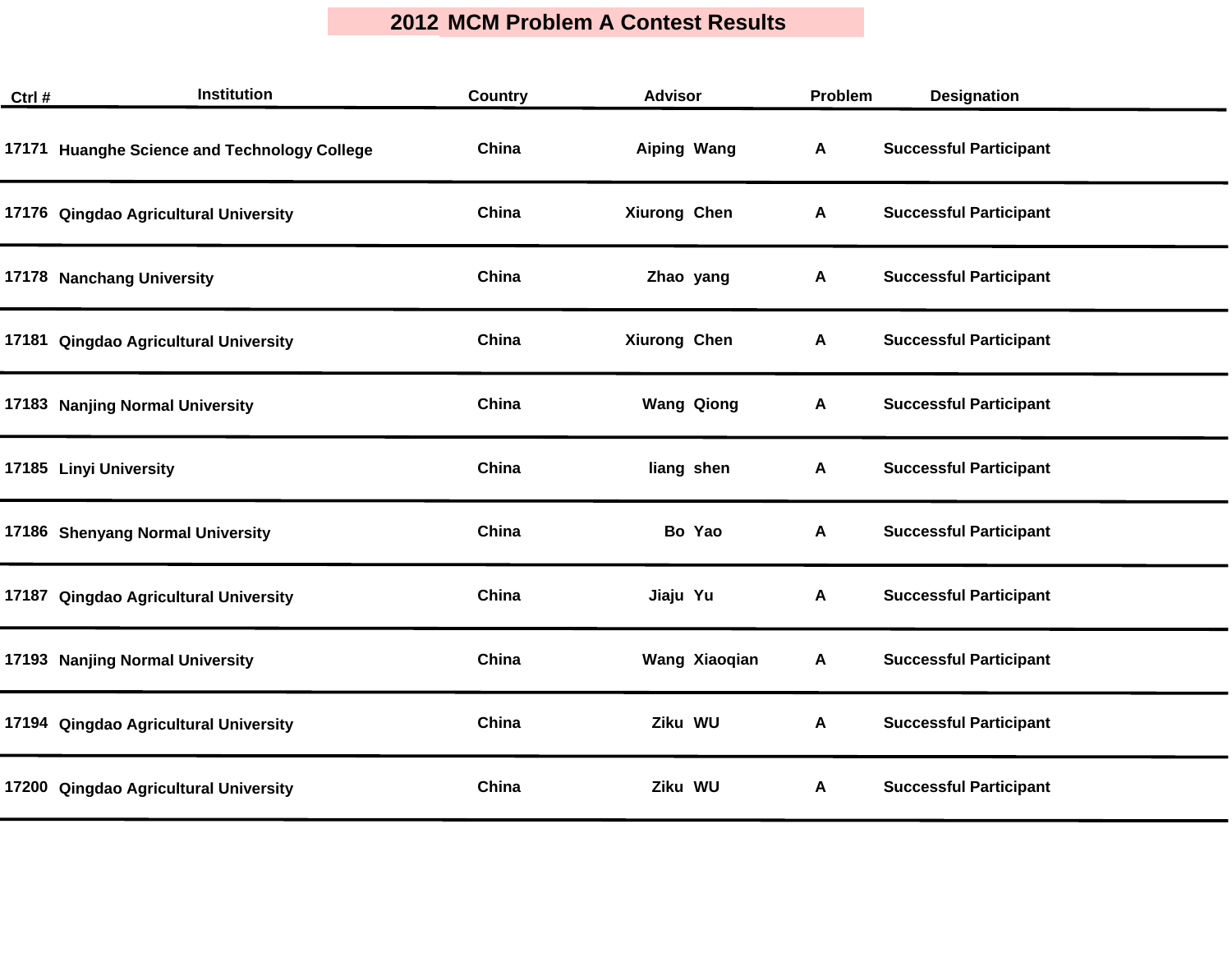| Ctrl #    | <b>Institution</b>                            | <b>Country</b> | <b>Advisor</b>       | Problem      | <b>Designation</b>            |
|-----------|-----------------------------------------------|----------------|----------------------|--------------|-------------------------------|
| 17203 MIT |                                               | <b>USA</b>     | <b>Martin Bazant</b> | $\mathsf{A}$ | <b>Successful Participant</b> |
|           | 17205 Qingdao Agricultural University         | China          | Xiaocui Yin          | A            | <b>Successful Participant</b> |
|           | 17207 Mercer University                       | <b>USA</b>     | <b>Jeffrey Denny</b> | $\mathsf{A}$ | <b>Successful Participant</b> |
|           | 17216 university                              | China          | Shuiming Xiao        | $\mathsf{A}$ | <b>Successful Participant</b> |
|           | 17220 University                              | China          | <b>Shuiming Xiao</b> | $\mathsf{A}$ | <b>Successful Participant</b> |
|           | 17221 University                              | China          | Tao Chen             | $\mathsf{A}$ | <b>Successful Participant</b> |
|           | 17222 Wuhan University                        | China          | Xinqi Hu             | A            | <b>Successful Participant</b> |
|           | 17224 Georgetown University                   | <b>USA</b>     | Andrew Vogt          | $\mathsf{A}$ | <b>Successful Participant</b> |
|           | 17228 University of Science and Technology of | China          | <b>Biye Xie</b>      | $\mathsf{A}$ | <b>Successful Participant</b> |
|           | 17250 Harbin University of Commerce           | China          | Dengfu Zhang         | $\mathsf{A}$ | <b>Successful Participant</b> |
|           | 17260 Sichuan Univ.                           | China          | Lili Du              | $\mathsf{A}$ | <b>Successful Participant</b> |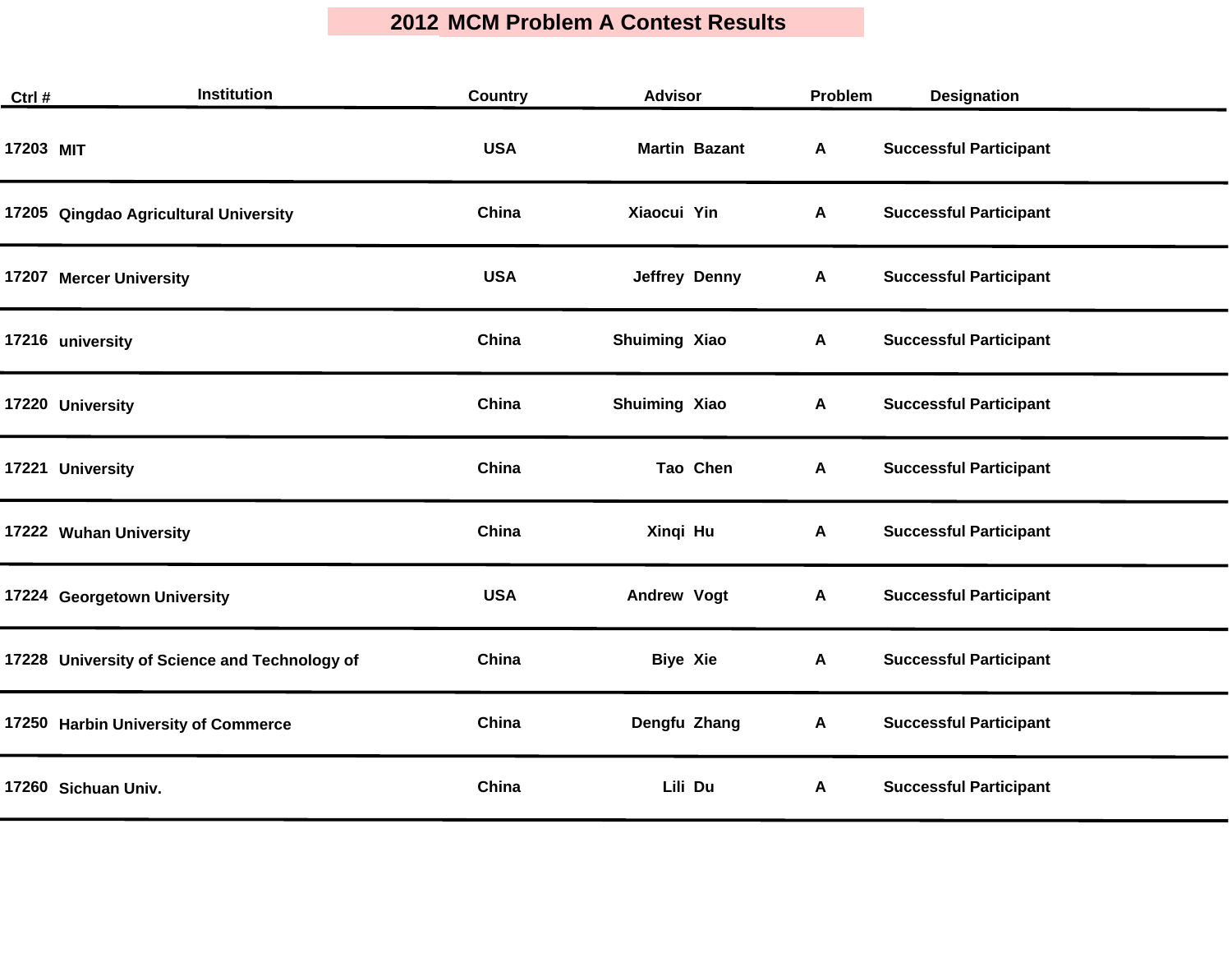| Ctrl # | <b>Institution</b>                          | <b>Country</b> | <b>Advisor</b>       | Problem      | <b>Designation</b>            |  |
|--------|---------------------------------------------|----------------|----------------------|--------------|-------------------------------|--|
|        | 17262 Beijing Forestry University           | China          | Hongjun Li           | $\mathsf{A}$ | <b>Successful Participant</b> |  |
|        | 17264 Rensselaer Polytechnic Institute      | <b>USA</b>     | Ashwani Kapila       | $\mathsf{A}$ | <b>Successful Participant</b> |  |
|        | 17267 Beijing Forestry University           | China          | Jie Ma               | $\mathsf{A}$ | <b>Successful Participant</b> |  |
|        | 17271 University of California, Los Angeles | <b>USA</b>     | <b>Luminita Vese</b> | $\mathsf{A}$ | <b>Successful Participant</b> |  |
|        | 17272 Qingdao Agricultural University       | China          | Jiaju Yu             | $\mathsf{A}$ | <b>Successful Participant</b> |  |
|        | 17283 South China Normal University         | China          | ShaoHui Zhang        | $\mathsf{A}$ | <b>Successful Participant</b> |  |
|        | 17289 Hebei University                      | China          | Xiaopeng Liu         | A            | <b>Successful Participant</b> |  |
|        | 17297 Beijing Wuzi University               | China          | Zhenping Li          | A            | <b>Successful Participant</b> |  |
|        | 17299 Applied Mathematics                   | China          | Xiaoming Fan         | $\mathsf{A}$ | <b>Successful Participant</b> |  |
|        | 17304 Zaozhuang University                  | China          | <b>ZHEN Yang</b>     | $\mathsf{A}$ | <b>Successful Participant</b> |  |
|        | 17307 Dalton State College                  | <b>USA</b>     | Jason Schmurr        | $\mathsf{A}$ | <b>Successful Participant</b> |  |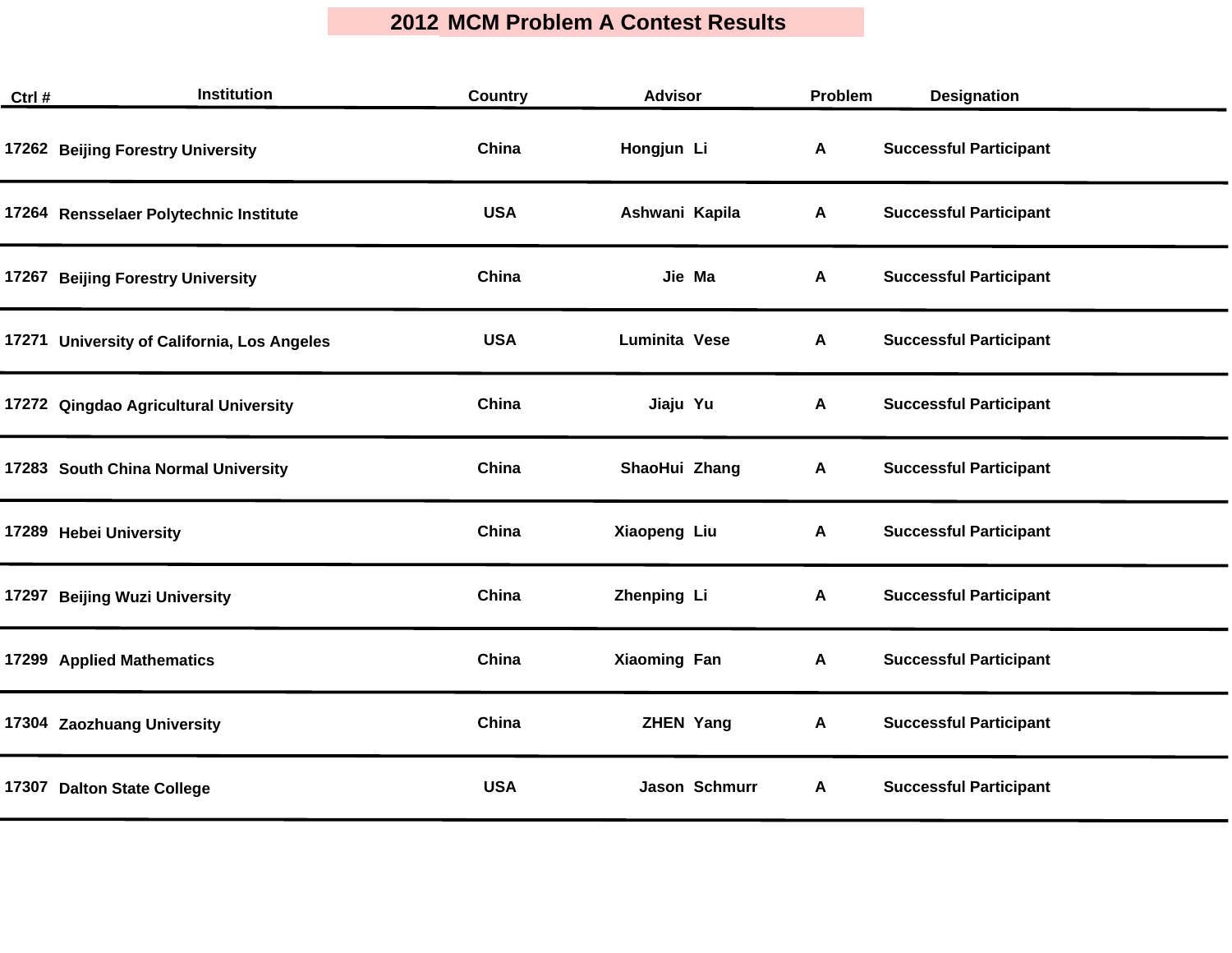## **MCM Problem A Contest Results 2012**

| Ctrl # | <b>Institution</b>                             | <b>Country</b> | <b>Advisor</b>           | Problem      | <b>Designation</b>            |
|--------|------------------------------------------------|----------------|--------------------------|--------------|-------------------------------|
|        | 17309 Zaozhuang University                     | China          | <b>CHANG Lv</b>          | $\mathsf{A}$ | <b>Successful Participant</b> |
|        | 17311 University of Electronic Science and     | China          | MiaoMiao Chen            | A            | <b>Successful Participant</b> |
|        | 17312 Shandong University                      | China          | Gao Lei                  | A            | <b>Successful Participant</b> |
|        | 17314 Zhongnan University of Economics and Law | China          | lei xiao                 | $\mathsf{A}$ | <b>Successful Participant</b> |
|        | 17331 University of South Florida              | <b>USA</b>     | <b>Mohamed Elhamdadi</b> | A            | <b>Successful Participant</b> |
|        | 17339 Rose-Hulman Institute of Technology      | <b>USA</b>     | Joe Eichholz             | $\mathsf{A}$ | <b>Successful Participant</b> |
|        | 17351 Nanjing Forestry University              | China          | Jianzhu Sun              | A            | <b>Successful Participant</b> |
|        | 17352 Nanjing Forestry University              | China          | Jinfeng Bao              | $\mathsf{A}$ | <b>Successful Participant</b> |
|        | 17357 Siena Heights University                 | <b>USA</b>     | <b>Tim Husband</b>       | $\mathsf{A}$ | <b>Successful Participant</b> |
|        | 13031 Harbin Institute of Technology           | China          | Mufu Yan                 | A            | <b>Unsuccessful</b>           |
|        | 13727 Shanghai Institute of Technology         | China          | jiren zhou               | A            | <b>Unsuccessful</b>           |